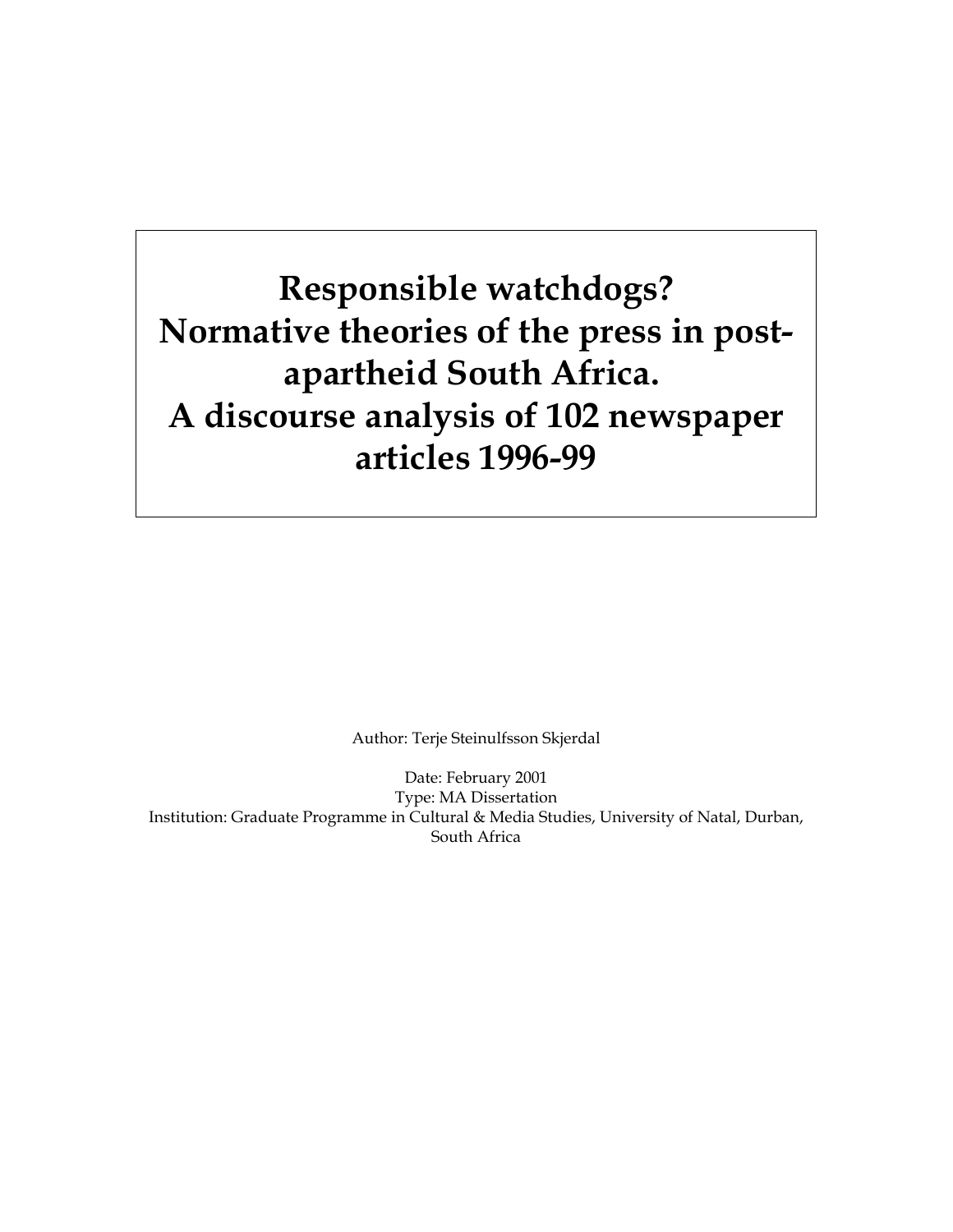## **Abstract**

This treatise is a study of articles in the South African press from February 1996 to April 1999 which concerned questions of the role of the media. Through a discourse analysis approach, the treatise identifies two main discourses in the debate: *the watchdog discourse* and *the nationbuilding discourse*. It is argued that those who propagate the watchdog discourse – mainly journalists and editors – favour classic libertarian press ideals, while those who propagate the nation-building discourse – mainly government representatives – favour social responsibility ideals. The analysis contains a number of examples of the tensions between the government and the newspaper industry based on disputes in the normative press models. Finally, the treatise challenges the assumed tensions that exist between nation-building and watchdog discourses, and discusses communitarianism as a model which maintains the interests of both the press and the government.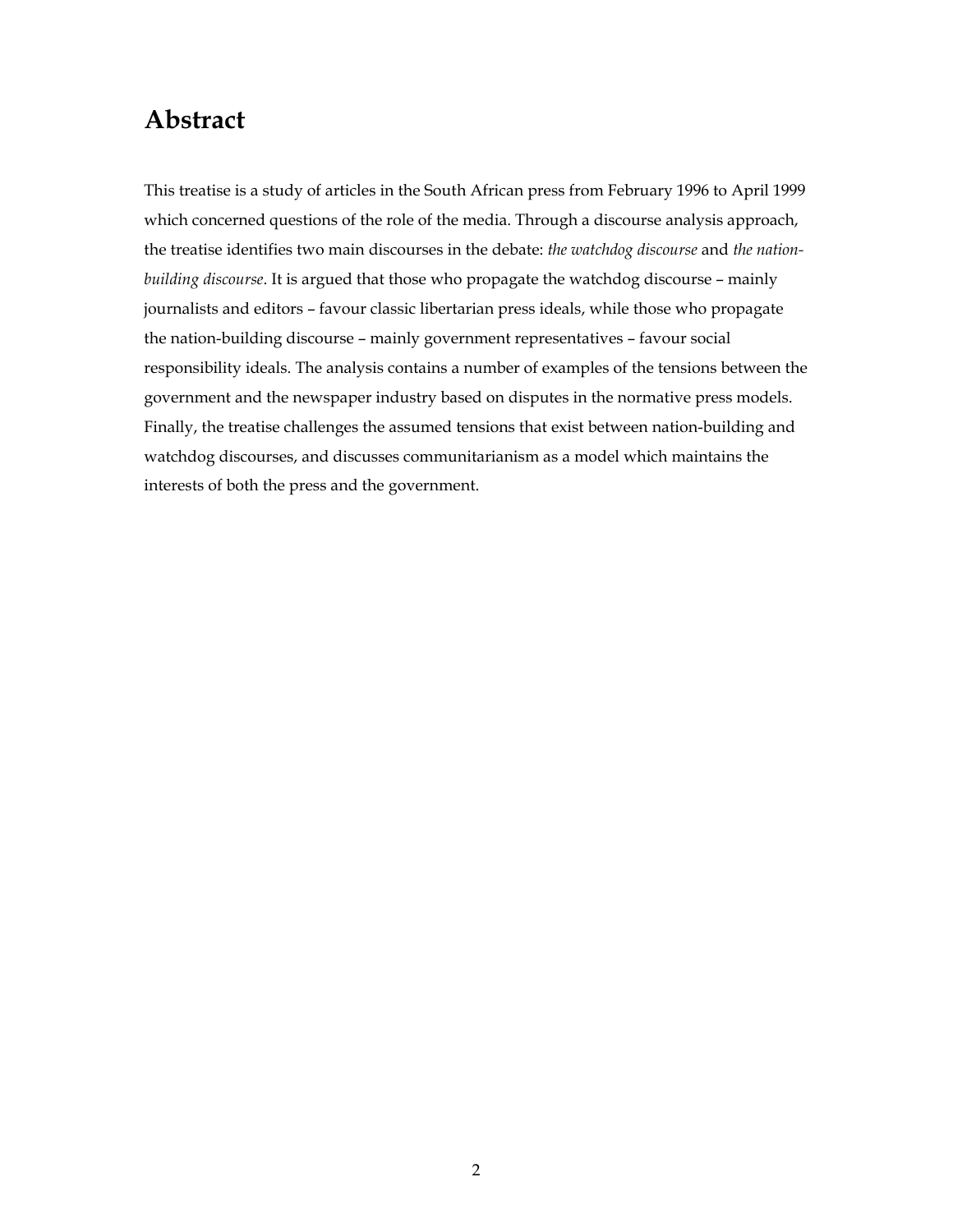# **Table of contents**

| 2.3 Locating discourse analysis in the methodological terrain: a social constructionist    |  |
|--------------------------------------------------------------------------------------------|--|
|                                                                                            |  |
|                                                                                            |  |
|                                                                                            |  |
|                                                                                            |  |
|                                                                                            |  |
|                                                                                            |  |
|                                                                                            |  |
|                                                                                            |  |
|                                                                                            |  |
|                                                                                            |  |
| 4.1 The libertarian model: 'the watchdog discourse' (observations #1-34) 39                |  |
| 4.2 The social responsibility model: 'the nation-building discourse' (observations #35–50) |  |
|                                                                                            |  |
| 4.3 The communitarian model: 'the alternative discourse' (observation #51)  76             |  |
| Chapter 5: A new model of press ideologies in light of post-apartheid South Africa  78     |  |
|                                                                                            |  |
|                                                                                            |  |
|                                                                                            |  |
|                                                                                            |  |
|                                                                                            |  |
|                                                                                            |  |
|                                                                                            |  |
|                                                                                            |  |
|                                                                                            |  |
|                                                                                            |  |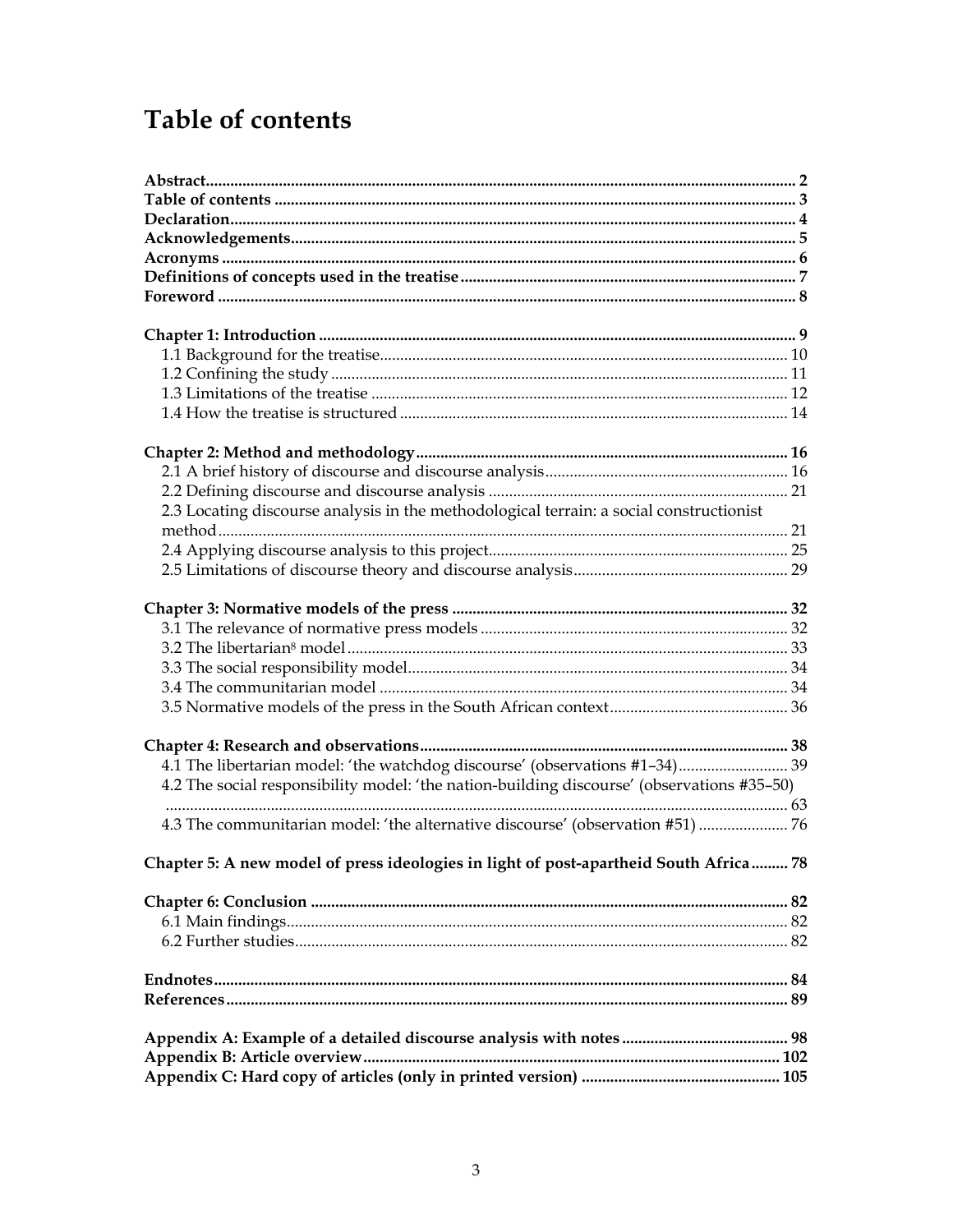## **Declaration**

I, Terje Steinulfsson Skjerdal, do hereby declare that the work presented in this treatise is my own. Any work done by other persons has been duly acknowledged.

*The Graduate Programme in Cultural and Media Studies, University of Natal, Durban, and Oslo, Norway, January 2001.* 

Terje Steinulfsson Skjerdal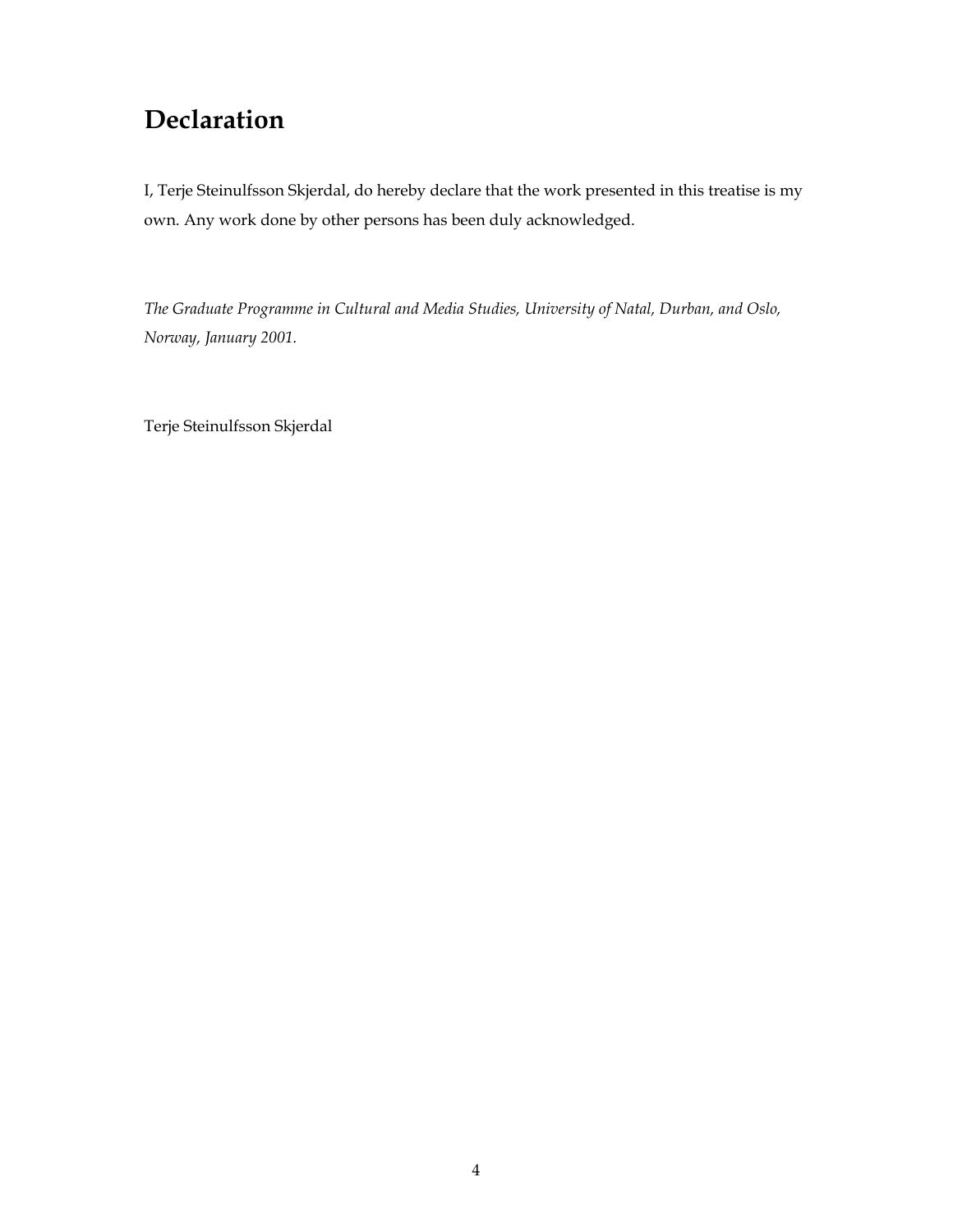## **Acknowledgements**

I want to thank my supervisor Marc Caldwell for his guidance through this project, and particularly for his insights when we have discussed general issues of newspaper journalism. I also want to thank Prof. Keyan Tomaselli of the Graduate Programme in Cultural and Media Studies for his continued encouragement to pursue critical thinking around mediarelated issues. All the shortcomings of this treatise are of course my own.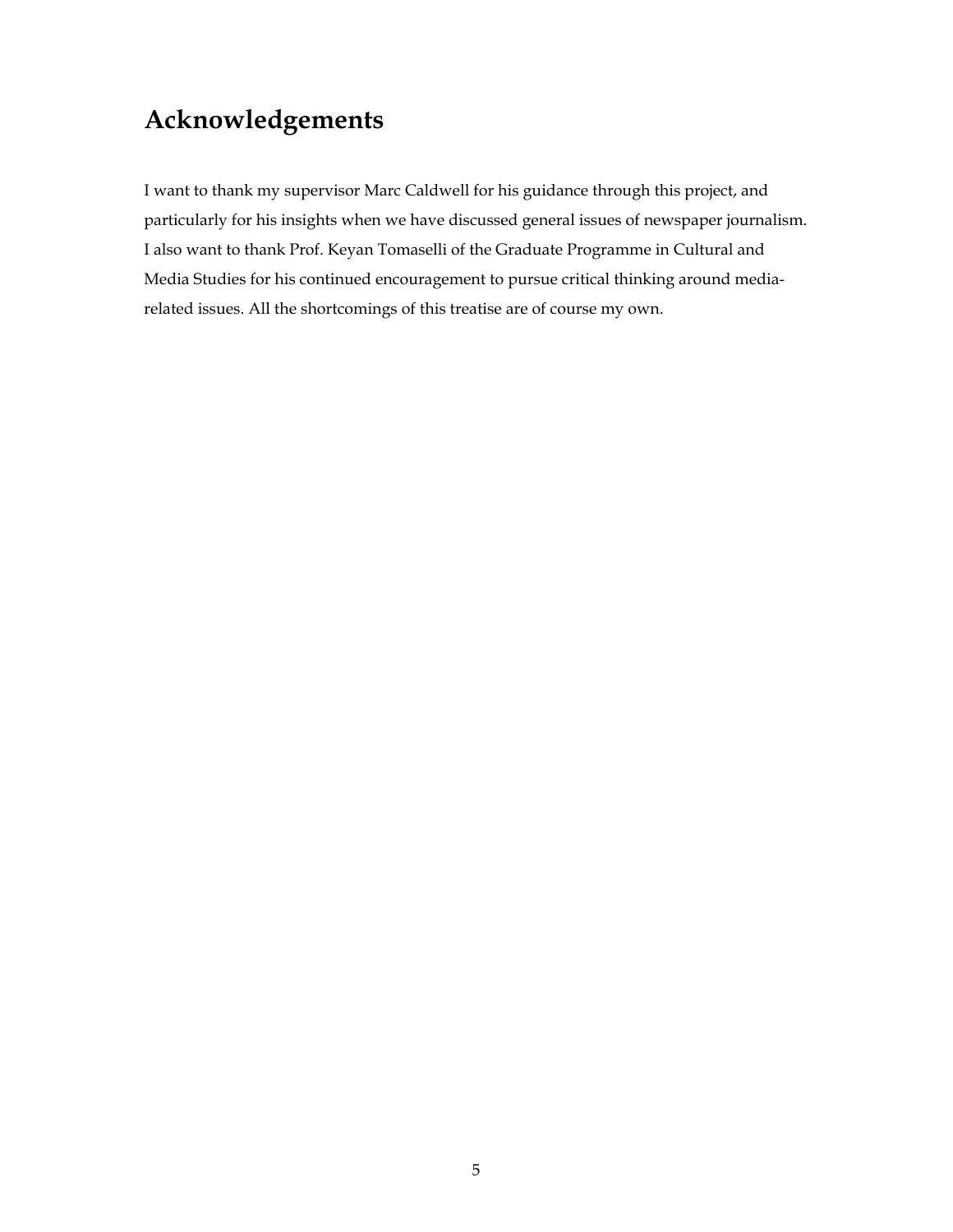# **Acronyms**

| ABASA:        | The Association of Black Accountants of South Africa                     |
|---------------|--------------------------------------------------------------------------|
| ANC:          | The African National Congress                                            |
| BEF:          | <b>Black Editors' Forum</b>                                              |
| BLA:          | <b>Black Lawyers Association</b>                                         |
| Comtask:      | The Task Group on Government Communications                              |
| DP:           | The Democratic Party                                                     |
| FBJ:          | Forum for Black Journalists                                              |
| FXI:          | The Freedom of Expression Institute                                      |
| GCIS:         | The Government's Communication and Information System                    |
| Idasa:        | The Institute for a Democratic Alternative for South Africa              |
| IFP:          | The Inkatha Freedom Party                                                |
| KZN:          | KwaZulu-Natal                                                            |
| MP:           | Member of Parliament                                                     |
| MPL:          | Member of Provincial Legislature                                         |
| NASA:         | The Newspaper Association of South Africa                                |
| NGO:          | Non-governmental organization                                            |
| NP:           | The National Party (changed name in 1999 to NNP, the New National Party) |
| PAC:          | The Pan-Africanist Congress                                              |
| SACS:         | The South African Communication Service                                  |
| <b>SAHRC:</b> | The South African Human Rights Commission                                |
| Sanef:        | The South African National Editors' Forum                                |
| Sapa:         | The South African Press Association                                      |
| TML:          | Times Media Limited                                                      |
| TRC:          | The Truth and Reconciliation Commission                                  |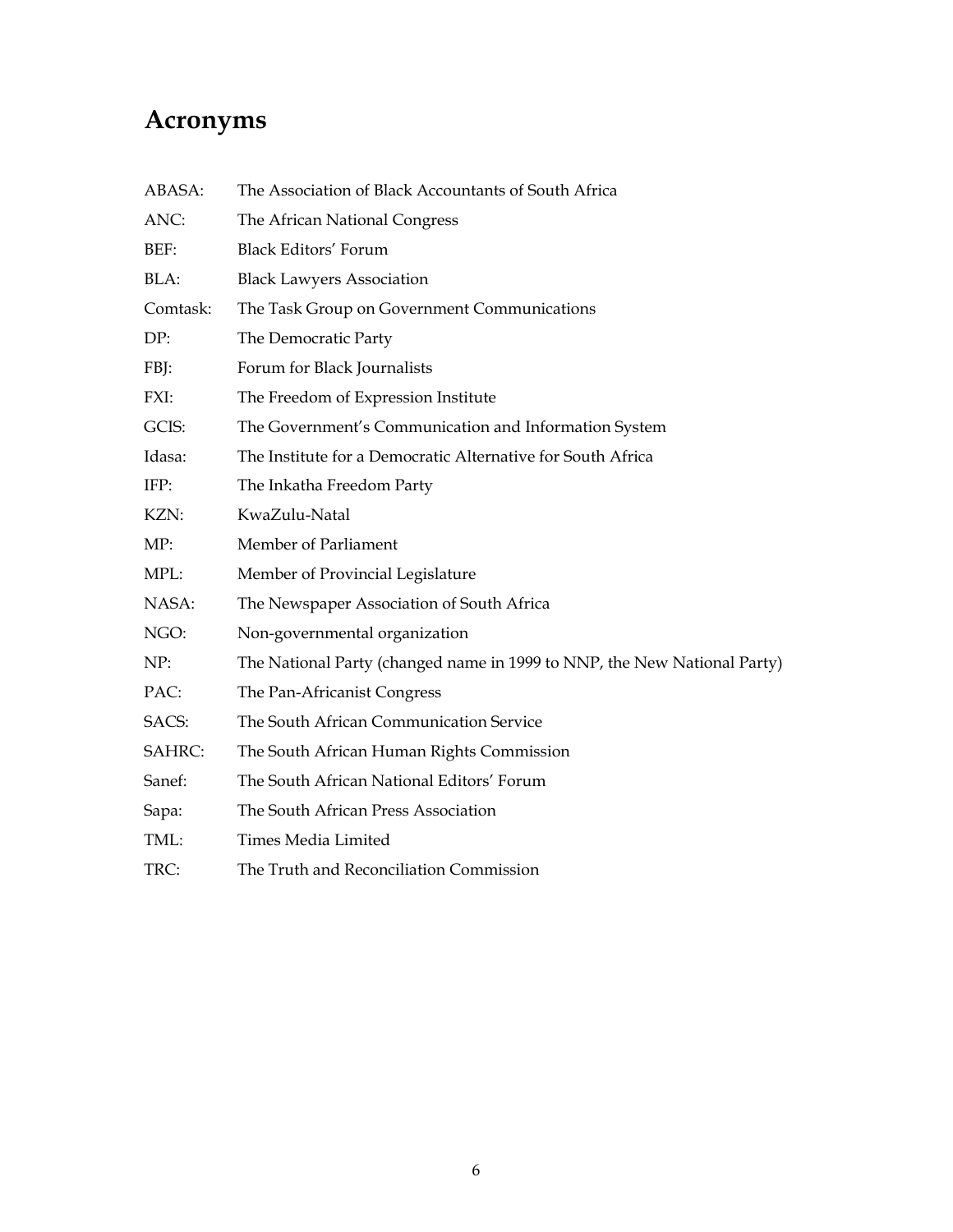## **Definitions of concepts used in the treatise**

- **Article**: Any written item in a newspaper which has a confined opening and an ending, composed by complete sentences. In this treatise, *article* is used in its broadest sense, including both op-ed articles, letters to the editor, news stories, etc.
- **Discourse**: The culturally agreed interpretation of social phenomena as it is communicated through language.
- **Discourse analysis**: The qualitative investigation of discourses on micro and macro levels of analysis in order to identify and contextualize the preferred meanings which are conveyed through these discourses.
- **Government**: The political leadership of the nation.
- **Newspaper**: Publication which comes out on a regular basis, usually at least once a week. A newspaper is printed on poor-quality paper intended for immediate consumption. A major part of the content should be of news value.
- **Press**: The newspaper industry at large. *The press* is used primarily to denote the intellectual environment which surrounds the newspaper industry, and to a lesser extent the particular institutions of the industry.
- **State**: The government at large, including its bureaucracy, diplomacy, governmental institutions, etc. This treatise uses *the state* particularly in terms of being the enacting body of governmental policies.
- **Subdiscourse**: Discourse which serves to support the main discourse. Subdiscourses usually take the form of premises which are part of a reasoning process towards the main discourse, however, subdiscourses are often troubled with public assumptions that are not sufficiently demonstrated.
- **Text**: Particular bits of speech or writing which are part of a larger discourse.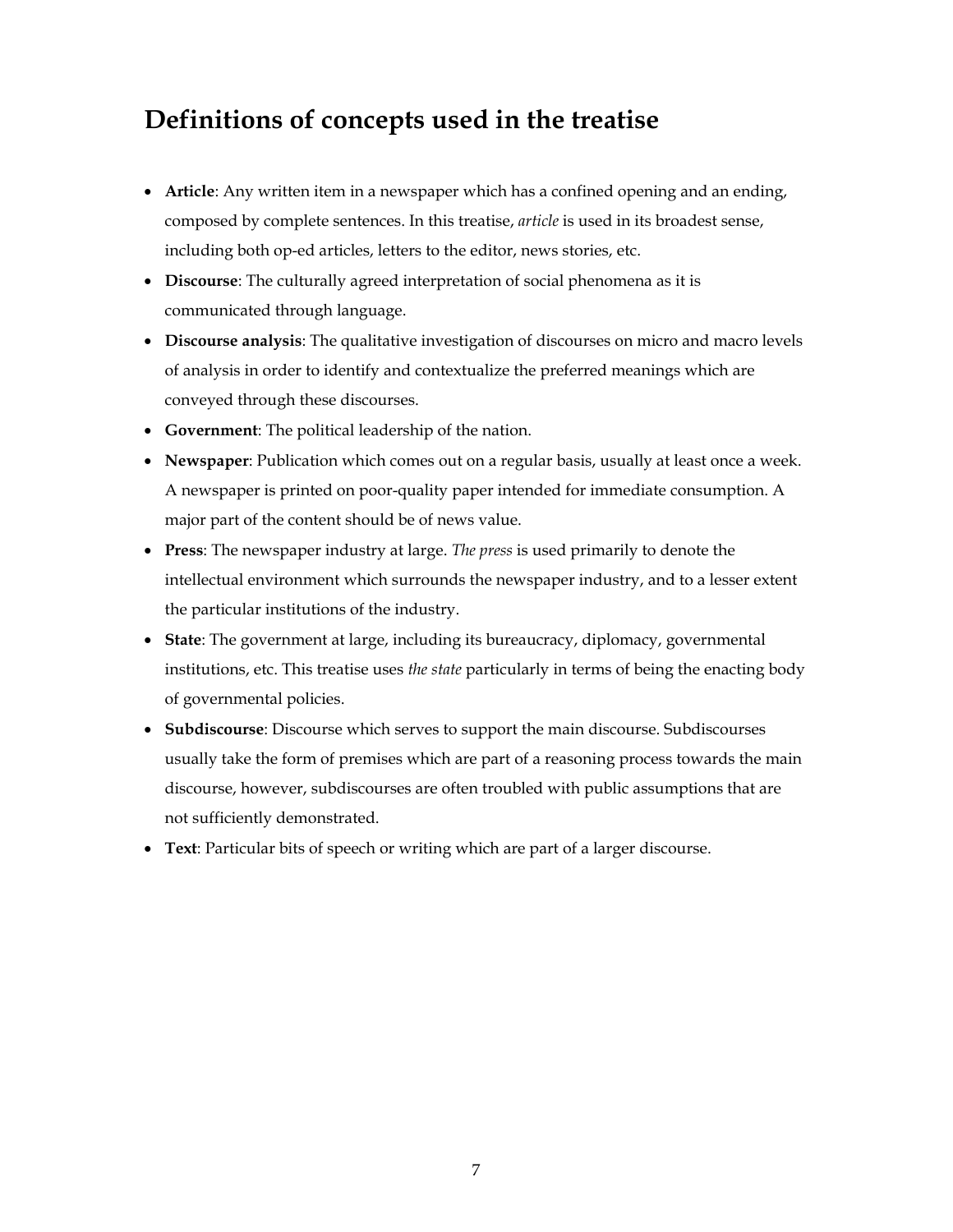### **Foreword**

Foreigners in South Africa frequently report that to their surprise, South Africa is not really one country, but two or more. They are surprised to learn that the 'new' South Africa is not a melting-pot which has forgotten all about apartheid. On the contrary, blacks and whites still live in different parts of the city, they watch different sports, they vote for different political parties – and they read different newspapers. It would appear that South Africa is not only a diverse country, but a fragmented one. A reading of any South African newspaper is a proof of this fragmentation.

 My background as a journalist for various newspapers and publications in Norway led me to ask how South African newspapers viewed their responsibilities within the transitional period of the country. Are South African newspapers like their Western European counterparts impressed with libertarian ideals? Are they merely critical towards the government, or do they wish to cooperate with the government to convey information and promote nation-building? Is the government itself critical towards the press? I was delighted to learn that both the press and the government actively participated in this debate. A high number of articles dealt with the topic. I was also motivated by the fact that high profile South African public figures, like archbishop Desmond Tutu, President Nelson Mandela and Deputy President Thabo Mbeki, participated in the discussions. I soon began to collect articles on the topic, and this formed the basis for this treatise.

 The findings in a 25% MA treatise are limited, but it is my hope that this effort can contribute to the critical thinking around press ideals in South Africa after apartheid. Also, the collection of articles contained in this treatise can be of help to others who wish to do similar studies.

Oslo/Durban, January 2001,

Terje Steinulfsson Skjerdal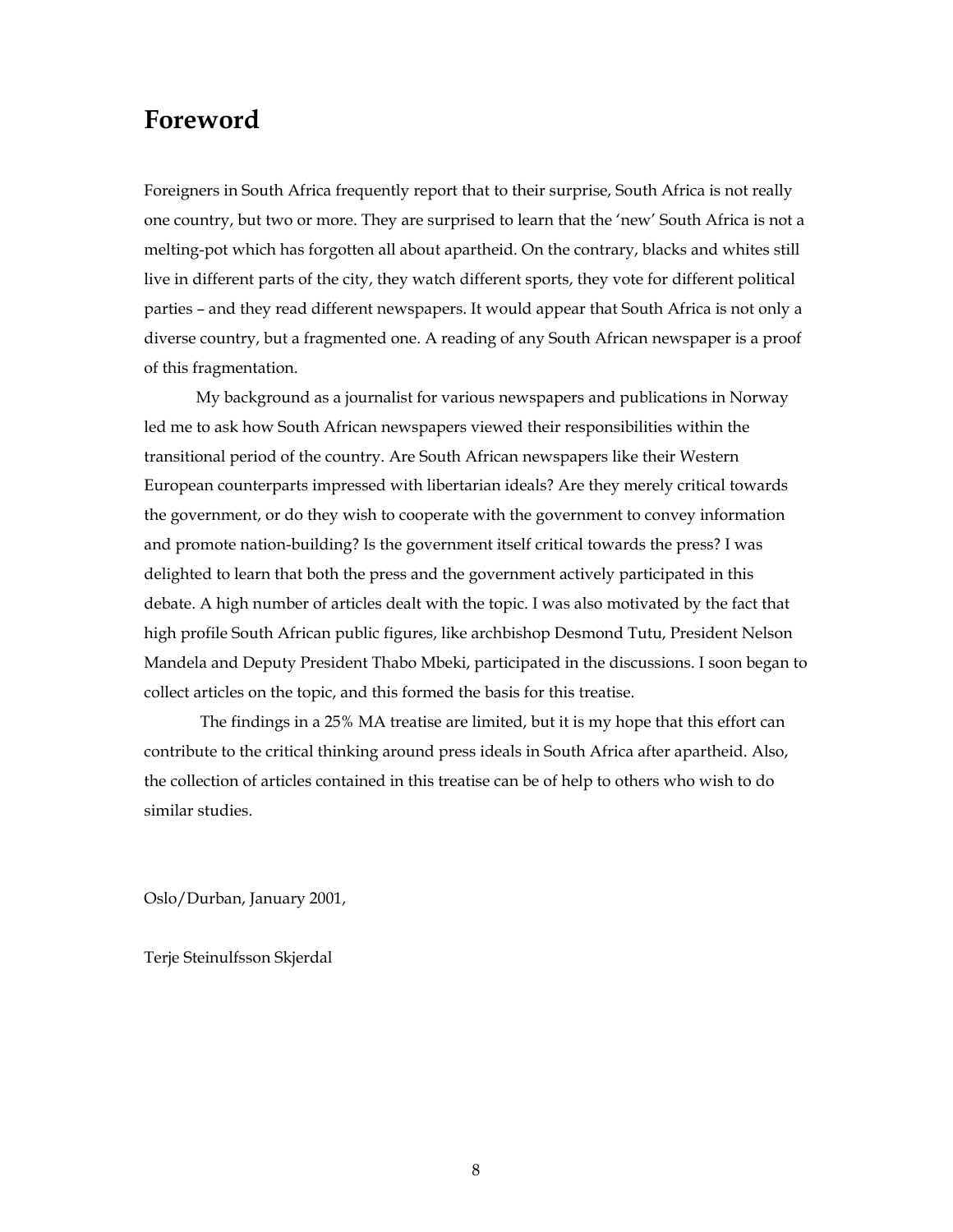### **Chapter 1: Introduction**

*«Show me a government that is satisfied with its press, and I will show you an autocracy. Show me a press that is satisfied with its government, and I will show you a lifeless and ill-informed people.»*  Ben Bradlee, editor of the Washington Post at the time of the Watergate scandal, at a gala dinner hosted for delegates at the Commonwealth Press Union in Somerset West October 1996 (quoted in Streek, 21 October 1996)

Chances are, that in a democratic society, the press and the government have colliding interests. The government wants to see positive coverage of its achievements, though not through a curbed press, while the press aims at critical reporting on the government, though not through sensationalist journalism. Both institutions need to maintain their credibility. Editor Nigel Bruce of *Financial Mail* writes: «All governments have an uneasy relationship with the media, unless they are censored and restricted as they were under P W Botha» (Threatened by –, 14 June 1996). There are reasons to believe that the relationship between the government and the press is particularly interesting to study in a post-apartheid community like South Africa, where the media have been so widely criticized – and celebrated – for their role in the political transformation. An interesting question is whether the uneasy relationship between the government and the press in South Africa is a reflection of Western political models – in other words, whether the apparently quarrelsome government/press relationship is really part of a dominant discourse which seeks to legitimize the role of certain ideologies, among which *libertarianism* has been most predominant in contemporary Western press practice (Akhavan-Majid & Wolf, 1991).

This treatise argues that the dominating discourse in the public debate of the role of the South African press is the *libertarian press model* as it has emerged in modern Western societies. To the extent that the alternative *social responsibility model* is seen as an ideal for the press, it is limited to a few statements by media commentators and some politicians. Further, although freedom of the press is generally considered a fundamental value in democratic societies, it is rarely defined and given a more profound meaning. In line with this, this treatise seeks (1) to investigate and specify the values which are at the core of the dominant discourse of South African newspaper journalism; (2) to analyse these values as they appear in the context of the contemporary newspaper debate; and (3) towards this backdrop, to discuss whether *communitarian journalism* is a conceivable route for South African journalism.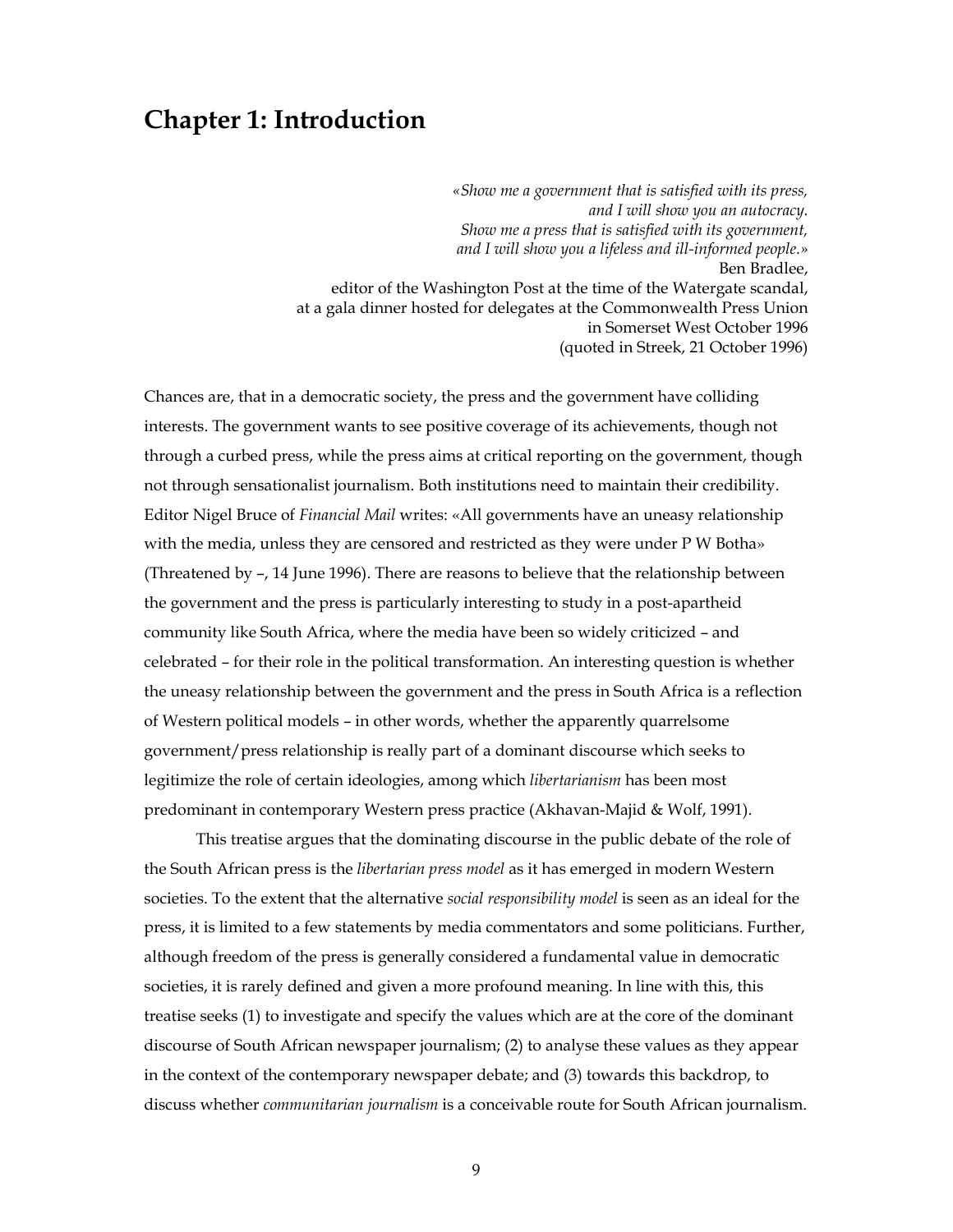#### **1.1 Background for the treatise**

This study started as an exploration of the public debate of the South African media. Many people, especially media professionals and politicians, frequently raise their voices to express what role the media should occupy in the 'new' South Africa. Clearly, most of the opinions in this debate have been concerned with the role of the media in relation to political interests, such as freedom of expression and media ownership, rather than professional journalism topics like code of ethics for the media or source criticism, which are perhaps more prevalent topics in politically more stabilized countries. It is likely that the big interest in the political role of the South African media is a result of the political uncertainty that has caused much public debate after the abolishment of apartheid in 1994. These factors combined – political uncertainty and emerging democracy – make an analysis of the public debate of the South African media timely and stimulating.

Why, then, study normative models of the South African press? Some would argue that there are more pressing concerns, such as the study of racism in the media commissioned by the South African Human Rights Commission (SAHRC, November 1999). However, there are normative preferences which underlie all media performance, including coverage of racism or race-related issues. Only a sufficient agreement on normative models can inform a fruitful discussion on the performance of the media. It is therefore of interest to investigate whether journalists and government representatives agree on what role the media should play in a democratic South Africa, or whether the viewpoints of the two groups are so different that a more fundamental debate on normative ethics is needed.1 Further, because of the racial divisions of South Africa's past, it is interesting to find out whether the different viewpoints (discourses) are determined by the traditional journalist/politician divide, or if there are other division lines (pertaining to race) which are more predominant. The apartheid past clearly forms a backdrop for the media debate: To what extent are the preferred normative models of the press a sheer reaction to the restrictions that the press had to come to grips with under apartheid? Does the new ANC government adopt a Western understanding of the press, or are these challenged? Does the South African government want a more liberal, a more cooperative, or a more close-knit relationship with the press than do their Western counterparts? All of these are questions which belong to studies of normative media models.

This treatise deals with the public debate, i.e. the debate which is openly enacted in the public sphere. However, the public sphere is not one big market place where ideas and opinions are openly exchanged in front of everyone's eyes, as the allegory would first imply.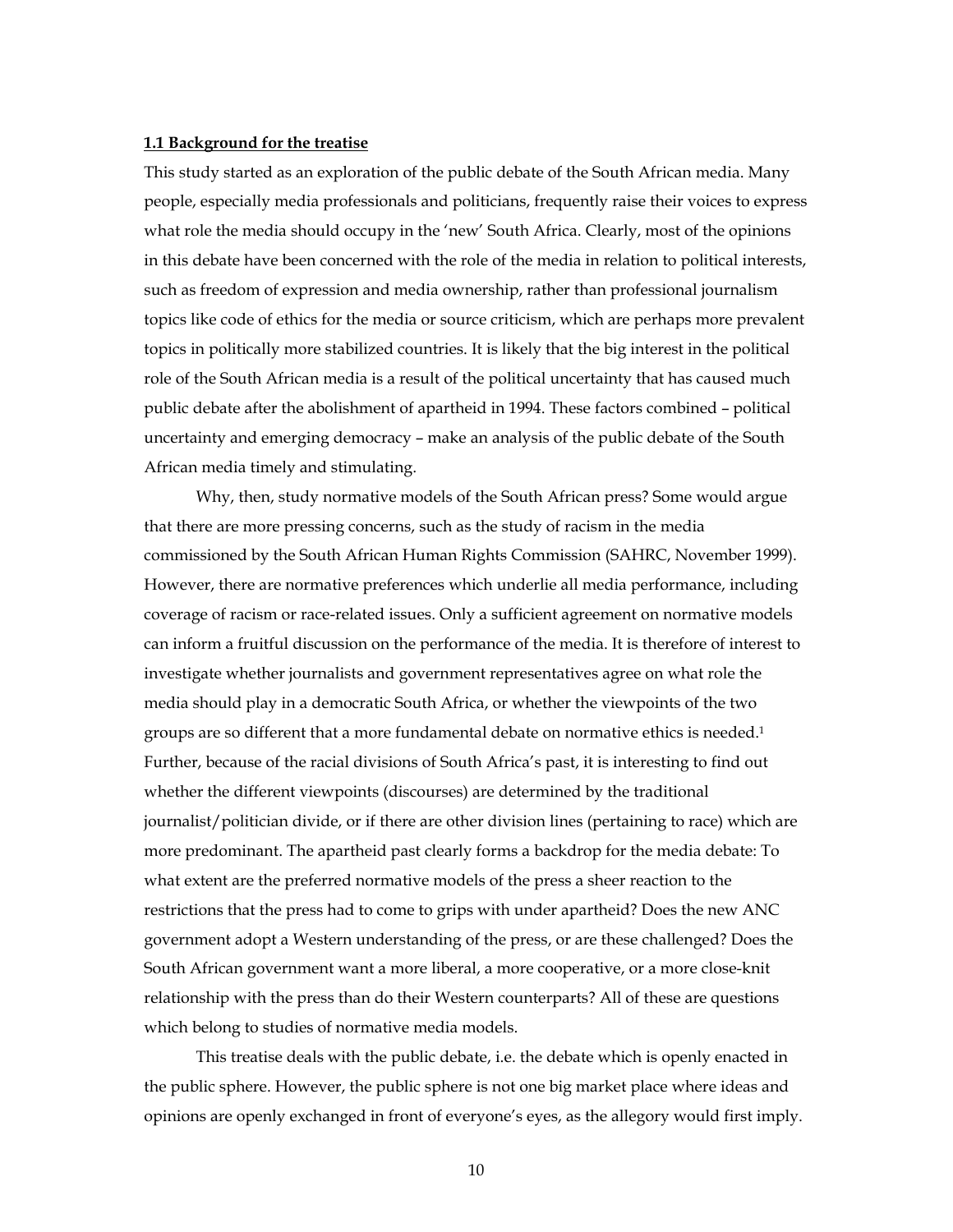The public sphere should rather be seen as *a number of arenas* with different attributes and different participants. This study is concerned with one particular arena of the public sphere: the newspapers columns. Newspapers have a number of characteristics which distinguishes them from electronic media and other media. Faithful newspaper readers are generally higher educated than the average citizen; the participants in the newspaper debate often hold high-profile positions in the private or civil society; and the format of the newspaper medium provides space for lengthy argumentation. These factors prove that the newspaper as a public sphere medium has its limitations, because the views expressed will not necessarily be the views hold by the population at large. However, the advantage of studying the newspaper debate is that the debate reflects the views of the policy makers and the so-called opinion leaders. To the extent that there is a publicly agreed media ideology, we can expect to find traces of this in the newspaper columns.

When politicians criticize the press, or when journalists criticize political interference with the media, they advocate a certain *normative model of the media*. A normative model, or theory, expresses what the media's role should be in relation to governmental institutions – to the state. For instance, a journalist would often argue for the need for clear boundaries between the media and the state, thus expressing a libertarian normative model, whereas a politician may argue for closer cooperation between the media and the state, thus expressing a normative preference which aligns the social responsibility model. It is the starting position of this study that all views expressed in the public media debate can be identified as declarations of normative theories. It is therefore necessary to analyse the debate in order to identify the dominant normative press ideals which are predominant in the South African media.

#### **1.2 Confining the study**

This study is comprised by an analysis of 102 newspaper articles which appeared in Englishlanguage South African newspapers February 1996 to April 1999. The articles have been selected from a total of approximately 6.500 articles contained in the «Media, post and telecommunications» clipping archive prepared by Die Instituut vir Eietydse Geskiedenis, Universiteit van die Oranje-Vrystaat.2 Also, the World Wide Web has been used to search for relevant material. The source of articles was initially planned to be limited to two newspapers only, *The Mail & Guardian* and *The Sunday Independent*. However, it soon became clear that it was more fruitful to draw from a broader range of newspapers, since the aim of the project was to map out the dominant discourses of the entire South African media debate. The debate is spread over almost all major South African newspapers, as the study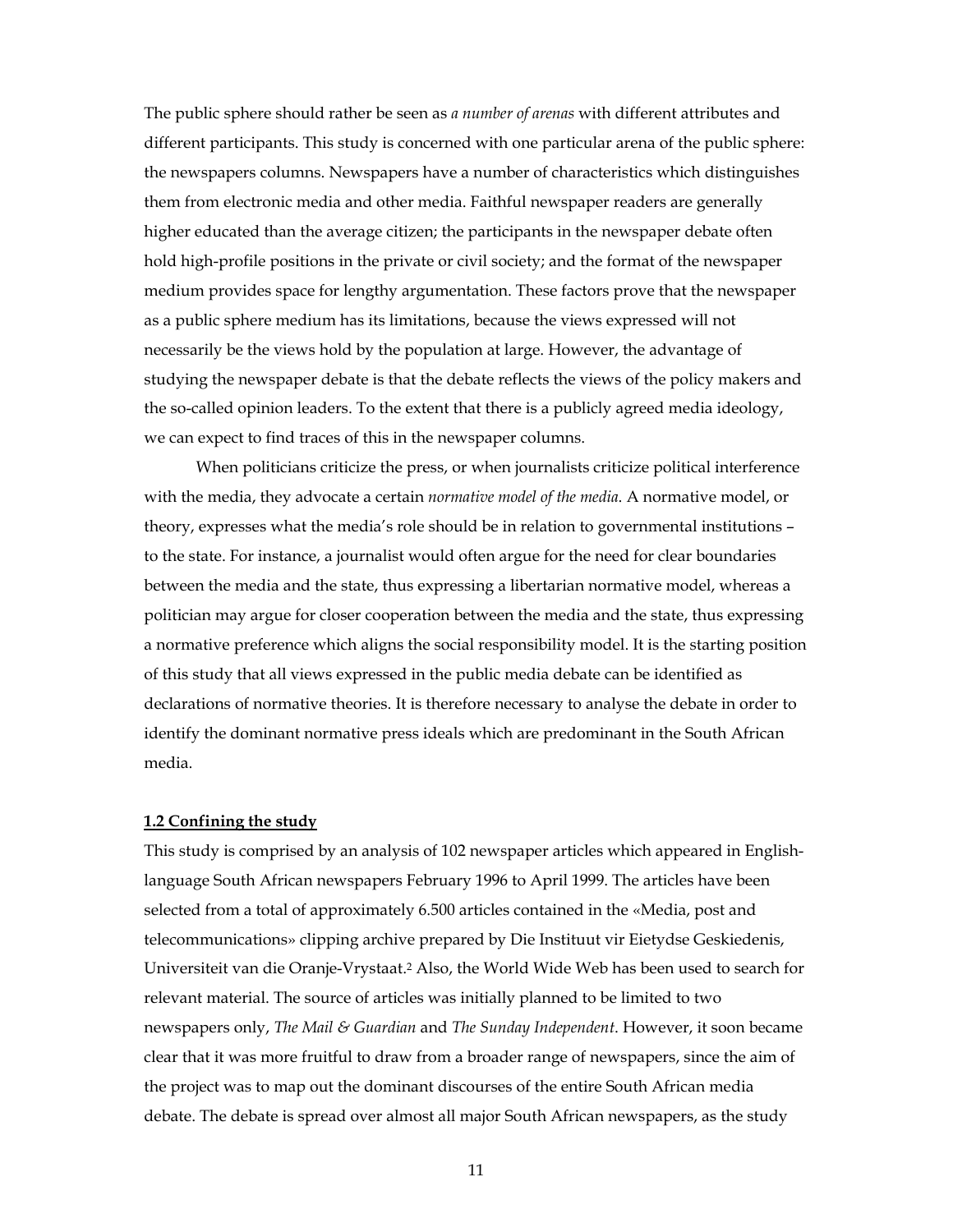will show. Also, some articles are published in more than one newspaper (like the Sapa material), which makes it erroneous to focus on the newspaper (the production source) instead of the author (the creative source). A topical selection appeared to be more fruitful than a strict source selection.

The main criterion for selection is that each article should express an opinion on the normative role of the press in South Africa. Particular attention has been paid to articles which deal explicitly with the relationship between the state and the press, in terms of what obligations and freedoms the press should have before the state and vice versa. An effort has also been made to project the diversity of opinions that exists in the debate. In cases where several articles are found to express nearly the same view, and the source of opinion is the same, one or more articles may have been excluded from the analysis. However, caution has been made to ensure that the total array of articles reflects the overall debate on the topic.

#### **1.3 Limitations of the treatise**

A thorough analysis of an argument would have to include both written and spoken communication, as well as an examination of the events that preceded the argument. To this end, it appears that a newspaper article presents only a small portion of the total argument. For instance, when Deputy President Thabo Mbeki held a speech on the alleged poor training of South African journalists, only extracts of his speech were referred in the press (Fabricius, 25 July 1996). What if the deputy president gave crucial arguments in his speech that were excluded in the newspaper article? Should we not look up the archives of the Deputy President Office to obtain the full version of his address? No. This is exactly the value of discourse analysis. The analysis does not claim to be an exhaustive examination of the viewpoints by all parts. Rather, it examines the social discourse as it is *publicly known* and *publicly reinforced*. Since few people have access to the full length of Mbeki's address, it is not likely to inform the public discourse considerably. The focus of the analysis in this treatise is therefore on the published material only.

For similar reasons, this study does not entail newsroom practices. Certainly, conversations on journalism in the newsroom are relevant to the understanding of normative press discourses in South Africa. Also, a study of newsroom talk (which could also be a discourse analysis) could help us discern certain discourses as well as the flaws in these discourses. But again, it is the *public discourse* which is at stake in this study. How it originated, and whether there are gaps in the discourses from their birth in the newsroom to the printed version in the newspaper, is not scrutinized in this particular study. This is not to say, of course, that discourse analysis could not also include studies of newsroom practices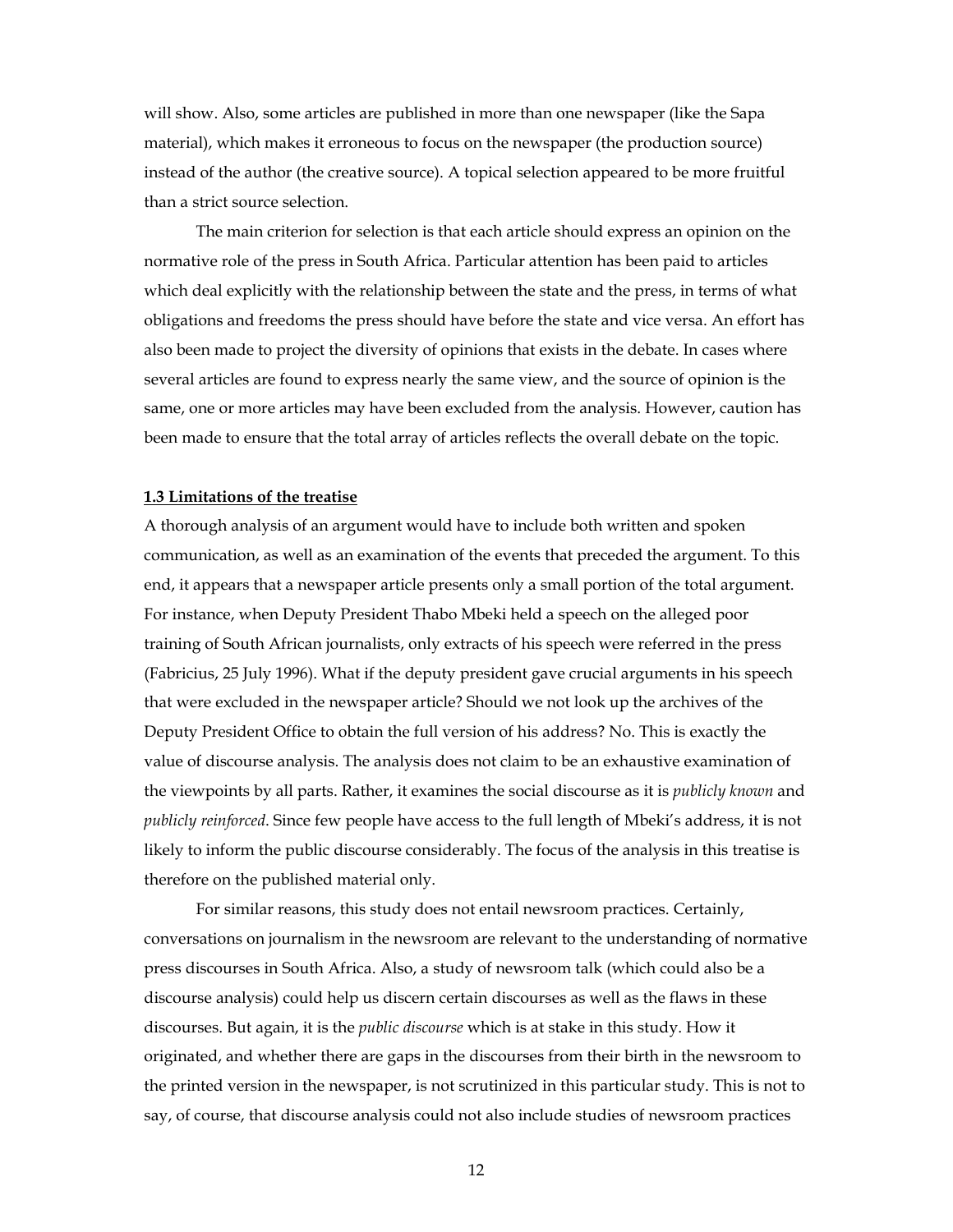and incongruous readings (interpretations) on behalf of the consumer. In fact, a full understanding of discourses would have to include these areas of study.3 Yet this particular treatise is limited to mediated news discourses only, and it is therefore valid as an adequate study of public discourses.

A weakness of the treatise is that it is comprised by English-language material only. If the study claims to be a comprehensive treatment of the debate between the press and the government in South Africa, then it would have to include other language newspapers as well, such as Afrikaans (e.g. *Die Burger* and *Beeld*), Zulu (e.g. *Ilanga*) and Xhosa (e.g. *Imvo Zabantsundu*). That is true. However, I want to maintain that the most significant debate on the press is occurring exactly in the English press. This is because, first, a majority of the newspapers (confirmed by circulation figures) are English-medium, and second, the tensions between the ANC government and the media professionals must be debated on common language grounds, and English serves as this common medium. Supporting the latter is the debate prior to the Truth and Reconciliation Commission media hearings in September 1997, where black journalists directed their criticism towards the English press and only to a very little extent the Afrikaans press. I have previously suggested that this was partly due to the fact that the English press has a broader black readership and is therefore more obliged to this reader group than are Afrikaans newspapers (Skjerdal, 1997). Likewise, we must expect that the debate between the largely black government and the media industry takes place mainly in English-medium newspapers. Despite this modification, I would not argue that a government/press study is exhaustive without considering the debate which occurs in the languages as well. Perhaps other discourses could be identified in, say, *Die Burger*.

The chosen time span is always subject for critique in a research project. This study covers February 1996–April 1999. The critical question is: Are the findings relevant when the research results are published only two years later? In response to this I would like to mention two concerns. The first is that the years 1996–99 represent the period when the political situation had stabilized after the first free elections in 1994. Professional practice in both the media and the government was expected to follow democratic procedures, and we can expect that the same basic thinking informs the debate also in the following years.4 The second is that the apartheid era was still close enough to have an influence on the media debate. What makes this particularly interesting with regard to normative press models, is that both media professionals, politicians and academics frequently refer to the failures of authoritarian and communist ideologies when arguing for more democratic press models. It is then interesting to see to what extent the first few years after apartheid were still informed by the apartheid discourse (but then as an oppositional discourse). Perhaps South Africa's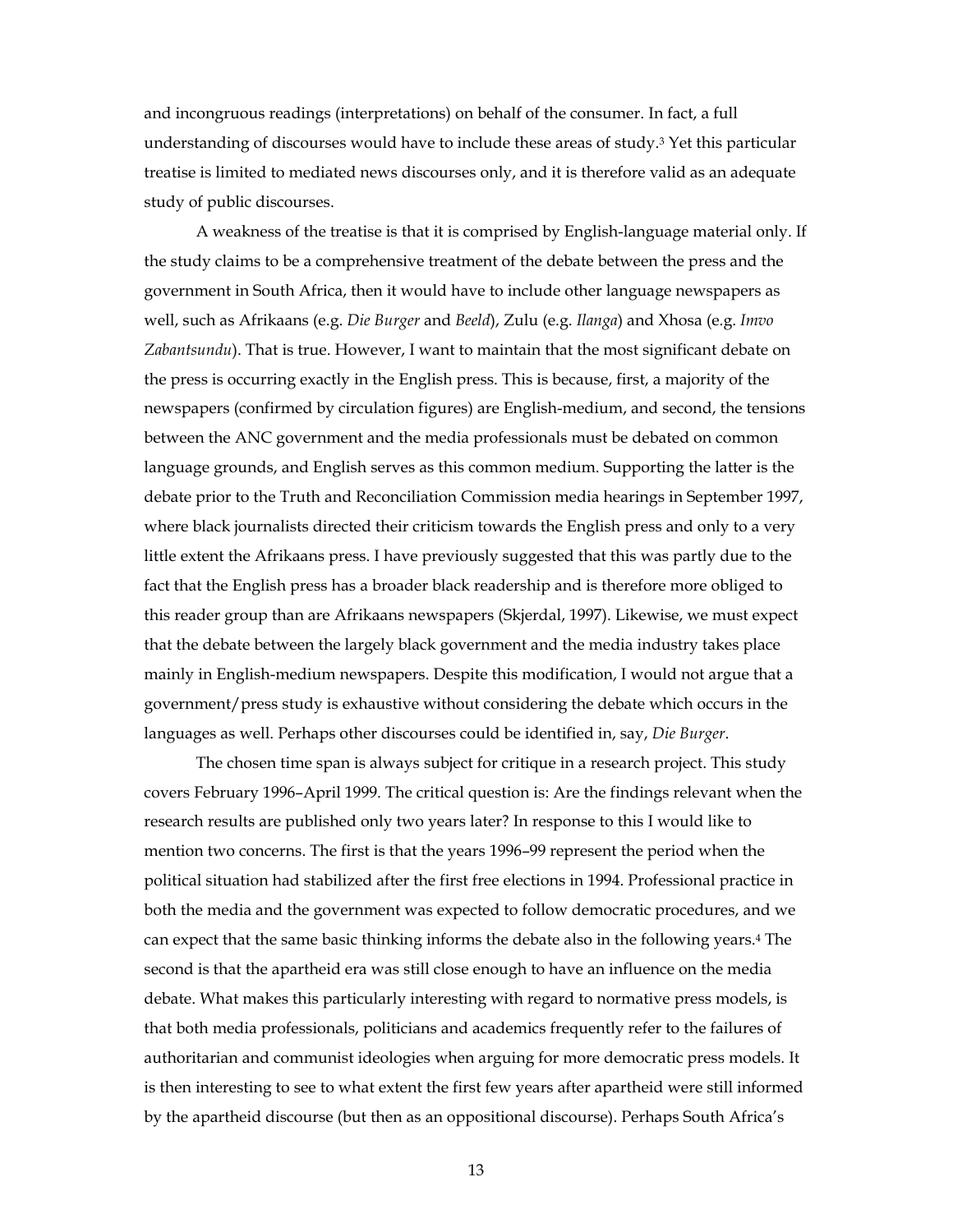history of heavy media restraints has led opinion leaders to uncritically accept the other extreme. No matter the conclusion, the findings will be relevant for other regions in the world where regimes transform into democracies. On a more personal note, I would like to add that the years 1996–99 are particularly interesting because some of the most well-known political figures of the world were directly involved in the debate, notably President Nelson Mandela, whose comments on the press in late 1996 and late 1997 caused much debate.

A possible critique of this study is that its findings appear to be obvious and therefore insignificant. It demonstrates that the watchdog discourse is a major driving force in the South African media debate – who wouldn't expect that? To this I wish to reply: The identification of non-negotiable libertarian ideals is perhaps not surprising given the heavily regulated history of South African media industry, but it is nevertheless significant. Most of all, it prompts one to question whether all libertarian principles are altogether healthy. Perhaps the fright of another authoritarian paradigm has caused opinions makers to fall in love with the other end of the continuum (if media policies operate on a continuum at all) and uncritically accept total independence of private businesses and unlimited individual freedoms. To this extent, this study motivates other areas of study, such as the usefulness of Western media models in radically changing political climates. It is not unlikely that parallels can be drawn to, say, the developments in China.

#### **1.4 How the treatise is structured**

The body of this study is divided into four parts: (1) Method and methodology; (2) The relevance of normative press theories; (3) Research and observations; and (4) A new model of press ideologies in light of post-apartheid South Africa.

The first part (chapter 2) concerns the choice of method. An in-depth study of this kind must aim at a more structured analysis than what a regular newspaper reader would exercise (although there is a certain element of analysis in daily newspaper reading as well). For the identification of normative press ideals, a discourse analysis approach was chosen as the primary method. This method attempts to do more than simply analysing the words of a printed text; it 'reads between the lines', as it were. Using discourse analysis in textual analysis also has its limitations, as it was initially developed as a method for the study of spoken language. Both the usage and the limitations of discourse analysis will be expanded on in part one of the treatise.

The second part (chapter 3) reviews normative theories of the press, particularly libertarian and social responsibility theories, since these traditionally have been regarded the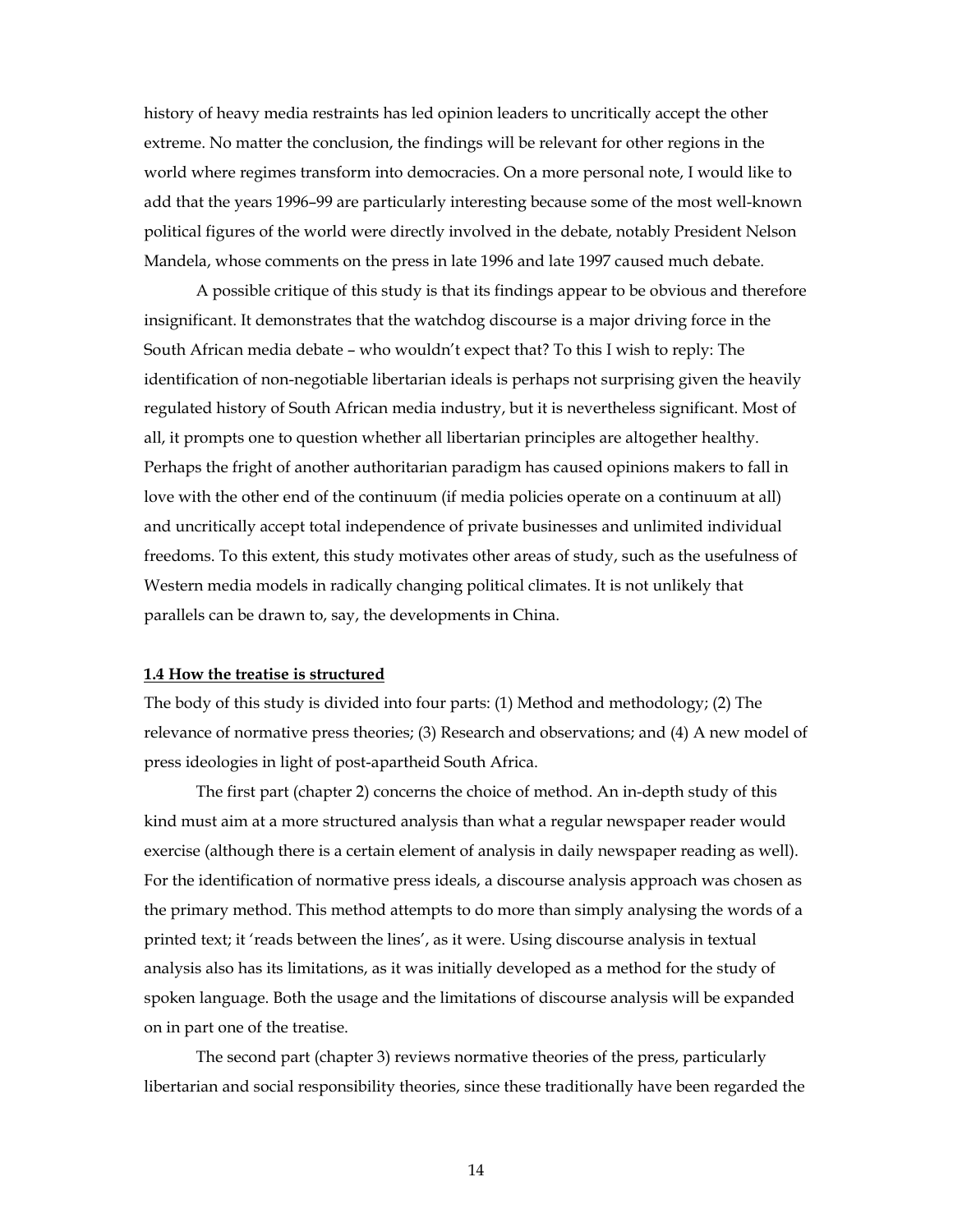dominant models for the Western media. A more recent theory will then be introduced, the communitarian model.

The third part (chapter 4) concerns the discourse analysis itself. Since the analysis of the newspaper articles is the main focus of the study, it is embedded in the body of the paper rather than in the appendix. The analysis of the articles also contains findings and comments which are necessary to the understanding of the overall conclusions. The findings are grouped into a series of *observations*, which is also an attribute of the discourse analysis approach, since the totality of observations rather than a number of set categories makes up the conclusions. Corresponding with the normative press ideals as outlined in part two, the analysis of the articles will be grouped into three main discourses: 'the watchdog discourse', 'the nation-building discourse' and 'the alternative discourse' (the communitarian perspective).

The fourth part of the treatise (chapter 5) is where the differences between the various normative theories of the press are put into perspective. The traditional way to understand normative models is challenged in this concluding part of the treatise, and a new graphic model will be proposed. The model is formed like a diagram to illustrate that the obligations of the press should be seen in two dimensions, not one, as traditional media theorizing has it.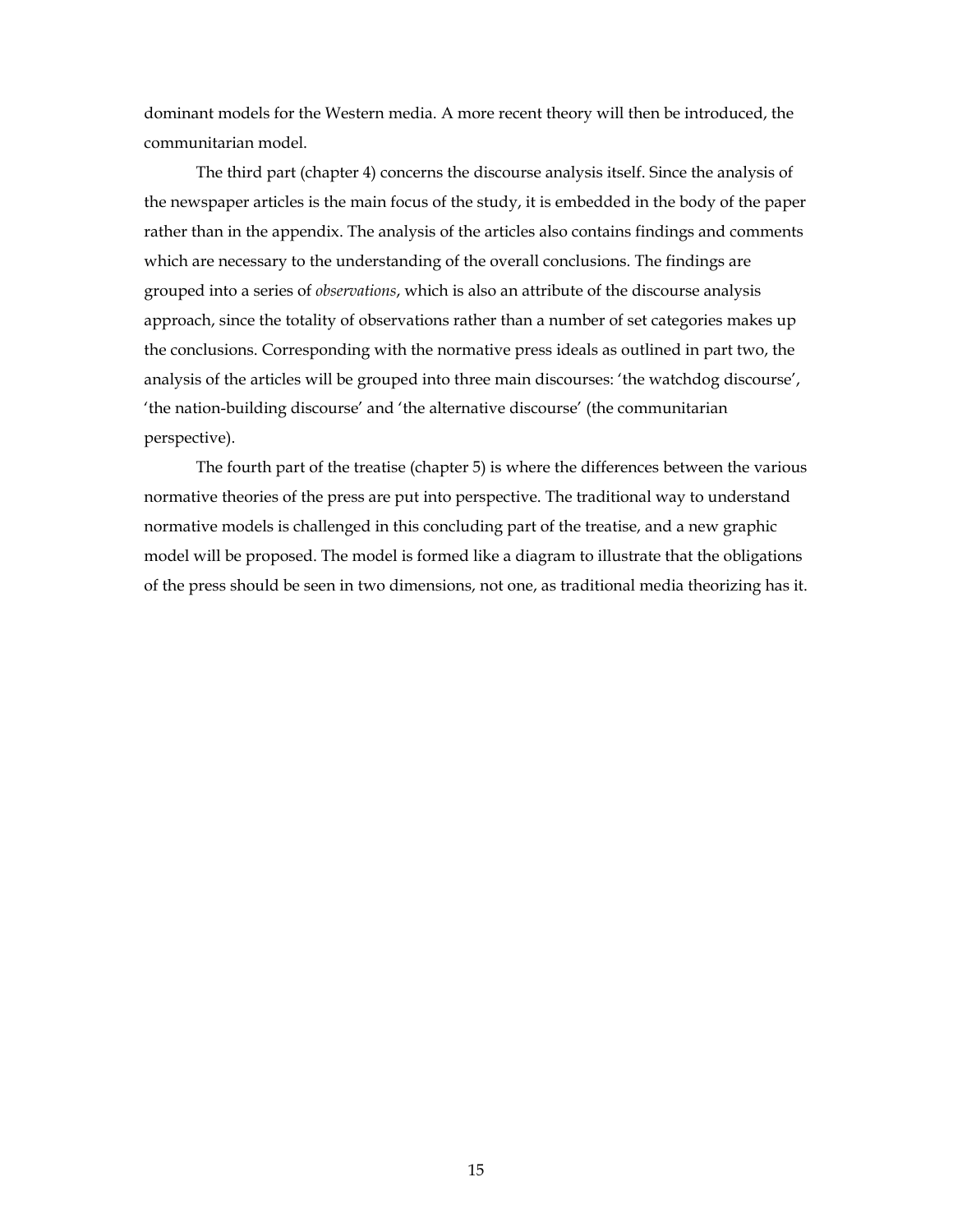## **Chapter 2: Method and methodology**

*Intention: This chapter explains why discourse analysis was chosen as the primary method for the research project. A brief history of discourse analysis is provided, with particular attention to Foucault, Laclau/Mouffe, Fairclough and Van Dijk (the last two with specific reference to media discourse). Discourse and discourse analysis are defined for the purpose of this project. The methodological facets of discourse analysis are discussed, with particular attention to how they differ and correspond with interpretive methods. The relationship to neighbouring methods is explained (content analysis, textual analysis, rhetorical analysis and political analysis). Discourse analysis is arranged in four steps for the sake of this project, and each of the steps is clarified. Finally, the chapter ends with a critical discussion of the limitations of discourse analysis in terms of ontological, epistemological and methodological weaknesses.*

This treatise draws from various methods, but mostly from discourse analysis. Discourse analysis is a method for analysing texts (both written and spoken) which is being increasingly employed in media studies. Through an in-depth study of words and linguistic symbols, the researcher hopes not only to identify power structures in the language, but to show what the text *does* – how preferred meanings are maintained and strengthened through the use of a particular language. This chapter aims to explain how discourse analysis can be used to unravel the hidden meanings in the language, to show which methodological school the method is derived from, and to make some critical comments about the limitations of this particular method.

#### **2.1 A brief history of discourse and discourse analysis**

Discourse analysis began as the discipline which attempted to break down the various elements of everyday language which constitute social discourses. The claim was that language served to uphold certain interpretations of how ideas and actions are generally understood. This led to the notion of *discourse*, which can be understood as the socially accepted interpretation of the world around us. Discourse is therefore more inclusive than ideology. Discourse, as David Howarth (1995: 115) points out, includes *all* types of social and political practice, not only ideologies in the narrow sense of the term, i.e. sets of ideas by which social actors explain and justify actions. Although discourse in everyday language can be used as an equivalent to 'conversation', most theorists use the term to include the unspoken or unwritten meanings that lie behind the uttered language. Discourse is defined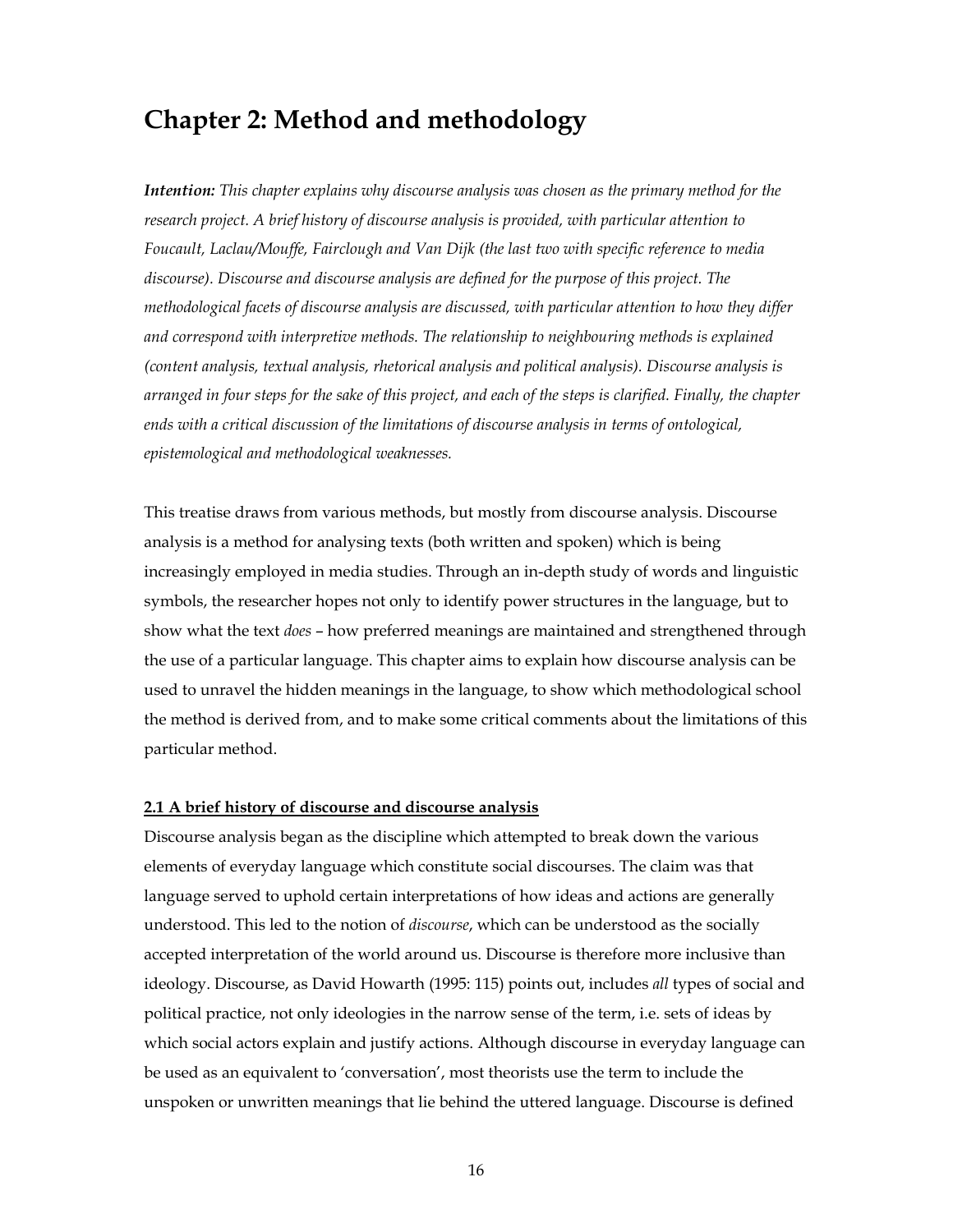in a variety of ways among theorists, however (see for instance Widdowson, 1995). A brief survey of the theoretical roots of 'discourse' will clarify the use of the term.

Discourse is unequivocally connected with power. It is particularly Michel Foucault who has put forth hypotheses about power and knowledge and their relation to discourses. The dominating discourses are upheld by intellectual production and reproduction, and they change through various ages, claims Foucault (1972). Resisting the leading social scientific tradition of the day, Foucault moved his research focus from statements of truth to statements of discourse. Truth per se was no longer the chief aim of study, discourse was. Foucault thus confronted the common perception that creating knowledge is a matter of discovering the truth about ourselves and the world, rather than about constructing certain kinds of selves and social worlds. Challenging the established perception, Foucault maintained that controlling a discourse is a way of creating power.

Interestingly, Foucault does not conclude that every social expression belongs to the dominating discourses of the day; rather, there are also *non-discursive* conditions which are seminal to the existence of discourses. The non-discursive elements can be political events, economic phenomena and institutional changes which serve not only to give the dominating discourse autonomy, but to bring about a discursive change (Foucault, 1972: 162–5). This outset makes it meaningful to undertake a discourse study (such as a discourse analysis). The relations within concrete discourses are not completely arbitrary, as one perhaps would argue since there seems to be no natural bond between the discourse and its social specificities. Supporting this condition for research on discourses from a Foucauldian perspective, Jakob Torfing (1999: 94) concludes: «The relations and identities within a concrete discourse are strictly necessary: not because they are governed by an underlying rationality, but because they are part of a whole which stands in a relation of reciprocal conditioning with its parts.»5 Certainly, a Foucauldian understanding of discourse does not discourage the study of discourses, quite the opposite. However, a discourse study conducted in the tradition of Foucault must always include the notion of power.

A broad definition of discourse is offered by Ernesto Laclau (1988: 254): Discourse can be defined as «a decentred structure in which meaning is constantly negotiated and constructed». Together with Chantal Mouffe, Laclau developed a type of neo-Gramscian theory of discourse in the mid-1980s. Drawing on the Italian thinker Antonio Gramsci, Mouffe and Laclau see a mutual conditioning between hegemony and discourse; between moral, intellectual and political leadership, and preferred interpretations of particular social conditions. While hegemonic practice shapes and reshapes discourse, discourse provides the conditions for hegemonic articulation (Laclau & Mouffe, 1985). A discursive analysis, then,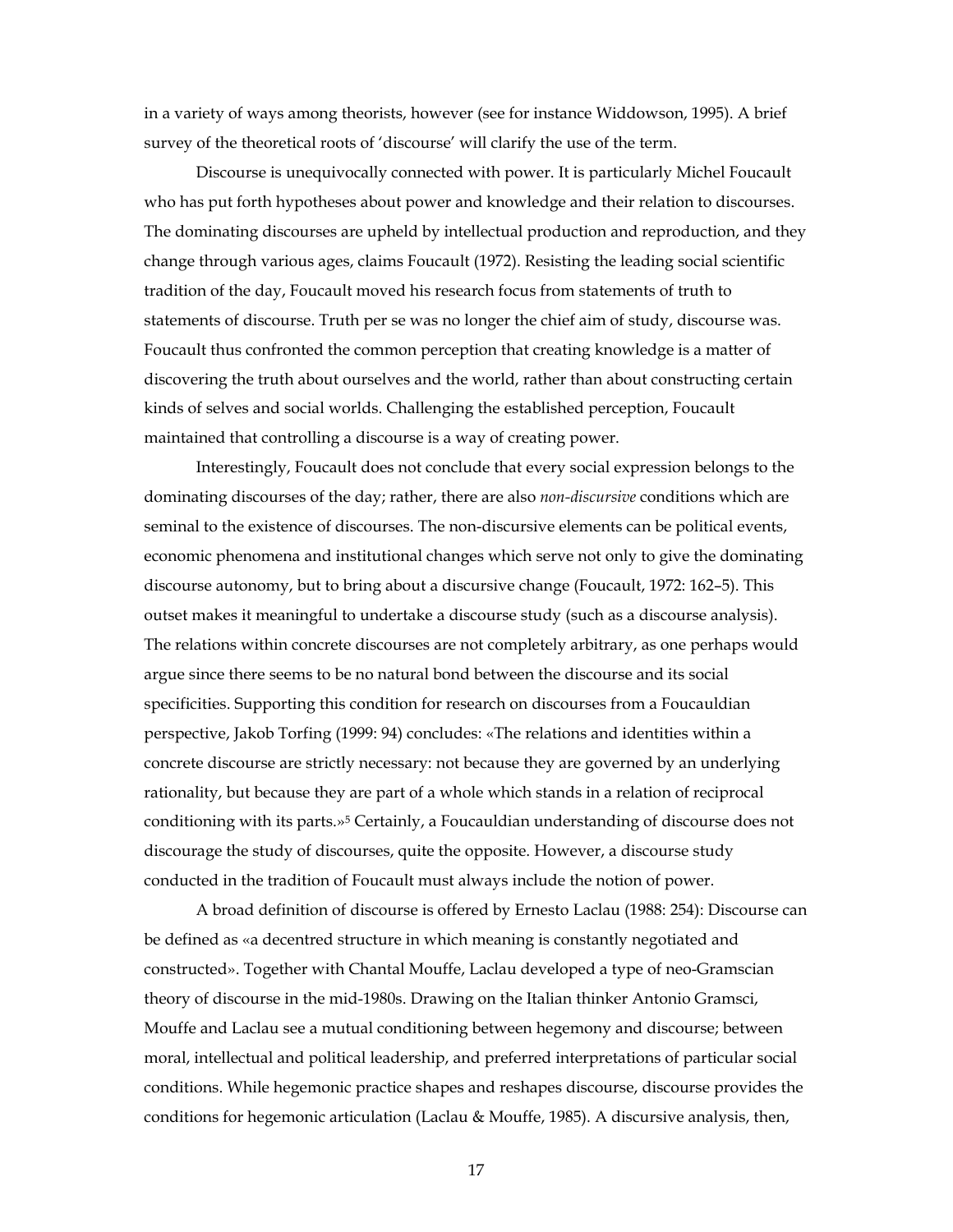must emphasize the construction of social identity through hegemonic practices of articulation, which of course stands in sharp contrast to essentialist conceptions of identity (Torfing, 1999: 41). For the media researcher, such an approach to discursive analysis is helpful as an ideological backdrop; however, the understanding of discourse is rather vague and borders to the definition of ideology. A more precise concept of discourse is needed. Both Laclau and Mouffe use discourse as a tool in their political criticism, but they never develop a method to analyse discourses in mediated articulation.

The application of discourse in media studies tends to be more concentrated than its broader counterpart in studies of philosophy and ideology. Nonetheless, also in media studies are discourse used analytically in many disciplines, for instance in cultural studies (Allan, 1998), sociocognitive analysis (Van Dijk, 1988b), conversation analysis (Greatbatch, 1998) and reception analysis (Richardson, 1998). Discourse analysis has also been employed on advertisements, teenage magazines and so forth, but most of the work in media discourse has concentrated on factual genres rather than fictional ones, and particularly news. As Peter Garrett and Allan Bell (1998: 4) remark, this emphasis on news reflects the status of news as the most prestigious of media genres, as well as its assumed importance in the exercise of socio-political power. It is therefore no surprise that discourse analysis soon became an exercise in media analysis. Garrett and Bell (1998: 6) report that some 40 percent of the papers published in the cross-disciplinary critical discourse analysis journal *Discourse and Society* deal with media data.

Two researchers have been particularly concerned with discourse analysis in relation to media studies: Norman Fairclough and Teun A. van Dijk. Both deal with text or discourse analysis on micro (vocabulary) and macro levels, and both focus on the interpretation and distribution of media texts, but, as Garrett and Bell (1998) point out, Fairclough and Van Dijk differ in their analysis of social practices. While Fairclough takes on a Foucauldian approach and concentrates on the relation of discourse to power and ideology, van Dijk focuses on 'sociocognition', by which we mean the mediation between discourse and society in cognitive structures and mental models. Consequently, Fairclough offers perhaps the most enriching approach to the intertextual aspects of social discourses, whereas Van Dijk offers a more satisfactory model on the studies of news and other media items as expressions of social discourses. Both approaches serve as a helpful backdrop for this study; Fairclough on the theoretical level, Van Dijk more on the methodological level. We will take a closer look at both approaches.

Building on Foucault, Fairclough developed his approach to media discourse through his concern with language, power and discourse. According to Garrett and Bell (1998),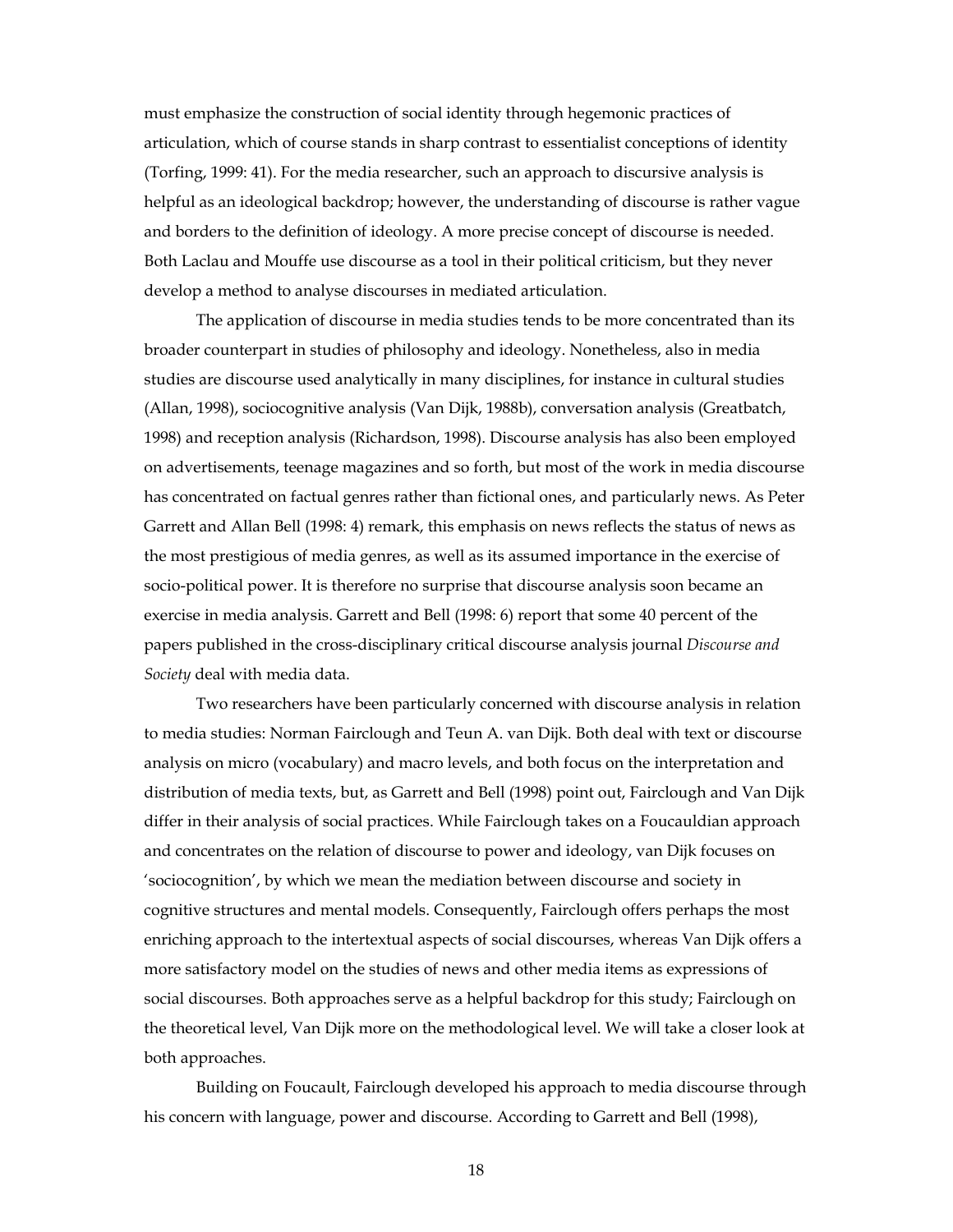Fairclough's early books (1989, 1992) focused on the place of language in relation to sociopolitical power and processes of social change, often with the use of media texts as examples, but not as the main focus for research. His more recent works, however, such as *Media Discourse* (1995b), focus directly on media texts and contexts. Both his early and later works are consistent in their use of *critical discourse analysis* as the proper term for this particular exercise of discourse study. In a later article, Fairclough (1998: 144) outlines and summarizes the three sorts of analysis that a critical discourse analysis should entail:

- Analysis of texts (spoken, written, or alike)
- Analysis of discourse practices of text production, distribution and consumption.
- Analysis of social and cultural practices which frame discourses.

Obviously, this approach to discourse analysis opens for a much wider range of study than just written or spoken media texts. In line with this, Fairclough claims that his version of discourse analysis is characterized by the combination of two commitments: an interdisciplinary commitment, and a critical commitment. His clarification of these two commitments is worth a lengthy quote:

*The interdisciplinary commitment is to constitute CDA [critical discourse analysis] as a resource for the investigation of changing discursive practices, and thereby enable it to contribute to a major contemporary research theme in social science: the analysis of ongoing social and cultural change, often construed in terms of major shifts within of shifts away from modernity (towards 'late modernity' of 'postmodernity'). The critical commitment is to understanding from a specifically discoursal and linguistic perspective how people's lives are determined and limited by the social formations we are blessed or cursed with; to foregrounding the contingent nature of given practices, and the possibilities for changing them.* 

(Fairclough 1998: 144).

The main contribution of Fairclough in discourse studies, as displayed in this quote, is his attempt to identify and analyse discourses in order to create awareness of the discursive ideological practices that both the media and other agents of change are in possession of. However, and this can only serve as an incomplete criticism as there is no space here to go deeper into Fairclough's actual use of discourse analysis, his critical approach tends to lack the analytical framework that a media researcher needs. His use of media texts as examples in both *Language and Power* (1989) and *Critical Discourse Analysis* (1995a) is no more than that – examples – and they appear to serve as 'proves' of his political argument rather than as independent objects for study. Further, Fairclough's analyses is in lack of a defined system of categories as objects for study. That is, he does not start with a confined category which delimits the particular study (such as 'race', 'libertarianism' or 'newsworthiness'), but elaborates on a theoretical agenda which could perhaps have been reached by means of a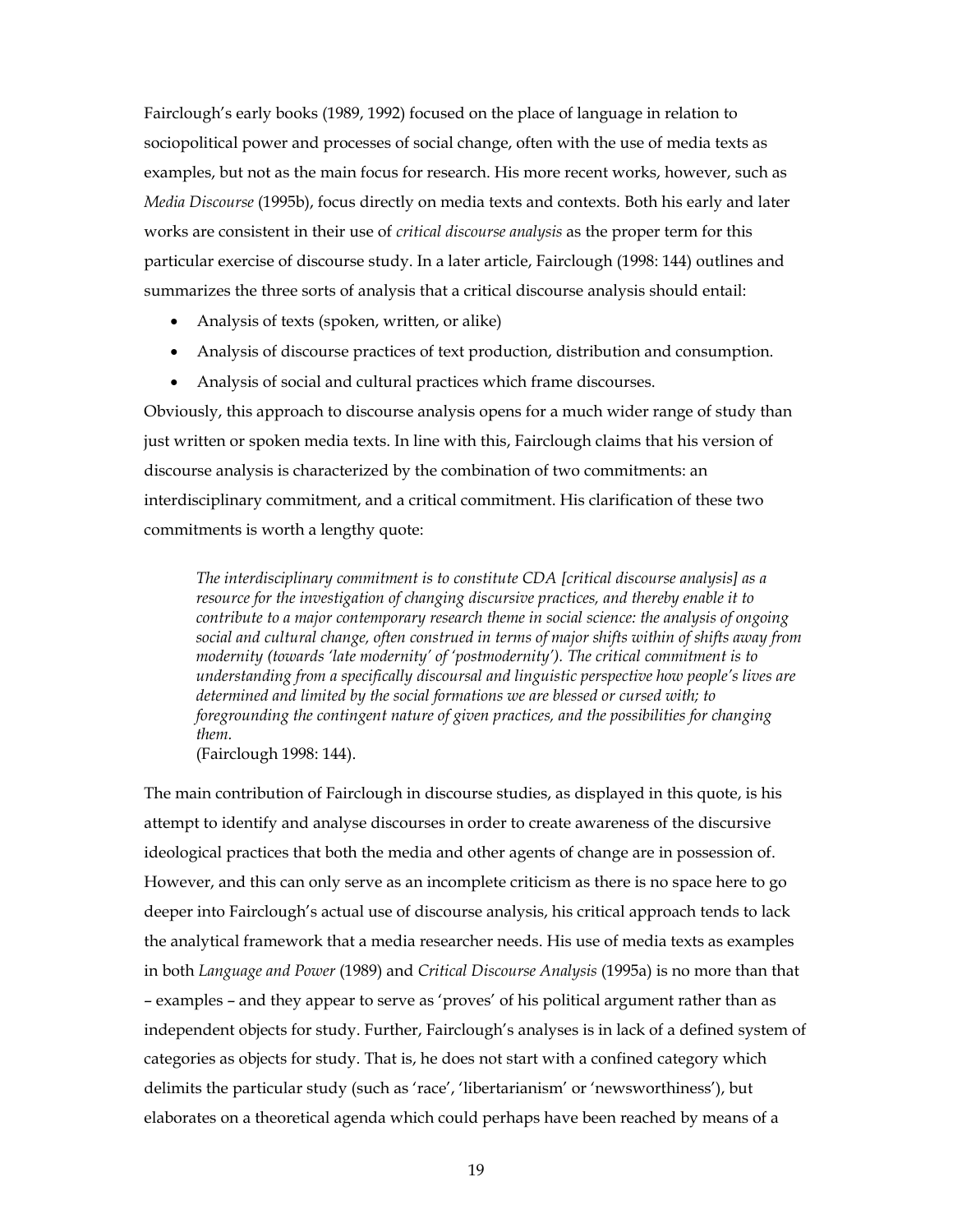number of methods and study objects (arbitrary texts). This is both a weakness and a strength, but if the aim of the research is to study a particular set of media texts in context, then Fairclough's approach would appear to be more helpful as a theoretical backdrop than a practical methodology.

Teun A. van Dijk's approach has, in contrast to Fairclough's, served as a practical model for the study of media texts. Van Dijk is particularly known for his systematic studies of news items, notably the Unesco-commissioned case study of racism in the press, in which newspaper articles from a high number of democratic countries were analysed (Van Dijk, 1984). A sketch of the applied model is outlined in *News as Discourse* (Van Dijk, 1988b), a book which is regarded as a primary theoretical contribution to the study of news. The book was accompanied by a series of case studies, *News Analysis* (Van Dijk, 1988a), where Van Dijk in simple terms explains the purpose of discourse analysis: «We try to show how the press, through subtle discursive means … [legitimizes] national and international power structures» (p. x). It is clear that Van Dijk's initial assumption is the same as Fairclough's: Journalists are part of a cultural elite who maintains the dominant social discourses through media production. In order to reveal this 'plot', as it were, the media researcher needs a method which goes beyond the traditional approach of quantitative content analysis. This is what Van Dijk attempts to do through discourse analysis, a mostly qualitative method which analyses media texts. To reduce discourse analysis to the strict analysis of texts, however, is not what Van Dijk intends to do. An important aim of his approach is to unravel the totality of social and cultural processes that influences on news production, thus a thorough study must include a complex set of analyses with study areas such as internal institutional routines, news production as social interaction, external goals of the news organization, etc. In most instances, however, an exhaustive study of this kind is beyond the scope of the resources available. Van Dijk affirms, though, that even a narrow study of selected media texts can give valuable insight into the understanding of media discourses.

Van Dijk begins by asking the question: How are societal structures related to discourse structures? His argument is that they cannot be linked directly. If so, there would be no place for ideology, and there would be total agreement between all social actors. A brief observation of society will then suffice to inspire a study of discursive production. Van Dijk claims that societal structures can only be related to discourses through social actors and their minds. Mental models mediate between ideology and discourse. Three components then become necessary in discursive theory: social functions, cognitive structures, and discursive expression and reproduction. Towards this backdrop, Van Dijk differentiates between micro and macro level of analysis, which both are important for the understanding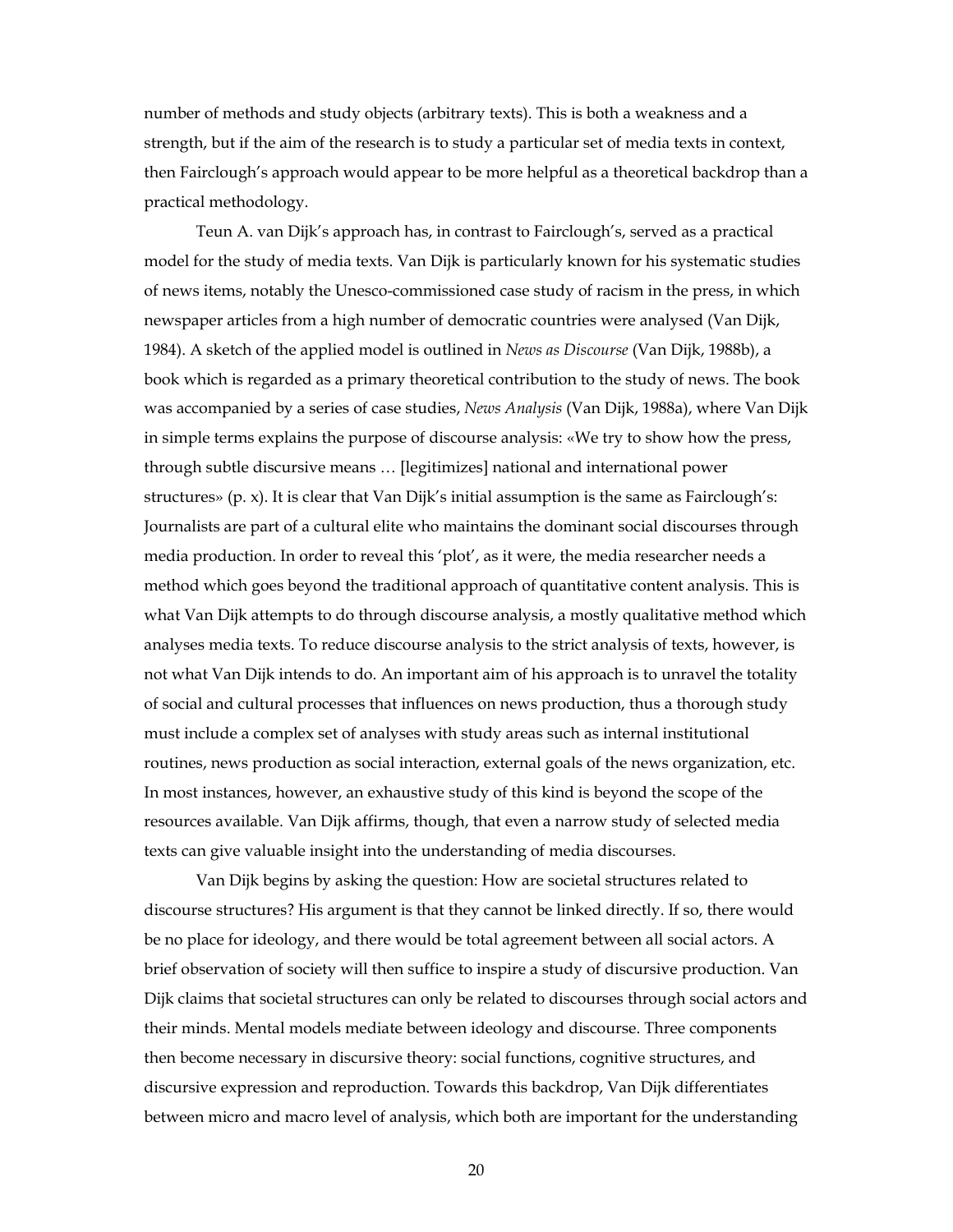of how discourses are produced and reproduced in a larger societal context. On the micro level, textual analysis operates on two planes: as isolated sentences (words, syntax, etc.), and as structures of sentences. On the macro level, one is concerned with conveyed discourses of meaning (Van Dijk, 1998a). In contrast to a traditional textual analysis, whose concern is on the micro levels alone, a typical discourse analysis seeks to use the micro levels as a basis for understanding the macro level.

It is important for Van Dijk, however, not to discard the disciplines which discourse analysis grew out of. These are structuralism/semiotics, conversation analysis, pragmatics, socio-linguistics, text processing in psychology and text linguistics (Van Dijk, 1998a: 3–7). It was only in the 1980s that these disciplines were joined in a systematic manner to study mass communication through discourse analysis. While traditional mass media research had focused on the economic, political, social or psychological aspects of the media, residing in the reliability of statistical treatment of the results rather in the understanding of media messages in their own right, the new interdisciplinary approach of discourse analysis attempted to study media messages as specific kinds of sociocultural practice. Van Dijk's work was seminal to the development of this interdisciplinary methodology.

#### **2.2 Defining discourse and discourse analysis**

It follows from the discussion above that this treatise favours an inclusive understanding of discourse and a more confined understanding of discourse analysis. Discourse in this treatise shall be understood as the culturally agreed interpretation of social phenomena as it is communicated through language. Discourse analysis shall be understood as the qualitative investigation of discourses on micro and macro levels of analysis in order to identify and contextualize the preferred meanings which are conveyed through language.

### **2.3 Locating discourse analysis in the methodological terrain: a social constructionist method**

Discourse analysis belongs to social constructions methods. Social constructionist methods are characterized by particular research preferences which stand in contrast to other qualitative research methods, such as interpretive methods. These differences will be discussed here, as they also form a basis for specific research strategies that will be of use for the actual analysis later in the treatise. This discussion will commence from Terre Blanche and Durrheim's (1999) survey of social constructionism methods.

Terre Blanche and Durrheim (1999) defines social constructionism as «the research approach that seeks to analyse how signs and images have powers to create particular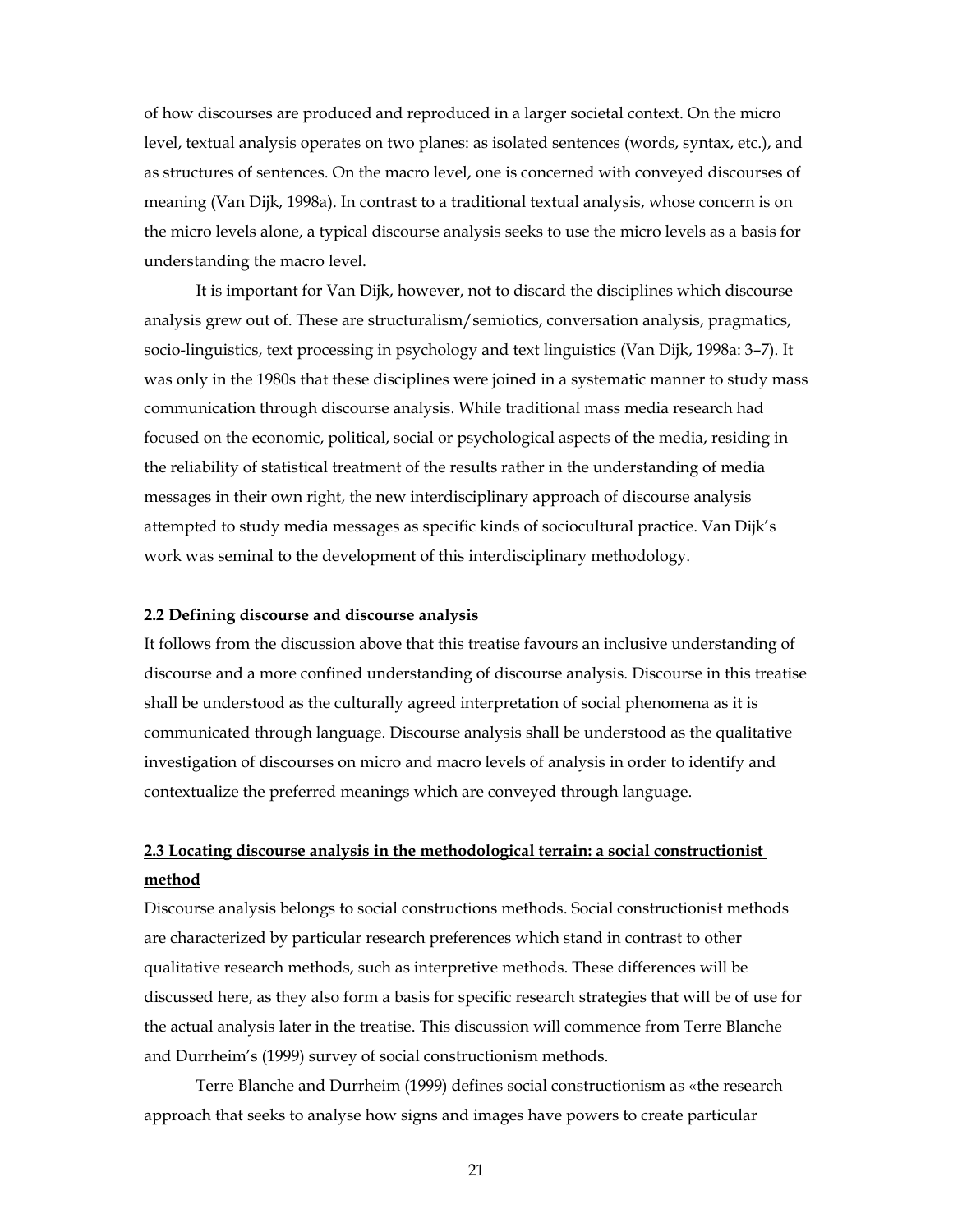representations of people and objects» (p. 148). Types of research include hermeneutics, semiotics and discourse analysis, among others. Social constructionism has in common with interpretive methods that it is qualitative, interpretive and concerned with meaning. However, while interpretive research focuses on the subjective perceptions of individuals or groups, social constructionist research seeks to explain how these perceptions are derived from larger discourses. Interpretive research view the study objects as their own producers of thoughts and experiences. Social constructionist research, by contrast, view people as though their thoughts and experiences are produced on the social level rather than the individual (Terre Blanche & Durrheim, 1999: 148).

The view of language is different in interpretive and social constructionist research. Interpretive research, in agreement with positivist sciences, views language as a window onto some other reality. Language can still be an object for study, but then with the aim of pointing to meanings outside of the language medium itself. Constructionism, by contrast, has as its very precondition that the world is constructed by language, and it warns that language is never neutral or transparent. Since language constructs reality, it can and should be a primary object of study, with the aim to interpret the social world as a kind of language. Social constructionist research acknowledges that it cannot neutrally reflect social reality through empirical facts. Language is thus accepted as 'the social construction of reality' (a term introduced by Berger and Luckman in 1967).

Blanche and Durrheim (1999) makes a point that constructionism must not be confused with linguistics. While linguistics dissects grammar, denotations and the technical structure of language, constructionism looks at broader patterns of meaning conveyed by the language. Useful in this regard is Saussure's distinction between 'langue' and 'parole'. Parole is of concern to the linguist, and deals with specific usages of words and expressions. Langue, on the contrary, is the overall system of language which knows no geographical barriers. Langue can constitute a discourse, parole can constitute a text. (The terms 'langue' and 'parole' were introduced by Saussure in his seminal work *Cours de Linguistique Générale*, 1971/1915.)

Discourse analysis is defined by Terre Blanche and Durrheim (1999: 154) as «the act of showing how certain discourses are deployed to achieve particular effects in specific contexts». The emphasis in this definition is on the *effect* of discourses, in line with the understanding that discourse analysis should not only identify discourses, but expose what discourses *do*. Methodologically correct, Terre Blanche and Durrheim do not call for a particular method on how to exercise discourse analysis. They declare: «To a large extent, discourse analysis involves a way of reading that is made possible by our immersion in a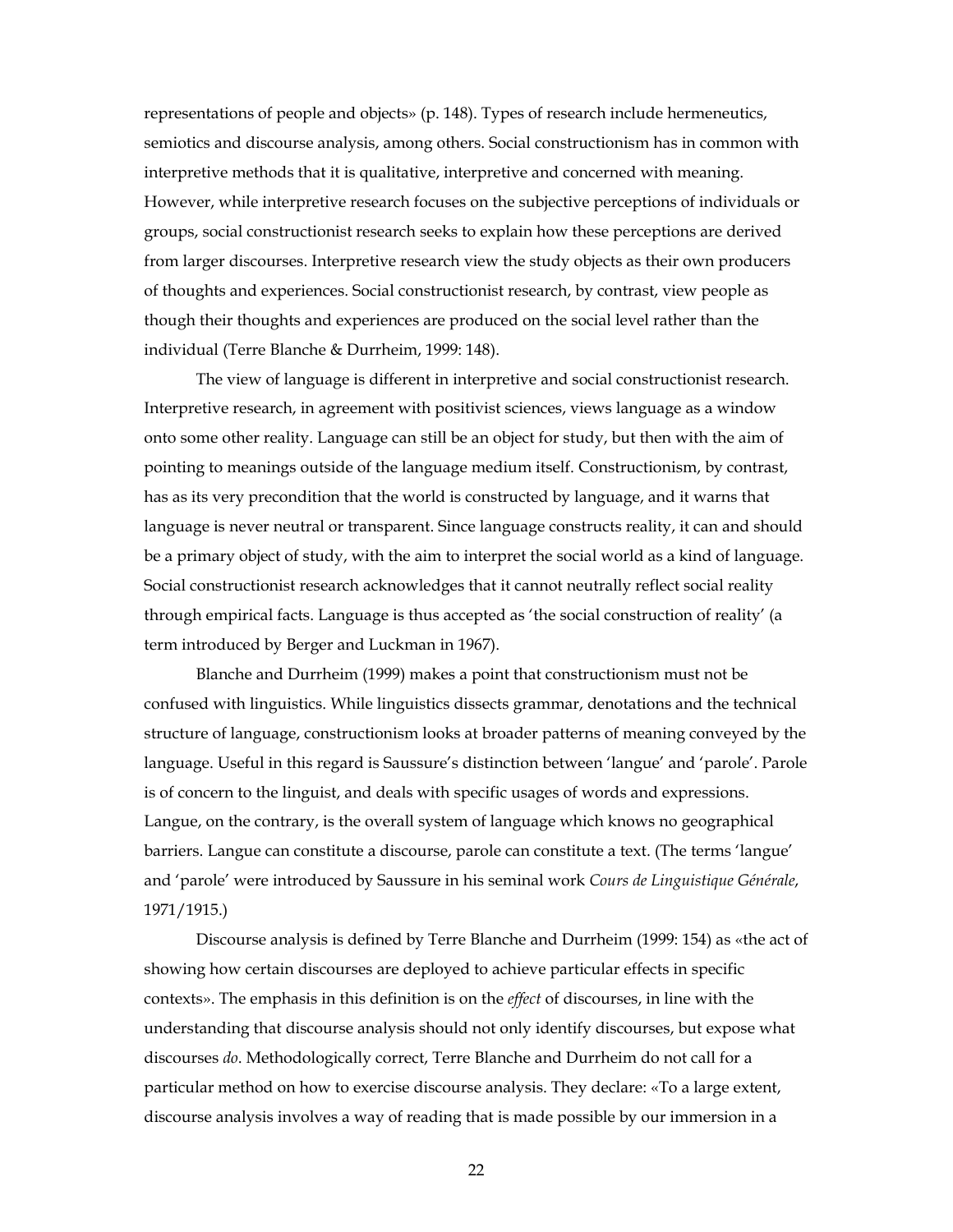particular culture, which provides us with a rich tapestry of 'ways of speaking' that we can recognise, 'read' and dialogue with» (Terre Blanche & Durrheim, 1999: 158). It follows that cultural awareness is a prerequisite for recognizing and analysing discourses. Still, as discourse analysts we must maintain a critical distance to the text, we must «extract ourselves (to a degree) from living *in* culture to reflecting *on* culture» (Terre Blanche & Durrheim, 1999: 158). Discourse analysis begins, then, with looking for clues in the text that help identifying specific discourses. The researcher then goes on to ask what these discourses do. In accordance with the discussion above, the social constructionist researcher is more interested in the effects of the discourse than with their truthfulness. Where the interpretive researcher asks for the more accurate meaning of the text, the social constructionist seeks to clarify which social underpinnings are active in the text to privilege one particular discourse above others. Social constructionism thus departs from interpretive methods both in ontology (whether the essence of the world is the language or a reality behind the language), in epistemology (whether our primary medium of knowledge is the language or our thoughts), and in methodology (whether we ought to concentrate our research on langue or parole).

Discourse analysis borrows from other research traditions as well. Four of them will be briefly mentioned here, as they are moderately used in the research project: Content analysis, textual analysis, rhetorical analysis and political analysis.

Content analysis is perhaps the most widely used method for analysing media texts in the communication sciences. This type of research is concerned with the frequency of words and expressions in selected texts, and the task for the researcher is to categorize and count the words systematically in order to reveal bias in the text material, for instance towards male domination. In Kerlinger's (1986) words, content analysis belongs to the strain of research which seeks to analyse the communication process in «a systematic, objective, and quantitative manner for the purpose of measuring variables». It is frequently assumed that content analysis is exclusively quantitative, but the method is used for qualitative purposes as well. Bernhard Berelson, in his classic «Content Analysis in Communication Research» (1952), in fact devoted an entire chapter on «'qualitative' content analysis». Moreover, the most well-known theorist on discourse analysis in actual media research, Teun A. van Dijk, has used content analysis extensively towards the formation of discursive hypotheses (see, for instance, Van Dijk, 1988a). In this research project, no tables on systematic content analysis will be provided, however, elements of content analysis will assist to identify discourses (such as the recurrent use of the expression 'freedom of expression' as an indication of libertarian preferences).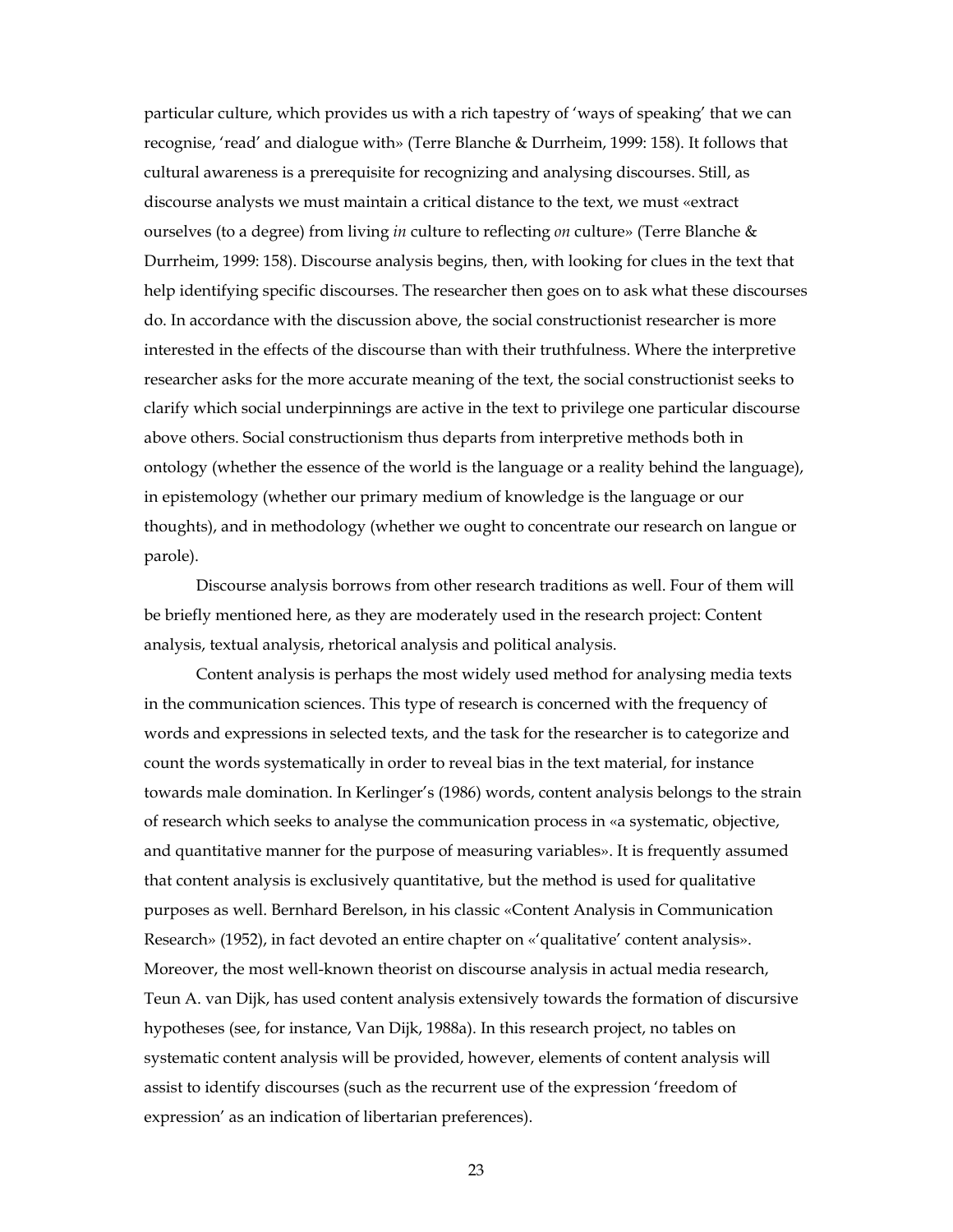Textual analysis is a methodological umbrella which incorporates methods such as conversation analysis and discourse analysis. Textual analysis was formerly a linguistic approach which was concerned with the close study of written texts. As 'text' has taken on a broader meaning, however, textual analysis now includes the study of any written, spoken or otherwise mediated text. Textual analysis is concerned with the relation between the various elements of the text (i.e. sentences and flow of thought expressed through sentence construction). The method will be of use for this study primarily to show how certain sentence structures represent a discursive 'flow of thought' which appears natural to the reader.

Rhetorical analysis is concerned with the sequence of reasons that leads to an argument. The aim of rhetorical analysis is to assess the reasoning that the discussant uses to prove evidence for a particular argument. Both logos (the logical argument), pathos (the emotional argument) and ethos (the credibility of the discussant) can be part of a rhetorical analysis, as well as the flaws that the argumentation is troubled with. For instance, provided we are faced with the following argumentative line: «Media should serve as the public's watchdog. The media under apartheid were restricted by the government. Therefore, the media must not cooperate with the government in order to act as a watchdog in the new South Africa.» This is not a valid argument and should be criticized. The reasoning is false because the conclusion does not follow from the premises. Also, the conclusion is a statement of opinion and not a logical argument. The importance in rhetorical analysis is to acknowledge that every discourse will have subsequent reasons which favour that particular discourse. However, the reasons are often a collection of common sense statements and linked in a seemingly logical, but in fact prejudiced fashion. We hope to expose these argumentative flaws partly through the use of rhetorical analysis.

Finally, we will draw on political analysis, which is the field of study which investigates the operation of ideologies in day-to-day political practice. The field includes broad areas of study, from ideology studies to economic analysis. The application of political analysis in this study is twofold: First, with regard to press ideologies and their equivalents on the political spectrum (libertarianism, socialism/social responsibility and communitarianism), and second, with regard to what has been labelled 'political linguistic discourse analysis'. The latter is a type of discourse analysis which specifically studies the domination of communication through political language, or «how power, language, and ideology are related» (Hacker, 1996: 38). Of particular interest is propaganda, political metaphors and ideological generalizations through language. They can all be observed in the discussion around the role of the media in post-apartheid South Africa.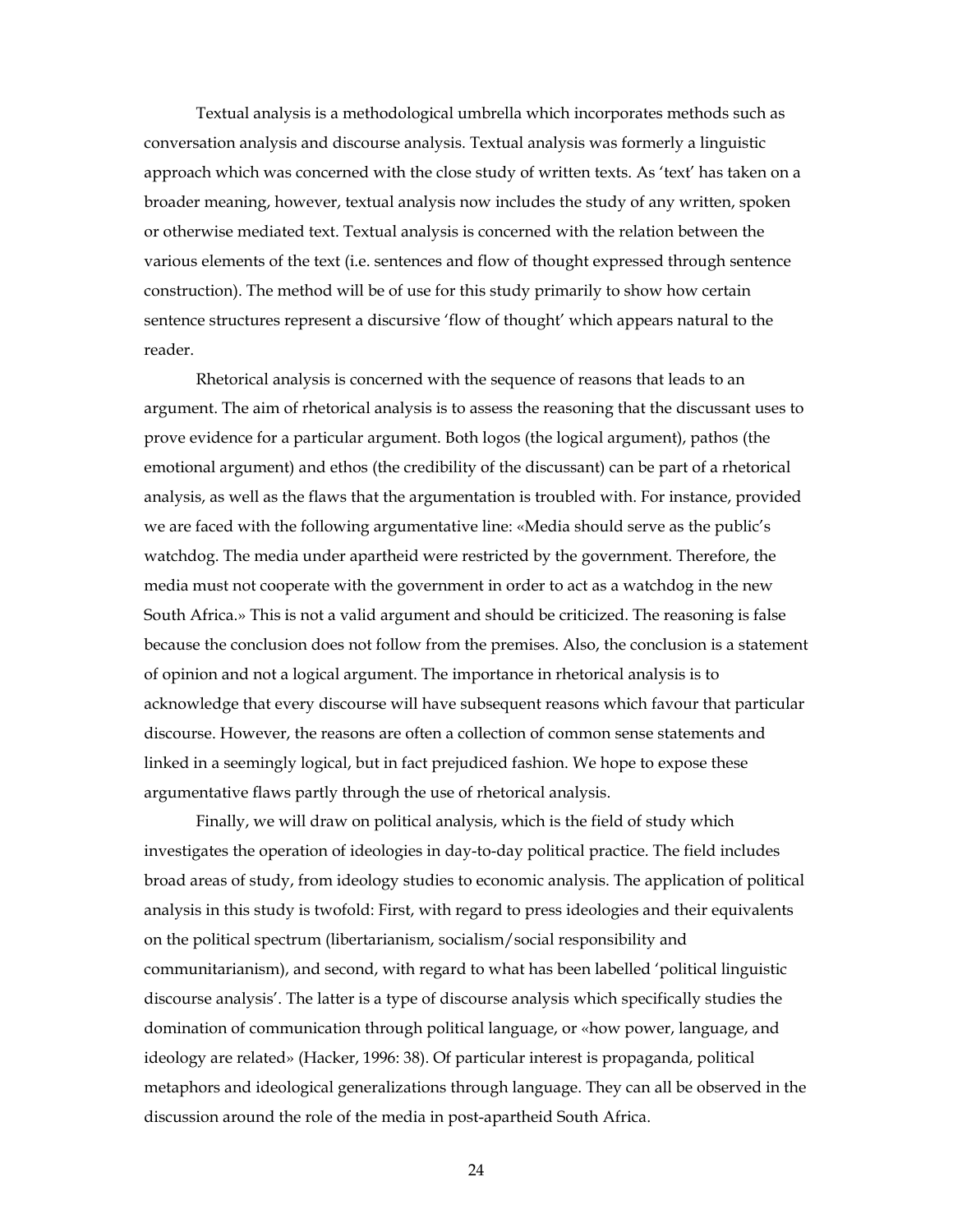#### **2.4 Applying discourse analysis to this project**

Discourse analysis is not a fixed method – «there is no one thing called discourse analysis» (Parker et al., 1997: 198). In fact, discourse analysis is something the researcher *develops* rather than something she simply *does*. It is therefore difficult, if not contradictory, to map out techniques on how to exercise this method. However, it is helpful to outline some general guidelines which explain how the method is employed in the particular research project. The following outline not only serves to focus the research, it also helps the reader to control that the research is performed consistently and in agreement with discourse methodologies as they are understood in this project.

The study at hand seeks to answer the question: What are the dominating normative press ideals in post-apartheid South Africa? The first step in the analysis, then, is to *identify* discourses. At this point, it is important to delimit the research to normative press discourses, and not include various other political and journalistic discourses that are also part of the discussion. For instance, an article which addresses the issue of how the press should perform in the new South Africa (i.e. dealing with normative ideals for the media), may well refer to a certain understanding of apartheid which is not directly related to the media discourse as such. There are at least two discourses at play in a text of this kind: the normative media discourse and the apartheid history discourse. The latter of these, the historical discourse, should not be subject for analysis at the first step of the research process (when identifying media discourses). However, the historical discourse may be an important backdrop on later stages in the research, when attempting to understand the historical conditions which predicated a contemporary view of how the media should perform.

An example of this type of converging discourses is Jon Qwelane's article in the *Saturday Star* 13 July 1996, which demands that the press puts an end to its alleged unfair portrayal of then Deputy President Thabo Mbeki. The first discourse is then a normative one, that the press ought to be more positive in governmental reporting. However, Qwelane continues to claim that the same press was «deathly silent» on the mischieves of the previous apartheid NP cabinet ministers. Thus we see the contours of a second discourse, one which seeks to interpret history. It is tempting, since the second discourse also deals with the role of the media, to analyse this discourse together with the normative one. However, it is important for us to restrict the focus of research on this stage to include normative press discourses only. Otherwise, we invite areas of study which were not intended to be part of the research project, and which inevitably will result in a superficial and ditto unsatisfactory report. Similarly, we must be careful not to shift the focal point to political discourses (such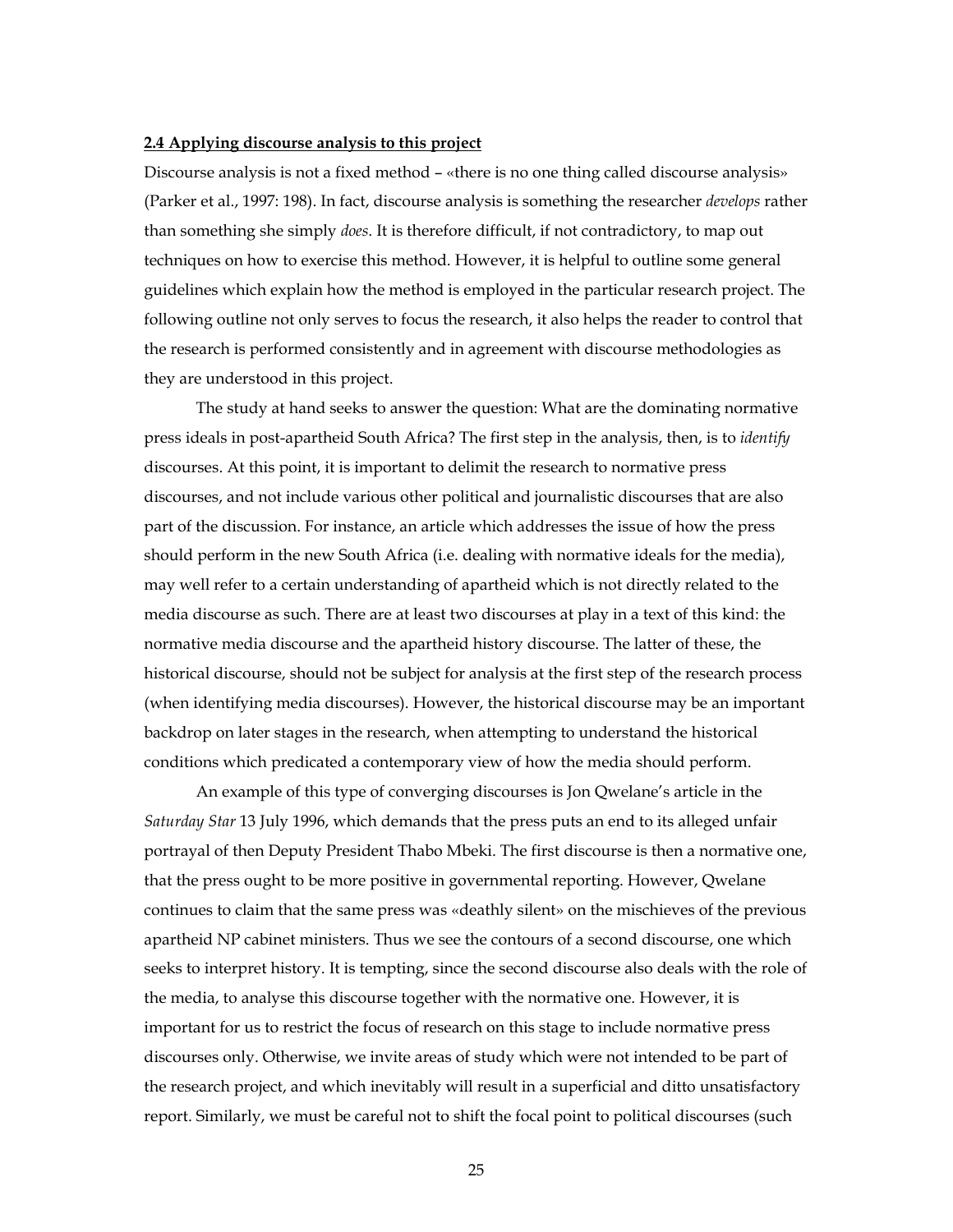as opinions on the role of Comtask), professional media ethics discourses (such as viewpoints on the Times Media Ltd. editorial charter), and other discourses which are all part of the broader discourse in the South African media, but which are not directly related to the discourses which we are analysing, namely normative press discourses. The holistic approach which discourse analysis caters for must not result in an infeasible attempt to do an exhaustive study.

The second step in the analysis concerns relating the discourses to normative theories of the media. The framework to be used here is the recognized normative theories of the press which are generally used when relating media policies to political preferences. These are in particular libertarian and social responsibility theories, and to a lesser extent Marxist, authoritarian and development theories. It is of course a potential weakness of the project that settled, and possibly outdated theories are used; however, it is certainly also a strength because the use of familiar theoretical frameworks makes it easier for the reader to critically assess the findings. Also, the study will conclude with an attempt to bring new insight to both the usefulness and limitations of traditional normative media models. It is thus not a threat to the integrity of the research to employ familiar categories. Indeed, discourse analysis occasionally suffers when the method does not encourage the use of particular theoretical models, and the research tends to end in general notions on 'ideology', 'hegemony' etc. with only vague linkages to the actual text which is researched. We hope to avoid this vagueness by using familiar normative media theories on this second stage of analysis.

Still, we are left with the core question: How do we identify libertarian and social responsibility discourses? Certainly, very few of the discussants apply these terms in the debate, let alone refer to theorists and academic research. This is indeed where discourse analysis comes to the fore. Simply put, discourse analysis attempts to read between the lines, and is not dependent on a certain terminology or certain expressions, which perhaps a content analysis or a textual analysis approach would require. Instead of looking for particular expressions which can be easily categorized, we will approach the entity of the text in such a manner that the intention *behind* the text is foregrounded. It is then necessary to take into account the cultural background which the text is derived from, as well as the context in which it is presented. For instance, the use of the term «freedom of expression» is likely to vary from one context to the next, from a parliamentary situation to a furious letter to the editor, and that is why a simple word count will not suffice in discourse analysis. Nevertheless, there are clusters of expressions that signify allegiance to one ideology above the other, and which tend to be socially (though not universally) agreed upon. These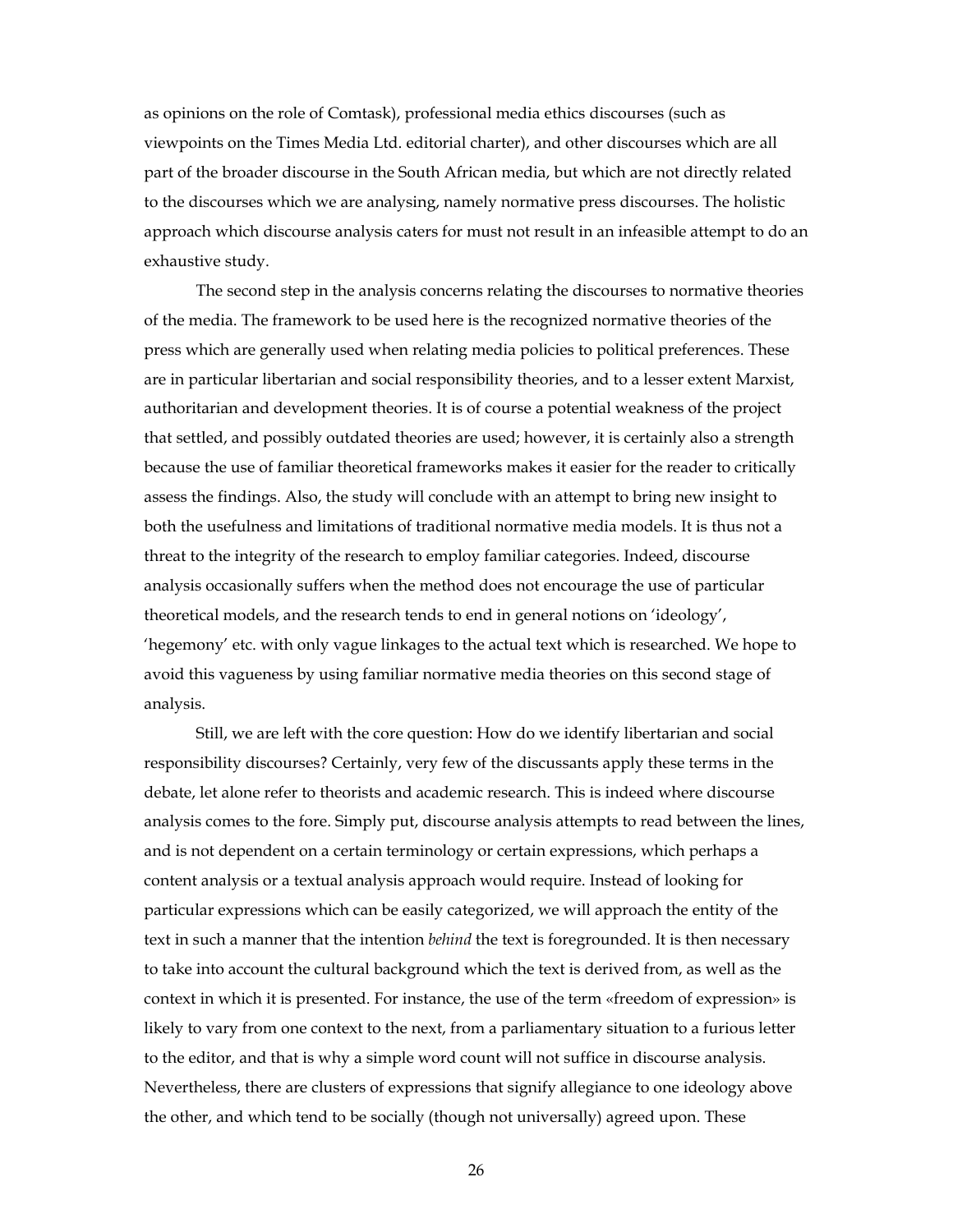expressions are of considerable importance at this stage of the research process, although they will never be treated as numbers prepared for accumulation. Some of the terms which will be paid particular attention to are (all are examples from the actual analysis):

- Libertarianism: «freedom of the press», «watchdog», «independent journalism», «fourth estate», «guardians», «liberal», «transparency», «separate», etc.
- Social responsibility: «responsible», «positive reporting», «information», «general good», «accountable», «trustworthy», «understanding», «transparency», «nation-building», etc.

Equally interesting is the identification of antagonistic expressions, expressions which the discussants wish to distance themselves from. Interestingly, media debates tend to attract what some rhetoric analysts call 'negativism', that is, the tendency to denigrate the opposing view rather than arguing positively for one's own. This results in disapproving statements, which are of special interest for the discourse analyst. Examples of such statements are:

- Libertarianism: «state regulations», «intolerant officialdom», «sunshine journalism», «dictatorship», «patriotism», «nation-building»
- Social responsibility: «rights over responsibilities», «hate speech», «dictatorship», «self-reliant», «divided»

Thus, a terminology which is deemed positive for one theory, can be negative for the other (e.g. «nation-building»). Likewise, some terminology will be shared by several theories (e.g. «transparency». The task for the discourse analyst is therefore not to categorize the terminology into fixed clusters, but to locate it in the overall discourse, taking into consideration the cultural and contextual conditions which the discourse is informed by. The second stage of the research is one of interaction between the specific analysis (of words, images) and the general contextualization (of meanings, discourses).

While the first two stages of discourse analysis operate mainly on the micro levels of analysis (cf. Van Dijk, 1988a), the third stage moves onto the macro levels. Van Dijk (1980) introduced the term 'semantic macrostructure' to capture the link between the elements of the text (expressions, sequence of sentences) and the overall themes that the text conveys. Without these structures, the reader would not be able to put the text (the article) into its cultural context. It would be like reading an article with so many unknown abbreviations that the meaning of the text was lost. The grammatical meaning is intact (micro level), but the overall meaning is foreign (macro level). Semantic macrostructures, then, connect words with their physical environment. Unless we arrived at this stage in the research, we would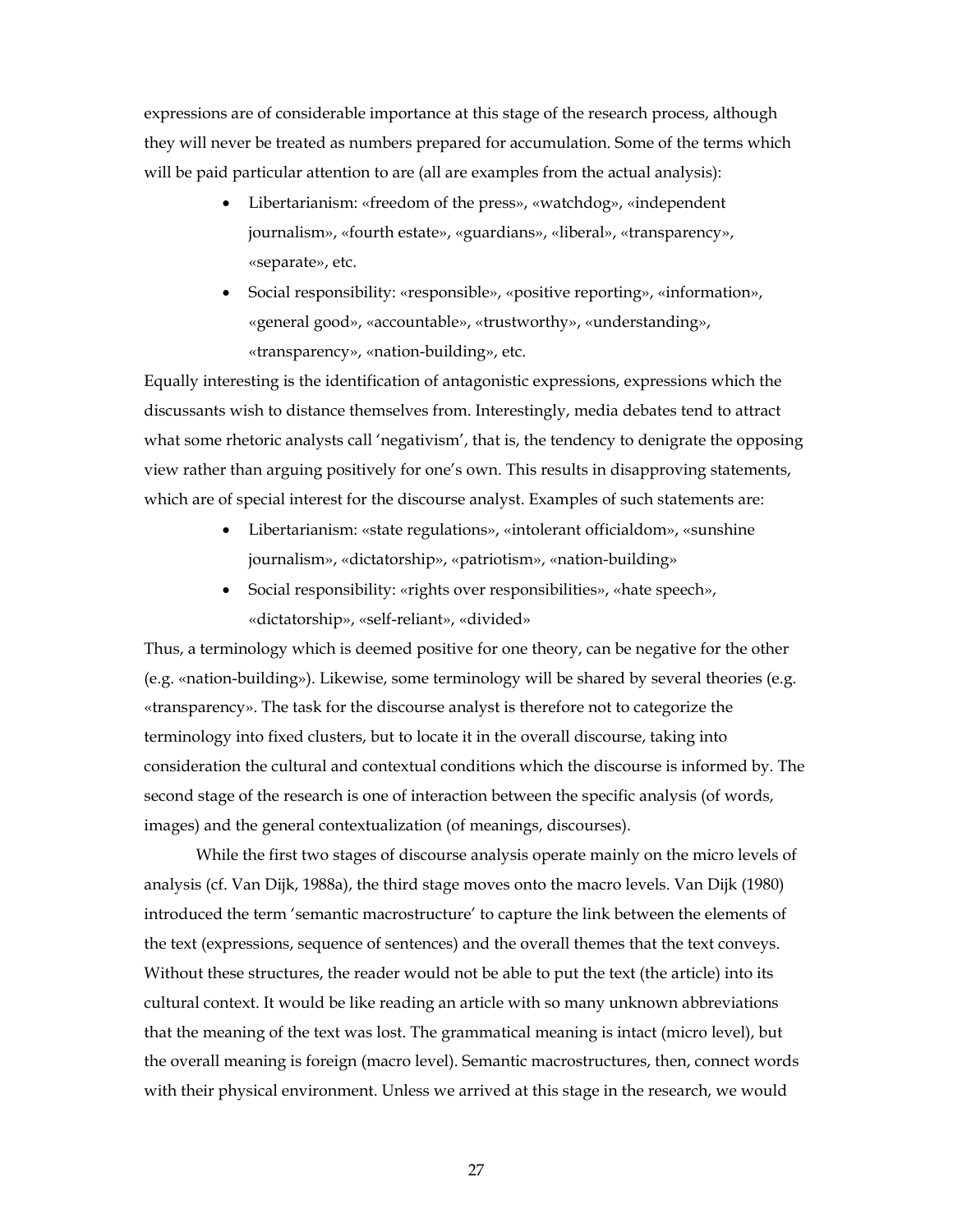only be doing linguistics for the sake of linguistics or psychological examination. Specifically, this third stage in the research process asks: How does the discourse produce and reproduce a certain understanding of the world around us? The analysis has then moved from the passive identification stage to the active *doing*-stage, cf. Terre Blanche and Durrheim (1999): «Doing a discourse analysis, however, involves more than simply identifying discourses, and we should proceed with understanding what the text is doing» (p. 163–64). At this stage, we intend to show that the discourses reproduce a certain understanding of the preferred relationship between the media and the state.

Analysis at the third stage must combine insights from discourse theory, media theory and political theory in a critical manner. There are namely reasons to believe that people do shortcuts when relating one discourse to the next. For example, it is frequently assumed (as we shall see in the analysis later) that a free press cannot exist under governmental supervision. This assumption contains at least three discourses: a media discourse, a political discourse and an historical discourse. The media discourse says the people is best served when the media is free to criticize the government. The political discourse claims that the government is likely to have objectives which contradicts those of the media. The historical discourse is still perhaps the corner stone of the theory: It says that history 'proves' that governments constantly seek to concentrate as much power as possible. What if, however, the political and historical discourses are based in the accumulated anxiety of the social memory rather than in practice; and similarly bad: What if there is no relation between these discourses at all? The discourse analyst seeks to clarify the conditions which nurture certain discourses above others, and to show that there may be shortcomings in the assumed relation between the various discourses. However, it is not the task of the researcher within a constructionist paradigm to assess the discourses according to truth standards. Whether one discourse reflects reality better than the other, does not belong to the exercise of discourse analysis.

A fourth stage of research, which is really only a continuation of the third, is to revisit the discourses which were assumed to be informing the cultural accumulated knowledge, and to ask whether these discourses really are the best way to understand the cultural synthesis. Perhaps, and this will form the concluding part of this treatise, a new understanding is needed in terms of how the discourses are related to each other. Perhaps libertarian media discourses are a predetermined outcome of a post-apartheid society which has experienced the oppression under other discourses. Perhaps the assumed fallacies of social responsibility discourses and communitarian discourses are so visible in an emerging democracy like South Africa that they in reality only serve to strengthen the superiority of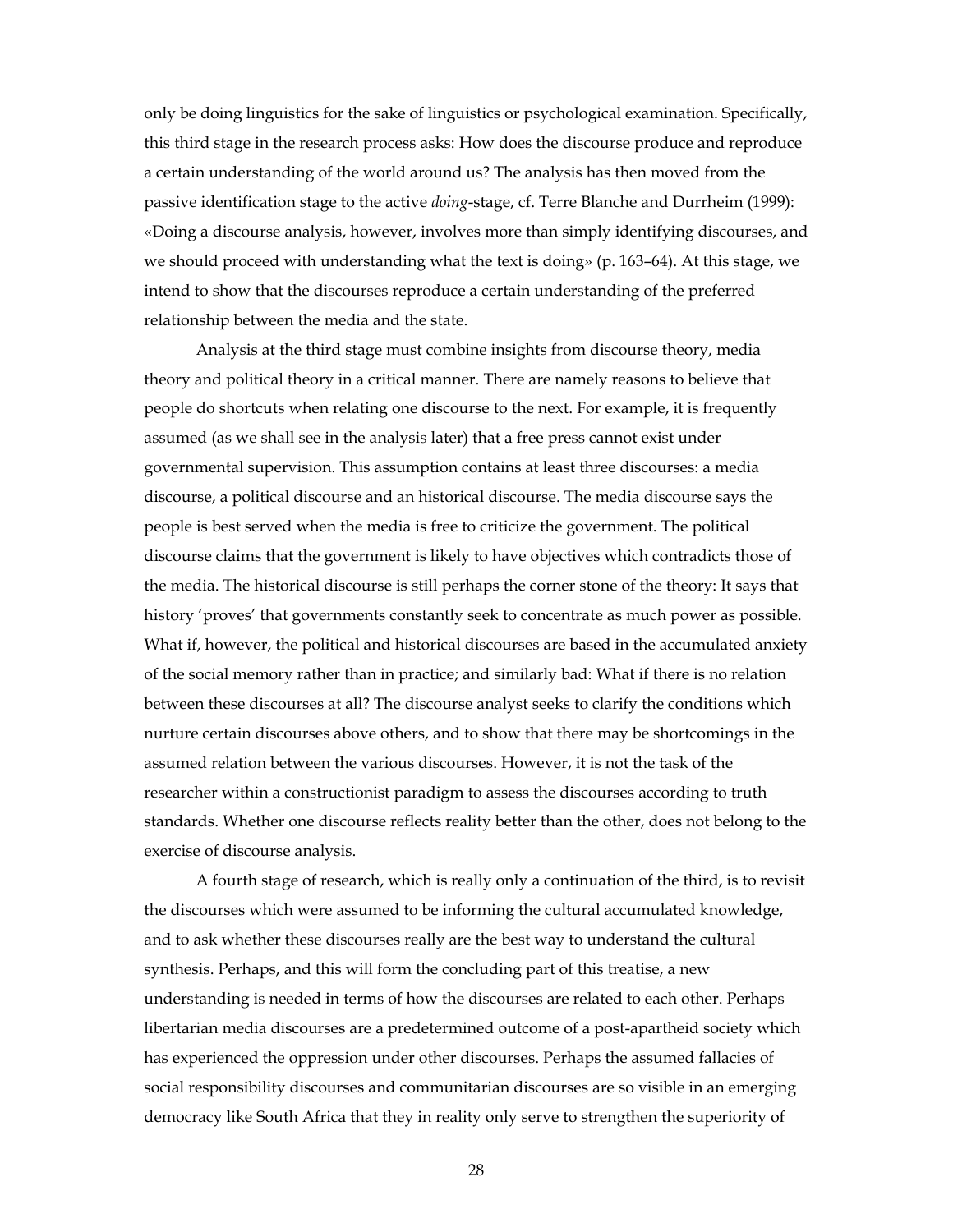the libertarian discourse. These are questions which will be addressed on the final stage of analysis, although it would be contradictory with the philosophy of discourse theory to claim that a study of this extent can reach at final answers to any of these questions.

#### **2.5 Limitations of discourse theory and discourse analysis**

Despite its holistic features – or perhaps because of its holistic features – discourse analysis has its limitations. Within media research, we can hardly talk of any tradition of discourse analysis. It is yet to become a developed method for media analysis, and it lacks a reference system which can serve as a guide to research procedures. Also, there are potential inherent fallacies within discourse theory which need to be addressed. In this critical assessment, we shall discuss discourse analysis from three theoretical perspectives: ontology, epistemology and methodology.

Firstly, with regard to ontology, i.e. the view of the nature of reality, discourse theory struggles particularly with two fallacies: idealism and relativism. As noted above, social constructionism elevates language to the primary component of reality. The world is a construction of the words and expressions we choose, as it were. Such a view can lead to idealism, which refers to the tendency to reduce everything to the world of ideas. A possible result is the trivialization of social phenomena which hardly can be thoroughly researched through the analysis of language, such as hunger and human oppression. Needless to say, an ontology which downplays the reality which exists beyond language mediation runs the danger of belittling social and natural misfortunes. A human tragedy is not only a matter of unfortunate discourse, of course. Some Marxists scholars have been particularly hard on this critique, as they uphold that the world is defined by economic forces rather than by discourses (Terre Blanche & Durrheim, 1999: 168). It would be detrimental to let discourse theory slip into idealism.

Another potential fallacy of discourse theory, which also belongs to the ontological criticism, is the tendency to subscribe to some sort of relativism. Relativism is a philosophical conviction which grows out of an empirical social fact: pluralism. Since there are so many 'truths' coexisting, and since each of them seem to be the result of a personal conviction, it appears to be impossible to decide which one is better. It is easy to see that discourse theory, which is concerned with the construction of discourses rather than establishing the truth within those discourses, easily can be trapped in reducing the world to merely accounts and constructions with no moral obligations. Further, if our interpretation of the text material is as relative as the texts themselves, then we are rendered morally indifferent to our research as well. To avoid this misuse of discourse theory, the researcher needs to clarify her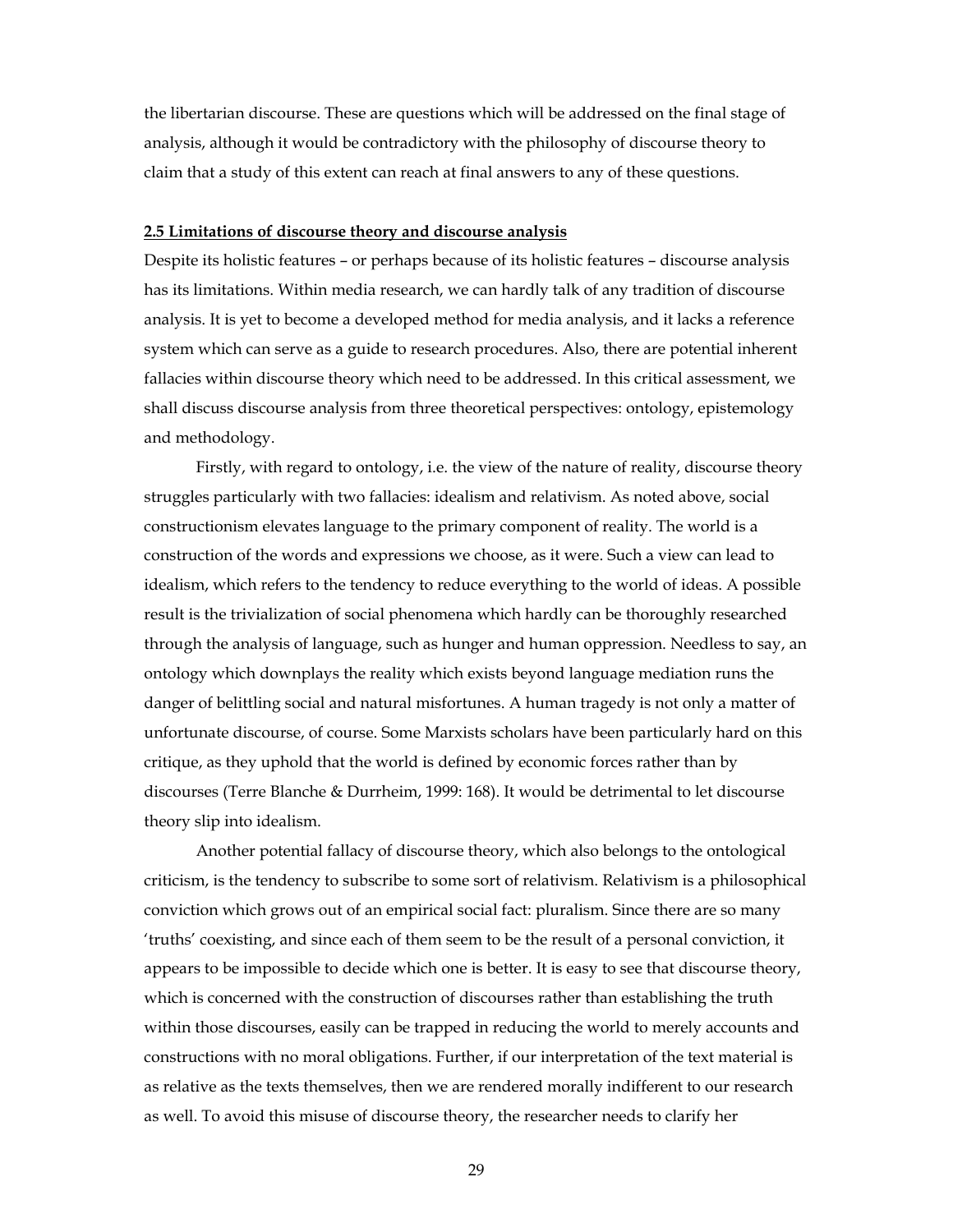perception of language as the chief component of reality. Perhaps a more fruitful ontology would rest on the notion that one's preferred *view* of reality hardly has any impact on other coexisting realities. Such an ontological view would not come in conflict with discourse theory.

Secondly, with regard to epistemology, i.e. the theory of how we achieve knowledge, discourse theory is troubled with its privilege of discourse mediation over other social activity. The external world cannot be accessed independently of language, and our knowledge of the world comes through the active use of language, says social constructionism. However, although language is more than a passive reflection of the external world, it does not follow that all knowledge is purely a reflection of linguistic mediation alone. This fallacy of some social constructionists is what Baerveldt and Verheggen (1997) call 'aboutism', i.e. the phenomenon that social constructionism tends to limit itself «to what is said about human feeling, thinking and acting» (p. 5). To avoid this pitfall, we must be clear on the difference between knowledge, truth and discourse. We must not mesh truth and discourse, and assume that discourse analysis is the only method to study epistemology. We must rather acknowledge that there are both individual and social epistemologies, i.e. epistemologies that are both concerned with single and multiple agents, and discourse analysis is mainly concerned with the study of social practices of multiple agents (social epistemology). We therefore maintain that what we do in media discourse analysis, is to study the dominating discourses of larger social groups, and our epistemological preference is not based on a belief that discourse is a reproduction of individual or social *truth*. We will keep the measures of truth outside of this study, yet – and this is the main point of this epistemological clarification – we are not consequently discarding truth as a meaningful standard in other types of research. Thus, this paper maintains that veritistic epistemology (the epistemological tradition which puts a heavy emphasis on truth analysis; Goldman, 1999) is not necessarily contradictory to discourse theory.

Third, discourse analysis has several methodological weaknesses. The most important of these will be mentioned here; however, methodological weaknesses will also be returned to where appropriate on any stage of the study. For a start, discourse analysis requires selection at two levels: a selection of the right articles, and a selection of the right clues which are paid attention to in each article. How can the reader know that the selected articles are not included on purpose to back the researcher's argument? Unfortunately, there is no practical way to examine this, since as many as 6.000 articles were surveyed in the selection process. One must to a large extent rest on the integrity of the researcher. In the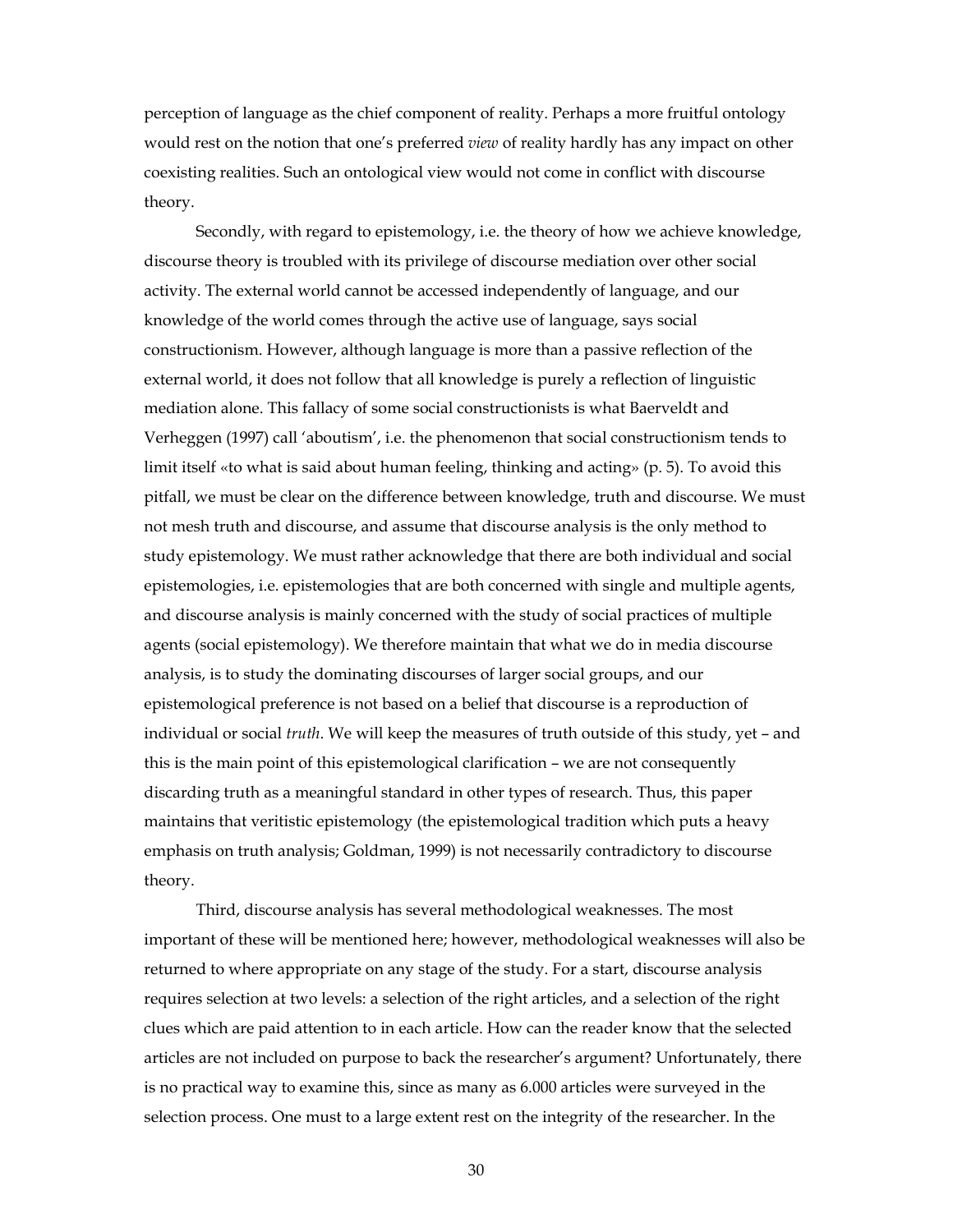analysis of each article, however, it is easy to read through the article to inspect whether the selected – and omitted – phrases and discourses are relevant for analysis. Nevertheless, and this is a serious criticism of discourse analysis, because the method lacks a tradition of systematic academic practice, it can easily be exploited to carry out the researcher's political or personal agenda. It can even be argued that discourse analysis is more open for such exploitation than research traditions like content analysis or semiotic analysis, since it relies on the subjective identification of the link between words and discourses. Needless to say, one can find an almost unlimited number of discourses in each communicative act. It is therefore also easy to find confirmation for one's own view. Unfortunately, there has been a tendency within discourse analysis to accept that since the study in any case will be finite, one has to concentrate on material which points towards a well-established conclusion. That is of course unreliable research. The discourses which can be identified under one subject heading (say, normative press theories) can be numerous and contradictory, but the study is not invaluable for that matter. The researcher must be open for contradictory findings, and that principle is particularly important to keep intact when applying subjective approaches such as social constructionism.

Another methodological error is to use the discourses as examples rather than the object for study. In an argumentative paper, one should be free to use discourses as examples of a certain reasoning. But a discourse analysis is analytic and not argumentative. Thus, the starting-point should be the researched text material, not a particular theory.

Then there is the tendency to confuse discourse analysis with truth verification, as discussed above. To avoid this, the researcher must use a language that corresponds with the nature of discourse theory, thus escaping such terms as «the fact is», «this discourse can be proven false», etc. However, this is not to say that the researcher cannot point to inconsistencies within the discourses. It belongs to the third and fourth stages of the process to address the relationship between the various discourses, including inconsistencies. Still, discourse analysis is not sufficient to answer questions such as: «Has this discourse validity?» or «Is this discourse healthy?» («Are libertarian press models good for South Africa?»)

It should be clear from this discussion that discourse analysis has its limitations, and these limitations are perhaps more evident than what the holistic approach of social constructionism seems to be. A discourse analysis does exactly that – analyses discourses – and other research projects will have to address other areas of study, like political and philosophical issues.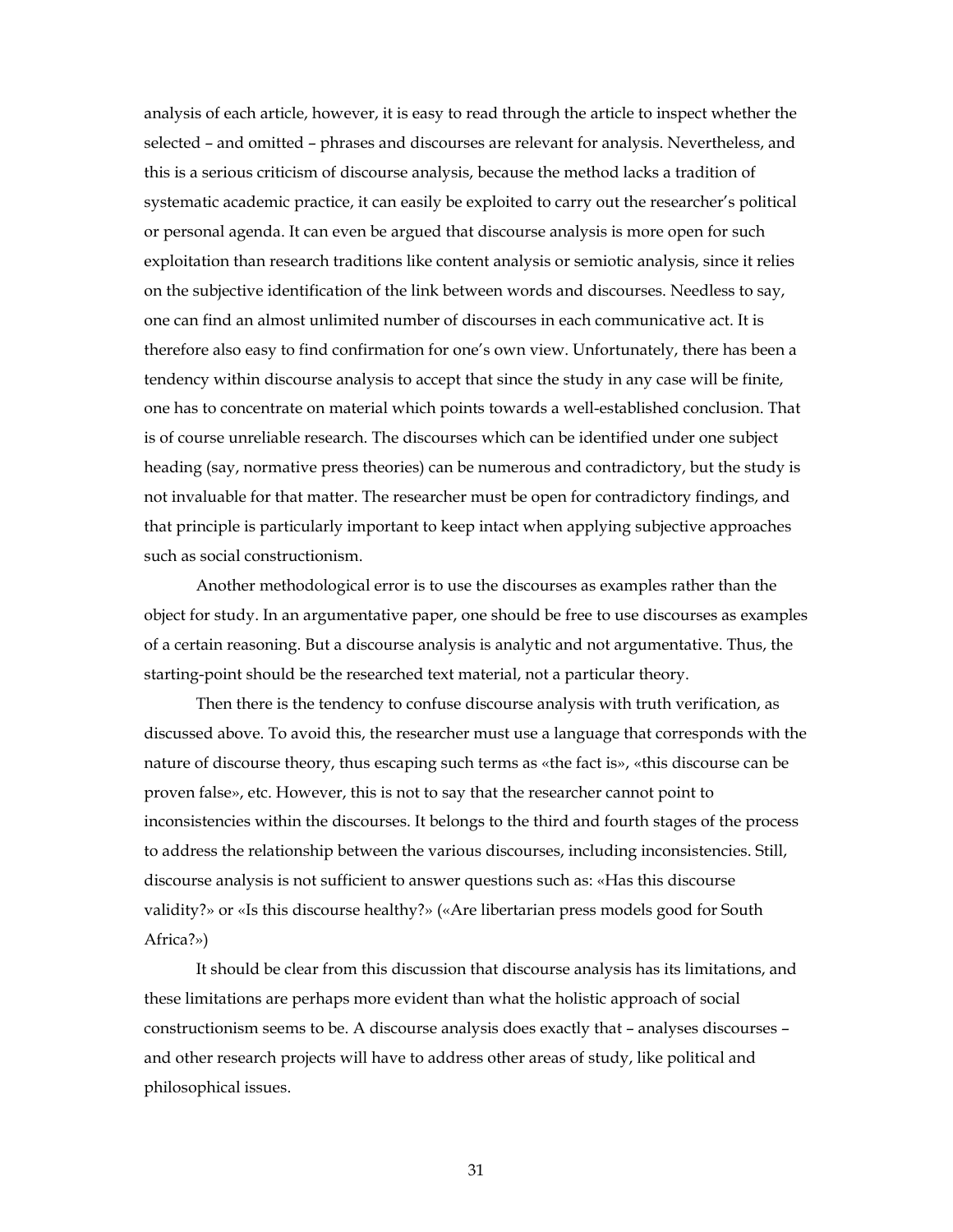## **Chapter 3: Normative models of the press**

*Intention: This chapter introduces normative models of the press and outlines the libertarian model, the social responsibility model and the communitarian model.*

#### **3.1 The relevance of normative press models**

Normative press models seek to define what the press *should do* in society. Rather than providing a descriptive account of the performance of the press, or criticizing the press, a normative press theory attempts to argue for a certain press system as the prime arrangement. A normative press theory rarely correlates with actual conditions – that is indeed why the theory is *normative*. As such, a normative press theory should not be judged as to what extent it corresponds with the actual socio-political environment, but rather on a fundamental ideological basis, much the same way as one would argue for a political system that is not currently in rule.

Tradition has it that each normative press theory is linked to a certain political system or a political ideology. For instance, the social responsibility theory is related to Western social democratic ideals, whereas the libertarian press theory is related to classic liberalism. Normative press models must therefore not be disconnected from the socio-political conditions they grew out of. This is evident when studying libertarian press ideals in South Africa, because their popularity can be seen both as a reaction to the authoritarian traits of apartheid and an aspiration for Western liberal thinking.

 The most well-known attempt to outline normative models of the press was done by Frederick S. Siebert, Theodore Peterson and Wilbur Schramm in their seminal «Four Theories of the Press» (1963; first edition 1956).<sup>6</sup> Siebert et al. suggested the authoritarian theory, the libertarian theory, the Soviet theory and the social responsibility theory as the chief normative models of the press.7 Denis McQuail (1983) later suggested two additional models: the development model and the democratic-participant model. Various other models have been suggested (Merrill, 1975; Altschull, 1984), but they are all variations of the disputations between libertarian, social democratic and authoritarian political systems. Most recently, communitarianism has motivated new models of the press in terms of public journalism, participant journalism etc.

 The main contestation in democratic media systems appears to be between libertarian and social responsibility preferences. This treatise concludes that these two models frame the South African media discussion as well. In addition, there are some calls for communitarian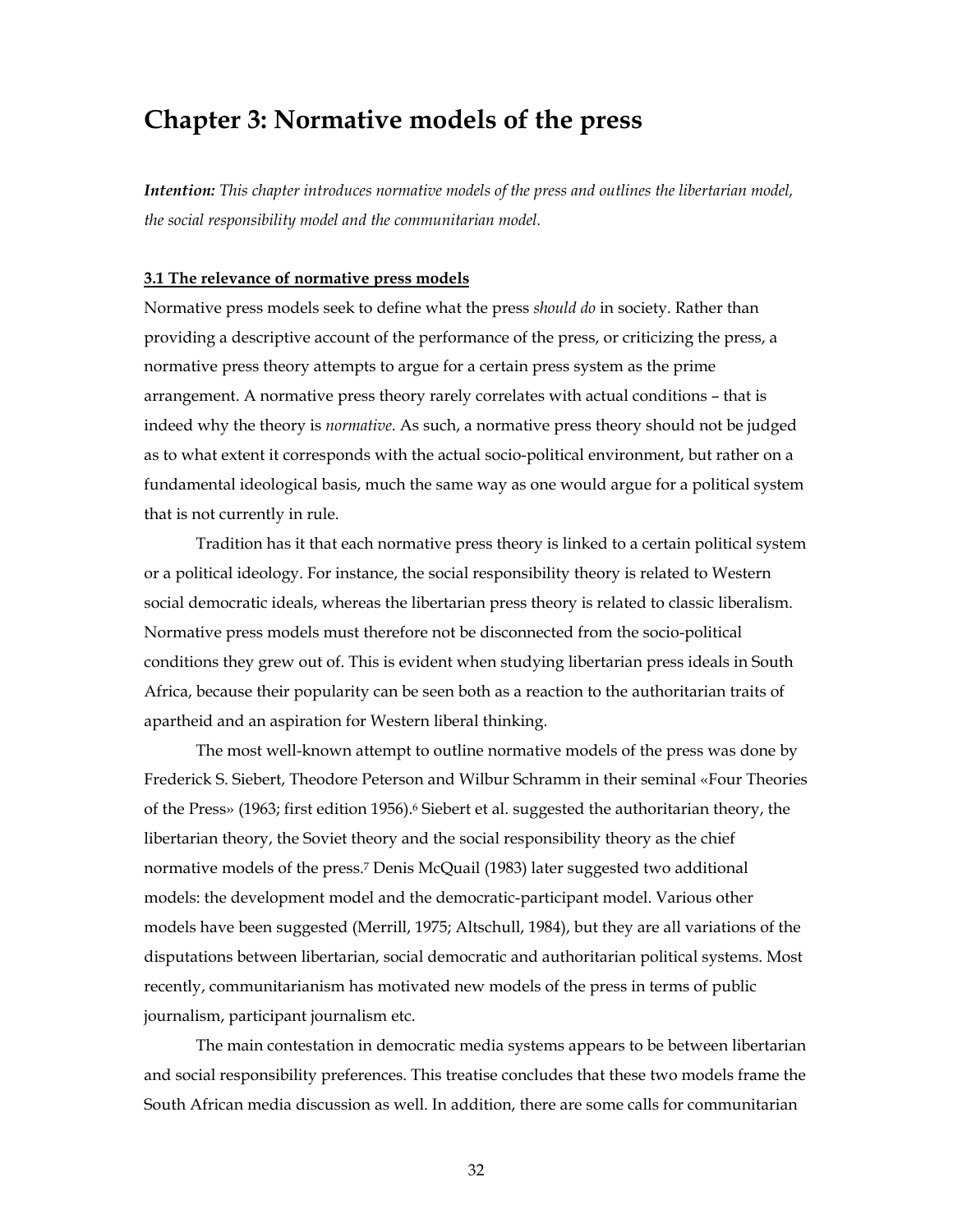ethics within the media, thus communitarianism is added as the third perspective in the following briefing of normative press models.

#### **3.2 The libertarian8 model**

It is frequently reported that the Western private media are libertarian, meaning that they enjoy full independence from the government. This model is therefore also called the free press model. The model rests on the idea that each individual should be free to publish anything he or she likes, as long it does not infringe on the freedom of others. Its history is usually traced back to 17th century philosopher John Milton, who asserted that competition between choices would eventually bring about the best possible order, both for the individual and society at large. This 'free will' principle applies to the press as well. A fullgrown libertarian system encourages the press to challenge official government policies. As Siebert (1963: 70) summarizes, there should be no restrictions on import or export of media messages across the national frontiers. Moreover, journalists and media professionals ought to have full autonomy within the media organization.

 Several media scholars point out that it is no accident that the American society has become the norm of libertarian media practices (Skogerbø, 1991). A libertarian media demand full freedom of expression and no bans on hate speech etc., which in its ultimate sense is probably not practised anywhere but in the USA. Also, most Western countries (except the USA) have some kind of state or public broadcasting system which is not congruent with classic libertarian principles. The newspaper industry, on the other hand, usually functions according to libertarian principles. Libertarianism is often associated with free 'marketplace' ideologies (cf. Adam Smith, 1776), but it must be carried in mind that the media are a totality of form and content. It is not enough to consider the newspaper *industry* (the form), one must also consider the newspaper itself (the content).

 On an historical note, when libertarianism defeated authoritarianism as a model for press policies in the late 1700s, it was a most expected outcome of the Enlightenment. The philosophy of the Enlightenment, with its positive view of human nature and human freedom, had direct influence on the thinking of the role of the press in society. At the heart of Enlightenment philosophies are three assumptions, according to Grossberg, Wartella and Whitney (1998): (1) Human beings are rational creatures who can set aside base emotions and choose between right and wrong, true and false. (2) True liberty is defined as individual freedom from government intrusion. (3) There is such a thing as truth, and it is discoverable through a process of reasoning. The latter also includes the central idea of competition; only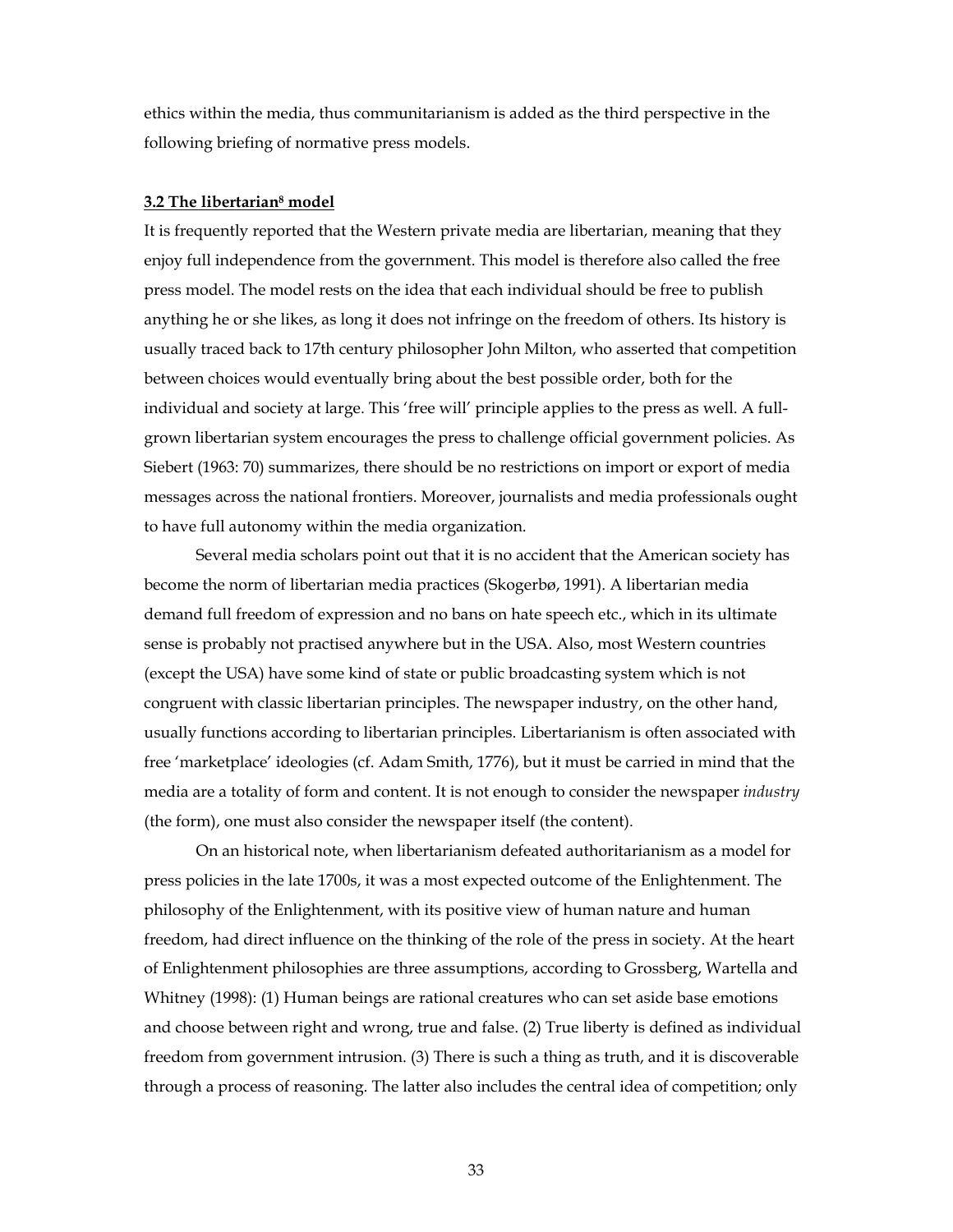through free competition of ideas can truth come to the surface. The libertarian press model is thus deeply rooted in a certain human and moral philosophy.

#### **3.3 The social responsibility model**

The social responsibility model is less based on a certain political ideology than libertarianism is. Siebert (1963), writing in the American tradition, gives credit to the US Commission on the Freedom of the Press (known as the Hutchins Commission, 1947) for the advent of the social responsibility model. The model grew out of a dissatisfaction with the libertarian press, and the commission criticized contemporary American media for disjointing media messages from their context and giving people what they wanted for their personal gain rather than what they needed for their societal commitment. The commission called for a 'socially responsible' press. In the years to follow, the social responsibility model came to be much more prevalent in Western European countries than in the USA.

 The social responsibility model, as outlined by McQuail (1994), emphasizes that the media have obligations to society. The news media should be truthful, accurate, fair and objective (to the extent that objectivity is attainable). In conflict with libertarian ideals, the government has the right to intervene in the public interest under some circumstances. Nevertheless, the social responsibility model encourages the press to be critical towards its government, like its libertarian counterpart. The most significant tension between the two models is perhaps their view of the role-division between the press and the government. While libertarianism champions distinct roles between the two institutions, with the press serving primarily through its watchdog functions towards the government, the social responsibility model is not foreign to the idea that both the press and the government have a nation-building function, thus cooperation between the two institutions is sometimes desirable and necessary.

 Philosophically, the social responsibility theory has a less positive view of mankind than does libertarianism. Social responsibility ethics assume that the human being is a composition of its particular cultural background and preferences, and the human free will does not guarantee ultimate good for everyone. The liberty concept in social responsibility is rooted in *society*, not only in the autonomous human being.

#### **3.4 The communitarian model**

Communitarianism is a fairly new philosophy, but as Amitai Etzioni (1998) points out, the term was coined already in 1841, and communitarian thoughts are found as early as in the writings of the ancient Greeks. Communitarian principles are *inter alia* found in Catholic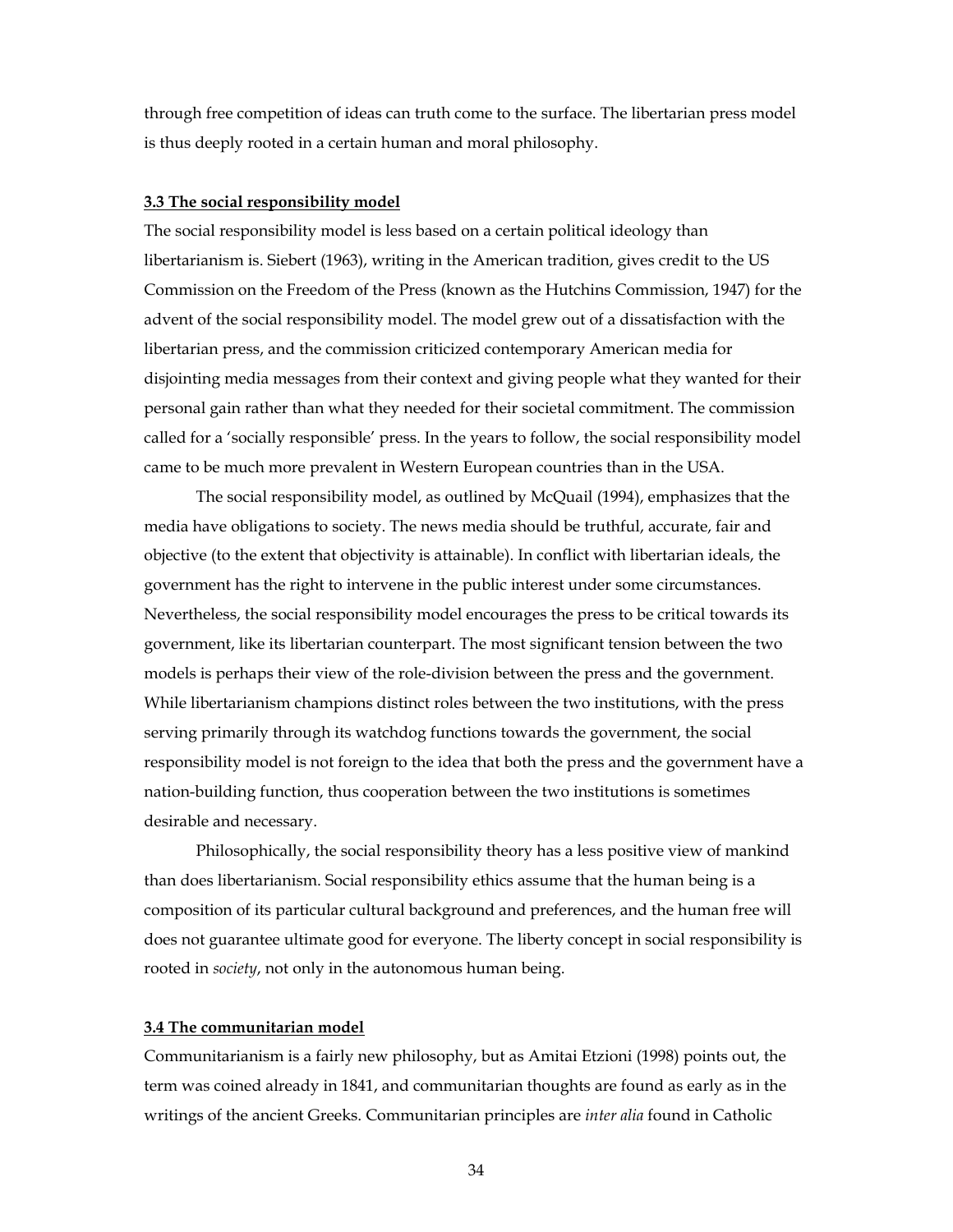social thought and among early sociologists such as Ferdinand Tönnies and Emile Durkheim. More recently, a group of political philosophers in the 1980s – Charles Taylor, Michael J. Sandel and Michael Walzer – challenged individualist liberal opposition to the concept of a common good and thus formed the basis for a new communitarian philosophy. The efforts culminated in «The Responsive Communitarian Platform: Rights and Responsibilities» (1994), which was signed by a number of American academics and public figures.

 Communitarians assume a common ground across all societies and all ages, namely the community. The community ought to secure the proper balance between common good and individual autonomy, avoiding a society which leans towards social anarchy or conformism. Etzioni (1998) maintains that there is a difference between what he calls the old and the new communitarianism. The old stressed the opposition between the private sector (the commercial market) and the public sector (the state/government). However, this dichotomy left out a major realm: that of society, and the importance of social bonds and the moral voice. Consequently, the public debate has been concerned with issues of economy and the role of the government in relation to the individual, ignoring the informal web of social relations. The new communitarianism, argues Etzioni, must look beyond the modern conception of the public sphere. This is particularly important in a diverse country like South Africa, where large portions of the population are left out of the public debate since the 'codes' of the public sphere assumes education and training in public behaviour, so to speak. We can speak of a loss of the public sphere which has motivated the communitarian alternative.

 The media soon became an inherent part of the communitarian project. It was concluded that the press had failed its societal duties, and a new journalism based on local participation was framed (Christians et al., 1993; Merritt, 1995; Rosen, 1996). This type of journalism is called public journalism, civic journalism, responsible journalism, communitarian journalism, etc. Public journalism is firmly based on normative ethics which rejects both libertarian normative ethics based on the autonomous self, and post-modern relativist ethics based on an understanding of opposing discourses at any given time. Public journalism advocate Jay Rosen (1996) brings the point further and asserts that the classical terms of accuracy, objectivity and fairness have robbed journalists of their potential to influence society (read: the community) in a positive and holistic manner. There is a pressing need, he argues, to «getting the connections right ... particularly the primal connection between journalism and the public» (Rosen, 1996: 134).9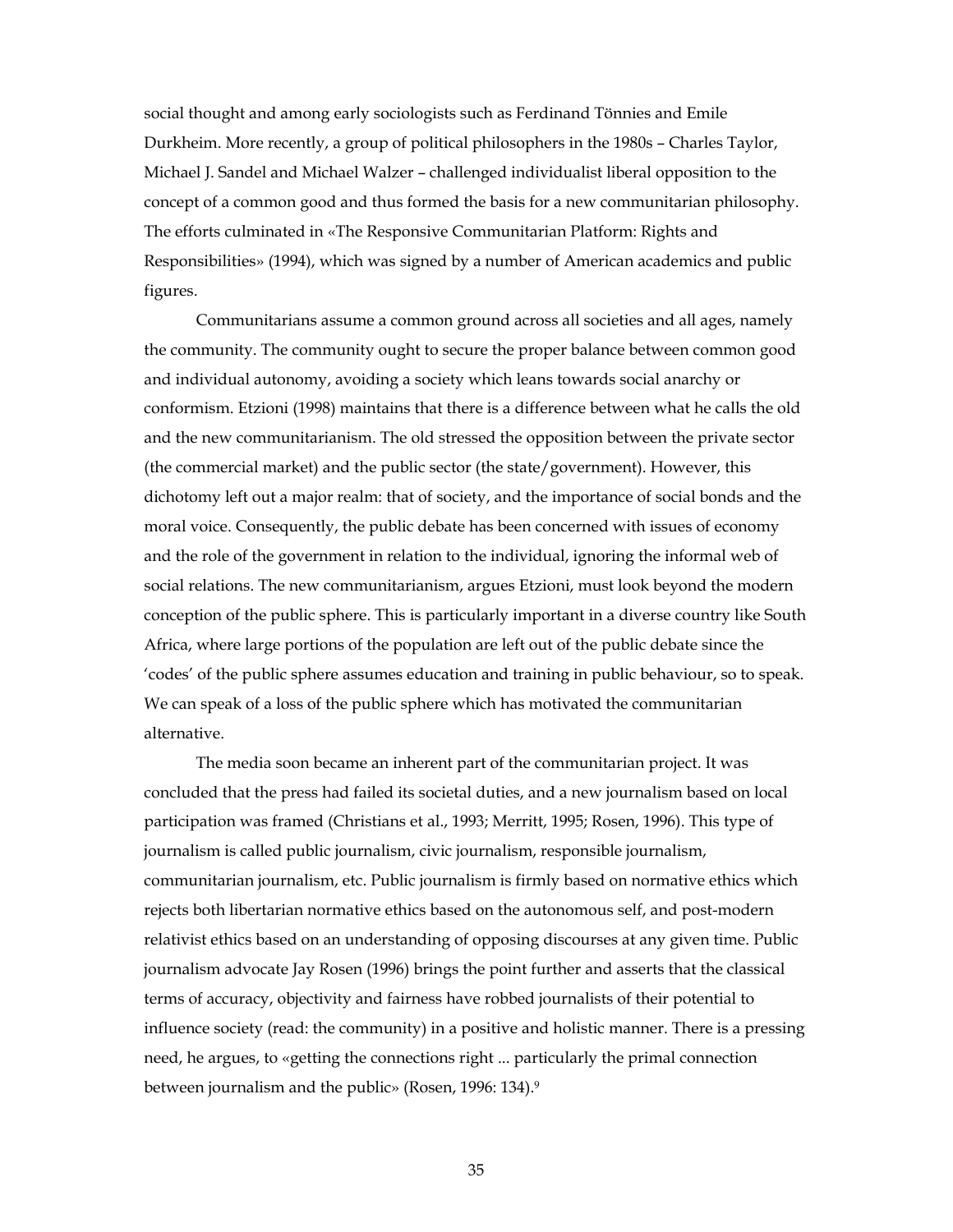Communitarians also wish to have a say in the manner the media are structured. It is clear from a number of studies and reports that various media institutions are tied together in conglomerates and cooperative networks (Herman, 1995; Curran & Seaton, 1991), and also that information in the world is unequally distributed (MacBride Report, 1980). Communitarians claim that such findings prove that information systems are not only undemocratic in themselves, but also serve to threaten democracy at large. On the basis of this argument, Christians et al. (1993) claim that «the inclusiveness of community clearly implies institutional and intellectual restructuring» (p. 75).

Although public journalism was a reaction to particular US American struggles with democracy, communitarians claim that this kind of journalism can be exported to other parts of the world as well, since the communitarian fundamentals are assumed to be universal (Black, 1997).

#### **3.5 Normative models of the press in the South African context**

Normative press models are often associated with functionalist approaches to journalism and media studies, which see the media as essentially self-directing and self-correcting. The functionalist paradigm has been heavily criticized from different academic traditions for its attempt to uncritically adopt positivist reserach traditions in the human sciences. This, in part, is one of the reasons that normative media theories only to a limited extent have been applied to the South African context. The neo-Marxist school and the alternative-left practical school (media units at University of Natal and Rhodes University, among others) have approached media studies from the critical tradition and have been sceptical to the functionalist school (De Beer & Tomaselli, 2000). Therefore, when Arnold S. De Beer applied the four press theories to South African conditions in a paper characteristically called «The press in South Africa: A functional paradigm» (1989), he induced a fierce academic dispute on the overall subject of media research approaches (Tomaselli & Louw, 1990; De Beer, 1990). The dispute did not concern normative press theories as such, but comprehensive approaches to understanding media and their political environment.

 An earlier attempt to criticize normative press models within the South African (apartheid) context was performed by P. Eric Louw (1984). Louw referred to Siebert *et al*. and identified the libertarian press theory as the favoured model among liberal journalists in South Africa. His concern was in particular that the libertarian model falsely gave the impression that journalists were able to stay objective and provide an unbiased view of South African society (Louw called this «the myth of the unbiased journalist»). He also criticized some of the economically inspired myths of libertarianism: the myth that a private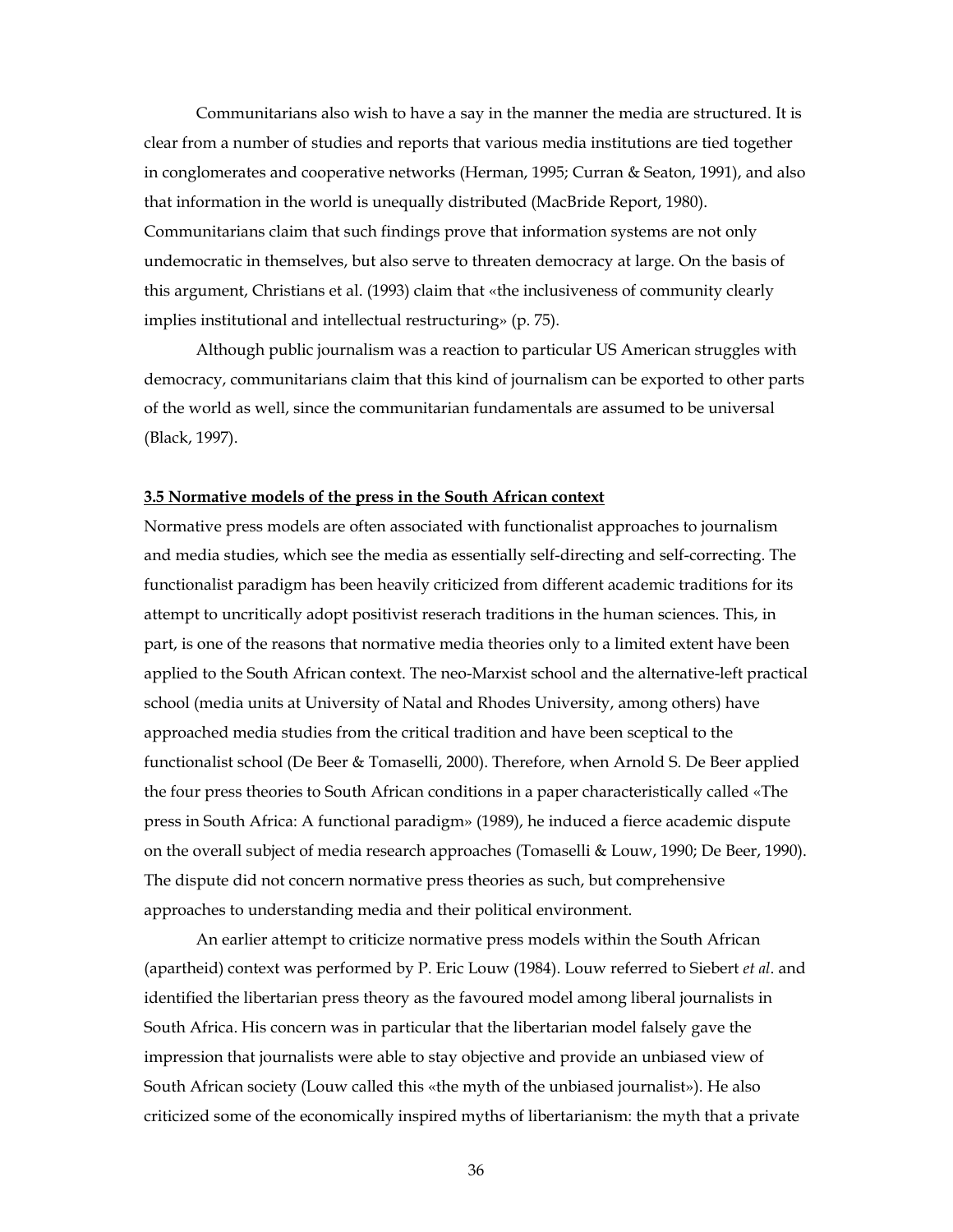enterprise press is an uncontrolled press, and the myth of consumer sovereignty over the news. Louw concluded that the liberal press, through the libertarian press theory, «serves the *status quo*» (Louw, 1984: 36). Louw's criticism is relevant for the contemporary South African media as well, which we shall return to in the following research section.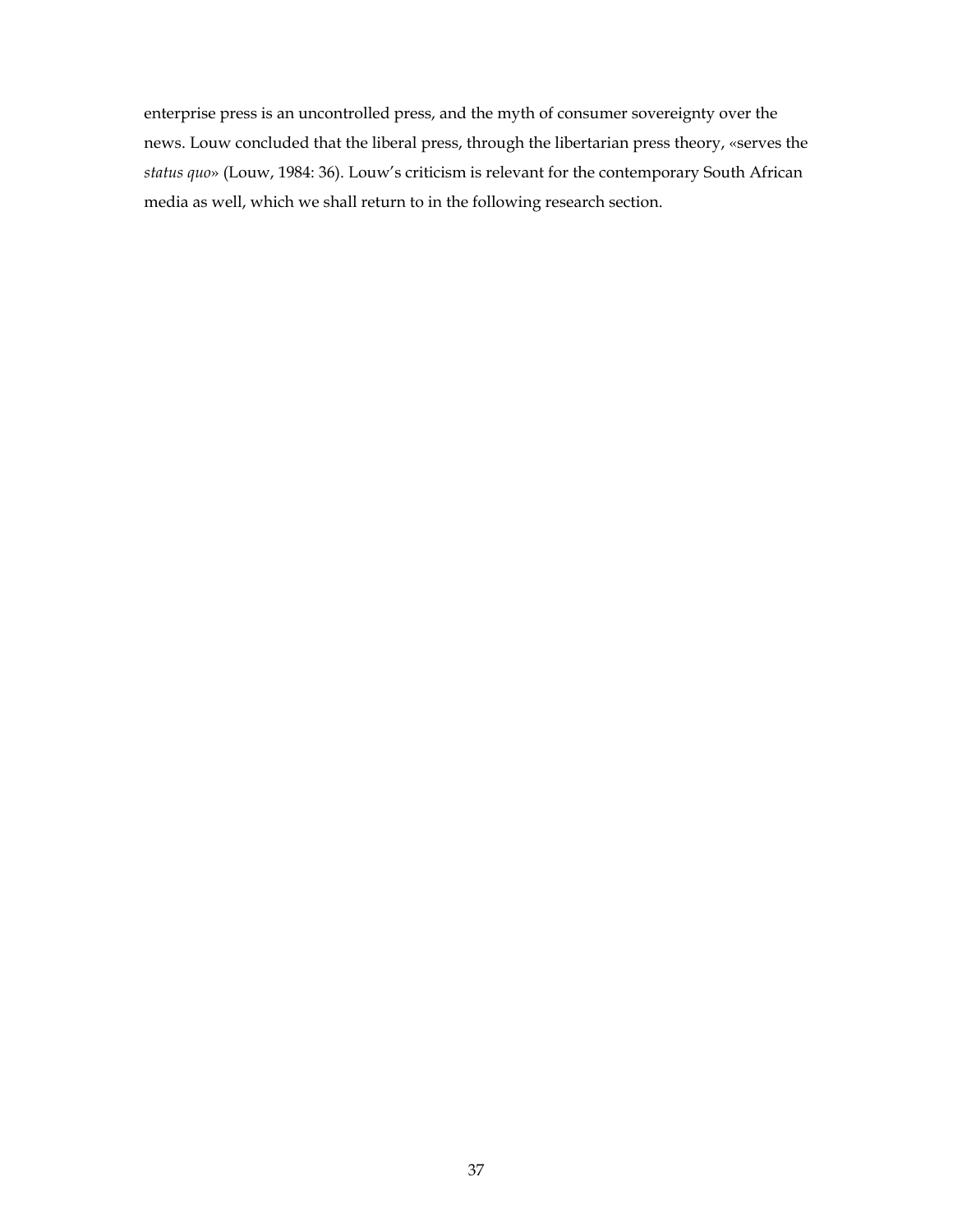# **Chapter 4: Research and observations**

*Intention: This chapter contains the actual article analysis. The discussion is divided into two main discourses ('the watchdog discourse' and 'the nation-building discourse') and one alternative discourse ('the communitarian discourse').*

The article analysis contained in this chapter is organized according to the two main normative models of the press: libertarian models and social responsibility models. The findings suggest that the models can be translated into a 'watchdog discourse' (libertarianism) and a 'nation-building discourse' (social responsibility). The first emphasizes *rights*, the second *responsibilities*. As expected, representatives of newspapers and the media industry are more likely to promote the rights of the press than are politicians. Therefore, the watchdog discourse is dominated by press representatives. The second discourse, nationbuilding, is equally dominated by government representatives. However, there are interesting exceptions in the composition of advocates on both sides, which will be commented on.

In addition to libertarianism and social responsibility, communitarianism is added as a third perspective, suggesting that it represents a press model which departs from the two dominating models. Only one article is found to be containing a fully communitarian perspective (Lansink, 7 May 1998). However, there are articles which promote ideas that *include* communitarian thinking (for instance Makgoba, 22 November 1996, and «Freedom and –», 20 October 1996), but which are categorized under social responsibility (the nationbuilding discourse) as they are mainly proponents for this model.

Effort has been put into making the findings readable. Therefore, rather than being analysed one by one, the articles are arranged according to their topical relevance. The topics follow a reasonable flow under each main heading (the watchdog discourse, the nationbuilding discourse, the alternative discourse). The analyses of the articles are in turn categorized into 'observations', which are stated at the end of the corresponding analysis. Each observation is directly linked to the particular article(s) under scrutiny, however, *the observations are worded in such a way that they represent statements which are valid for the entire treatise*. The purpose of the article analysis is not to provide a thorough analysis of each article, but to point to findings which are of interest to the treatise (cf. the methodological underpinnings of discourse analysis, which are topical-oriented rather than exhaustive). Some articles have extensive comments, others are used as mere examples. Some are relevant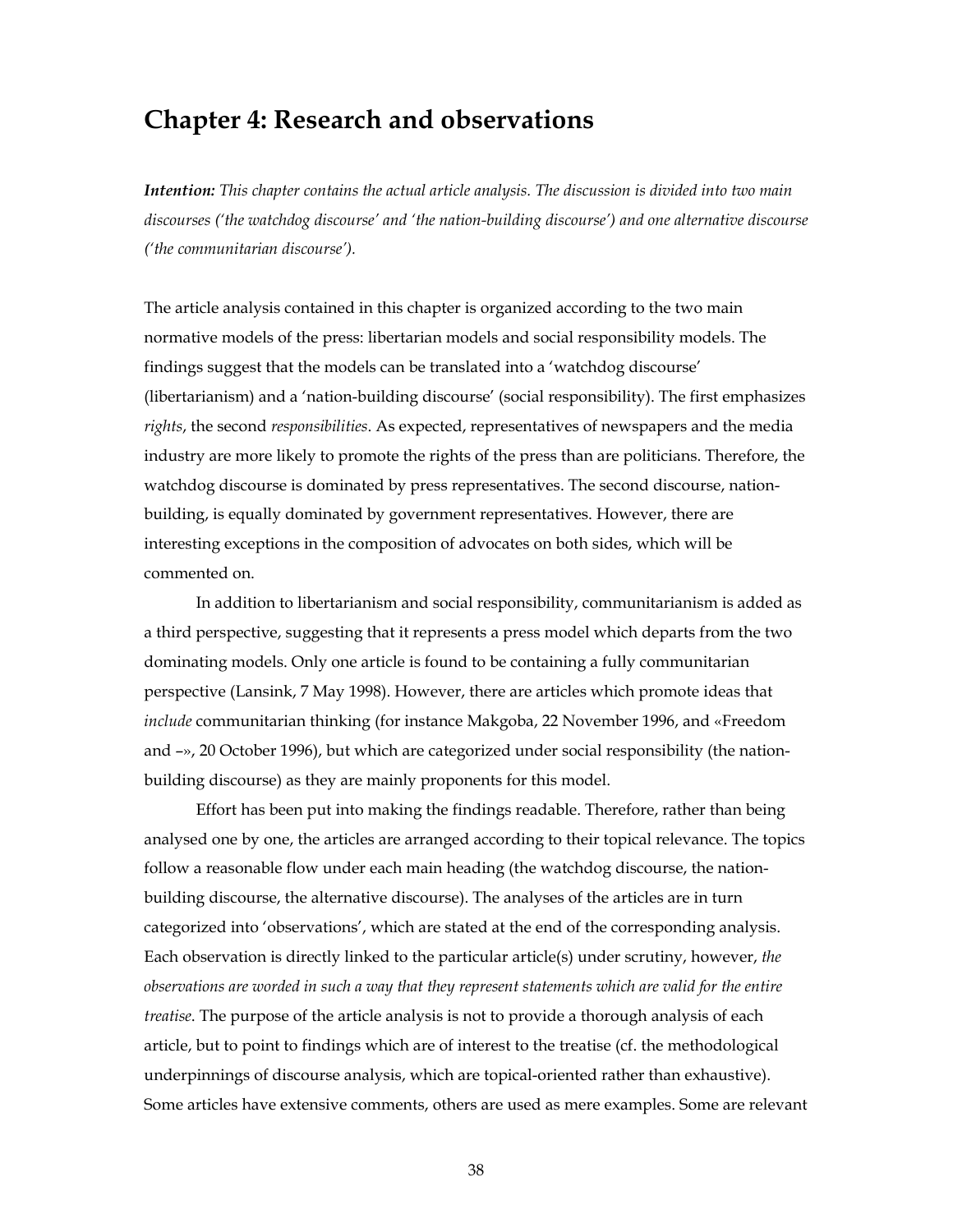for more than one topic and are referred to repeatedly. In cases where there are many examples of the same observation (for instance the use of the 'watchdog' metaphor), only a selection of the articles are referred to.

### **4.1 The libertarian model: 'the watchdog discourse' (observations #1–34)**

The 'watchdog discourse' is by far the most dominant discourse treated in this study. It is characterized by the duty of the press to criticize the government, almost to the extent that the press and the government should encourage rivalry. Keywords used to recognize the watchdog discourse are for instance 'critical journalism', 'freedom of the press', 'individual rights' and 'independence from government intervention'. Our examples of watchdog metaphors start with a public statement made by Archbishop Desmond Tutu.

Tutu, through his position as the chairperson of the Truth and Reconciliation Commission and an international symbol of democratic transformation, has frequently lent his voice to opinions on the welfare of the new South Africa, including the situation of the media. In his words (and with a little wit), «we need a sycophantic kowtowing, lick-spittle media as much as we need a hole in the head» (Streek, 10 October 1996). This comment is typical of the liberal view of the media. The understanding is not only that democracy cannot exist without a free media, but also that society should actively prevent close ties between the media and the state. Tutu goes on to share his own experience, and he ensures that he feels free to criticize the ANC government, and that they accept his criticism. To understand this particular discourse, we have to take into consideration the occasion on which the speech was delivered, namely a gathering of the Commonwealth Press Union editors' forum. It is likely that the Archbishop primarily felt a need to assure the editors that he favours a free press, and second, in line with his reconciliation function, aimed to convince the editors that the ANC government is not so poor at receiving criticism as the public has it. Tutu's speech therefore serves as a correction to the mediated perception that the present South African government contravenes the proper state/media relationship. However, our concern is to identify the normative discourse behind this dispute. Interestingly, despite the differing view of the government's performance with the media, the normative model that informs the debate is clearly the watchdog model. In Tutu's words: «Our democracy would soon become moribund and would disintegrate without a vigilant and free press» (Streek, 10 October 1996). The reasoning behind this opinion is worth paying some attention, as the referred article contains an interesting public assumption which is restated by Tutu: «Everywhere in the world those in power [are] always tempted to dabble in the abuse of power.» This statement assumes that those in power (the government) are the 'bad guys' and constantly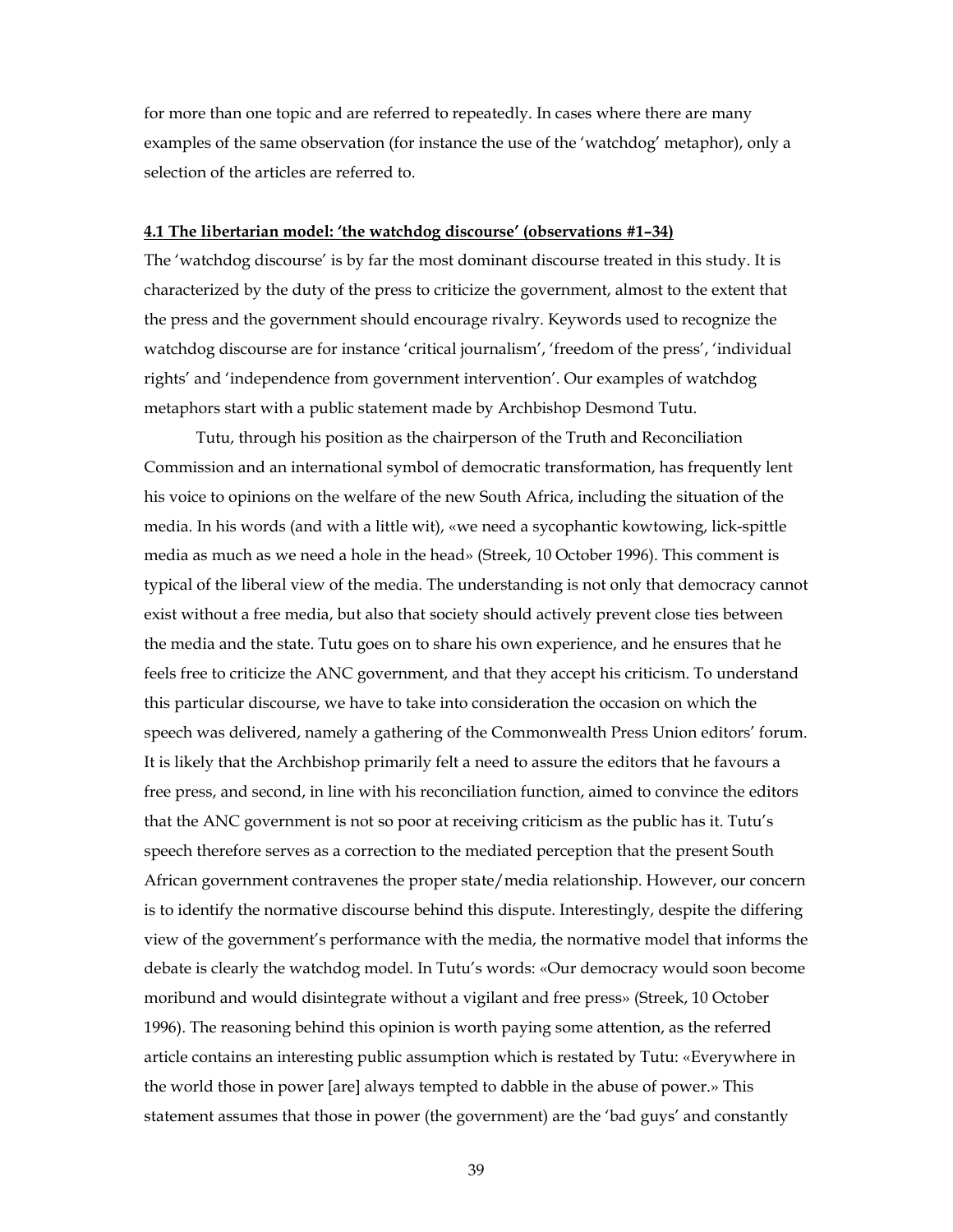seek ways to gain more power, while the media, performing the watchdog role, are the 'good guys'! Interestingly enough, the reporter chose to use the statement from Tutu with no quotation marks, as to assume that this is a statement of truth. This observation indicates that the watchdog discourse sometimes assumes subdiscourses (that is, discourses which serve to back the main discourse) which are built on generalized public assumptions rather than on socio-historical facts, and these subdiscourses are sometimes even likely to contradict empirical research.

• **Observation #1: The general assumption is that democracy cannot exist without a free press.** 

(Articles supporting the observation: Streek, 10 October 1996; Leon, 15 February 1996; Nyatsumba, 20 November 1996; Mulholland, 11 January 1998)

• **Observation #2: The watchdog discourse is sometimes accompanied by subdiscourses which are built on unproven public assumptions.** (Articles supporting the observation: Streek, 10 October 1996; Bunsee, 11 September

1996; «Free press –», 19 November 1996)

The political leadership in South Africa has proven great interest in the government–press debate, even with the direct participation of the former State President, Nelson Mandela. His involvement is worthwhile to give some attention since it outlines the main disagreements between the government and the press. It also demonstrates that the government finds it difficult to escape the watchdog discourse when taken to task on the issue of press freedom.

The allegation put forth by the ANC leadership<sup>10</sup> is that the press has not managed to adjust to the conditions of post-apartheid South Africa. President Mandela induced two such attacks on the press during the 1996–98 period in particular. The first occurred in October/November 1996 when he criticized unnamed senior black journalists for being lapdogs for their white owners («Mandela summons –», 21 October 1996, «Mandela accuses –», 12 November 1996; «Black journalists, 13 November 1996). The second attack took place at the 50th ANC congress in Mafikeng December 1997, where Mandela repeated his criticism of black 'token' appointments and also suggested that the so-called white media were part of a counter-revolutionary force («How the papers –», 18 December 1997). Both occasions prompted heated debates between journalists and government representatives, and interestingly, between blacks journalists and the ANC.

President Mandela's critique can be summarized as attacks on the alleged failures of the media to transform themselves to the conditions of the 'new South Africa'. However, the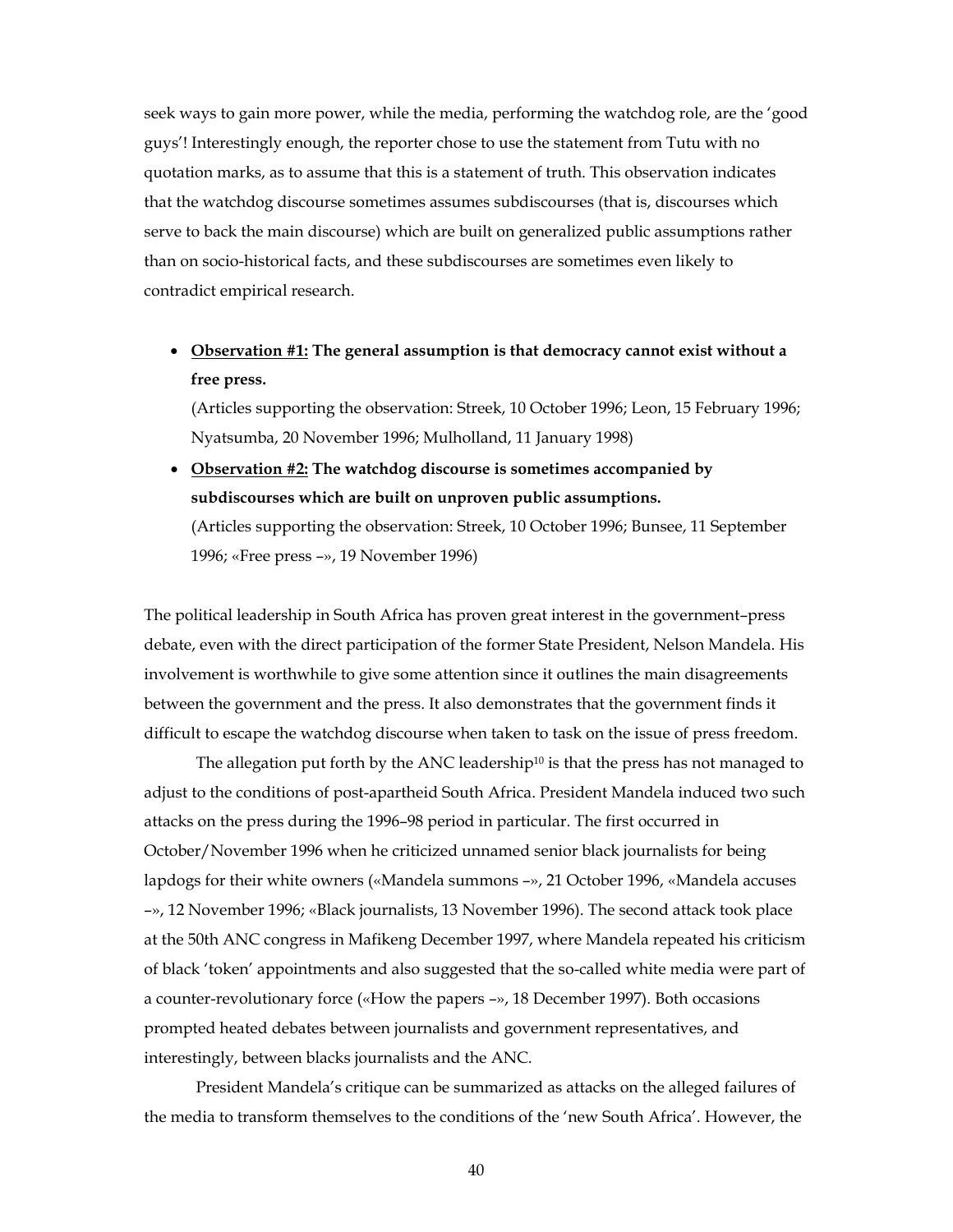critique was directed at black journalists in particular, and there are indications that the president expected a better understanding for his concerns by black journalists than by white journalists. For instance, black *City Press* editor Khulu Sibiya reported the following after having met with Mandela to discuss *City Press*' critical attitude towards Mandela's support of Justice Ismail Mahomed for the position of Chief Justice: «[Mandela] was very upset – he thought I should have understood the circumstances much better, especially as a black journalist» («Mandela summons –», 21 October 1996). From this and other examples, it appears that the political leadership demands a certain sympathy from black journalists that it doesn't demand from white journalists. This observation complicates the discourses considerably: Does the South African government demand one standard – one normative model – for black journalists and another for white journalists?<sup>11</sup>

Worries within the media industry itself raised this concern with President Mandela and the ANC leadership. The outcome of the debate was, in short, a reinforcement of the watchdog discourse. Mandela was asked to specify who he had in mind when he accused some senior black journalists for having a secret agenda, but declined to name any («Mandela accuses –», 12 November 1996). Similarly, he declined to specify which media he had in mind when he a year later accused the so-called 'white media' to be part of a counterrevolutionary force (the accusation was uttered twice, first in a TV interview and subsequently in the Mafikeng speech; «How the papers –», 18 December 1997). On the contrary, Mandela assured that the ANC was committed to a free press and urged South African journalists to «continue being the watchdogs of the country's infant democracy» (Burbidge, 19 November 1996). Said Mandela, «We don't want you to be an ANC mouthpiece. We don't want you to be lapdogs. All I want for the Press is to be robust and fearless in protecting our democracy» (Burbidge, 19 November 1996). This was quoted from a meeting with 22 senior black journalists and editors. The overall indication is that Mandela reinforced the fourth estate paradigm (the watchdog discourse), since he both affirmed the critical role of the press and indicated that the press and the government should not confuse each others' duties. However, Mandela also maintained that the press is controlled by «conservative whites» (O'Grady, 19 November 1996; also repeated in his Mafikeng speech, «Black editors tokens», 18 December 1997). This allegation indicates a peculiar discourse which sees the entire media as one unit with common goal and interests. Within this discourse, it becomes legitimate for the government to attack the media on a general basis, claiming that the *entire* media industry has a secret agenda which seeks to «undermine and destroy the democratically-elected government» (Mandela in Durban 13 November 1996; «Black journalists –», 13 November 1996).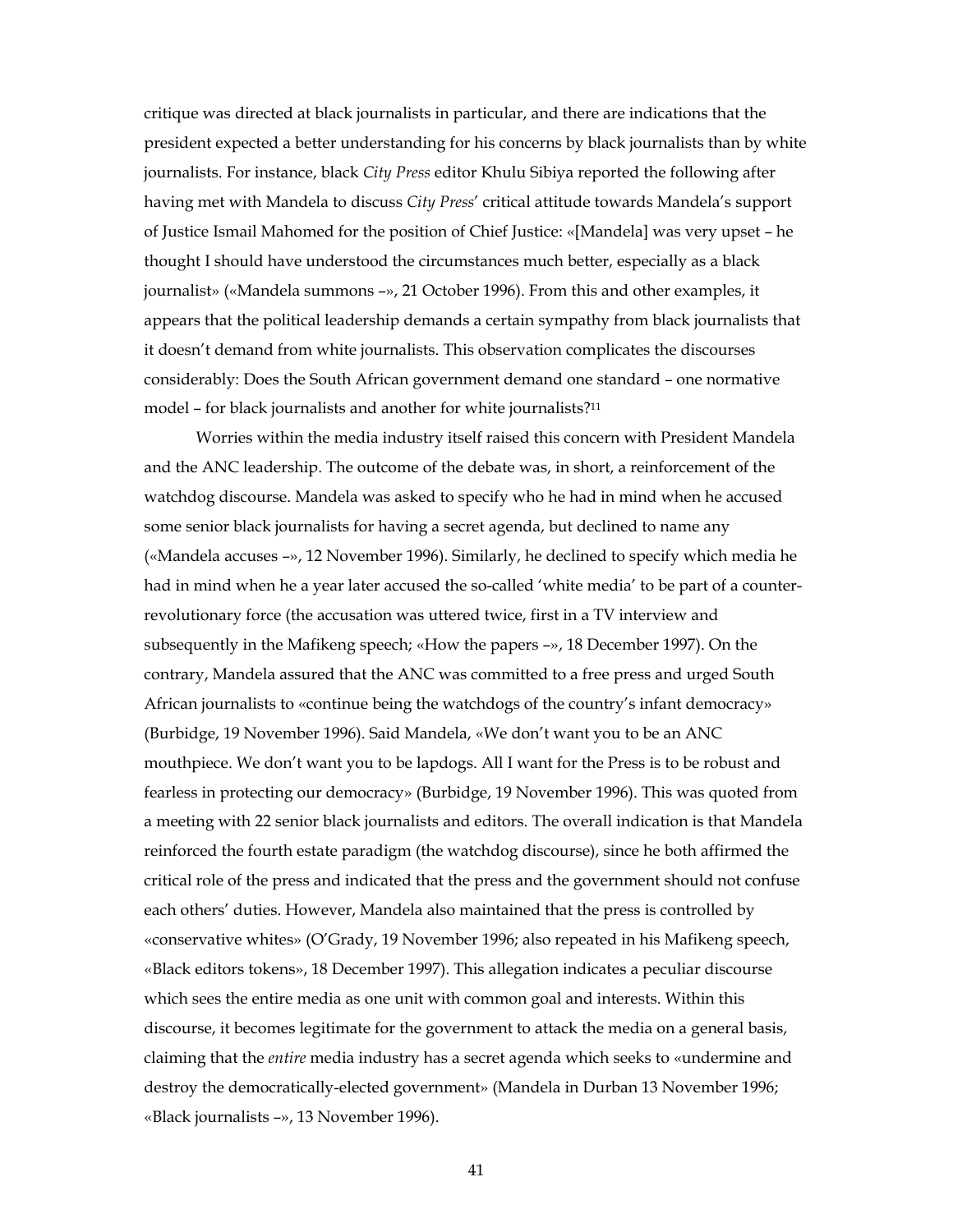An interesting aspect of Mandela's attack is that it contains an alternatively libertarian discourse. Mandela's message in both instances at hand was that the press should not align itself with conservatism (through «the white press»). This, no matter the validity of Mandela's accusation, is another way to speak for the integrity of the press, although it refers to integrity from private ideological forces, not governmental. The discourse is therefore, again, a reinforcement of the libertarian understanding that the press ought to disband itself from ideological alliances.

• **Observation #3: When taken to task on the issue, the government ends up reaffirming the watchdog discourse.**

(Articles supporting the observation: Yengeni, 15 November 1996; «Free press», 19 November 1996; Makhaye, 20 February 1998)

• **Observation #4: The government tends to see the press as a homogeneous industry with common goals and interests.**

(Articles supporting the observation: «Phosa says –», 30 May 1996; Niehaus, 15 November 1996; Yengeni, 15 November 1996)

Another central government spokesperson on media policies, namely Posts, Telecommunications and Broadcasting Minister Jay Naidoo, strongly supported the independence of the South African press. Addressing reporters at a national media seminar, he said: «What is needed in South Africa […] is a fiercely independent press committed to thorough, impartial, accurate reporting» («Media answerable –», 22 October 1996). Furthermore, Naidoo confirmed that the watchdog metaphor is relevant when describing the normative role of the press. In the same speech, the minister acknowledged that tensions between the state and the media are healthy for South Africa's democracy. The remarks of Naidoo are not untypical of what seems to be the official government attitude towards the commercial media, including the press.

• **Observation #5: The government frequently acknowledges that it must expect to be watched by the press.**

(Articles supporting the observation: «Media answerable –», 22 October 1996; Makhaye, 20 February 1998)

Prior to Mandela's first attack on the press in 1996, there was a meeting between himself and the South African National Editors' Forum (Sanef), in which the two parties agreed to meet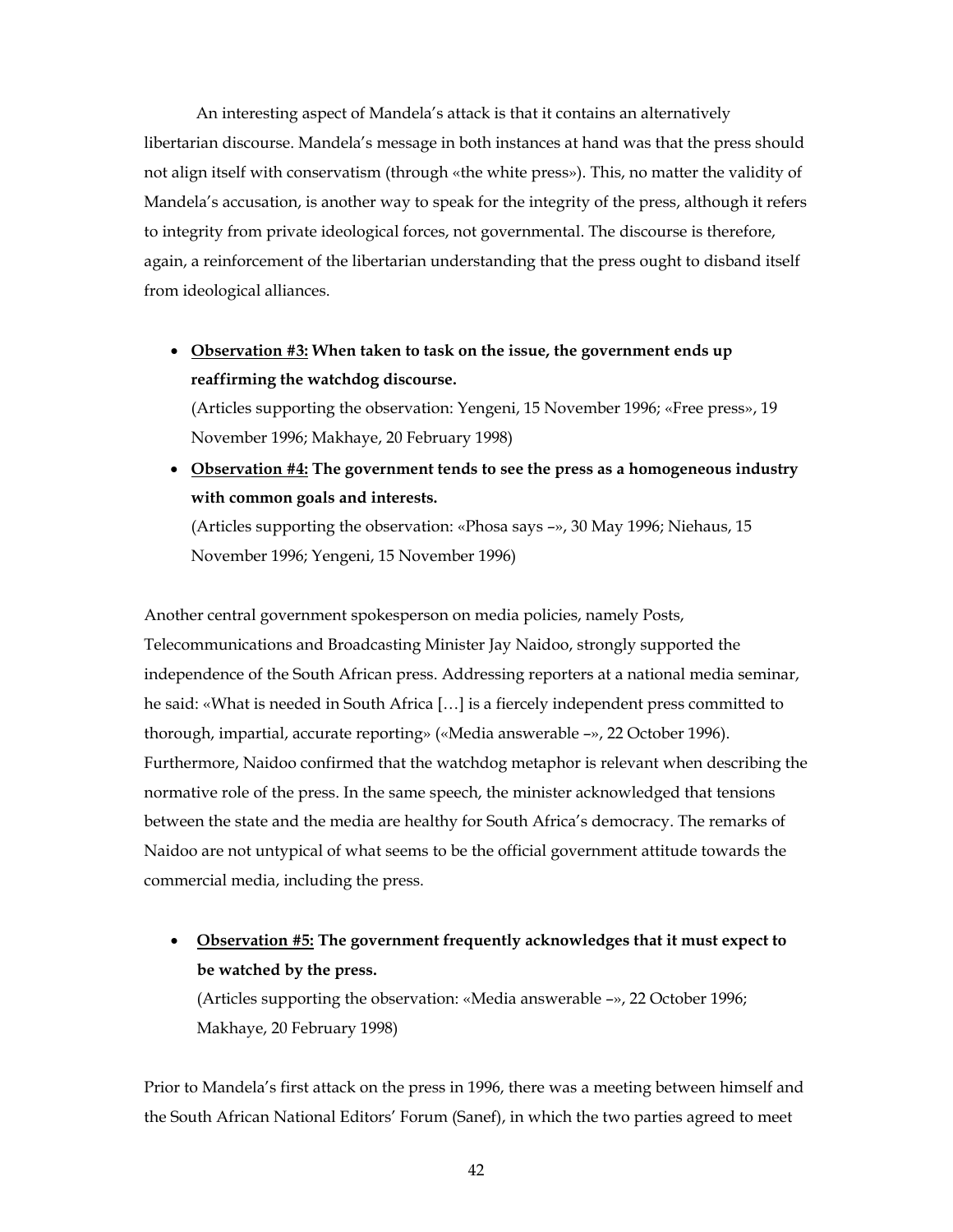every three months to improve communication between the press and the government. Sanef chairman Thami Mazwai led the meeting on behalf of the editors. His assurance after the meeting is in line with libertarian thinking on the role of the media: «This relationship [between the press and the government] will never be cosy. We are not going to abdicate our responsibility to our readers to tell them what the government is doing in an objective manner as possible» («Mandela editors –», 2 November 1996). It is particularly important for a black journalist like Mazwai to assure that the press is not associated with the ANC government.

• **Observation #6: The press is constantly wary that a closer relationship with the government must not ease the role of critical reporting. The independence of the press is a non-negotiable principle.**

(Articles supporting the observation: «Mandela editors, –», 2 November 1996; Nyatsumba, 20 November 1996; «We're watchdogs –», 26 January 1998)

Interestingly, but not surprisingly, government attacks on the press give the press an opportunity to remind politicians and the public of its boundaries, and the climate between the two institutions becomes only less cooperative after such confrontations. This is illustrated by the fact that all newspapers which commented on Mandela's attack on the press at Mafikeng agreed that the attack was unjustified (the newspapers include *Business Day*, *The Citizen*, *The Star*, *The Natal Witness*, *The Mail & Guardian*, *Cape Argus* and *The Cape Times*; quoted in «How the papers –», 18 December 1997; see also Sole, 25 January 1998; and «Press freedom –», 27 January 1998). For instance, *The Natal Witness* commented that «it is churlish, and even suggestive of a totalitarian mindset, to equate normal democratic criticism with disloyalty and subversion» («How the papers –», 18 December 1997). The implicit accusation is that the government suffers from a lack of understanding of what the role of the press is all about in a democratic society. This accusation, or discourse, is actually based on the view that the ANC government is a liberation movement which still needs time to learn democratic principles, as illustrated by two comments which succeeded Mandela's attacks on the press in 1996 and 1997. Both comments suggest that the government is out of line with healthy democratic principles.

The first comment was penned by Freedom of Expression Institute (FXI) chairman Raymond Louw. A sharp critic of media politics, Louw called Mandela's attack on black journalists «the most serious allegation yet levelled against the SA press by a political leader» (Louw, 19 November 1996). Louw found it 'bizarre' that a state president could produce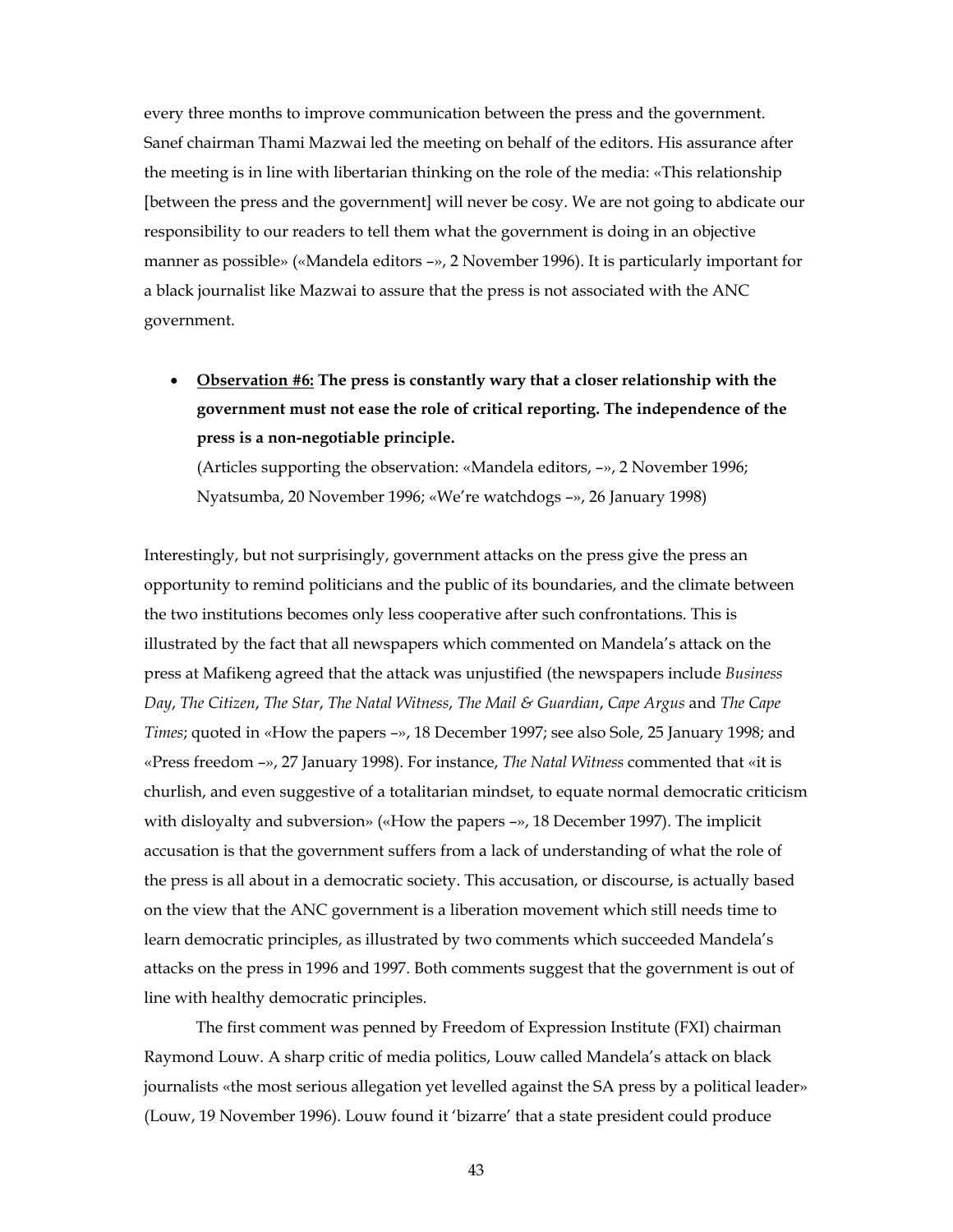such allegations against the press, as it was inconceivable that former freedom fighters would suddenly be hostile to the ANC government. Interestingly, Louw suggests that the best way to explain Mandela's attack on the press is that the ANC has not yet fully transformed itself from a liberation movement to a democratic government. The organization still carries with it authoritarian features, argues Louw, and that is why direct attacks on the press are allowed. The underlying assumption is that the codes of democracy, including press freedom, are not inherent to someone coming from an oppressive background. Democracy must be learnt before it can be practised, and the ANC's history as a radical liberation movement (according to Louw, «by its very nature authoritarian»; Louw, 19 November 1996) is an obstacle for adopting a full understanding of democracy. Consequently, state attacks on the media are generally deemed authoritarian and a threat to democracy.

• **Observation #7: The press regards state attacks on the media as authoritarian.** (Articles supporting the observation: Louw, 19 November 1996; «Free press», 19 November 1996; «How the papers –», 18 December 1997)

In scrutinizing Louw's discourse – and his reasoning here is similar to many others who comment on the relationship between the government and the press – we note that the words *democracy* and *democratic* are often used to endorse libertarian press models, and likewise, to disapprove social responsibility press models. However, such a selective use of *democratic principles* could be heavily criticized in other discourses, as *democracy* usually pertains to the principle that the people should have the right to vote for an agency (a government, an organization). But press houses are rarely democratically elected; it would even be in conflict with libertarian principles to overrule economic laws through 'one person, one vote' principles. The use of 'democracy' to support libertarian discourses, as illustrated by the comment at stake, is therefore an example of selective use of positive connotations.

Although freedom of the press is generally seen as a necessity of democracy, the reasoning behind the link between 'democracy' and 'free press' remains unexplored. An editorial in *The Natal Witness* serves as an example («Government and media», 30 November 1996). The assumption is that a true democracy inevitably entails a free media. The editor writes: «The best way the media can serve democracy is to adopt the role of a constructive adversary». Furthermore, «in a democracy the people must constantly watch the government they have created, and the media are the eyes of the people» («Government and media», 30 November 1996). The understanding is that the media are teaming up with the people, in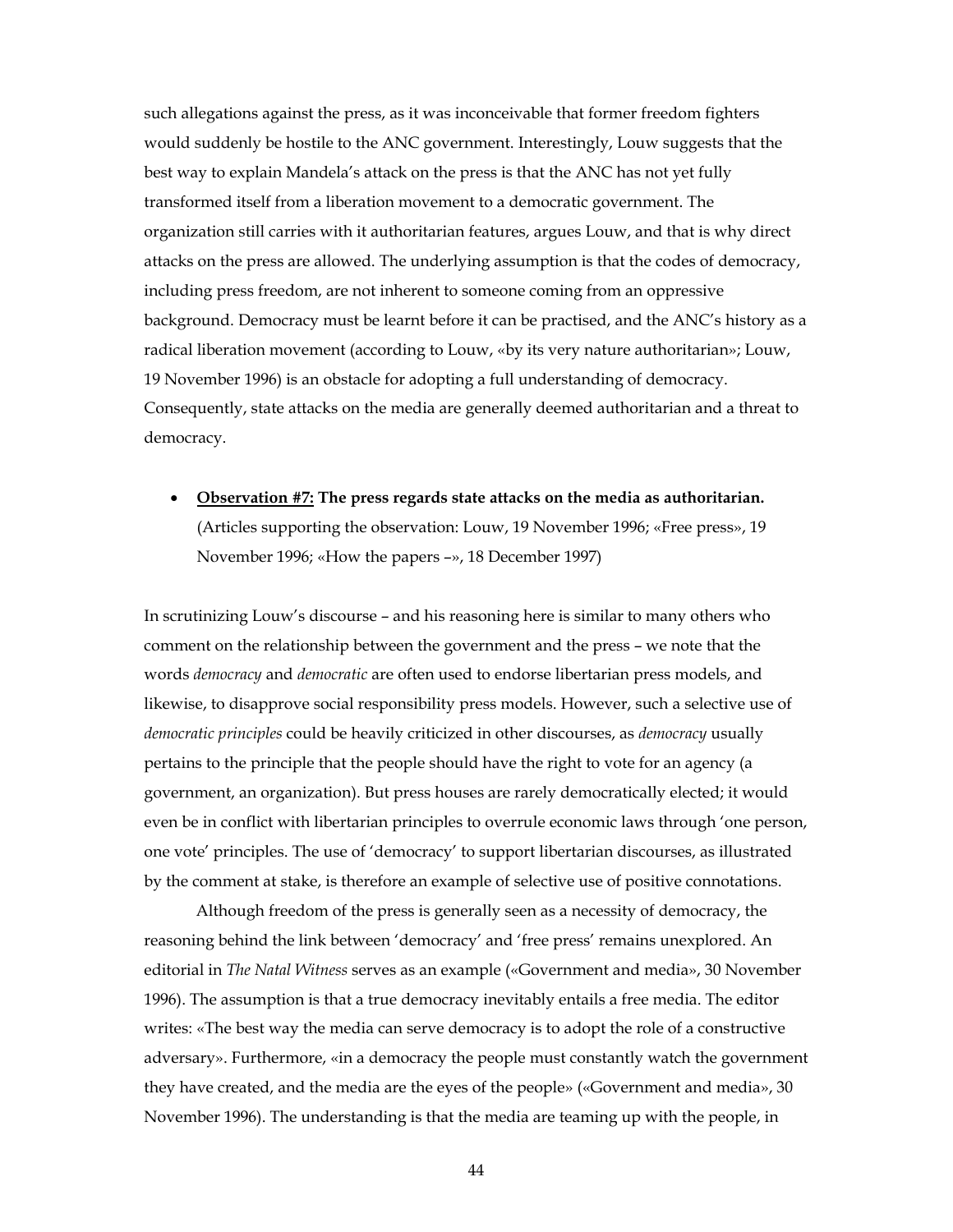opposition to the government. This corresponds well with the fundamental idea of democracy, 'people's rule'. The press thus uses a non-controversial common good, democracy, to argue for its independence from the government.

However, how is the link between freedom of the press and democracy justified? An editorial in Sowetan gives a common response to this question, typical of the media profession: «The media are an important element of any democracy – the mirror by which society sees itself and the source of information for citizens» («Comment», 20 November 1996). Two responsibilities are outlined here, both of which pertains to the overall advancement of society. First is the assumed role of the media as a mirror of society (see also Nyatsumba, 20 November 1996). The idea behind this statement is that society cannot assess itself without the media, and that the media reflect reality as it is. The idea is questionable for various reasons, notably because the media interpret reality according to social conventions rather than simply mirror it. The second outlined responsibility of the media and the free press is that of information. It is generally agreed that the government should depend on the press as a channel of information (consult for instance GCIS's strategy of newspaper announcements; www.gcis.gov.za). However, the emphasis on the press as a conveyor of democratic information must be questioned in a country where only 14 percent of the adult population reads newspapers on a regular basis (Fallon, 21 April 1996). A message communicated through the newspapers will only reach a small segment of the population. It is therefore doubtful to assume an unqualified link between freedom of the press and democracy.

- **Observation #8: Libertarian discourses are often linked with the use of 'democracy', but the link is rarely explained.** (Articles supporting the observation: Fallon, 21 April 1996; Louw, 19 November 1996; «Comment», 20 November 1996; «Press freedom», 27 January 1998)
- **Observation #9: The press frequently emphasizes its role as a defender of democratic communication. The role is rarely questioned, even in a society like South Africa where the population has diverse media habits.** (Articles supporting the observation: Fallon, 21 April 1996; «Threatened by –», 14 June 1996)

The second comment which questioned the ANC's democratic competence after Mandela's attacks on the press, is by Wilmot James, executive director of Idasa (The Institute for a Democratic Alternative for South Africa). James (8 January 1998) strongly objects to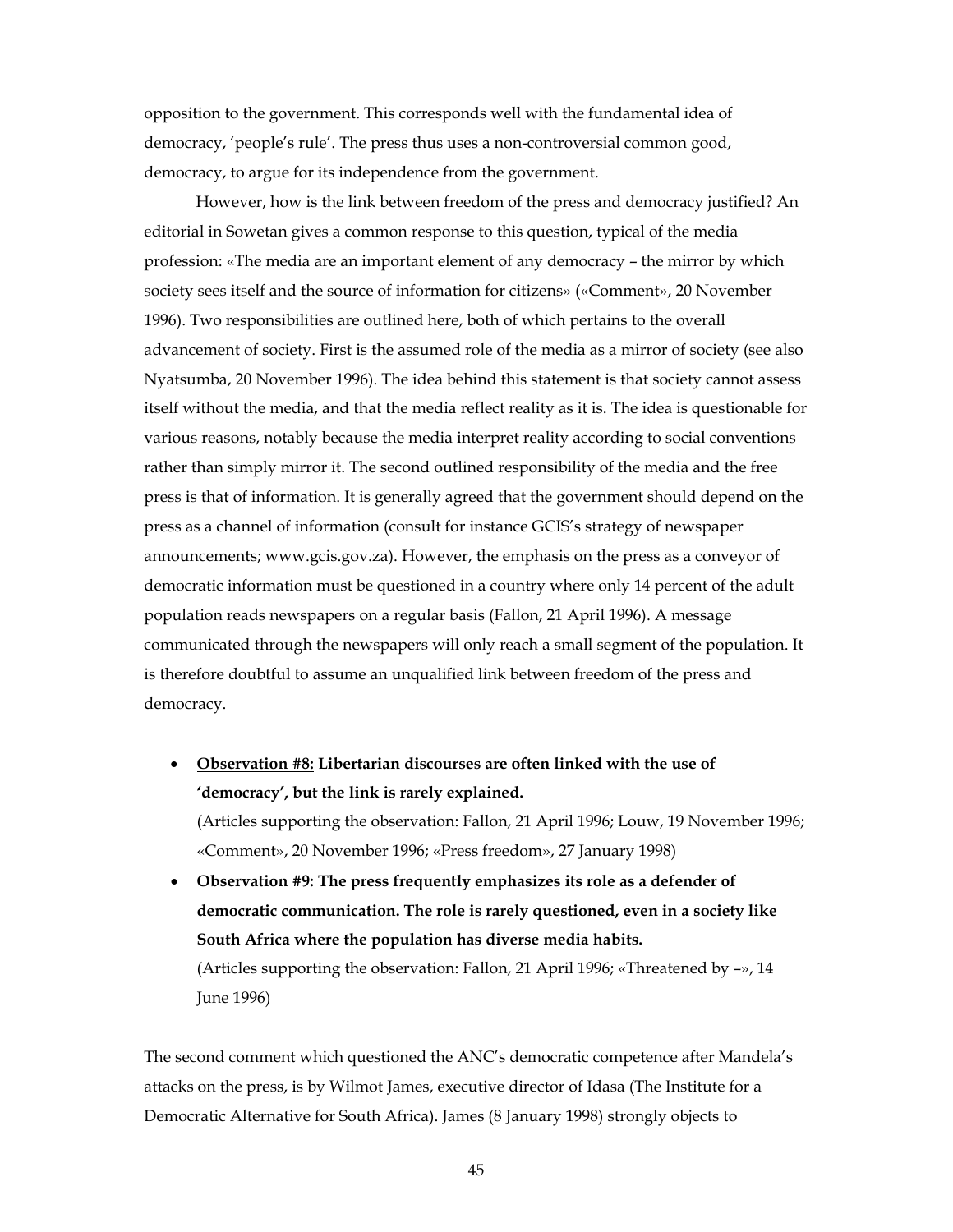President Mandela's one-sided attack on the media. His argument is that Mandela treats the entire media industry as if it was one undifferentiated mass with common interests. Responding to Mandela's critique that the press is threatening democracy, James argues that the press is doing exactly the opposite, namely legitimizing the democratically elected government. But, «What the media has not done,» writes James (8 January 1998), «is approve of every aspect of government's wide-ranging policies». The latter is seen as a strength of the press rather than a weakness. However, although the press has succeeded in criticizing the government, James suggests that this is a criticism that operates only at the surface level. On the deeper level, the newspaper industry has aligned with the ANC government to legitimize a capitalist hegemony. This is inevitable, contends James, but the implication is that if the normative role of the press is restricted to the watchdog metaphor of libertarianism alone, it is perhaps failing to strike at more profound issues. The Idasa director is here entering a more substantive critique of press/government relationships, but he doesn't develop his argument further. The overall observation is that commentaries which touch on more fundamental issues with regard to the normative role of the press, are almost non-existent in the material that is examined in this treatise. Instead, the debate, both from media and government representatives, is concerned with specific issues rather than underlying ideological dilemmas. It is then no surprise that also the fourth estate role of the press is seen in this light, implying that the press should watch over the government in dayto-day performances (delivery, corruption, etc.) rather than criticizing more profound ideological concerns.

• **Observation #10: The watchdog metaphor is almost exclusively linked to the assumed role of the press to criticize the government on day-to-day performances rather than ideology.**

(Article supporting the observation: James, 8 January 1998)

A typical debate between the press and the government opens with a general attack on the press by a politician and is followed by a response from a press representative who argues that the attack was unjustified and that it is not the task of the press to praise the government. An example of this is the dispute between Trade and Industry Minister Alec Erwin and Financial Mail editor Peter Bruce in October 1998. The minister directed a general attack on the media in which he claimed that the media were «overwhelmed by cynicism» and had failed to come to terms with the past («Media overwhelmed –», 14 October 1998). Editor Peter Bruce of *Financial Mail* was quick to respond that transformation has indeed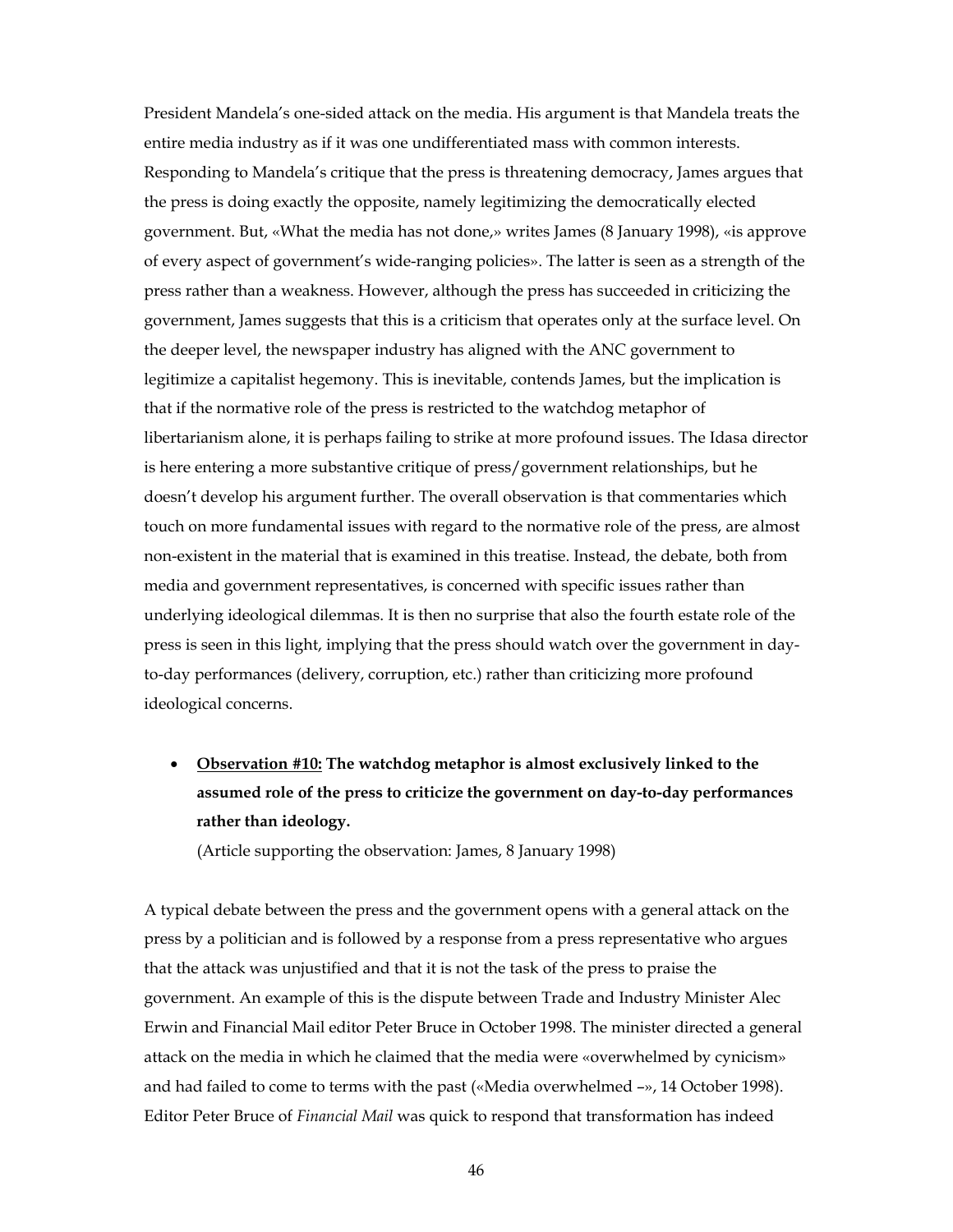taken place in the media and that the government should not expect the media to applaud all its actions. «We are not praise singers and neither do we have a role to play in so-called 'nation-building',» writes Bruce, and continues, «our role is to act as watchdog» (Bruce, 15 October 1998).12 As expected, the editor refers firmly to the duty of the press to inspect the government. By referring to this duty – which no one will dispute – the editor draws a simplified picture in which the options are either full criticism of the government or no criticism at all. The latter option is equated with the nation-building role, which Bruce strongly rejects. As a rhetorical device, the debate is then left to either/or positions where there seems to be no middle ground. The government comes out unfavourably in this dichotomy. However, also the government, in this case represented by Trade and Industry Minister Erwin, uses rhetorical devices to gain support for its negative attitude toward the mainstream media. The rhetoric of the government representative is one of generalizations, for instance in not specifying 'the media' when he claims that «the media [have] failed to develop a new psyche» («Media overwhelmed –», 14 October 1998). This generalization ignores the so-called 'black empowerment' in the media industry, or the fact that different newspapers take different positions on the actions of the government.

• **Observation #11: The press tends to dichotomize the positions on media politics. Within this either/or discourse, the only alternative to the watchdog role seems to be uncritical reporting.**

(Article supporting the observation: Bruce, 15 October 1998; Mulholland, 31 January 1999)

• **Observation #12: The government appeals to generalizations when criticizing 'the media', thereby giving the impression that there is a fundamental defect inherent in the media industry.**

(Article supporting the observation: Ramatlhodi, 6 April 1998; «Media overwhelmed –», 14 October 1998)

Many commentators speaking on behalf of the media contends that it is healthy for democracy to nurture an adversarial relationship between the media and the government. Stephen Mulholland, former managing director of Times Media Limited (TML), writes: «There is very little that can be more dangerous to the survival of democracy than a cosy relationship between government and the media» (Mulholland, 11 January 1998). Only in rare instances, claims Mulholland, can it be justified that the media should cooperate with government, such as in «clear cases of the national interest». The nation-building process,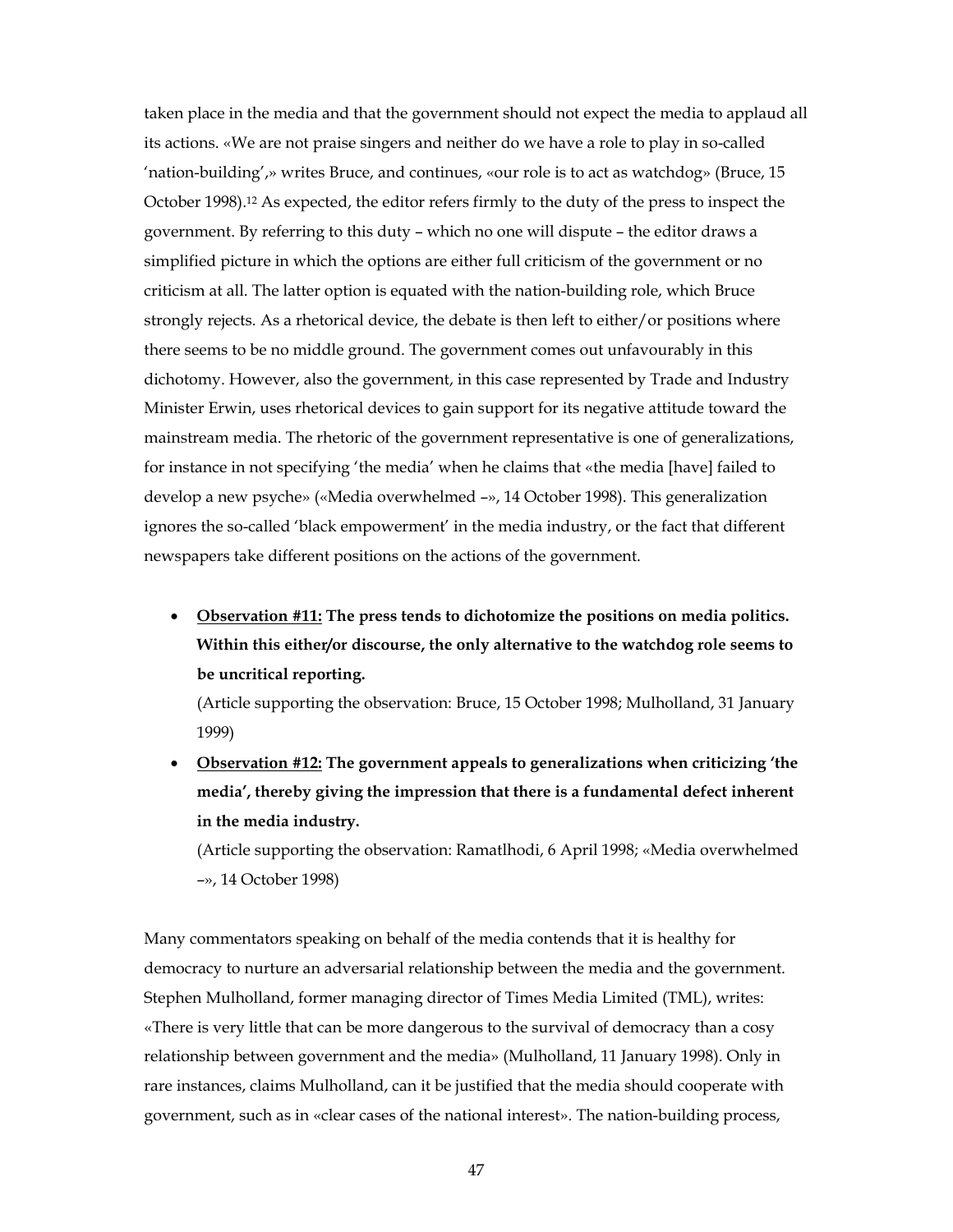which some politicians have called for the media to take part in, is in other words not a 'clear case of national interest' in Mulholland's view. What this discourse reveals, is that liberal commentators like Mulholland do not see the South African nation-building process as a process everyone agrees on, thus the media should have a critical rather than supporting function in this process. This view contradicts government officials and some media professionals, as we shall observe later. Also, to prove the unhealthiness of a close relationship between the media and the government, Mulholland refers to the conditions under apartheid. He compares the attitudes of Mandela and Mbeki with those of former president PW Botha, who demanded a 'patriotic press'. This comparison between the present government and the apartheid government is common when media representatives argue against the media politics of the new government. This is another indication that the strong call for libertarian media politics in South Africa is a reaction to the apartheid discourse.

- **Observation #13: The strong call for an entirely independent press in South Africa must be seen towards the backdrop of the apartheid years.**  (Articles supporting the observation: Molefe, 23 February 1996; Mulholland, 11 January 1998; Van der Walt, 17 June 1998; «Landmark ruling», 6 October 1998)
- **Observation #14: The common perception among journalists is that an adversarial relationship between government and the press is healthy.** (Articles supporting the observation: Mulholland, 11 January 1998; «We're watchdogs –», 26 January 1998)

It is interesting to note that the libertarian understanding of media politics in post-apartheid South Africa is informed by the media debate in the USA. One example is the commentary by Stephen Mulholland (11 January 1998) which is referred to above; «Attacks on the media a sign of democracy in SA». In illustrating the dilemma the newspapers are facing when criticizing the government, Mulholland refers to the Watergate scandal, which put in danger economic benefits that Washington Post had from the US government. The Washington Post still chose to pursue the Watergate investigation, which to Mulholland is an example of a brave and critical press. That is the kind of press Mulholland wants for South Africa. His normative models are drawn from the USA, and this is not the only instance in which American libertarian media models are applied directly to South African conditions (e.g. Leon, 15 February 1996; Rickard, 18 February 1996; Nyatsumba, 20 November 1996). The US parallels are sometimes used as 'evidence' of how advanced media economies should function – without further substantiation. For instance, in an argument for full freedom of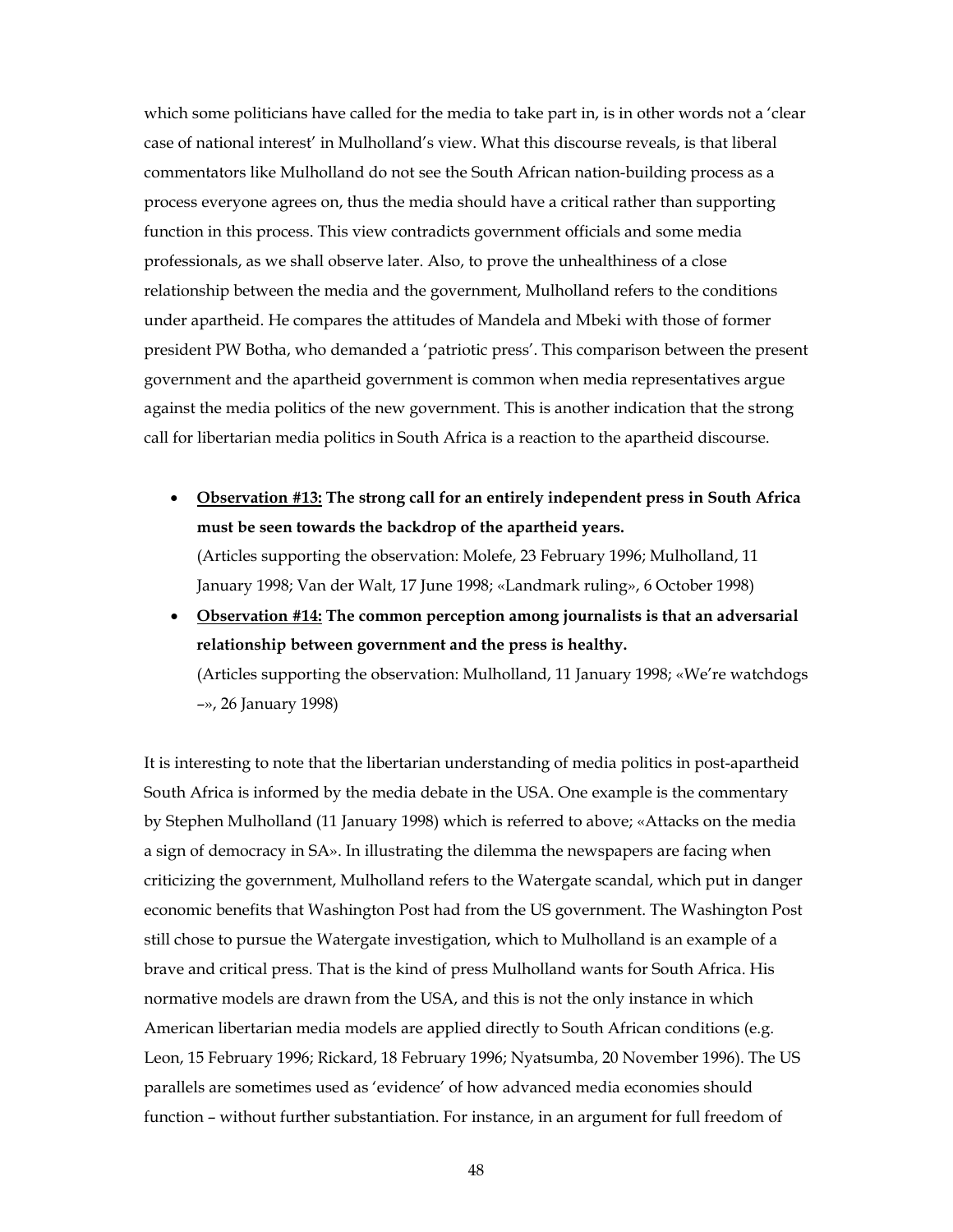speech, Carmel Rickard (18 February 1996) writes: «it is now a well-established principle in the US that a democracy cannot flourish unless its citizens are free to criticise officials». It can be argued that this discourse entails an underlying 'the US knows best, we should look to them' attitude. (Yet omitted from the argument is that the USA is the only country in the world which does not prohibit 'hate speech'; Louw, 15 April 1996.) It is difficult to say why American libertarian discourses seem to have impacted the South African media debate more than Western European ones, but one theory is that discourses tend to be simplified over distance and time, and that those which 'win' are those which appear most consistent (extreme liberalism rather than qualified liberalism) and are most concordant with other dominant discourses. The latter would imply that any discourse which would appear 'progressive' (contra-apartheid) tend to be predominant over discourses which could be deemed reactionary in any way. But this theory is only a suggestion.

• **Observation #15: The strong libertarian preference appears to be informed by US American media discourses.**

(Articles supporting the observation: Leon, 15 February 1996; Rickard, 18 February 1996; Nyatsumba, 20 November 1996; Mulholland, 11 January 1998)

On the basis of the last observation, it is no surprise that Ben Bradlee, editor of the Washington Post at the time of the Watergate scandal, was invited to speak at a Commonwealth Press Union dinner in Cape Town in October 1996. According to the media report, Bradlee was uncompromising in his view that the press and the government should remain adversaries forever: «Show me a government that is satisfied with its press, and I will show you an autocracy. […] Show me a press that is satisfied with its government, and I will show you a lifeless and ill-informed people» (Streek, 21 October 1996). This quote summarizes most of the opinions which are analysed in this treatise, especially from a journalist point of view. Only isolated comments oppose this view.

• **Observation #16: It is a journalistic truism that the relationship between the press and the government should always be contentious.**

(Articles supporting the observation: Streek, 21 October 1996; «Government and media», 30 November 1996; «Black editors –», 19 December 1997; «Entrenching –», 4 May 1998)

(Article contravening the observation: Lansink 07-05-98)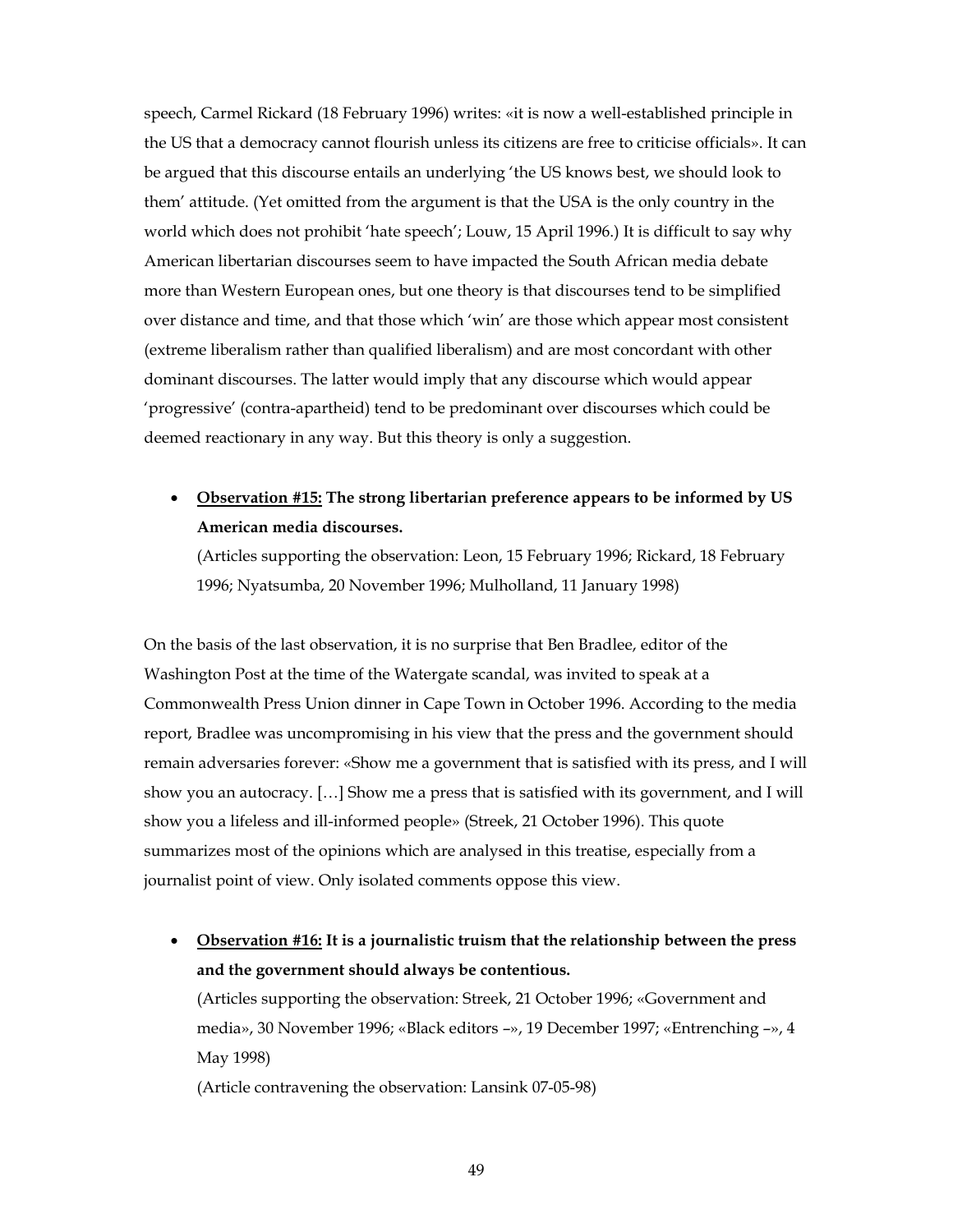A critical question to the last observation would be: Can the press not be critical and constructive at the same time? Libertarianism as understood in the dominant South African media discourse says *no*. A press that tries to be 'constructive' or 'positive' ends up neglecting its critical role, and the inevitable result would be uncritical 'sunny-skies journalism'. This view is held by for instance William Saunderson-Meyer (7 February 1998), editorial writer of *The Saturday Paper*. In common libertarian manner, Saunderson-Meyer maintains that it is a misunderstanding to think that the commercial press should solve the problems of society. He concludes: «The media does get in the way of society solving its problems. But that is inevitable. Politicians also get in the way; so does organised religion, the aged, the unemployed, big business and every entrenched sector of society, which is jockeying for advantage. It is the nature of society» (Saunderson-Meyer, 7 February 1998). Almost with a social Darwinist twist on normative media theories, Saunderson-Meyer here presents a discourse which assumes that an unleashed media will inevitably lead to a better society. In his view, it is only a matter of removing the obstacles which organized civil society has put there, one of them being the false encouragement to do 'positive' reporting.

• **Observation #17: Most journalists are convinced that positive and critical reporting are mutually exclusive.**

(Articles supporting the observation: «A free press –», 17 March 1996; Saunderson-Meyer, 7 February 1998)

The media industry frequently refers to libertarian self-justifiable principles when arguing for a free press. An example drawn from an editorial in *City Press* (17 March 1996) will suffice. The editorial blames the ANC government for not understanding the need for «a free and robust press». The necessity of a free press is called a «self-evident truth». No further argument is given as to why a free press is important. The argument that *City Press* uses – an argument based on a call for common sense (self-evidence) – is one of the two most common ways of arguing for press freedom and freedom of expression. The other argument is a pragmatic one: A free press is important because it ensures the spread of information that the authorities would otherwise hide.

• **Observation #18: In lack of arguments, the press tends to assume that the freedom of the press is a self-evident truth.**

(Articles supporting the observation: «A free press –», 17 March 1996; Louw, 15 April 1996)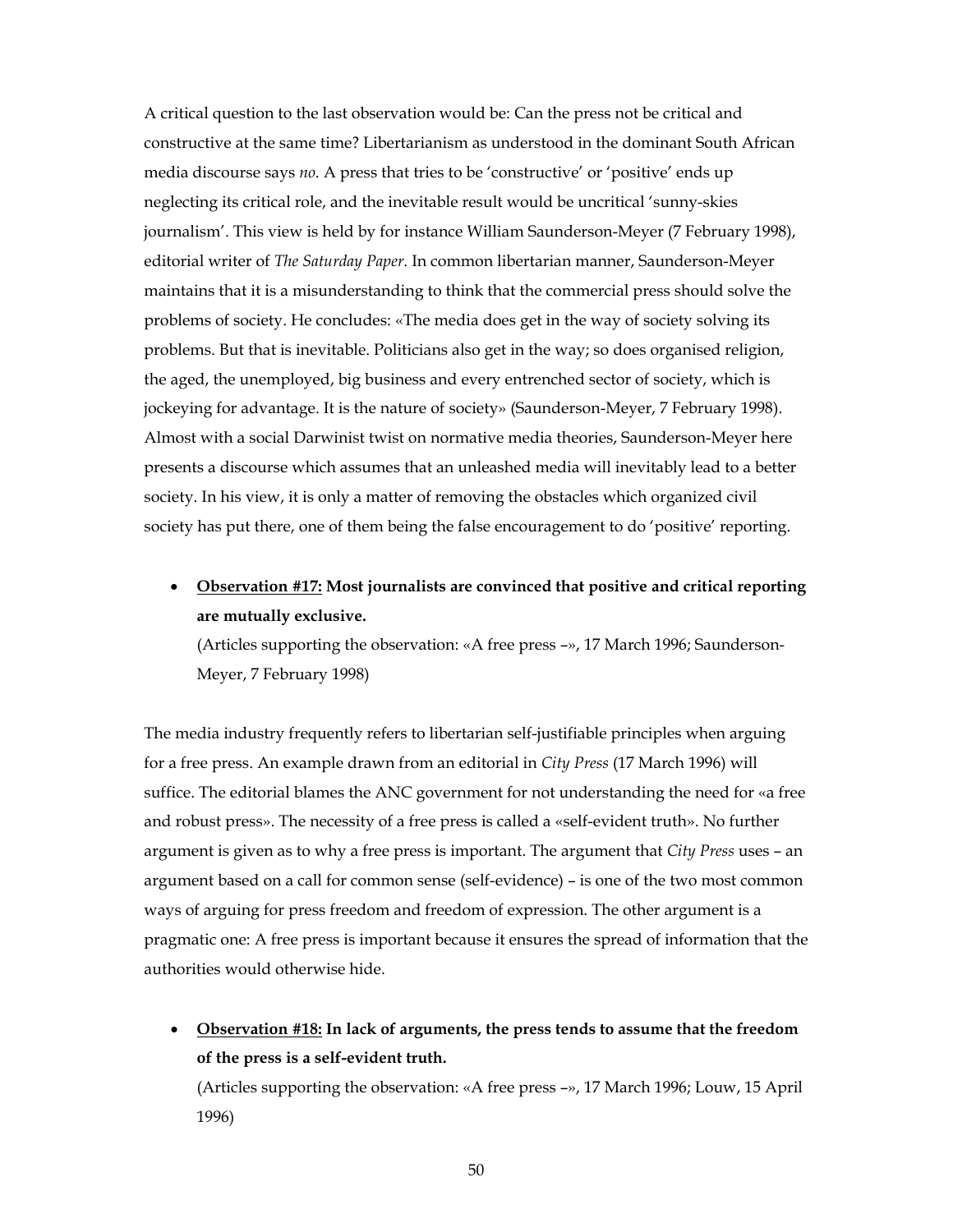Frequently, the media industry gives the impression that the government not only encourages positive reporting, but also actively opposes press freedom. In an editorial named «A free press has to tell it how it is», *City Press* (17 March 1996) claims that the ANC would like to see an uncritical press. But, says the editorial, «Sunshine journalism will not help this country». The assumption is that the government prefers an uncritical media which shuts up when things go wrong. To this end, *City Press* (as do other newspapers) builds its argument for a free press on a popular assumption that is probably not grounded in actual circumstances. Even though the press industry contends that the government 'muffles the watchdog' (Lidovho, 22 April 1998), there are many indications that the government favours an open dialogue discourse, even an explicit libertarian discourse, as demonstrated earlier.

• **Observation #19: In order to give the impression that they have an important role to play in the democratic South Africa, the newspapers frequently draws a picture of the government as being against press freedom.**

(Articles supporting the observation: «A free press –», 17 March 1996; Lidovho, 22 April 1998)

In line with all of the above, the press has turned to strong reactions whenever there have been attempts of government intervention with the media. One such instance, which did not at first appear as a direct intervention of the media industry as such, was the South African Human Rights Commission's (SAHRC) plan to investigate racism in the media. On request from the Black Lawyers Association (BLA) and the Association of Black Accountants of South Africa (ABASA), SAHRC decided to undertake a study of racism in the media (SAHRC, November 1999). The initiative was immediately attacked by a range of media professionals – as well as politicians of the opposition parties – who claimed that the investigation was in essence a threat to press freedom (Bruce, 20 November 1998; «Feebly disguised –», 20 November 1998; Banda, 17 November 1998; Louw, 17 November 1998; «Free press –», 17 November 1998). Former TML managing director Stephen Mulholland compared the proposed investigation into the media with conditions in Zimbabwe, and said the investigation could proclaim «the beginning of the end for press freedom in SA» (Mulholland, 31 January 1999). The racism inquiry itself is beyond the study of this treatise, but the heated debate prior to the inquiry serves as an illustration of the anxiety on behalf of the South African media to let the government overstep its domain. The bottom line is clear: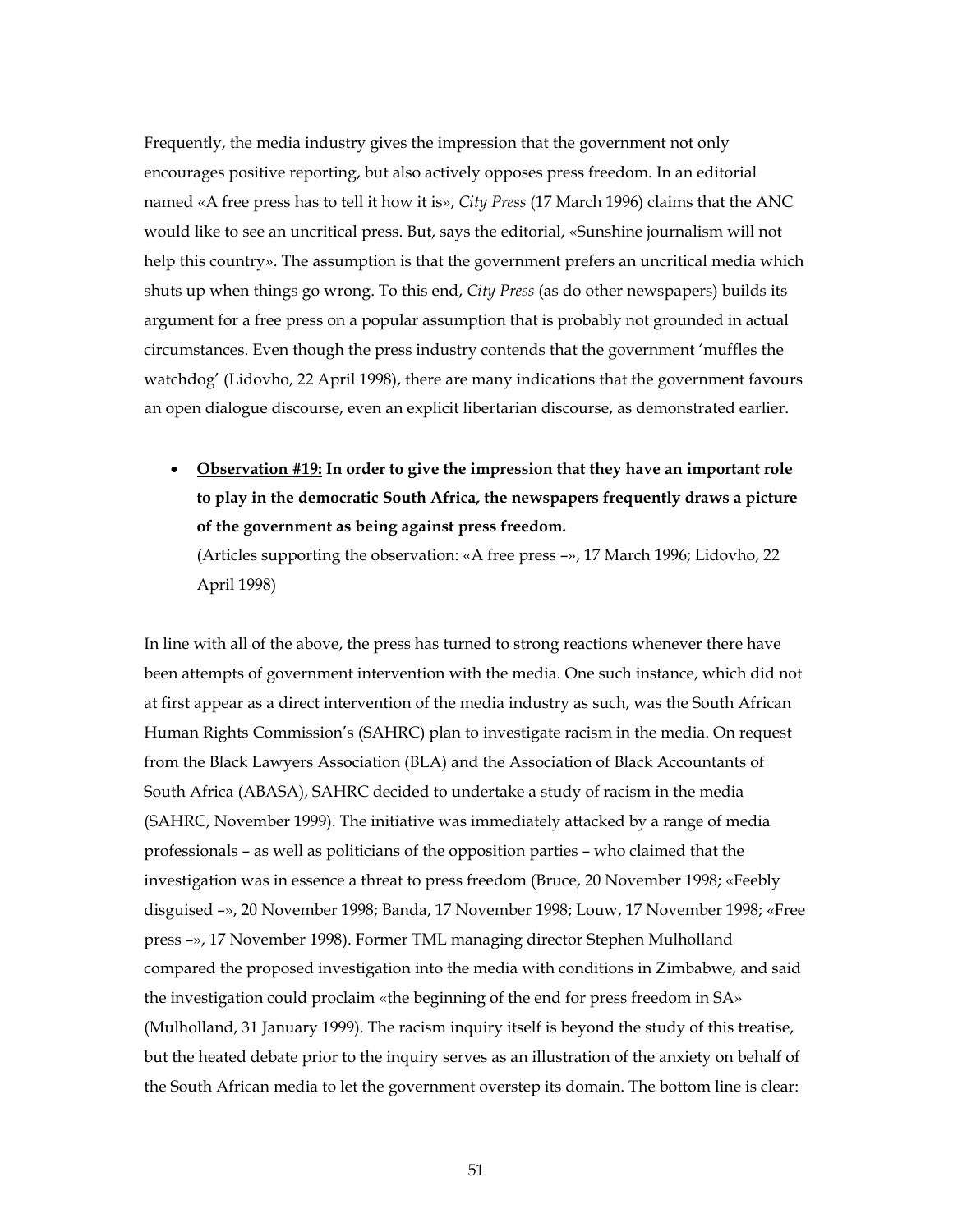The newspaper profession forbids any act by the government that could possibly represent a threat to press freedom.

• **Observation #20: The newspaper profession categorically criticizes all initiatives by the government that could possibly infringe on the freedom of the press.** (Articles supporting the observation: Louw, 17 November 1998; Bruce, 20 November 1998; «Feebly disguised –»; 20 November 1998; Mulholland, 31 January 1999)

The initiative to reconstruct government communications between 1995 and 1998 is another example where the tensions between the press and the government came to the fore. The Task Group on Government Communications (Comtask), which was set up in 1995 and produced its report in 1996, found that there was a fruitless relationship between the press and the government. The government complained that its message didn't get adequate media coverage, and the news was often distorted. The press in turn complained that government communications were incomplete and untransparent. This led Comtask to suggest a number of recommendations which could improve communications between the press and the government (Communications 2000, October 1996). However, many media representatives saw the recommendations as a threat to the freedom of the press. Chris Moerdyk, for one, was highly critical of a more government-oriented press. Moerdyk (12 October 1996) concludes: «Credibility would come into question and resistance and criticism would increase. The impartiality that is needed to support credibility would probably not exist.» Moerdyk is here pointing to the criterion of political impartiality, which is generally accepted in the contemporary libertarian press discourse. However, this is also an example of discursive changes within a political tradition. Libertarian ideas as they were expressed and enacted in the 19th century did not include the principle of political impartiality. A politically aligned press was in fact the order of the day in late 19th century and onwards. It is only in recent decades, as European and North American press houses have loosened their political bounds, that political impartiality has become a libertarian ideal. What seems as inherent principles within a discourse (e.g. the libertarian), can therefore be subjective interpretations of that discourse under specific social and cultural conditions. The principles of a free, libertarian press are therefore not so unchangeable as they may first seem. The discourse changes.

• **Observation #21: In the media debate, it is often assumed that the libertarian tradition contains 'natural' and unchanging principles. However, the libertarian**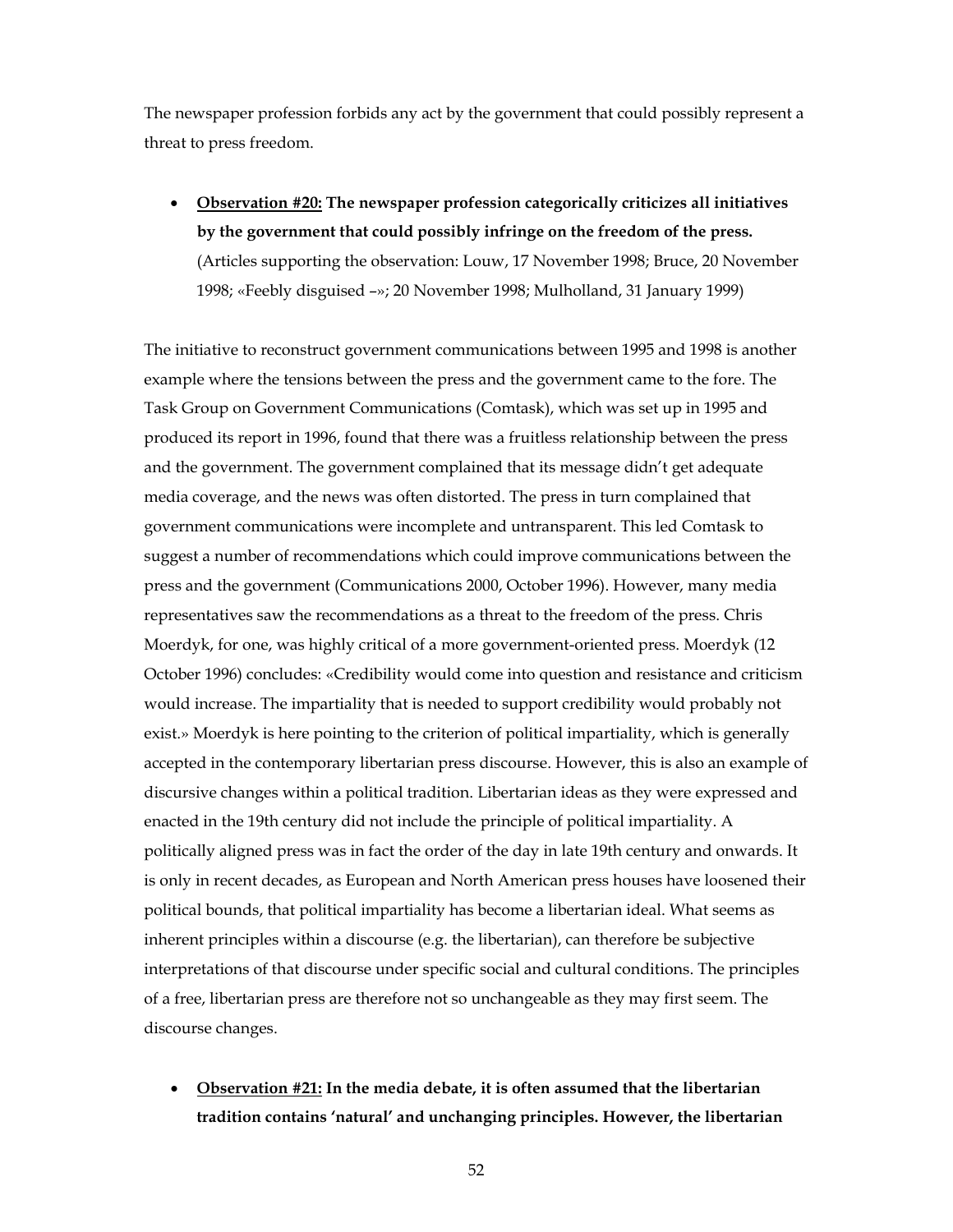#### **discourse is subject to change, as are other discourses.**

(Articles supporting the observation: Louw, 15 April 1996; Moerdyk, 12 October 1996)

It is well-known that the South African government during the apartheid years passed a number of laws which restricted the freedom of the press (Merrett, 1994). Only to be expected, the media industry demanded these laws abolished after the fall of apartheid. Particularly criticized was Section 205 of the Criminal Procedures Act, which concerns the right of the state to claim that journalists disclose their sources. The section was attempted used even after the democratic government came in power, as the police tried to force journalists to disclose important information relating to the shooting of Hard Livings gang leader Rashaad Staggie in 1996. It was therefore no surprise when one of the first concerns of the new SA National Editors' Forum (Sanef) was to remove Section 205 («Editors ask Mandela –», 29 April 1998). The discussions around Section 205 illustrates how democracy and total independence of the media are seen as indispensable. President Mandela confirmed this view in a meeting with 20 editors and reassured that the media is a «pillar of democracy» («Editors Forum –», 29 April 1998).

 The discourse of the total independence of the press appears to be self-evident, but it is indeed a discourse which has grown out of a particular culture – the modern Western society. It is difficult to defend rationally why the press should be treated differently from all other societal institutions when it comes to concealment of information. Why, for instance, can the court demand that an NGO disclose source information, while the press is expected to protect the same information? This reflects the Western understanding of liberal democracy, where the media have attained a peculiar position as an institution which is separate both from the general public and state institutions. This division of responsibilities within the public square appears to have been elevated to a type of natural law, which is confirmed in the talks between the media and the presidency on Section 205 on the Criminal Procedures Act.

• **Observation #22: High on the agenda for journalists in post-apartheid South Africa is the dismissal of laws which restrict freedom of the press. Press freedom takes the form of natural law.**

(Articles supporting the observation: «Editors Forum –», 29 April 1998; «Editors ask Mandela –», 29 April 1998; Lund, 14 August 1998; «In the interests –», 22 February 1999)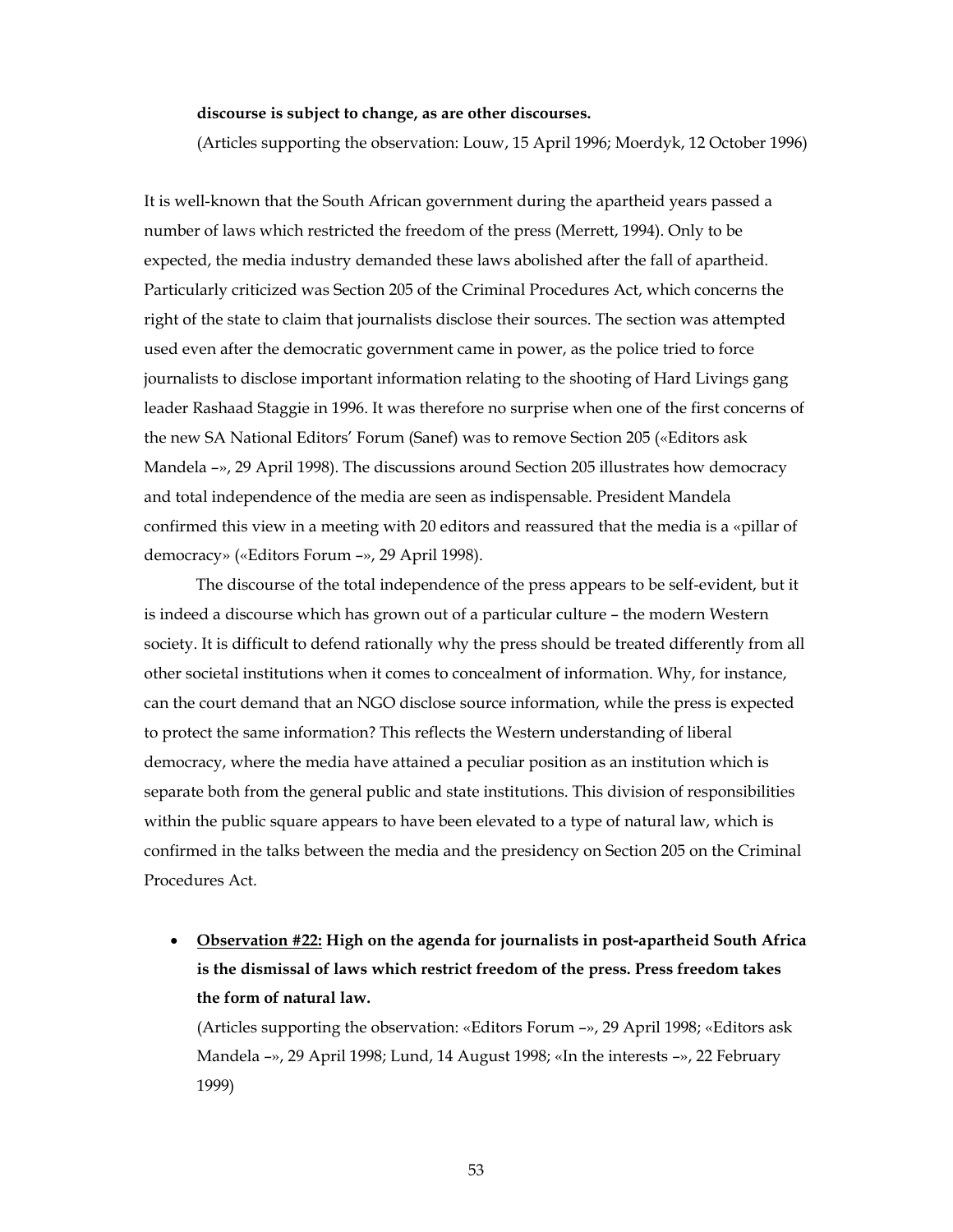In a comment on International Press Freedom Day 4 May 1998, ombudsman for *The Star*, John Patten, reviews the transformation of the press after apartheid. His chief concern remains, four years into democracy, that newspapers are yet to gain full independence from the government. Especially, he says, the newly appointed black editors are grappling to detach themselves from the government. For example, editor and Sanef leader Thami Mazwai censured *The Sunday Independent* when the newspaper revealed a Denel arms contract with Saudi Arabia in August 1997 (see Edmunds, 25 July 1997). The editor put political correctness above press freedom, which led to his resignation as the chairman of Sanef. The lesson, indicates John Patten, is that the transforming South African press suffers from a misunderstanding of what press freedom entails, both on behalf of the government and the press itself. The ombudsman thus confirms the watchdog discourse, and implies that libertarian principles and democracy are interchangeable.

## • **Observation #23: The perception among some commentators is that the government, but also to a lesser extent the press itself, does not comprehend what an independent press entails.**

(Article supporting the observation: Patten, 4 May 1998)

It appears from the analysis so far that discussions on the freedom of the press tend to have the interests of the media as their starting-point, neglecting the interests of the government. (To the extent that the interests of the government are referred to, they are usually assumed to be a threat to an open democracy.) However, there are also a few examples of media commentators who do not explicitly defend one of the sides and denounce the other. For instance, journalism professor Guy Berger (7 March 1996) discusses the disputes between the government and the press with reference to the 'Zuma affair', where Health Minister Nkosazana Zuma denounced the press openly in Parliament after she faced harsh criticism for her handling of the aids play Sarafina 2. Berger's conclusion is that in a democracy, the press and the government have different roles to play, and both roles have to be respected and understood. On behalf of the press, Berger underlines that a critical press is the best way to serve a democratic government: «Ironically, negative press coverage, when it occurs, can often be a truly positive thing. Highlighting problems in government is arguably one of the major contributions that the press can make to a new South Africa» (07-03-96). He goes on to state that politicians fail to see the purpose of the press, stressing only one-sidedness, conspiracy and distortion. Similarly, the press tends only to take notice of the negative criticism from the politicians, stressing only attacks which are an onslaught on press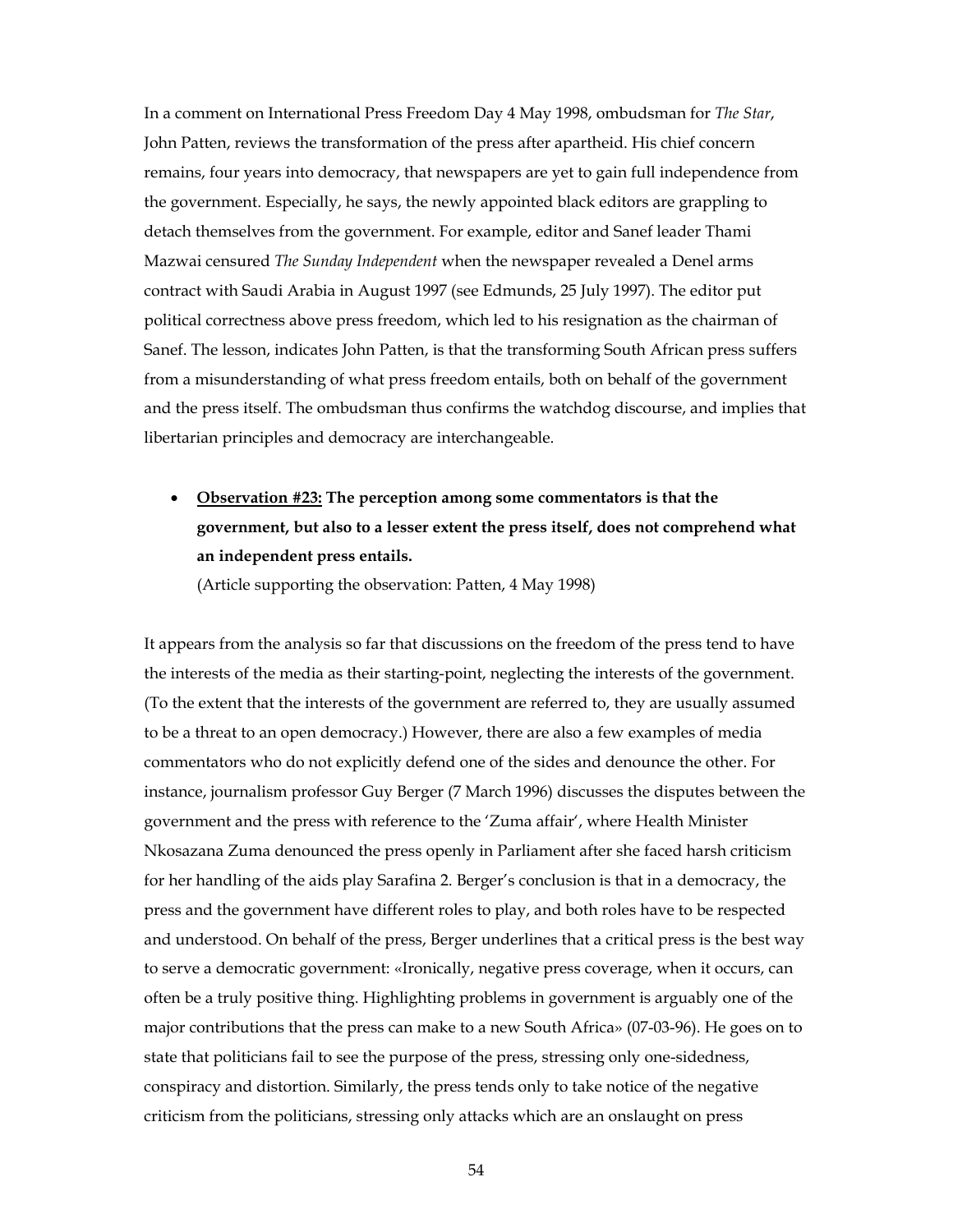freedom. On the contrary, the journalism professor sees the relationship between the press and the government as a symbiosis. The two institutions appear to be enemies, but are actually dependent on each other. It is no coincidence that this observation comes from a commentator on the sideline and not from one of the contestants in the stormy debate between the press and the government.

• **Observation #24: Although there can be vast disagreements between the press and the government, they live in a symbiotic relationship in which they both are dependent on each other.**

(Article supporting the observation: Berger, 7 March 1996)

Criticism on the government's media performance comes not only from the media industry itself. As one would expect, the political opposition joins the industry in this criticism. For instance, after Northern Province Premier Ngoako Ramatlhodi criticized the press for negative reporting on the so-called McBride affair (Ramatlhodi, 6 April 1998), Nanga Lidovho of the PAC lamented his disappointment with the ANC's inability to take criticism. In a critical comment, Lidovho accuses the ANC leadership for not having understood the role of a critical press. «The media is a watchdog in the employ of ordinary citizens and it will be a disservice to the country were the media to be what Ramatlhodi envisages», writes the former PAC secretary for legal and constitutional affairs (Lidovho, 22 April 1998). Lidovho thus affirms both the watchdog role of the media and the impression that the media side with the people to 'protect' them from the government.<sup>13</sup>

• **Observation #25: The political opposition joins the newspaper industry in accusing the ANC for not having understood the role of a critical press.**  (Articles supporting the observation: Bunsee, 11 September 1996; «Free press –», 17 November 1998; Lidovho, 22 April 1998)

Libertarianism is closely linked with 'the philosophy of the markets', as indicated in the previous chapter on the background of the libertarian press theory. The free flow of economy and information is seen as the guardian of a free, liberal society. Interestingly, the discussion in South African newspapers reflects exactly this unqualified belief in 'the philosophy of the markets', which assumes that economic models are easily transferable to media practice. We have already seen that the media industry is alert whenever the government is likely to delimit any aspect of press freedom. How this view is grounded in classic liberal market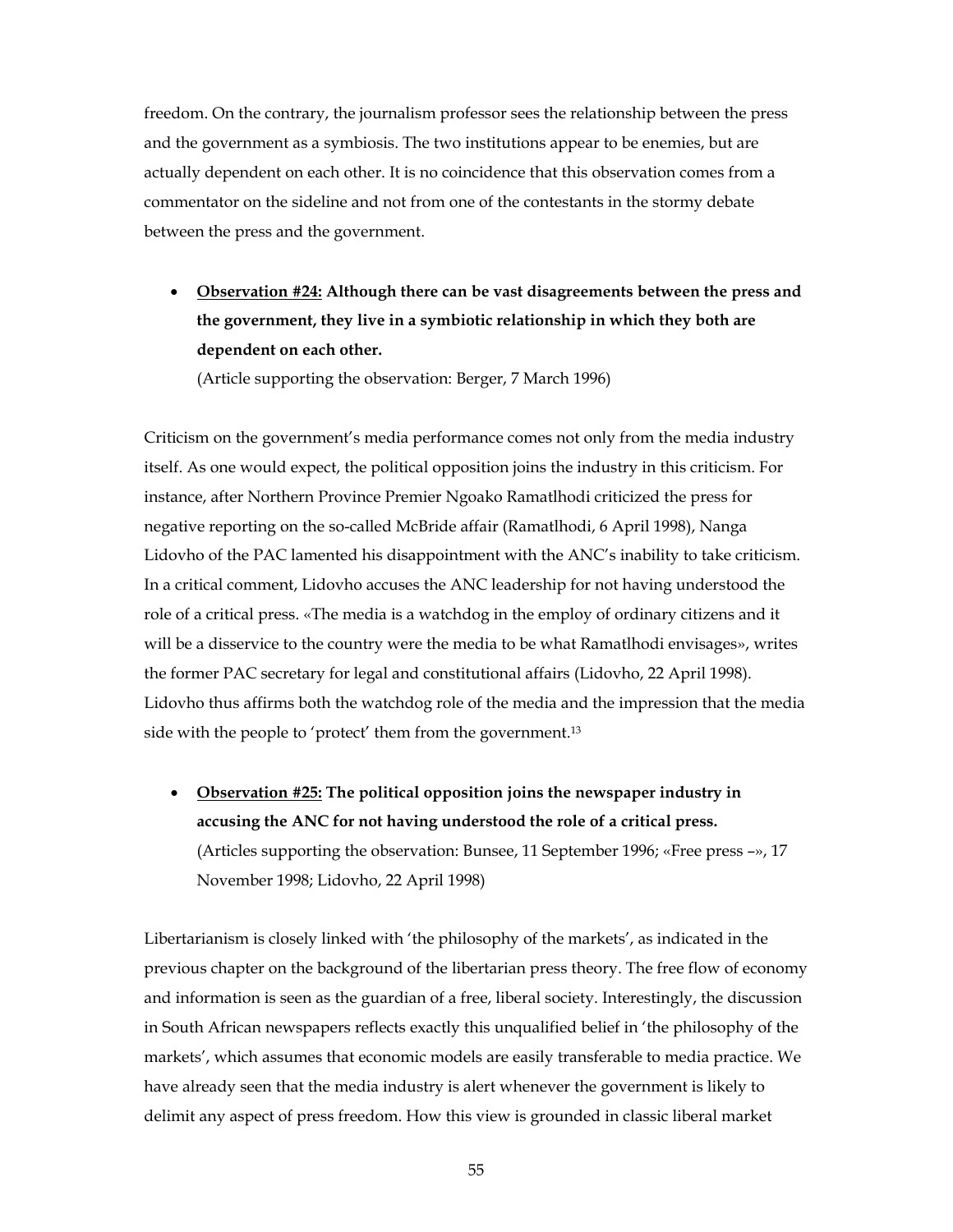thinking, became clear with the discussion on the Green Paper on Broadcasting. The proposed regulation gave the Newspaper Association of South Africa (NASA) an opportunity to raise concerns about the government's attitude towards the watchdog role of the press. Chairman Hennie van Deventer explained that a free society needs a vigorous free press, and that «without an unrestricted flow of information and ideas, there can be no informed public opinion and no informed decision making» (Integrated Communications, 10 March 1998). Again, the perception is that the commercial press is determined to guarantee an 'unrestricted' information flow. The sound belief in free enterprise once more confirms the world view which underscores the libertarian press model.

 Libertarian practices, materialized in commercialism, are sometimes used by the press to explain or excuse why the government does not receive more positive reporting. The key word for the press is 'news value', maintains *Financial Mail* in an editorial (14 June 1996). The editor defends the press' right to go by what is newsworthy rather than by what is seen as important by public authorities. In his words, «the print media evaluate what is to be published on the basis of its news value, not on whether it promotes patriotism» («Threatened by Mbeki –», 14 June 1996). Commercialism and free enterprise are thus viewed as compatible with democratic press practices. This observation seems to represent the general attitude among media representatives.

• **Observation #26: The newspaper industry assumes the libertarian view that the 'free flow of information' is best secured through free enterprise.**

(Articles supporting the observation: «Threatened by Mbeki –», 14 June 1996; «NASA pushes –», 10 March 1998)

A critical reading of the libertarian discourse must point out that there are incidents where press responsibilities collide with commercial interests. It is therefore surprising that a considerable part of the discussion, like the items referred to above, seems to ignore this dilemma of the libertarian media discourse. Ivan Fallon, on the other hand, who is editorial director of Independent Newspapers, brought up the dilemma in a lecture delivered at Rhodes University 18 April 1996. (The lecture was referred in *The Sunday Independent* 21 April 1996 and is therefore part of the public discourse which is analysed in this study.) Fallon is straightforward and maintains that the press do not have a responsibility to cover every deed of the government. He says: «Newspapers in fact are commercial, profit-making concerns, just like any other businesses. They have their own constituencies and their responsibility is to them rather than to an abstract group of potential readers whom the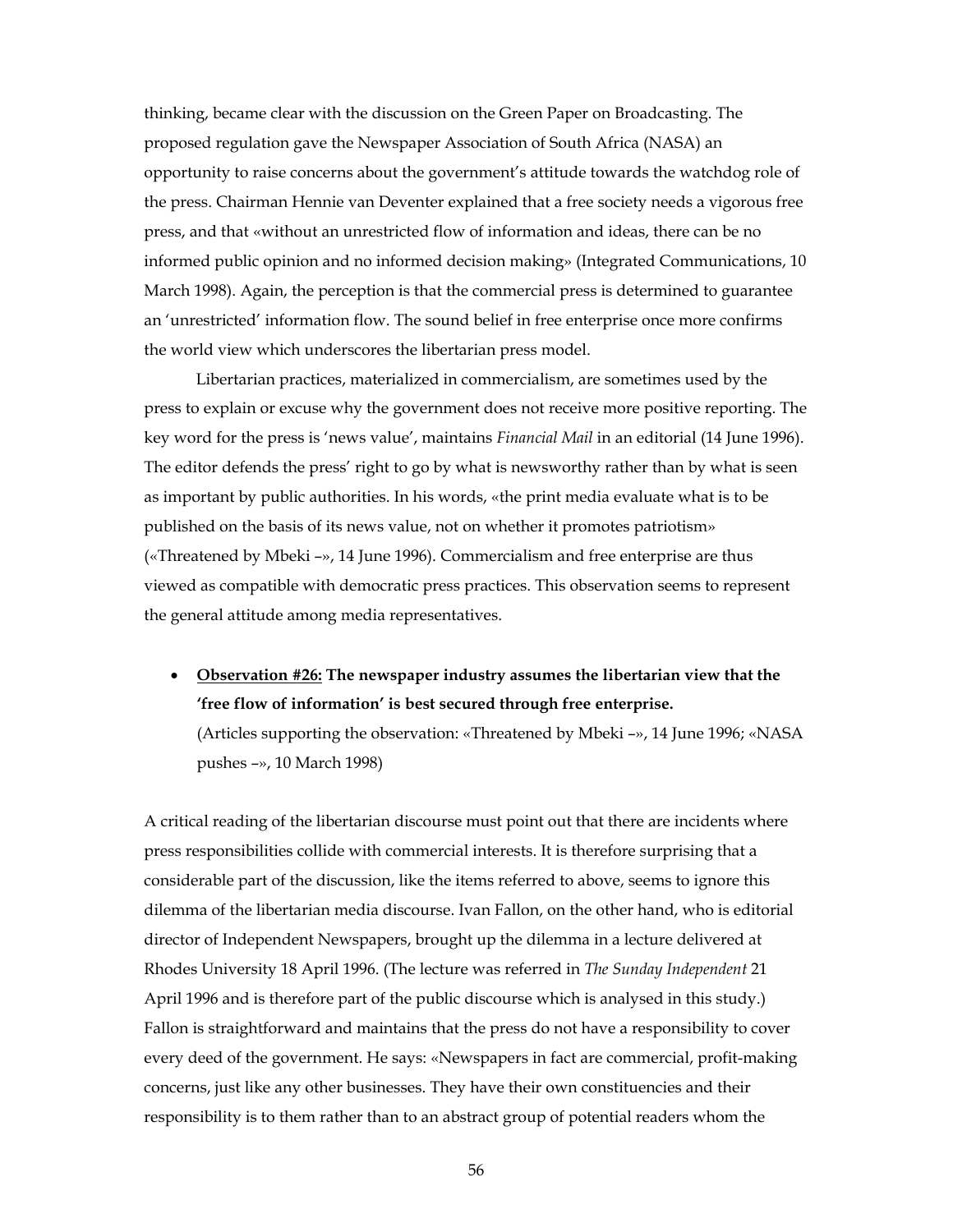government needs to communicate with» (Fallon, 21 April 1996). Fallon here makes clear that newspapers are primarily accountable to their owners, not to the government or society at large. This illustrates one of the difficulties when the government wants the media to inform on state projects and so forth, namely that the post-apartheid media industry is driven by commercial interests rather than idealism. Ironically, one can suggest that it is the government and not the media which encourages idealistic values in a liberalistic society.

• **Observation #27: Notwithstanding its frequently expressed commitment to democracy, the media's duty to enhance democratic communication often comes in conflict with its commitment to owners.**

(Articles supporting the observation: Fallon, 21 April 1996; «Threatened by Mbeki –», 14 June 1996)

An excerpt from Times Media Ltd.'s proposed editorial charter clearly illustrates how the media industry exports libertarian ideology to media thinking. At the same time, the charter illustrates the tensions within libertarianism:

*1.2 Each newspaper shall not be bound to or unduly favour any commercial, political, social or personal interests. It shall exercise and be seen to exercise independent judgement on public affairs to advance the general good of South Africa and its people. 2.2 The basic principle to be upheld is that the freedom of the press is indivisible from and subject to the same restraints as that of the individual and rests on the public's fundamental right to be informed and freely to receive and to disseminate opinions. Each newspaper shall uphold the highest standards of integrity and of professional, independent, honest and responsible journalism.*

(From the proposed Times Media Ltd. editorial charter; *Business Day* 11 July 1996)14

The charter clearly underlines the importance of editorial independence, be it commercial, political, social or personal (1.2). This is in line with libertarian principles: No infringement should be made on individual freedoms. Interestingly, when transferred to newspaper businesses, individual freedom is in reality exchanged with corporate freedom. In order for individual freedoms to be exercized on a corporate level, there must be a great sense of consensus in the practice of news production.

• **Observation #28: South African newspaper businesses have, like their Western counterparts, exported the libertarian principles of individual freedom into corporate freedoms.**

(Article supporting the observation: Times Media Ltd. editorial charter, 11 July 1996)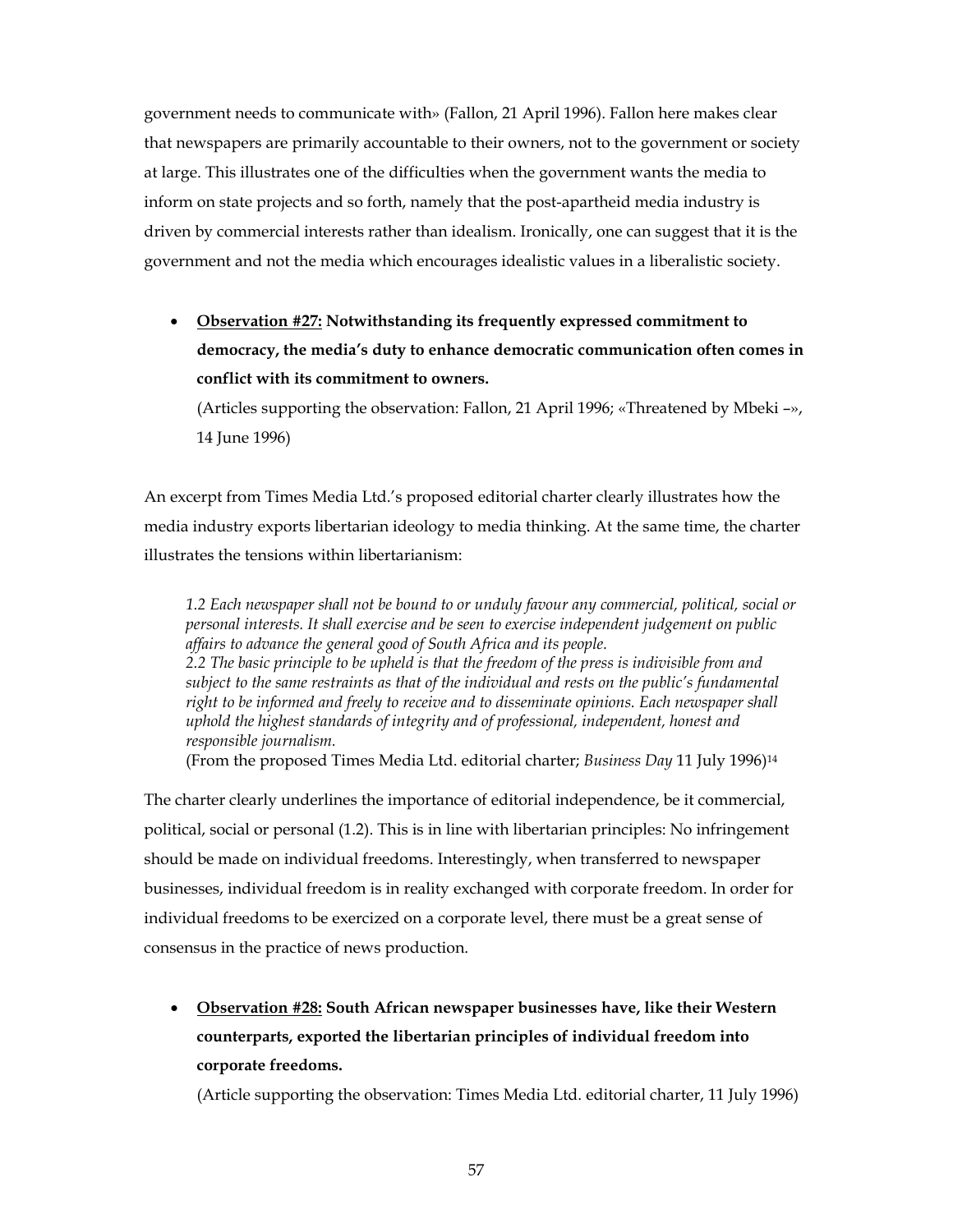'Freedom of speech' or 'freedom of expression' is generally considered one of the most predominant traits of modern democracies. It is therefore no surprise that freedom of speech is one of the most quoted arguments in favour of a free press in post-apartheid South Africa. Exactly what this right entails, is less clear. Representatives of the press and of the opposition uses 'freedom of speech' to connote a number of rights, even to the extent that this right becomes an end in itself. For instance, PAC administrative officer Bennie Bunsee proclaims that «it is press freedom that will guarantee ultimate freedom» (Bunsee, 11 September 1996). Bunsee demands that the government scraps Section 205 of the Criminal Procedures Act, and reinforces the impression that the party in power, the ANC, is not all for freedom of the press: «However much it might irk the ANC government that the media does not truthfully portray its achievements, let it acknowledge the absolute right of the freedom of speech and the media» (Bunsee, 11 September 1996). In typical manner, the PAC officer meshes the two concepts of the freedom of speech and the freedom of the media/press into one without distinction. The freedoms are portrayed as prerequisites for 'truth' and 'democracy'. The overall observation is that the libertarian assumption of an imminent link between press freedom and access to truth has gained dominance.

 That unconditional freedom of speech is considered a fundamental right in the new South Africa, became especially clear in the debate concerning the proposed ban on hate speech in the new constitution. Raymond Louw of the Freedom of Expression Institute (FXI) displayed one of the most uncompromising attitudes with regard to absolute freedom of speech. He argued that «freedom of expression is the most important of all human rights» (Louw, 15 April 1996). His argument must be seen towards the backdrop of apartheid, where ban on hate speech was used to curb the right of the citizens to express criticism with the oppressor. DP leader Tony Leon argued likewise, and supported the FXI's liberal stand on issues of freedom of expression15 (Leon, 15 February 1996). Both Louw and Leon advocated a classic libertarian philosophy, which assumes that moral good can only be secured through liberal individual freedoms.

• **Observation #29: 'Freedom of speech' and 'freedom of the press' are used in favour of a libertarian media model. However, the concepts are rarely defined.** (Articles supporting the observation: Leon, 15 February 1996; Louw, 15 April 1996; Bunsee, 11 September 1996)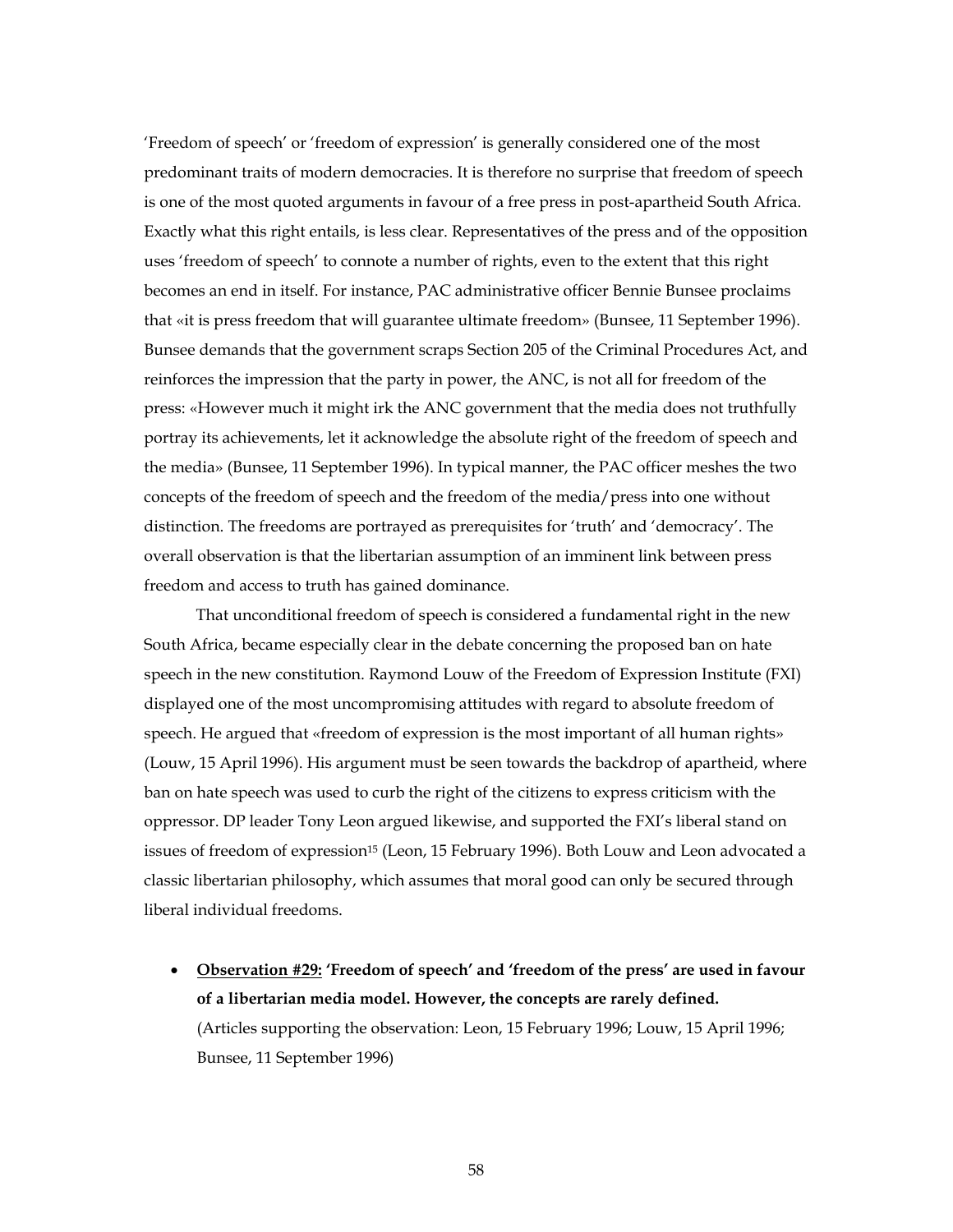The limits of freedom of expression was tested March 1999 when *Ilanga* editor Amos Maphumulo attacked whites and Indians in an editorial16. The editor accused whites of nurturing Indians, who would in turn incite violence between the ANC and the IFP. The editorial concluded that what South Africa needs, is another Idi Amin who could deal with the Indian population. Not surprisingly, the editorial was condemned by all political parties and newspaper commentators, and Maphumulo eventually had to leave his editorial position at Ilanga.

The subsequent discussion was also an indication of how freedom of expression is interpreted five years into South Africa's democracy. Characteristically, the discussion turned out to be another evidence of the dominance of libertarian understanding of human freedoms. A typical comment to this end is Nicola Jones' defence of full freedom of expression (Jones, 5 April 1999). Jones, who is a communications lecturer at the University of Zululand, admits that full freedom of expression will lead to some harm, however, the firm conviction is that only through a competition of different opinions will the greater good prevail. This line of thought questions the new bill of rights, which – although ensuring freedom of expression – prohibits the advocacy of hatred based on race, ethnicity, gender or religion. The argument of Jones and other media commentators is based on two conditions that are genuinely libertarian: First, the conviction that the greater good is best secured through individual freedom, and second, that the state is in principle a threat to individual freedom.

### • **Observation #30: 'The strong emphasis on freedom of expression in the public debate is a clear pronouncement of libertarian preferences.**

(Articles supporting the observation: Leon, 15 February 1996; Jones, 5 April 1999)

Several editorials elevate the principles of press freedom to an end in itself. A characteristic example is taken from an editorial in *Weekend Argus* («A celebration –», 16 March 1996). The editorial celebrates the openness of the new South African press, where everybody can freely express their views. The specific issue is a debate surrounding the controversial viewpoints of Jon Qwelane, one of the *Argus*' columnists. White readers have accused Qwelane of racism and distortions of the truth, and the newspaper has been encouraged to dismiss him as a commentator. However, the *Argus* assures that its columns will remain wide open for Qwelane and other writers who may not agree with the majority of the newspaper's readership.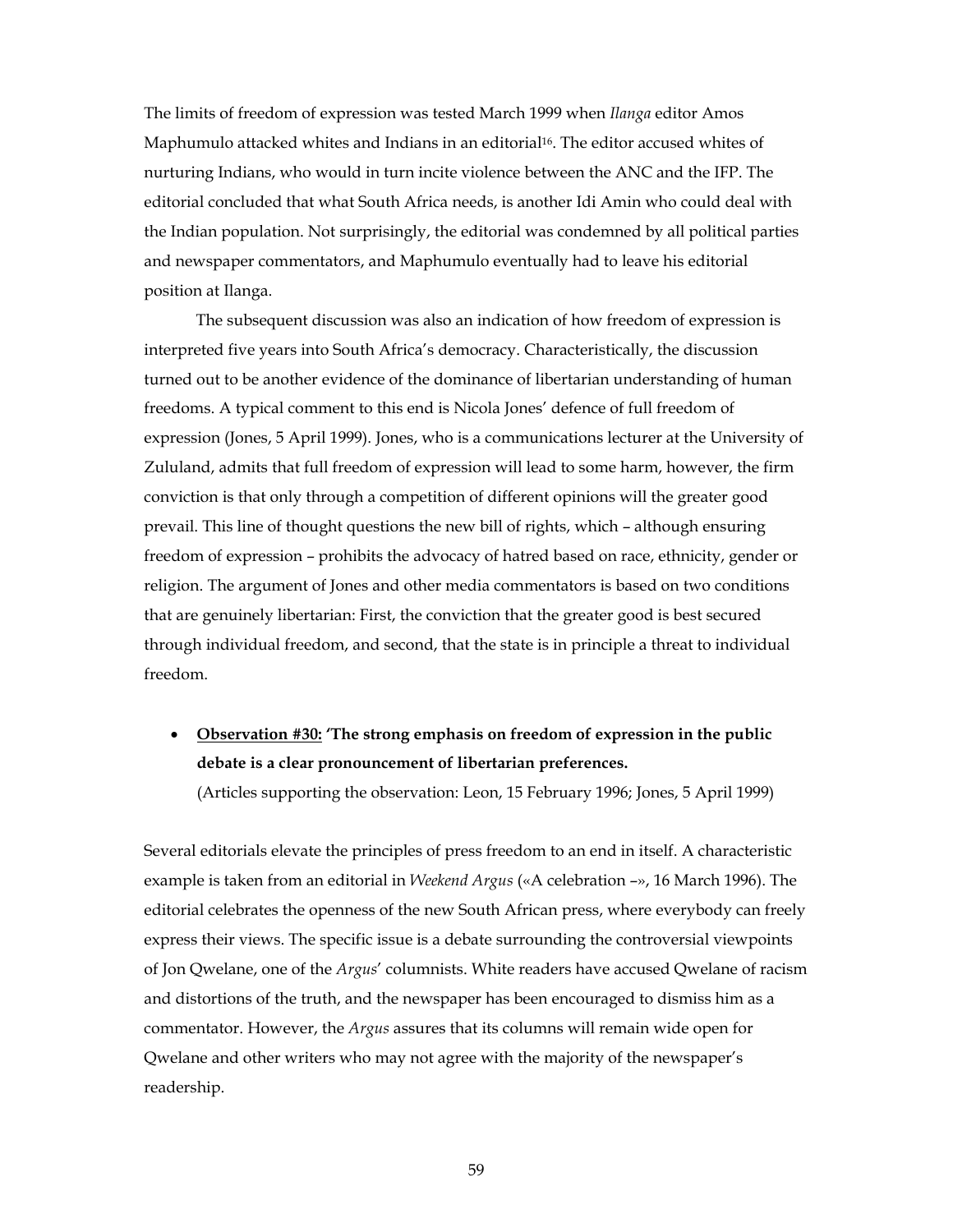In its argumentation, the newspaper expresses two familiar views on democratic openness: that freedom of speech stands in contrast to apartheid South Africa, and that this freedom has become an end in itself. That freedom of speech «stands in stark contrast to the dismal years of apartheid repression» is a non-controversial statement. Underlying this statement is the conviction that it was a deliberate strategy by the previous government to suppress freedom of speech in order to control the formation of opinions. More interesting, however, is the way the Weekend Argus implies that freedom of speech is an end in itself. In the newspaper's opinion, it is less important that the allegations that are printed are valid than that the people are given the right to come forth with the allegations. Writes the editor: «What is of far greater importance [than the validity of the allegations] is the fact that Mr Qwelane's detractors, as much as Mr Qwelane himself, are free publicly to express their views» («A celebration –», 16 March 1996). This statement represents a remarkable shift in the legitimacy of the press. While social responsibility models of the press teach that the press and other media are means towards wider societal goals, libertarianism declines to give such justifications. To the libertarian, the existence of the press is based on the conviction that a free press represents a good in itself. A libertarian stance on press freedom thus sometimes results in the lack of justification apart from the libertarian principle itself.

### • **Observation #31: Freedom of the press often becomes an end in itself within the libertarian paradigm.**

(Article supporting the observation: «A celebration –», 16 March 1996)

Drawn further, a popular version of the libertarian standpoint disregards good and bad as a basis for ethics. Jeanette Minnie, executive director of the FXI, represents an extreme when she replies to the ANC initiative to ban hate speech: «One cannot deal with freedom of expression in this way. Fundamental to understanding freedom of expression is to realize that it is not made up of different parts—such as good speech and bad speech. It is both, and if you believe in it, you have to allow both» (Minnie, 17 March 1996). The practical implication in this statement is that one is no longer able to decide on what is good and what is bad. Since there is no longer any foundation for universal ethics, it becomes increasingly difficult to agree on a common ground for punishing evil deeds. «Goods» and «bads» are seen as negotiated entities within the social discourse, and only actions rooted in the individual can be universally justified. Any infringement on the right of the individual to express personal opinions is seen as an infringement on human kind itself. Ultimately, this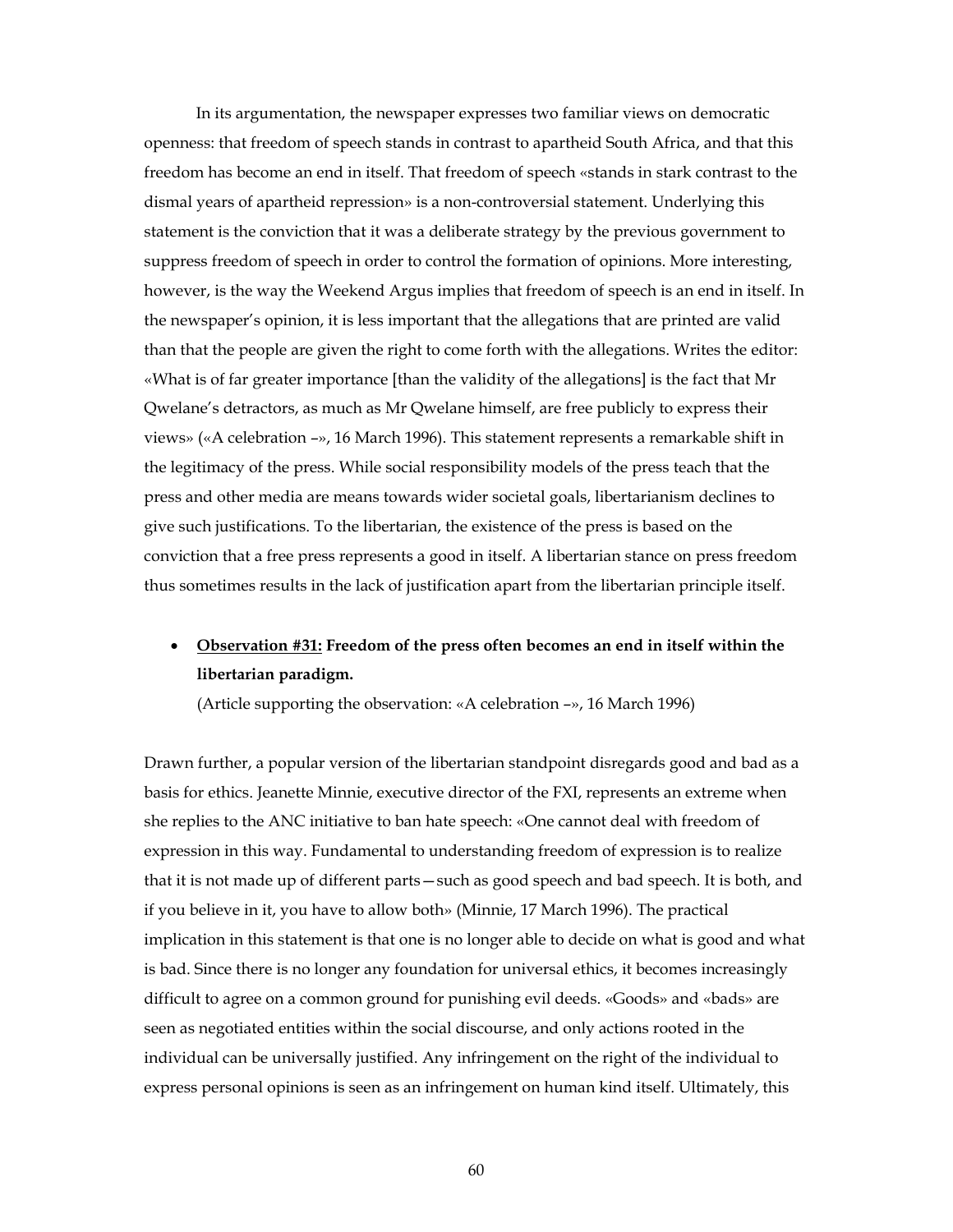view represents an extreme individualism, that is, the individual has become the measurement of all things.

• **Observation #32: Some defenders of press freedom draw the libertarian discourse to extreme individualism, in which the individual becomes the only trustworthy measure for ethics.**

(Article supporting the observation: Minnie, 17 March 1996)

Very few of the articles scrutinized in this study comments directly on 'responsible journalism' or similar journalism practices which challenges libertarian journalism. Those who do, are overwhelmingly negative. Journalist Kaizer Nyatsumba (20 November 1996), for one, rejects the practice altogether. His well-argued article deserves attention as it outlines the general sceptic attitude towards 'responsible journalism'. He writes: «Responsible journalism [is] the kind of journalism which would see our publications transformed from being *news*papers to being propaganda organs of the ruling party and Government» (Nyatsumba, 20 November 1996). According to this definition of non-libertarian journalism, journalists are no longer entitled to criticize government. Unnecessary to say, no media theorist will agree on this one-sided definition of responsible journalism (Lambeth, 1992; see discussion below). Nyatsumba is more subtle, however, when he attributes to responsible journalism the idea that the media should «build rather than destroy». This constructive role of the media is at the core of social responsibility theories of the press, in contrast to libertarian theories which reject any nation-building responsibility. Nyatsumba is utterly clear in his preference for libertarian journalism as he continues:

*The role of the media is the exact opposite of the view taken by adherents of that brand of «responsible journalism». The media's role must of necessity be to empower the public to make informed decisions by providing it with accurate and reliable news; to serve as custodians of the country's constitution and as a watchdog over Government; to insist on the public's constitutionally entrenched right to know; and generally to serve as the eyes and the ears of the public.*

(Nyatsumba, 20 November 1996; also repeated in Nyatsumba, May 1998)

Nyatsumba here expresses great confidence in essential libertarian thinking. The perception is that the government is less suited to inform the public than the media. Only the free media, the thinking goes, can be trusted to communicate «accurate and reliable news». The implication is that the government is more likely to distort information than the media. This is in line with classic libertarianism, which conveys a sceptical view of the state. On the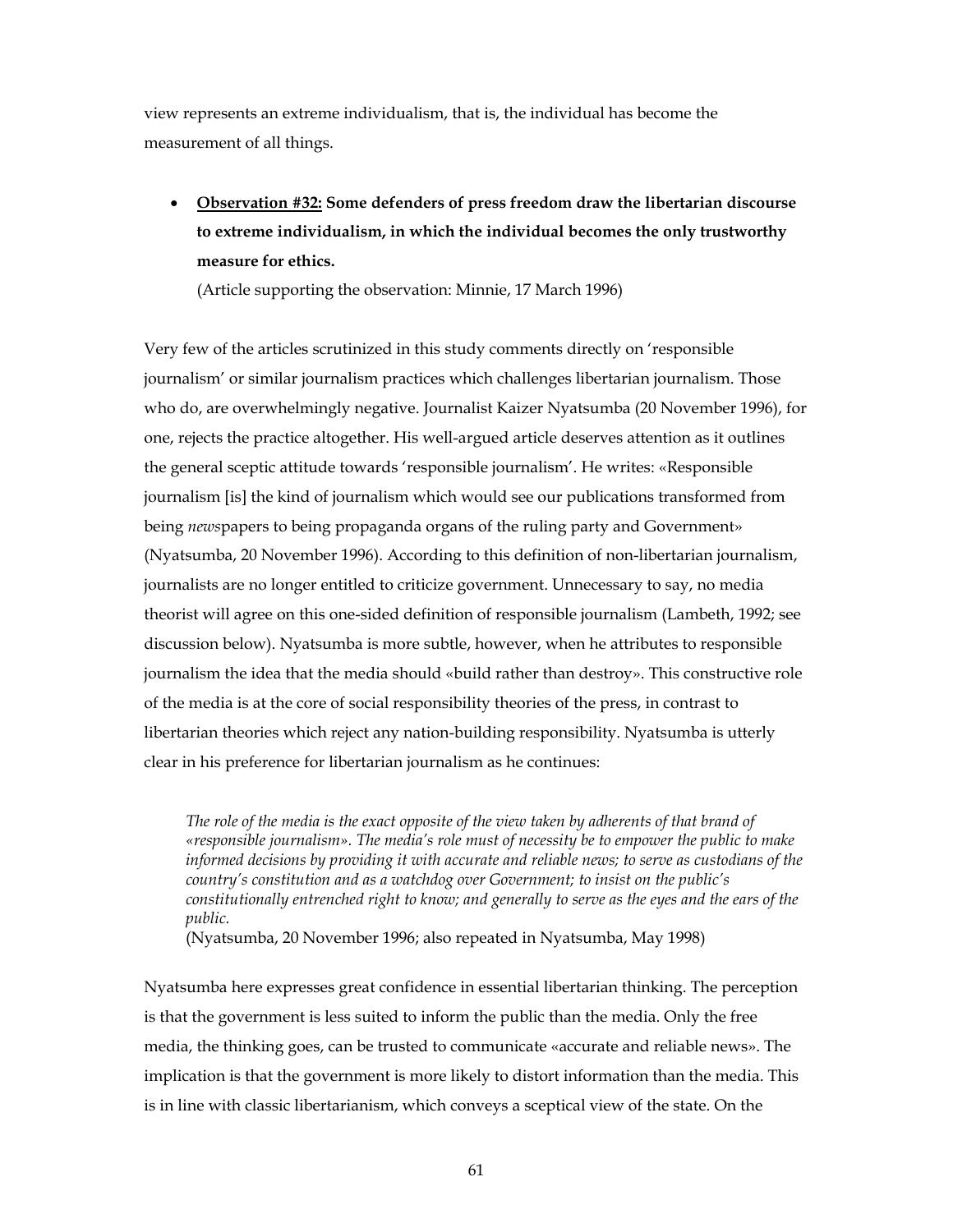contrary, since the press is commercial rather than governmental, it gains greater reliability than the state. In order to argue for this positive view of the media and the press, Nyatsumba rhetorically paints an image of the media as being on the public's side (its role is to «serve as the eyes and the ears of the public»). Again, the argument can only be valid if one holds together libertarianism's negative view of the government and positive view of the public. The positive view of the public is rooted in a positive view of the individual; only the individual's possibility to make the right choices will lead to advancement of society.

• **Observation #33: The argument for an independent press is firmly rooted in libertarian philosophy which implies a positive view of the individual and a negative view of the state. 'Responsible journalism' is portrayed as a threat to the independent press.** 

(Article supporting the observation: Nyatsumba, 20 November 1996)

In line with the observations above, the national leadership of South Africa does not want to be associated with measures that oppose a critical media. To this end, there have been instances when the government finds itself misrepresented by the press. For instance, Deputy President Thabo Mbeki was quoted in *The Sunday Independent* as saying that the democratic press «should perhaps not be so critical of our democratic government» (Seleoane, 21 September 1997). The quote was a misrepresentation of Mbeki's view, contended information director Thami Ntenteni (28 September 1997) in a letter to the editor, as the deputy president was clearly in favour of a critical press. What Mbeki did say, however, was that the press should proceed from «a false position that [it] had a principled responsibility to report government activity negatively» (Ntenteni, 28 September 1997).

It is thus important for the deputy president to disapprove of the right of the press to be *negative* while approve of the right to be *critical*. While the indirect criticism embodied in the referred statement is that the press has not grasped the difference between reporting negatively and reporting critically, the issue at stake is probably where the government and the press draw the lines between the two kinds of reporting. The government is likely to deem some reporting as negative whereas the press would view the same reporting as critical, since there are overlaps between the two terms depending on the view of what is inherently destructive to the public debate. 'Negative' is associated with attitudes which are inherently destructive, for instance a reporting style which aims to harm the government. 'Critical' points to the attitude of not accepting an issue at surface value, however, a scrutiny into the issue may lead to either approval (positive response) or disapproval (negative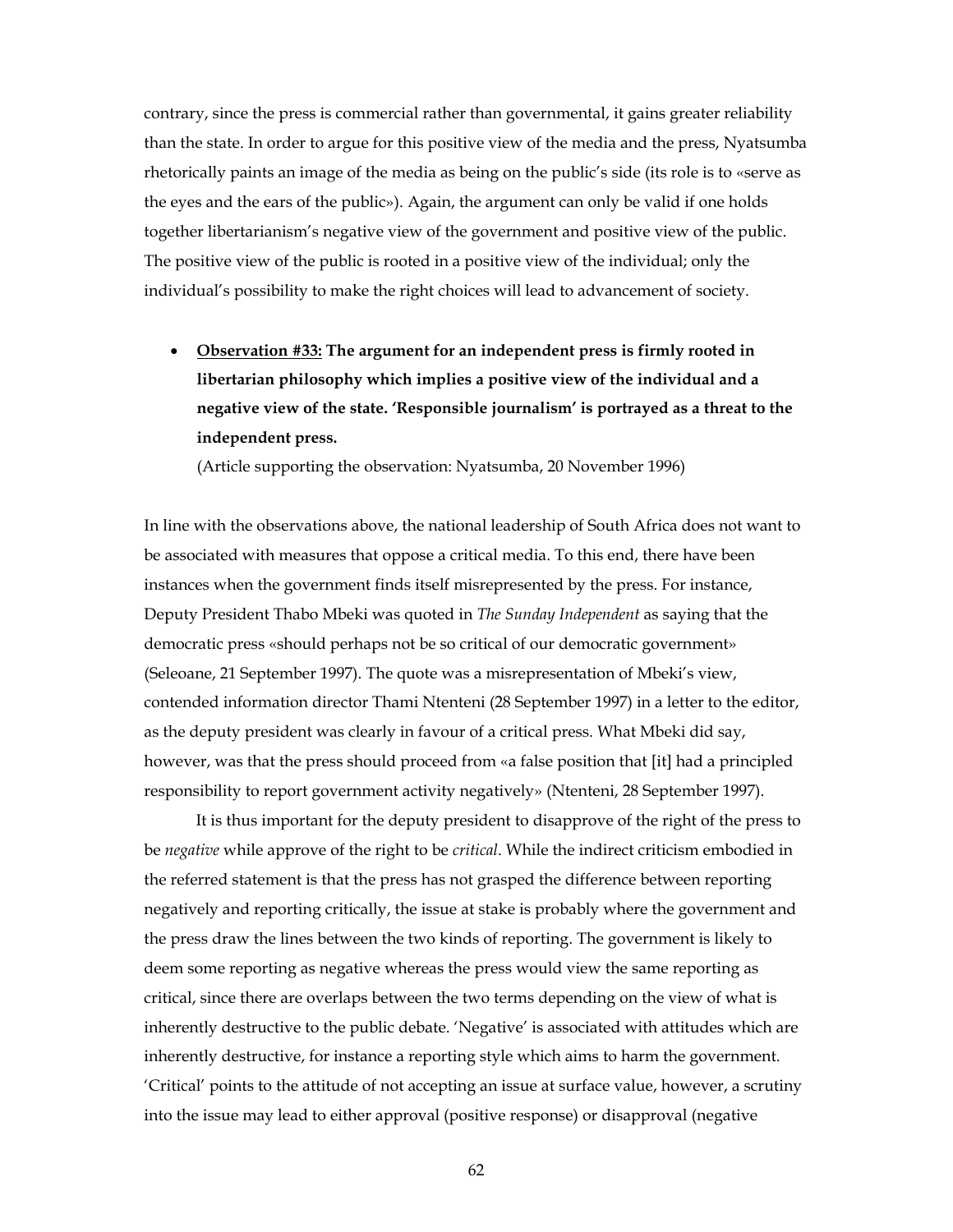response). Both 'negative' and 'critical' involve value judgements and therefore represent sites of contention between the government and the press.

All this said, the distinction between 'critical' and 'negative' can be present in both libertarian and social responsibility theories of the press. The final observation which is categorized within the watchdog discourse therefore represents a transition to the next section, which will deal with social responsibility preferences.

• **Observation #34: The official view of the government is that it approves of critical reporting while disapproves of negative reporting. However, the government is likely to disagree with the press on what is critical and what is negative.**  (Articles supporting the observation: Mbeki, 8 April 1996; Ntenteni, 28 September 1997; Ramatlhodi, 6 April 1998)

#### **4.2 The social responsibility model: 'the nation-building discourse' (observations #35–50)**

We have so far been concerned with articles that primarily express a watchdog approach to the media. Advocating libertarian ideals, most of the participants in the debate emphasize that the media ought to strive for a critical role. As we move to the second main category, the social responsibility model, we shall see that the critical role is not altogether suspended, but it is less emphasized. Advocates of social responsibility emphasize that the press is part of a larger societal complex; it is not seen as a separate institution, as libertarianism does. In the context of contemporary South Africa, the social responsibility role of the media is one of *nation-building*. There are some media representatives who acknowledges the nation-building aspect of the media, but government officials are far more active in stressing this duty. The following section starts with the dissatisfaction that the politicians express in this regard, and continues with an analysis of how politicians and media representatives argues that the South African press has a role to play in the nation-building process.

 Our examples begin with Mpumalanga Premier Mathews Phosa, who publicly expressed his outcry over what he thought was poor performances by the press. At a business conference in Swaziland 29 May 1996, the premier was asked why journalists preferred to highlight negative developments rather than cooperating with government initiatives. Phosa replied: «The press are all bastards who make money out of our names and activities. They never let facts stand in the way of a good story and always concentrate on the negative issues» («Phosa says –», 30 May 1996). Mathews Phosa's censure represents a common prejudice towards the press: that the press always report on negative issues rather than positive ones. It is not the task of this treatise to decide on the extent of negative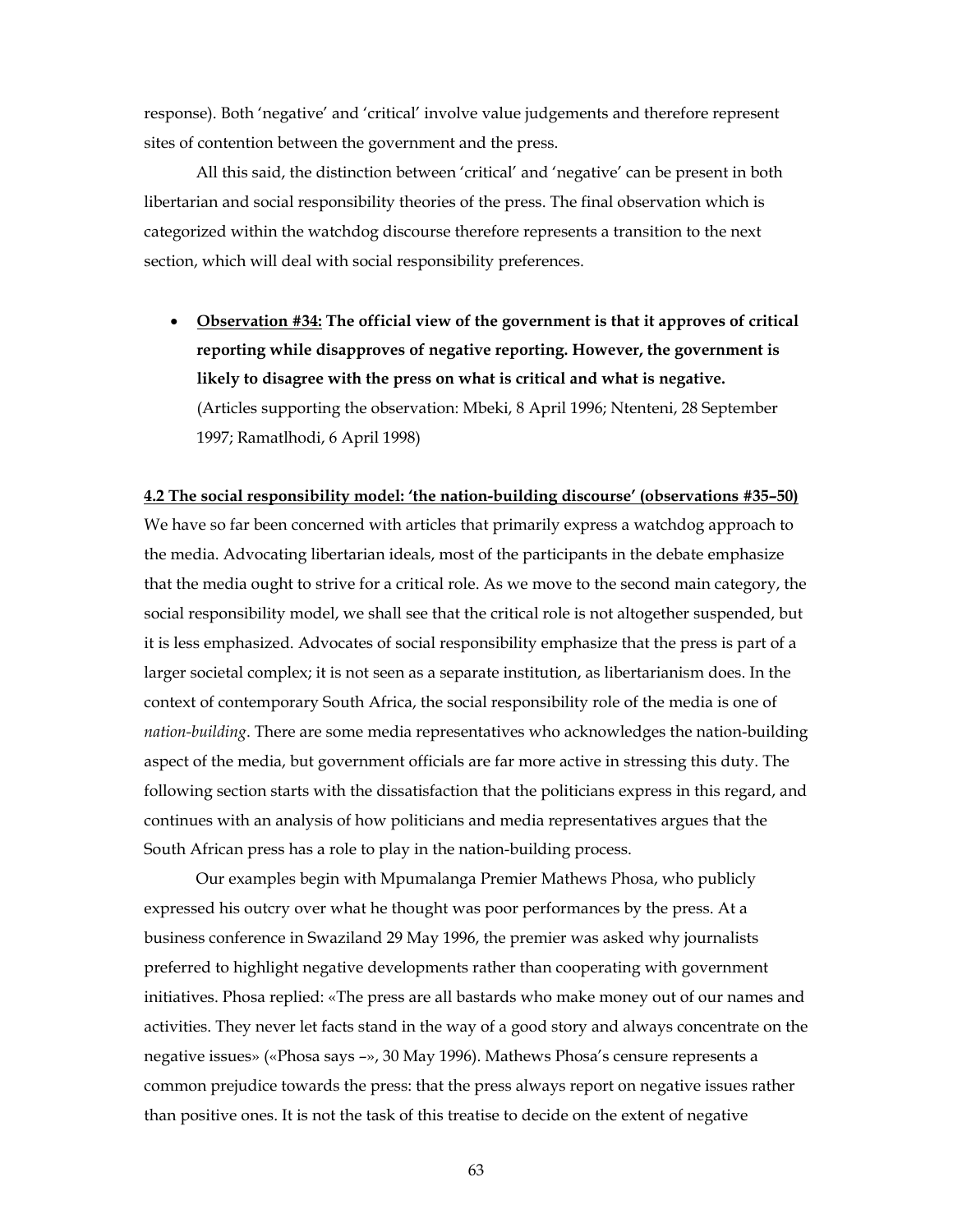reporting in the South African press, however, when the press is officially criticized for massive negative reporting, the criticism is seldom accompanied by factual data.

 Similar criticism from local government officials was raised in Eastern Cape, where ANC MPL Nat Serache and others claimed that the press was boycotting activities of the local government. Among the negative reporting was an article in the Weekend Post which listed MPLs who regularly missed committee meetings without good reason. Such reporting, claimed Serache, did not belong to the duties of the press. As expected, journalists reacted strongly to Serache's criticism, arguing that it was exactly one of the newspapers' duty to inform the electorate on the performance of elected representatives (Roberts, 31 May 1996). The incident is a characteristic clash between the press and politicians, though politicians increasingly seem to agree that the press does have a right to investigate matters that may threaten political life. Incidental outbursts from politicians such as this one in Eastern Cape in 1996 appear to be more and more isolate—perhaps because of an increasing agreement on the necessity of a free press.17

• **Observation #35: A common perception among government officials is that the coverage of the government is overwhelmingly negative.** (Articles supporting the observation: «Phosa says –», 30 May 1996; Roberts, 31 May 1996; Ramatlhodi, 6 April 1998)

Not only is the press negative towards the government, it is also against transformation, is a common attitude on behalf of government officials. ANC KwaZulu-Natal spokesman Dumisani Makhaye points out in a letter to the editor that transformation is the trademark of the ANC, while the press works against it. He maintains that it is the ANC's gratitude that South Africa now enjoys freedom of the press. Makhaye says that freedom of the press is «part of greater freedoms that we were ready to sacrifice our lives for» (Makhaye, 20 February 1998), thus implying that it is absurd to argue that the current government could possibly be against press freedom in any form. On the contrary, it is the press itself which represents the greatest threat to media freedom. The press, claims Makhaye, is against the transformation process in the country: «Unfortunately, the bulk of the mainstream media stands in direct conflict with […] the process of decolonisation and deracialisation» (Makhaye, 20 February 1998). To this end, Makhaye argues that the ANC has become the primary target of the press.

 It is outside the scope of this treatise to decide whether this description holds water or not; however, it will only be mentioned in passing that prior to the 1999 elections, most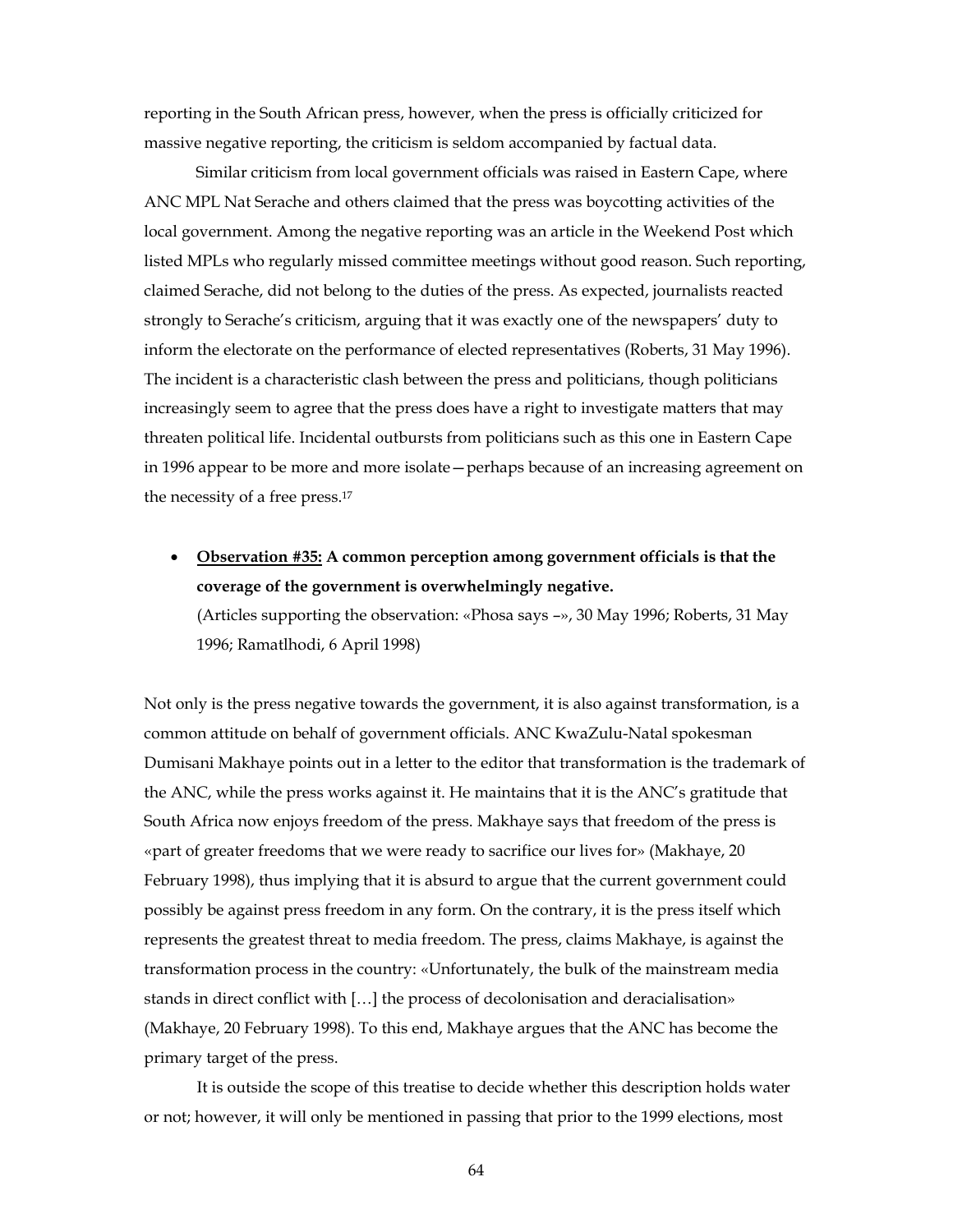newspapers and editors which endorsed a political party came out in favour of the ANC (*The Mail & Guardian*, *Business Day*, *Sunday Times* and *The Sunday Independent*; see Vanderhaeghen, 15 May 1999). Most likely, this is an indication that newspapers which are seen as targeting the ANC, in reality only act out their roles as critical analysts of government policies.

• **Observation #36: The ANC leadership alleges that the mainstream press is against transformation. However, the allegations are general and not accompanied with evidence.**

(Article supporting the observation: «Media in –», 8 February 1998; Makhaye, 20 February 1998)

Among the efforts of the first democratic ANC government was to replace the old South African Communication Service (SACS) with the new Government Communications and Information System (GCIS). The official restructuring took place on 18 May 1998. A report produced by the Task Group on Government Communications (Comtask) paved the way for the new governmental communications office. The report is relevant for the government's view of normative press models, as it expresses dissatisfaction with the South African newspaper industry. The government was unhappy «with its treatment at the hands of the mainstream commercial media»; it had become «the victims of journalists driven by a perhaps subconscious instinct to indulge in ANC-bashing» (Sawyer, 7 October 1996). On this basis, Comtask recommended less concentration in media ownership and more professionalism in the media.

Political correspondent Clive Sawyer comments on Comtask and suggests two reasons behind the appointment of Comtask: Firstly, the failure of the government to inform the South African public on its activities, and secondly, the unhappiness with the way the government is treated by the mainstream commercial media. The second concern was put on the agenda after the government faced negative coverage on certain issues, such as the unsuccessful aids play Sarafina 2, which, according to many commentators in the media, revealed how amateurish the new ANC bureaucracy was. From the ANC's point of view, the Sarafina 2 coverage was typical of the negative image that the media created of the government. In line with this, Comtask concluded that the perspectives of the government did not get enough coverage, and that reports were often «superficial and distorted, and important government communication was often selectively ignored» (Communications 2000, August 1996). The task group also found, however, that the frustration of the relationship between the government and the media went both ways. The media complained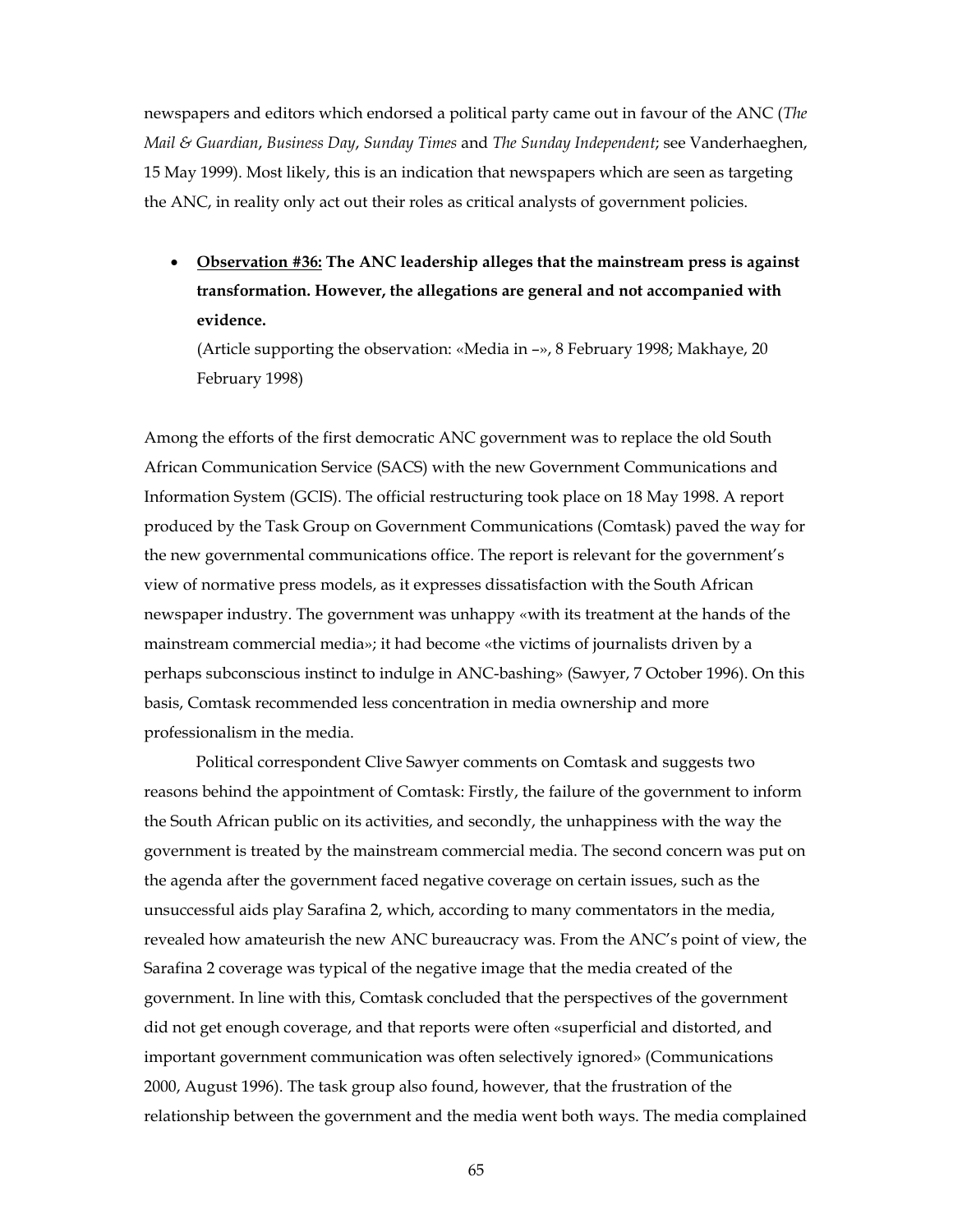about government information, claiming it was incomplete and non-transparent. Comtask therefore called on both the media and the government to improve their respective standards.

• **Observation #37: The restructuring of the government information system was partly explained as a result of the government's frustration with the press. The government wanted to see more positive coverage on its work.** (Articles supporting the observation: Sawyer, 7 October 1996; Moerdyk, 12 October 1996)

Joel Netshitenzhe became the first executive officer of the new GCIS. His view on government communications brought about a new understanding of the role of the media in the democratic South Africa. He argued that the media cannot be seen apart from the broader transformation process. This, of course, is not contradictory with the view of many journalists (as observed in section a), but the significant difference is that journalists tend to argue that the transformation takes place through *conflict*, while the GCIS executive officer maintains that the same transformation can take place through *consensus*. By the consensus approach, Netshitenzhe argues for the harmonization of government and media interests to improve mutual understanding. Journalists should approve of their role as active participants of change, argues the GCIS head (Netshitenzhe, 22 March 1998). The consensus approach has many similarities with social responsibility models of the media. Netshitenzhe does not scrap the critical obligation, but contends that criticism and consensus can coexist.

• **Observation #38: As opposed to the conflict approach, the consensus approach suggested by some government officials requires the press to harmonize transformation efforts with the government.**

(Articles supporting the observation: Mkhondo, 15 July 1997; Netshitenzhe, 22 March 1998)

In contrast to the watchdog discourse, the nation-building discourse tends to suggest that the responsibilities of the press and the government are ultimately the same. The institutions work together towards the same goal, and are seen as cooperatives rather than competitors. The South African government frequently conveys this understanding of the role of the media. For example, on one occasion President Nelson Mandela directly intervened after a critical editorial appeared on an op-ed page in *City Press* in October 1996. It was editor Khulu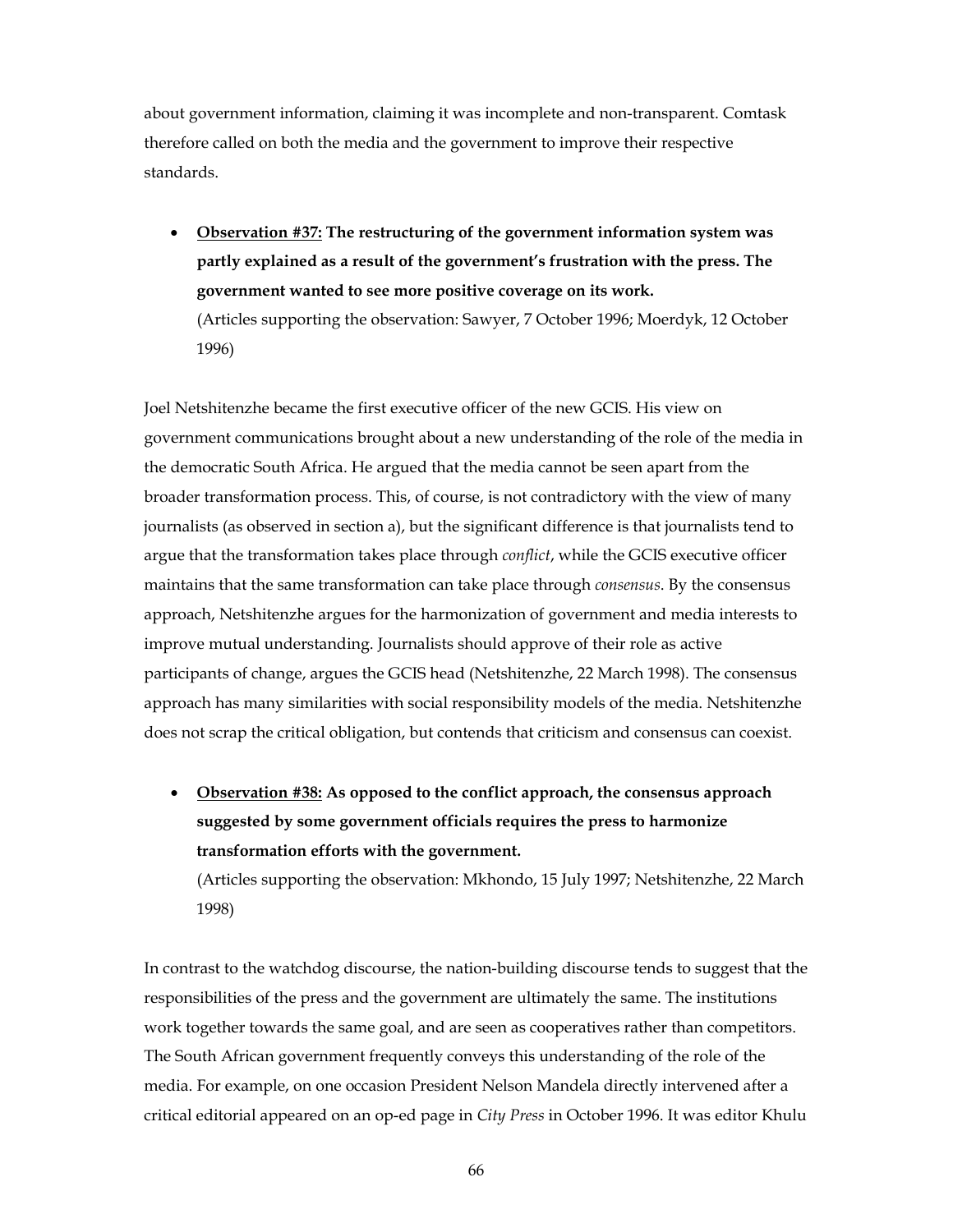Sibiya of *City Press* who wrote the editorial, in which he criticized Mandela's public support of justice Ismail Mahomed for the position of Chief Justice. The editor was subsequently called to ANC headquarters by the president himself to discuss the editorial. According to Sibiya, President Mandela was «very upset – he thought I should have understood the circumstances better, especially as a black journalist» («Mandela summons –», 21 October 1996).

The interesting observation here is that is seems that the ANC leadership expects a more positive treatment by black journalists than by white journalists. This is further indicated by Mandela's own choice of words when he said he called Sibiya in «as a brother». Together with similar observations, notably in Thabo Mbeki's (21 October 1996) speech to black and white editors, this reinforces the view that the government wants to convey the impression that the press and the state are in reality team-mates. A convention of this team image is that it is only to be expected that the government calls on the media profession to discuss a common strategy. However, the government is drawn between two forces on this issue. It also wants to favour an independent press, which, according to Mandela, is «a pillar of democracy» (the same assurance has been given to Sanef; «Mandela editors –», 2 November 1996). There is only one way to harmonize these attitudes towards the press: In the government's view, there is no contradiction between an independent press and a press that can meet with the political leadership to discuss its own role.

• **Observation #39: The government is more likely than the press to neglect a clear division of responsibilities between the two institutions.**

(Articles supporting the observation: «Mandela summons –», 21 October 1996; Mkhondo, 15 July 1997; Mazwai, 29 May 1998)

It becomes increasingly clear from these observations that the government wants to have a say in the role of the South African press. A particular concern of the government is to point out that the freedom of the press comes with responsibilities. The press seems to forget this, says the government and appears to give journalists a lesson in proper codes of ethics. What these reactions show, is that the government has clear preferences in terms of normative press models. We shall look at one example where ANC officials denounced the press on a particular issue, but which was actually a profound attack on the media's watchdog role.

 During the autumn of 1996, *The Star* carried a short series of articles which looked critically at the ANC leadership. This led ANC MP Carl Niehaus to write a letter to the editor in which he argued that the articles were based on misinformed opinion and distorted facts,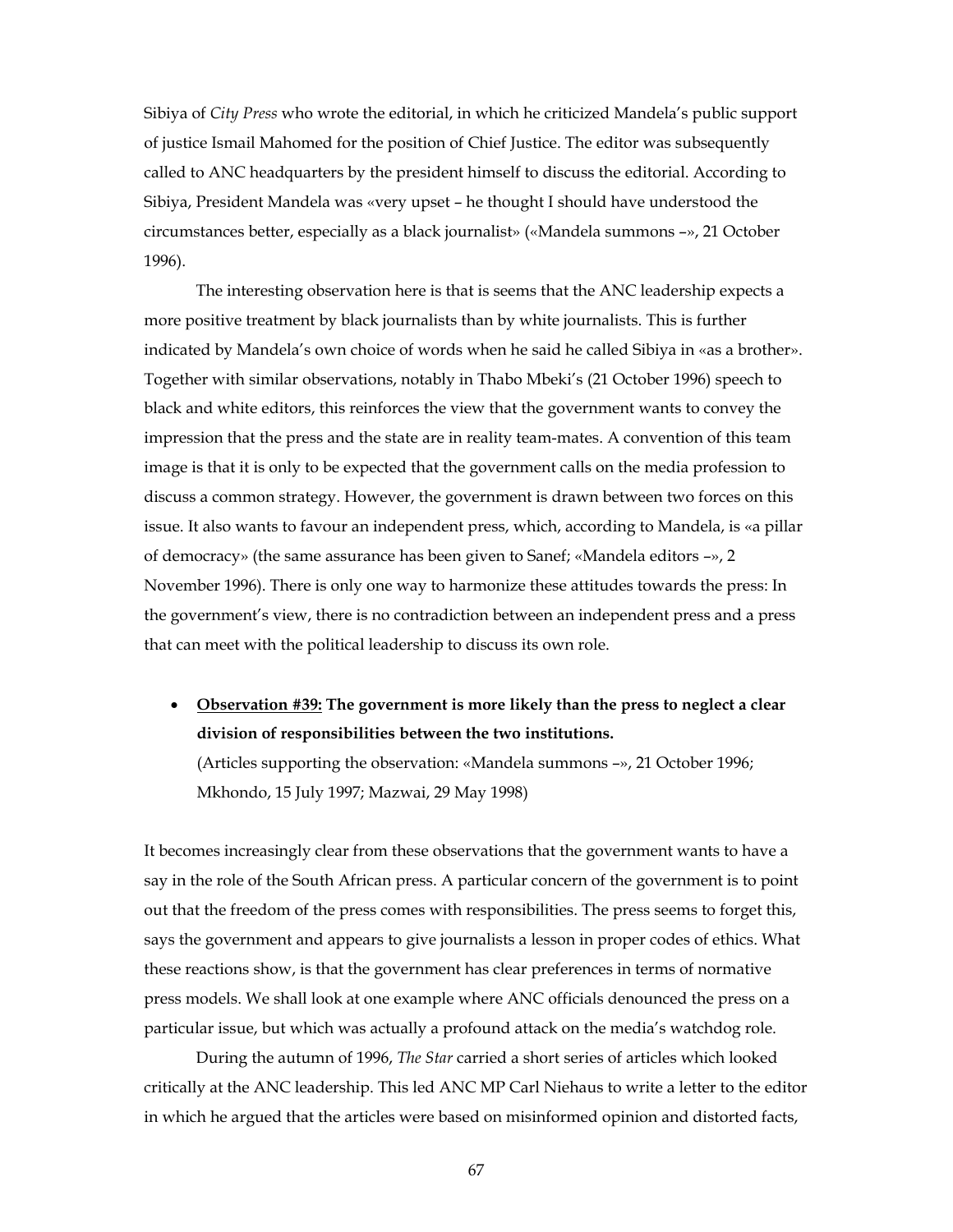and that the they were only intended to smear the image of the ANC. He wrote that it is «the lifeblood of a democracy» that the press is given the right to criticize the government. However, he continued, «this right is accompanied by responsibilities» (Niehaus, 15 November 1996). A similar view was expressed by ANC MP Tony Yengeni in response to the same *Star* articles. Yengeni made the point that the press seems to be very good at criticizing others, but very poor at being at the receiving end of criticism. In his words, «the SA press believes they are the only watchdogs and nobody else should play the role of watchdog over them» (Yengeni, 15 November 1996).

What this reversed watchdog metaphor signals, is that the public debate in South Africa is expected to be of such openness that no one is above criticism, neither the government nor the press. This belongs to the general discourse of democratic rights, namely that the right to criticize others should not be questioned. It is the argument of the ANC, however, that the press has not understood that the criticism must go both ways.

• **Observation #40: When commenting on press standards, the ANC leadership affirms the right of newspapers to criticize the government. However, it is usually pointed out that the freedom of the press also comes with responsibilities.** (Articles supporting the observation: Niehaus, 15 November 1996; Yengeni, 15 November 1996)

The arguments for a nation-building agenda on behalf of the press have so far been derived from the government and its officials. However, not only the government and politicians argue that the media should have a role beyond the watchdog role. Constitutional Court president Arthur Chaskalson, who played a pivotal role in the formation of the new South African constitution, advocated a two-dimensional obligation of the media. In a speech to the Commonwealth Press Union's Rainbow '96 conference in Cape Town, the Constitutional Court president unravelled the concept of 'the freedom of the press'. Although he affirmed that «a free press is an indispensable pillar of democracy», the judge went on to argue that the principle of the freedom of the press is not as straightforward as many media people would like it to be (Chaskalson, 17 October 1996). On the contrary, the rights of the press must be balanced towards other rights and interests, such as privacy and defamation. Chaskalson concludes that «rights are never absolute and press freedom is no exception to this rule» (Chaskalson, 17 October 1996).

 Chaskalson's problematization of the freedom of the press illustrates a general challenge whenever an individual right is made a universal principle, namely that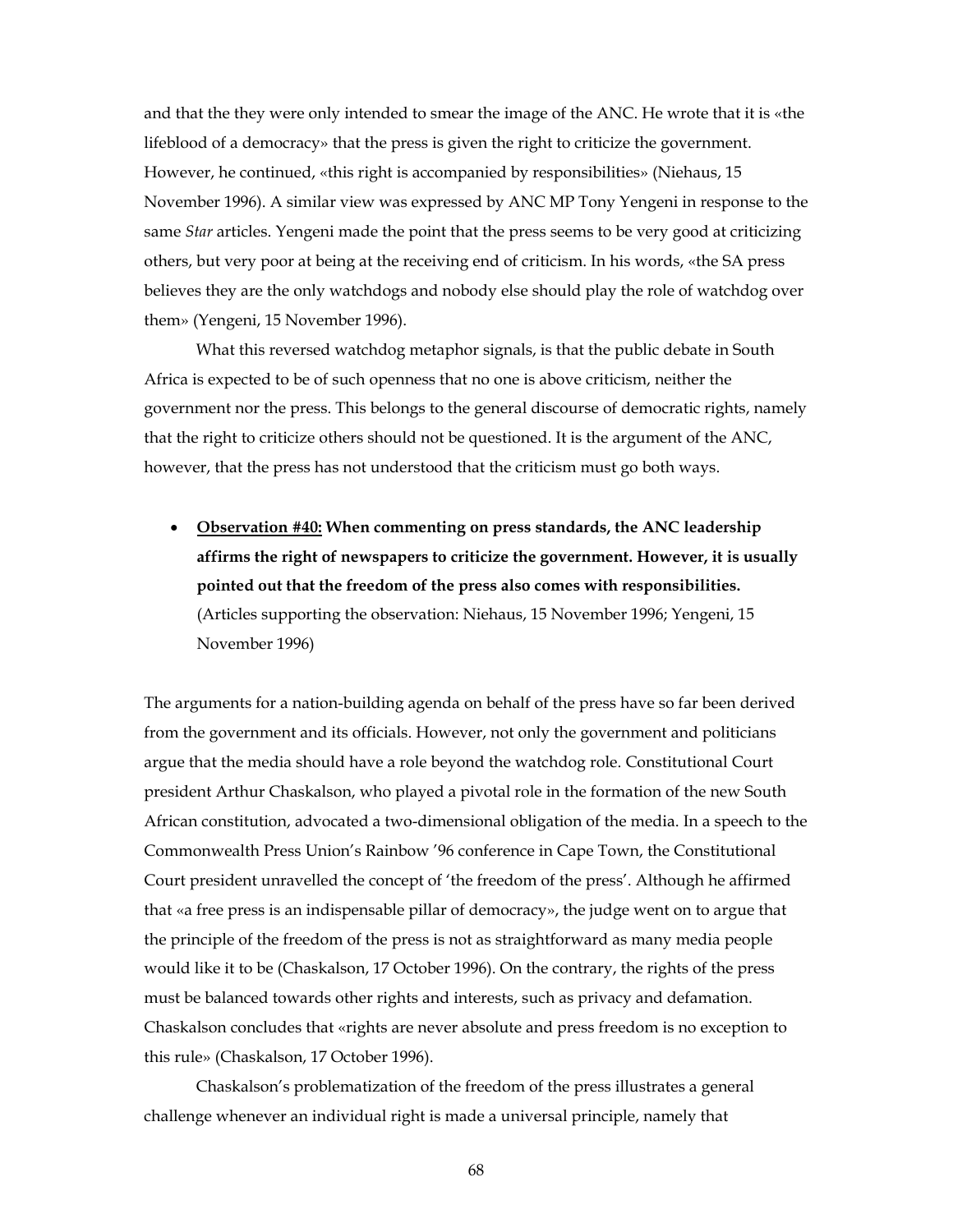individuality can never be non-negotiable in a democratic society. This is evident when the judiciary assesses the freedom of the press, for instance during the writing of the constitution. The government must necessarily keep all rights and responsibilities in mind when making the law, while the press can allow itself to elevate one right above all other rights.18

• **Observation #41: Some of the tensions between the press and the government on issues of press freedom can be explained by the fact that the government must consider a complexity of democratic rights and responsibilities while the press can focus on one right alone.**

(Article supporting the observation: Chaskalson, 17 October 1996)

The government's view of the press depends on the occasion on which the view is expressed. As shown in the first section, there are occasions where the government affirms the watchdog discourse, as least partly. On other occasions, the government emphasizes the social responsibility role of the press. These views need not be contradictory, they are rather proofs that discourses operate on various levels. It is the argument of this treatise that the underlying discourse of the government emphasizes the nation-building role of the press, even when watchdog functions are paid attention to. When Deputy President Thabo Mbeki spoke at the founding meeting of the South African National Editors' Forum (Sanef), he wisely paid attention to both functions of the press (Mbeki, 21 October 1996). However, the underlying discourse remains one of nation-building.

In his speech, the deputy president addressed the issue of freedom of the press and how the press has a role in the wider development of society. Although the speech was delivered on an occasion where words of encouragement were more appropriate than words of criticism, it did express the general understanding on behalf of the ANC leadership what the role of the press should be in relation to government. Mbeki had two messages in his speech: that press freedom is not under threat in South Africa, and that the press should take part in fighting for non-racialism (the latter is of course a direct response to the occasion, which is the merger between white and black editor forums). Notably, Mbeki put great emphasis on the concept «one nation» in his speech, thus denoting that the press has responsibilities also in this regard. The nation-building role of any public or civil institution, including the commercial media, is therefore inescapable. Interestingly, Mbeki spoke in first person («we») when referring to the forming of Sanef, as if politicians belong to the same team as editors. For instance: «Sitting together in Sanef as black and white South Africans *we*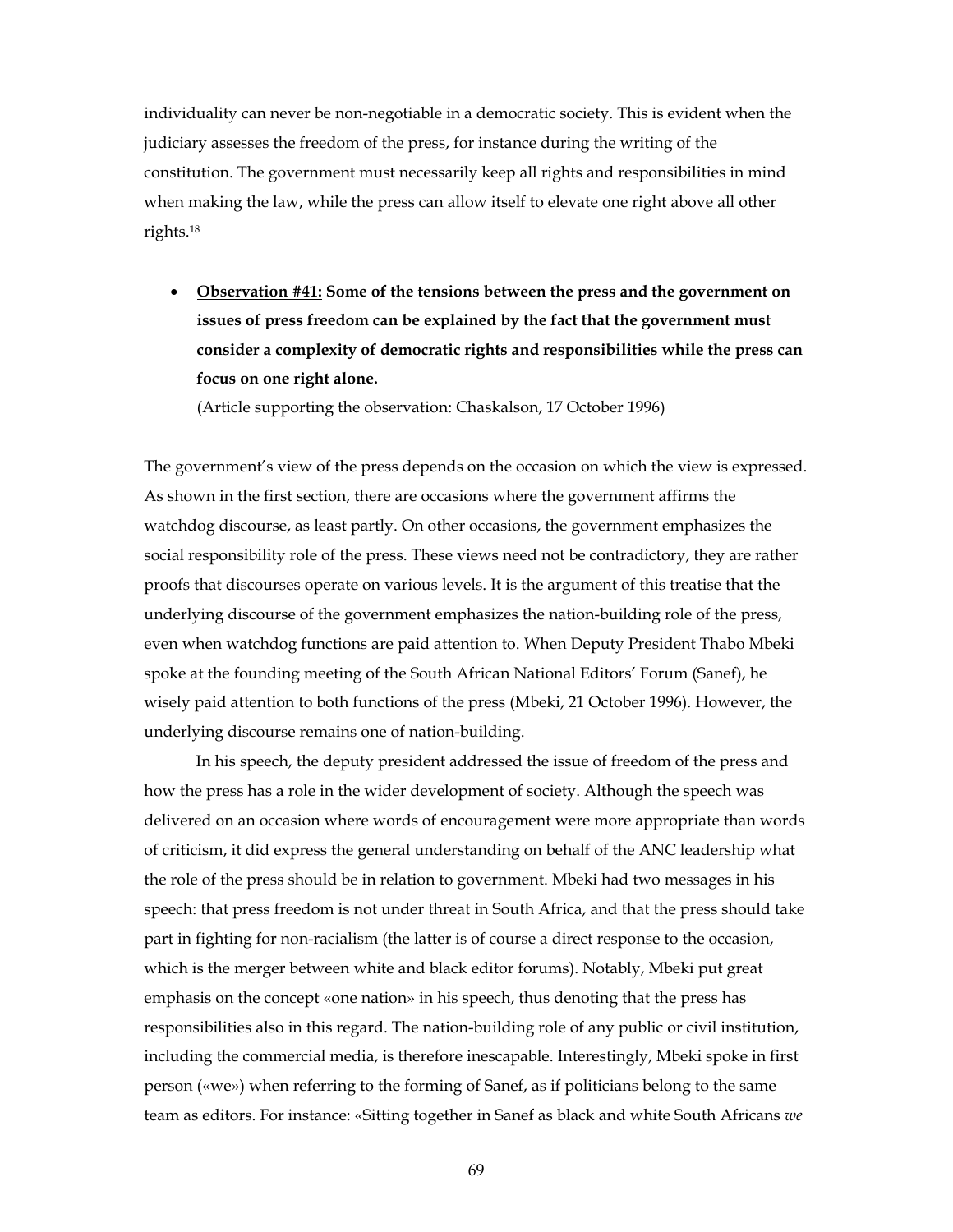have the rare possibility to influence one another» (italics added). This confirms what we have observed earlier; that from a politician's point of view, it is less important to draw a sharp distinction between the press and the political environment.

The deputy president gave similar views on another occasion, at a banquet to celebrate the 120th anniversary of The Cape Times. In that particular speech, Mbeki advised journalists to contribute to the overall nation-building enterprise. Among the important issues in this enterprise is the construction of a «common sense of patriotism» (Mbeki, 8 April 1996). This resembles Mbeki's later appeal for an African renaissance, which encouraged African patriotism. Mbeki says the press must understand its role in this process of nation-building, or continent-building. In his words, the media should «become an important element in the engine that will take us till our destination» (Mbeki, 8 April 1996). Put differently, the ANC leadership sees no contradiction between an independent press and a press which is part of the nation-building process. Specifically, and in tune with Mbeki's call for a reconciliation process in the country, he advises the press to be «one which is capable of moving away from stereotypes and one which is not embarrassed to be passionately and uncompromisingly in favour of some things, especially our new-born democracy» (Mbeki, 8 April 1996).

 The appeal for a more nation-minded press sometimes includes direct attacks on libertarian values. ANC parliamentary caucus Baleka Kgositsile thus provoked the media industry when he said in an interview: «If the media wants to be seen as being truly committed to the process of transforming parliament into an effective tool of social change, it must desist from being a perpetual messenger of bad news» (Mgxashe, 25 February 1996). Intensely provocative, Kgositsile's statement is another confirmation of the nation-building role that the government wants the press to have. Kgositsile draws the nation-building role to the extreme that only good news has a legitimate place in the media. This is perhaps the scenario journalists fear when they are being presented with the nation-building agenda. When the press is included in this agenda, the nation-building discourse appears to strongly contradict libertarian ideals. This explains in part the South African press' hostility towards the social responsibility model.

• **Observation #42: Politicians are more likely to emphasize the nation-building role of the press than the press itself.** 

(Articles supporting the observation: «Govt, media –», 28 May 1996; Mbeki, 21 October 1996; Netshitenzhe, 22 March 1998)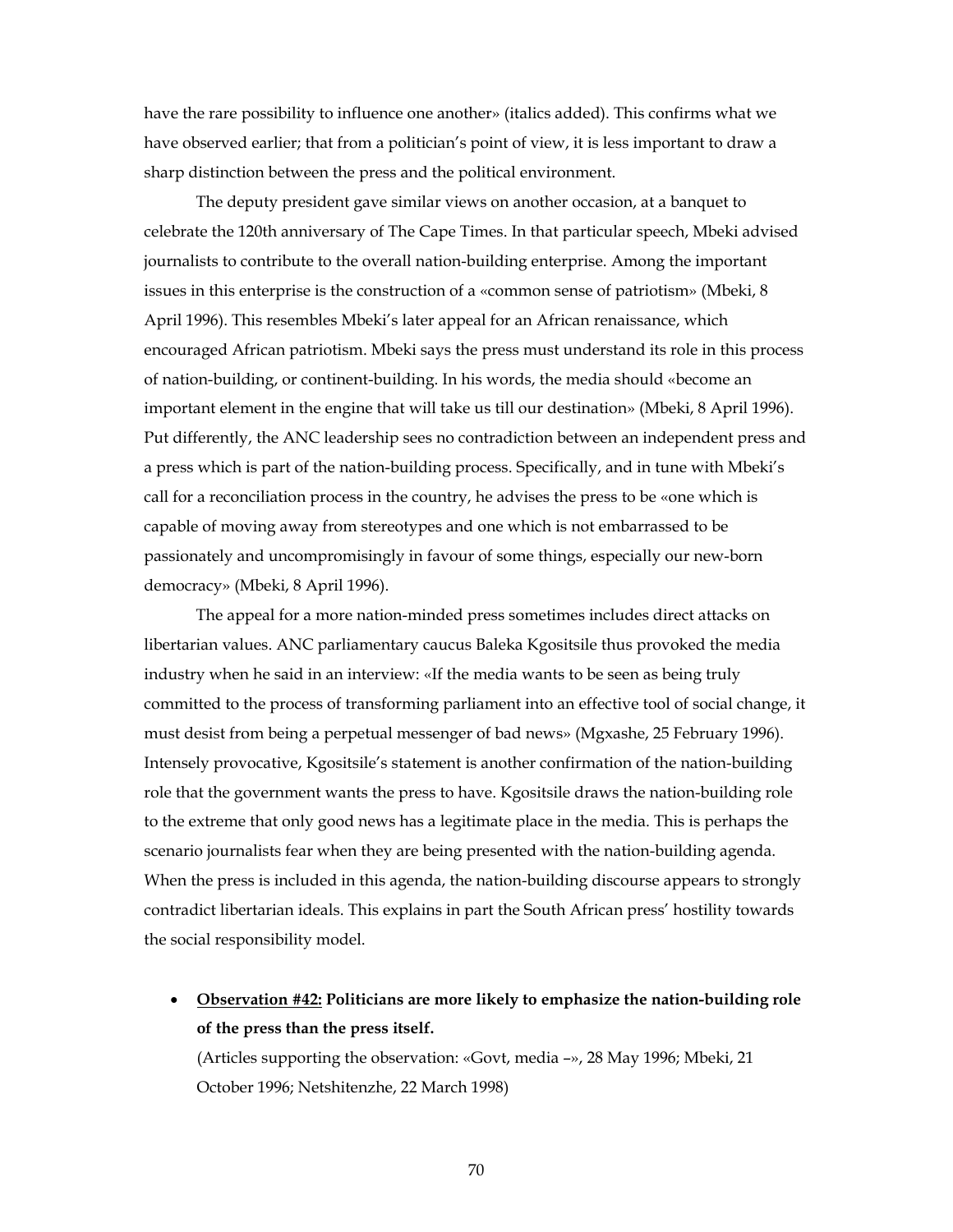• **Observation #43: In contrast to most media representatives, the ANC leadership sees no contradiction between an independent press and a press which is part of the nation-building process.**

(Articles supporting the observation: Mbeki, 8 April 1996; Mkhondo, 15 July 1997)

It is imperative to the ANC that all groups are committed to nation-building. The perception is that South Africa is under transition to a 'new society' where democracy and equality is becoming the norm. These ideas are profoundly outlined in ANC's statement on ethical transformation, in which the media are also asked to take part. The statement presents both a criticism and a challenge to the media industry: «Some newspapers appear to find it easier to play a destructive role in the transition process. Can all the media have a constructive role in nation-building?» (ANC Commission for Religious Affairs, 17 October 1998). This rhetorical question leaves no alternatives to the media, as no responsible organization would wish to be destructive rather than constructive.

• **Observation #44: The official view of the ANC leadership is that the media are constructive only if they actively commit themselves to nation-building.** (Article/document supporting the observation: ANC Commission for Religious Affairs, 17 October 1998)

How does the social responsibility model of the media correspond with African philosophies? Some have addressed the question, like Thabo Mbeki through his African renaissance concept, as we have already mentioned. Another central figure in the public debate 1996–99 who had strong opinions on the question, was Prof. William Makgoba. Makgoba took a different route than most other academics in questions of the press and the government. Like the national leadership, Makgoba urged the press to take part in the nation-building process.

In a *New Nation* article, Makgoba outlines two roles of the press in this process: its role as an educator and its role as a democracy builder. According the Makgoba, «the media should take lead in debates and in challenging our emerging democracy to be forwardlooking and nation-oriented» (Makgoba, 22 November 1996). The nation-building agenda is thus of utmost importance to Makgoba, as he has expressed in various other contexts (Makgoba, 1997). Within this line of thought, it is insufficient to outline the normative role of the press without referring to overall social goals. The overall social goal for Makgoba is what is vaguely defined as the 'African spirit', which leads him to argue that even the media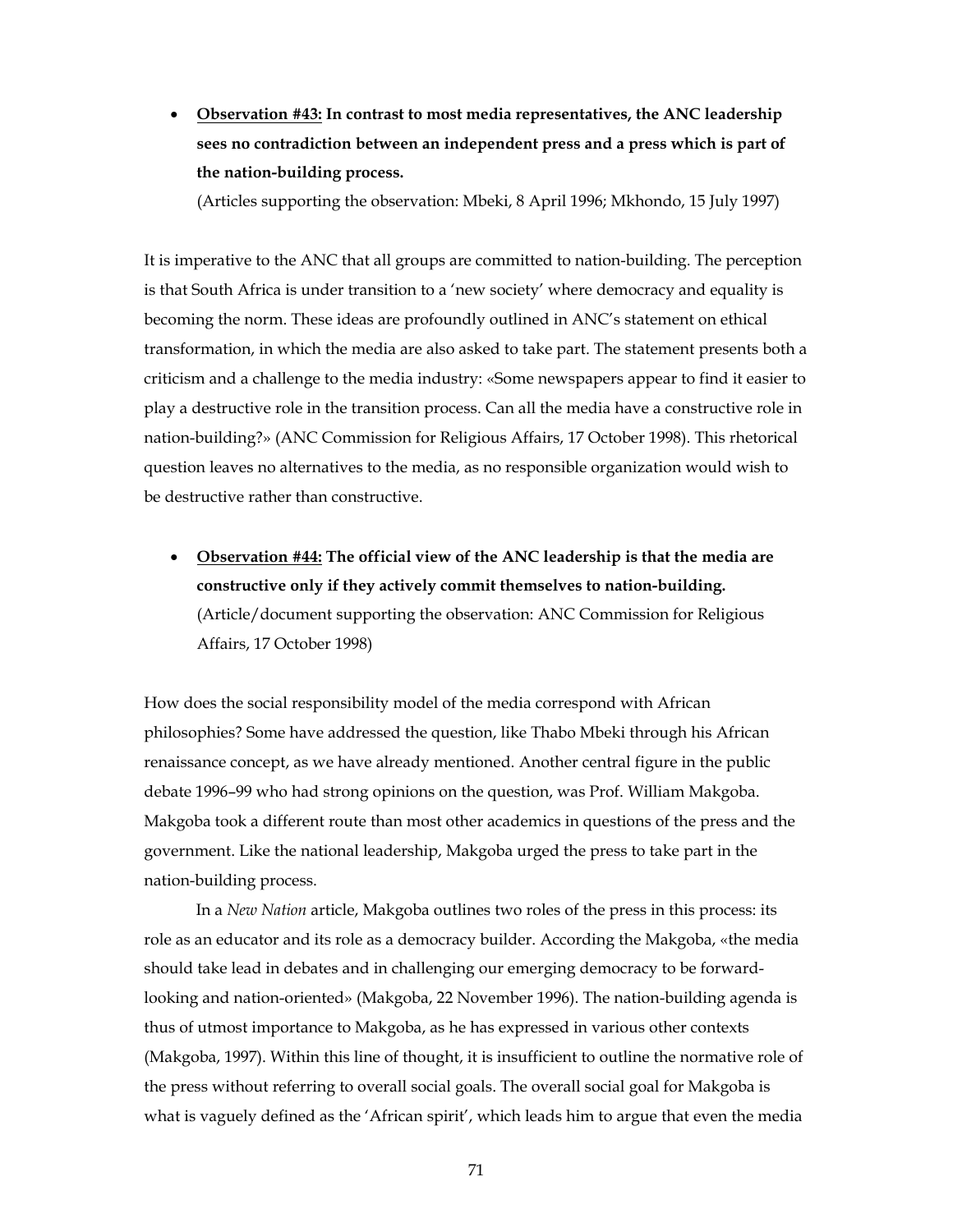should promote «the community spirit that is so characteristic of African societies» (Makgoba, 22 November 1996). How this is done in practical journalism is somewhat unclear. Makgoba argues that today's media fail to convey the African spirit as they «perpetuate predominantly Eurocentric values, ethos, ideologies and norms at the expense of African ones». Makgoba's description will not be evaluated here. The interesting observation is that his normative role of the media is inescapably linked to the rediscovery of genuine African values.19

• **Observation #45: Within the nation-building discourse, the normative role of the press is sometimes seen as linked to African community philosophies.** (Articles supporting the observation: Makgoba, 22 November 1996; Molebeledi, 30 September 1998)

Echoing William Makgoba, the ANC Women's League president Winnie Madikizela-Mandela called for a more African press at a meeting at the Johannesburg Press Club. Like Thabo Mbeki, Nelson Mandela and others, Madikizela-Mandela accuses the press for being stuck in a «dying, European, conservative liberalism» (Molebeledi, 18 February 1998). The better alternative for the South African press, she claims, is to adopt «an assertive, emerging African renaissance». In terms of press standards, she says that the press «always cried for freedom of the press but never for responsibility, objectivity, sensitivity, thorough investigative journalism or analytical and informative reporting».20 The assumption is that objectivity, analytical reporting, etc. are not compatible with generally acknowledged standards of the liberal press. However, the media profession itself and educators seem to convey the opposite (see for instance Diederichs, 11 January 1998; TML editorial charter, 11 July 1996).

• **Observation #46: Leading ANC politicians are convinced that the South African press will not be truly African unless it exchanges so-called European liberalism for the African renaissance. However, the politicians do not spell out how the African renaissance can be imported into journalism.** 

(Articles supporting the observation: Makgoba, 22 November 1996; Molebeledi, 18 February 1998; Molebeledi, 30 September 1998)

There are of course also journalists and editors who accept the social responsibility model of the press, though to a lesser extent than do politicians. The editor of Cape Argus, for one,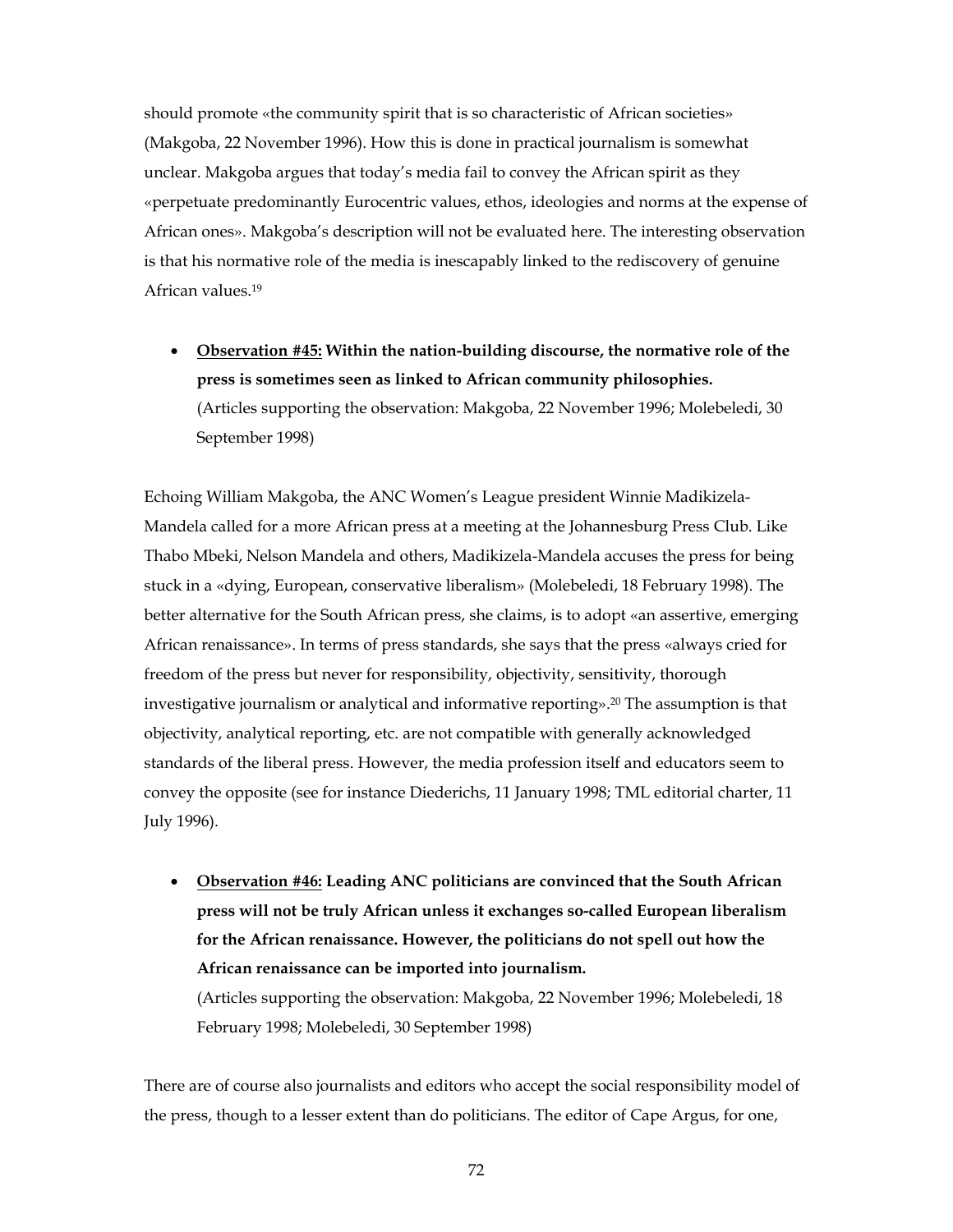admits that the challenges of transformation belongs to the press as much as it does to the rest of civil society. One of the difficulties with the South African press, according to an editorial in relation to the International Press Freedom day, is that large sections of the press does not correlate with the society they serve («Entrenching –», 4 May 1998). This concern is raised by both media professionals and politicians. That the press is in need of transformation, reflects a social responsibility discourse. According to the referred editorial, the needed transformation entails both staff demography (that the newsroom must reflect the demographics of society) and media content (that the columns in the newspapers should reflect all of society, not only the established, middle-class segment).

• **Observation #47: Concerns are raised by both the media profession and politicians that the South African press is not reflecting the society it seeks to serve.**  (Articles supporting the observation: Mbeki, 21 October 1996; Diederichs, 11 January 1998; «Entrenching –», 4 May 1998)

We have earlier seen that the proposed Times Media Ltd. editorial charter reflects libertarian values because of its uncompromising attitude towards the independence of the media. However, and this observation is particularly worthwhile since it is taken from an editorial charter, the charter also proves that the newspaper group commits itself to improving the conditions of South Africa, or, in the group's wording: «to advance the general good of South Africa and its people» (TML editorial charter, 11 July 1996). Also, the newspaper group «shall endeavour to reflect […] the views, aspirations and needs of all South Africans». These statements, notably placed already at the preamble of the charter, reflects a desire on behalf of the newspaper group to be accountable not only to its owners and its internal standards, but also to the standards of the country as a whole. Though this is perhaps a somewhat diffuse commitment (a much clearer commitment would be that of economic prosperity on behalf of the owners), it does project a socially responsible role of the press that the press itself chooses to adopt. Whether the press actually succeeds in its commitment to «the general good of South Africa and its people» is difficult to decide, partly because 'the general good' is not defined.

• **Observation #48: In principle, the newspaper industry expresses a commitment to social responsibility.**

(Article supporting the observation: TML editorial charter, 11 July 1996)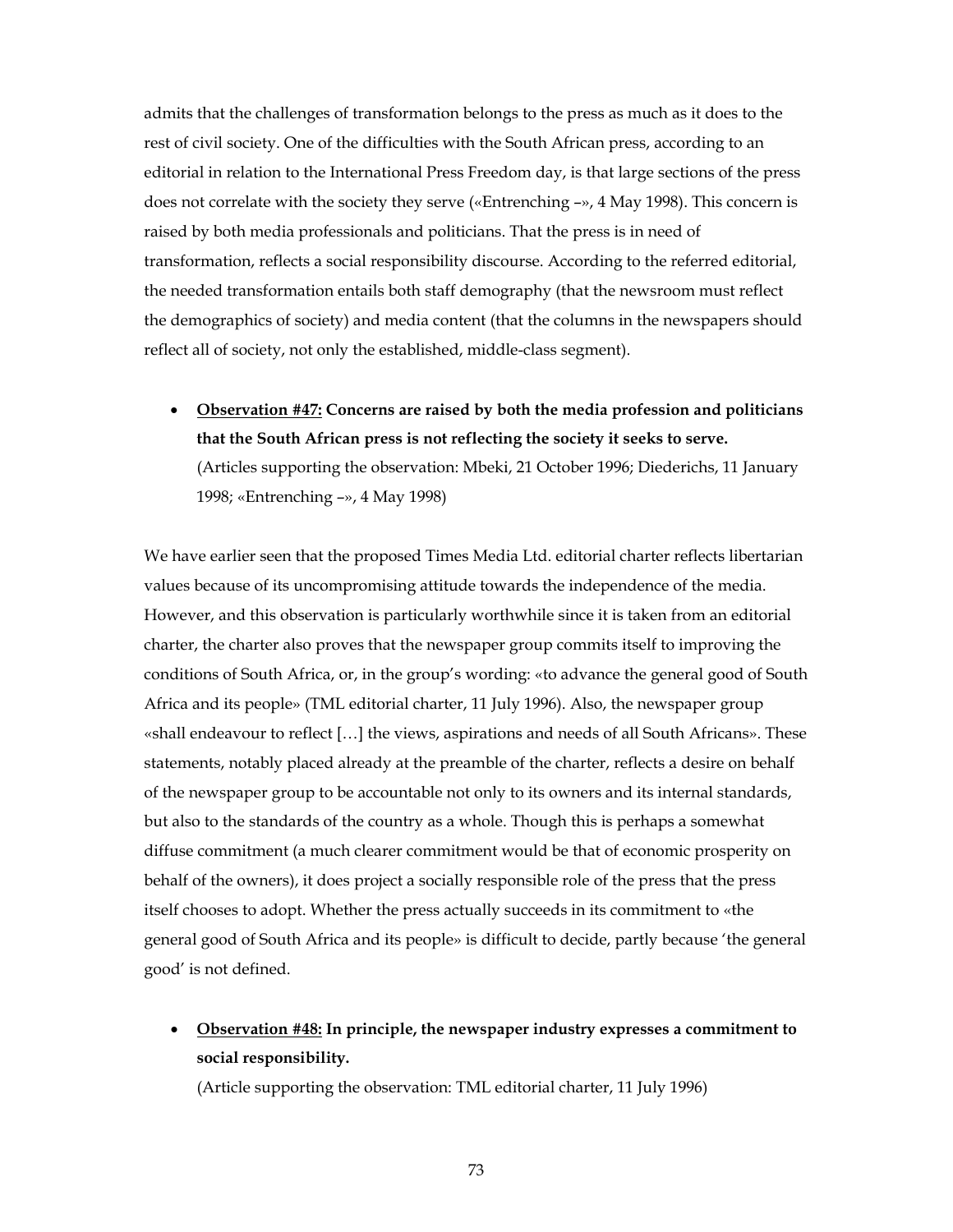Nation-building is linked to consensus, which is often seen as an enemy to the independent press. An interesting exception is the editorial standards of *The Sunday Independent*, whose pronounced goal is «to be part of the process of creating a national consensus» in postapartheid South Africa (Ball, 20 February 1998). Editor John Battersby has repeatedly made clear that his newspaper has responsibilities also in the overall shaping of the new nation, which implies that it intends to go beyond the traditional rights-oriented libertarian paradigm. One editorial states: «We [*The Sunday Independent*] also believe that with rights come responsibilities. We are accountable to our readers and the society in all its diversity» («Let's learn –», 21 September 1997). Rather than looking inwardly to protect press rights, the editorial turns its focus on the population at large. The largest threat to the responsibility of newspapers, according to *The Sunday Independent*, is not restriction of press freedom but the fact that only a small portion of the population has a real opportunity to participate in the public debate. Participation is restricted by illiteracy as well as racial, cultural and socioeconomic divides. Through this train of thought, the editorial shifts the focus of the role of the press from being one of independence (liberty from state regulation, commercial interests, etc.) to being one of interdependence (cooperation across the web of social formations). The libertarian view of the role of the press is challenged. It needs to be emphasized that *The Sunday Independent* departs from most other newspapers in its acclamation of nation-building responsibilities.

• **Observation #49: A few newspapers declare that building a national consensus belongs to their obligations. This view presupposes that the role of the press is best seen in light of responsibilities rather than rights.**

(Articles supporting the observation: Sullivan, 15 July 1996; «Let's learn –», 21 September 1997; Ball, 20 February 1998)

A similar comment that is worth attention, is Peter Sullivan's «Let's try and find our high road» (Sullivan, 15 July 1996). Sullivan, who is the editor of *The Star*, elaborates on the vision to crave for more responsible standards than just sheer watchdog journalism. After affirming that newspapers do play a watchdog role in society, «a role which demands that we criticise, expose, attack, lead public indignation, follow up on investigative reportage», Sullivan goes on to expand the role of the press to involve the invention of «a new national culture». Interestingly, the editor implies that this role of the press is of particular importance in South Africa, although it might not represent a universal standard for journalism. He writes: «In our emergent democracy, in our unequal society, we also have a role to lead the population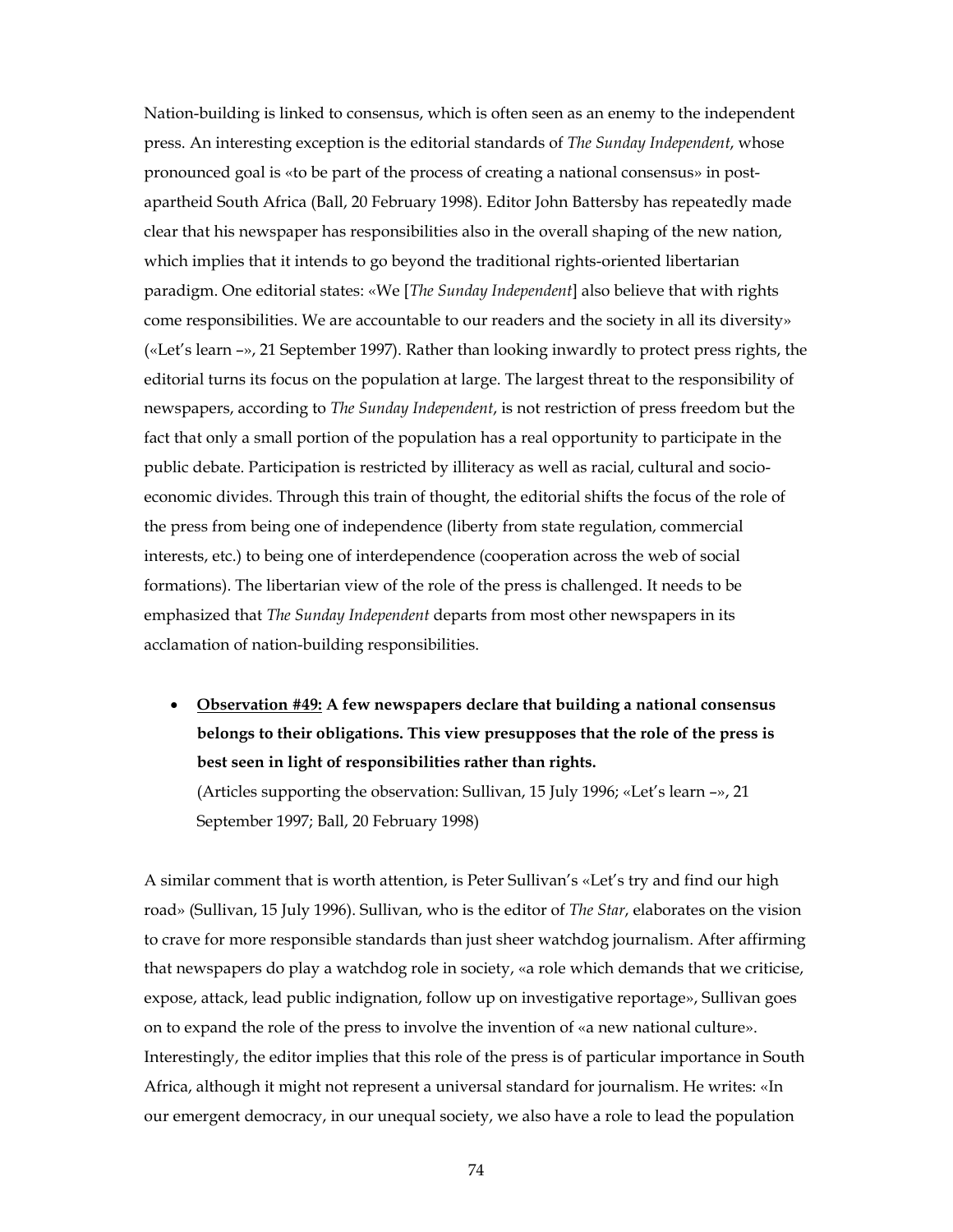towards good things as well as away from evil» (Sullivan, 15 July 1996). The watchdog role thus connotes that which repels evil, which of course is an honourable duty, but Sullivan indicates that if journalism only aims at 'anti-evil', it can only reach so far. On the contrary, if journalism commits itself to «good things», it will expand beyond the traditional paradigm. Sullivan's comment therefore challenges the classical libertarian paradigm which is not associated with responsibilities («good things»).

 To explain what good journalism entails, the editor uses various metaphors which are worth studying. The well-known metaphor of «the rainbow nation» is used to locate the newspaper in the wider cultural setting of the multicultural South Africa. The metaphor is a non-controversial one, and it is arguably expressing a diffuse vision rather than actual circumstances. The commentator continues: «It is The Star's task to be a *guiding light* for our nation, inspired by our leaders and readers» (Sullivan, 15 July 1996; italics added). This is the enlightenment discourse writ large. Within this discourse, the role of the press is one of illumination. The public has to be guided through the social maze, and the task of the press is to educate and inform. However, the press does not operate in a newsroom vacuum, as the libertarian discourse sometimes seems to suggest, but is dependent on input from «our leaders and readers». The latter involves the realization that the press is part of a negotiated social arrangement.

 Rather than emphasizing the critical role of the newspaper, Peter Sullivan proclaims that his newspaper «will promote the positive aspects of our society». Such a commitment to transmitting good news is relatively uncommon when editors speak of their responsibilities. However, the editor of The Star clearly does not see any contradiction between reporting on positive news and being critical: «We will be supportive of the good, teach tolerance of everyone's best attempts and be kindly in criticism, while preaching intolerance of crime in communities or corruption in governance» (Sullivan, 15 July 1996). As a model for journalism, Sullivan's comment therefore represents a compromise between libertarianism and social responsibility.

 A final example of a journalist who departs from the watchdog discourse, is Independent Newspapers parliamentary editor Zubeida Jaffer. She stresses that journalists must «provide information within a context which will deepen the knowledge of citizens and communities» (Jaffer, 5 February 1998). The understanding is that journalists should be accountable to communities more than individuals, in other words, the individualistic libertarian hypothesis is challenged. Jaffer draws a significant distinction between cynicism – which many people see as the chief trait of the press – and healthy scepticism. Only if the newspaper industry eradicates itself of the cynicist image, contends Jaffer, can it make a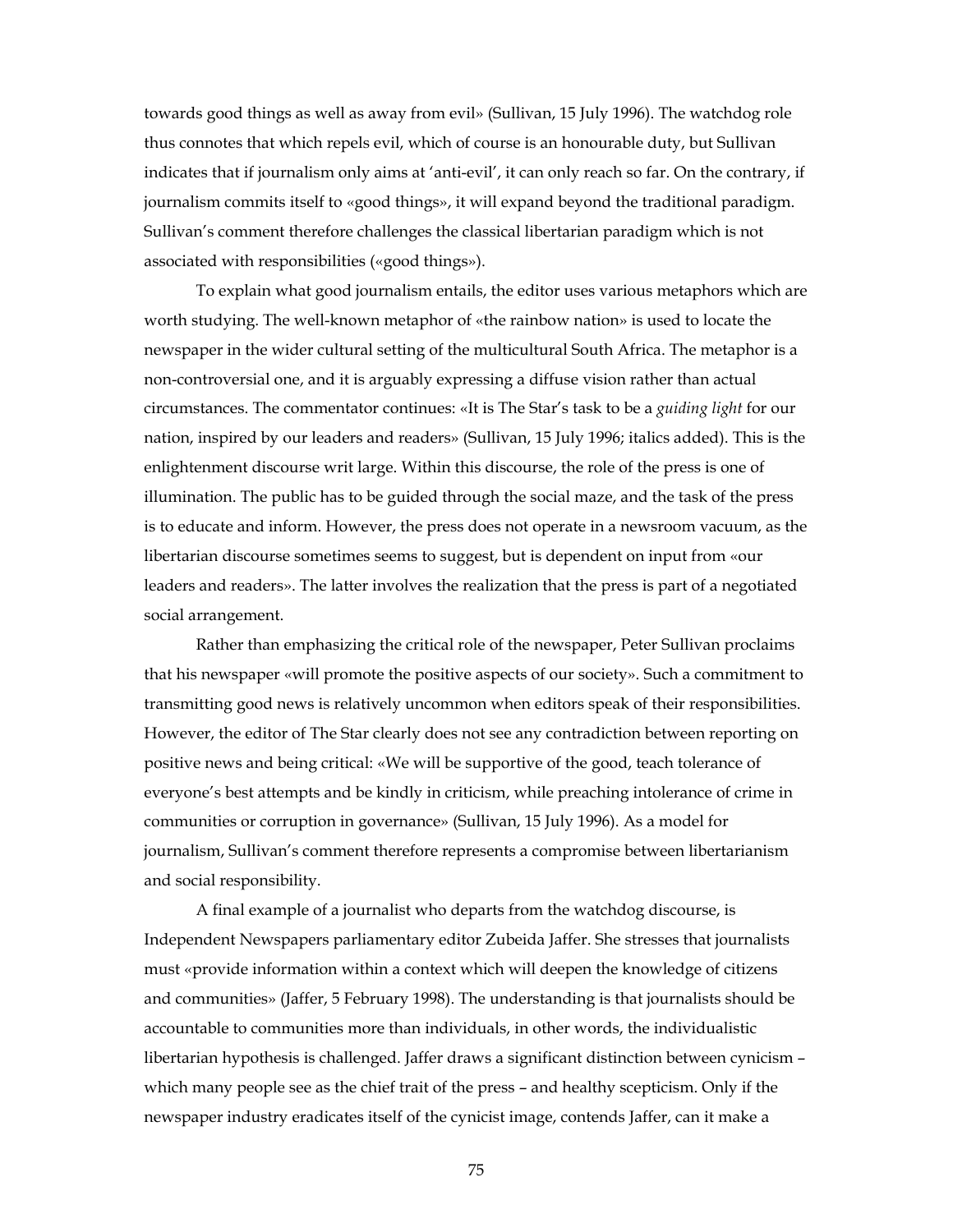contribution «as we try to rebuild our country». The responsibility of parliamentary journalists is then, at least partly, to contribute to the nation-building process.21

• **Observation #50: When challenged on the responsibilities of the press, some press representatives depart from classical libertarian values and acknowledges nationbuilding responsibilities.**

(Articles supporting the observation: Sullivan, 15 July 1996; «Let's try –», 21 September 1997; Jaffer, 5 February 1998)

#### **4.3 The communitarian model: 'the alternative discourse' (observation #51)**

As we move to the last section of observations, we need to be reminded that there is a diffuse line between social responsibility and communitarianism. Some would argue that the two approaches are essentially the same (Gunaratne, 1996; Howard Schneier quoted in Dennis & Merrill, 1996: 156–57; others). Some of the observations categorized in the previous section, particularly those regarding African philosophies, carry communitarian traits. However, during the period studied in this treatise, February 1996–April 1999, there appears to have been only one article which argues directly for a truly communitarian media. The article carries the indicative title «Media's role more than watchdogging», and the author is Annette Lansink, lecturer of public law at the University of Venda (Lansink, 7 May 1998).

The responsibilities of the media must be seen in close connection with the overall transformation of the country, argues Lansink. Central to her argument is a fundamental critique of liberal concepts of democracy. She explains that alternative models of democracy are excluded in today's westernized South Africa: «Other conceptions of democracy, such as an African-oriented concept of democracy in which notions of rights and duties to the community, a communitarian approach and consensual decision-making are central elements, are brushed aside» (Lansink, 7 May 1998). Lansink reports that the liberal model of democracy, which South Africa is imitating, aims to limit the state and dichotomize the roles of the government and the commercial sector, such as the media. In her view, the liberal model of democracy reinforces socio-economic imbalances. However, the new South African constitution has paved the way for «a more substantive notion of democracy», particularly with regard to economic equality. Lansink subsequently argues that the government must offer alternatives to the liberal understanding of rights and responsibilities in order to ensure transformation and nation-building. The media have an important role to play in this transition, but it differs from the traditional watchdog role. Lansink concludes: «The role of the media should extend beyond being a watchdog; the media should play its role in the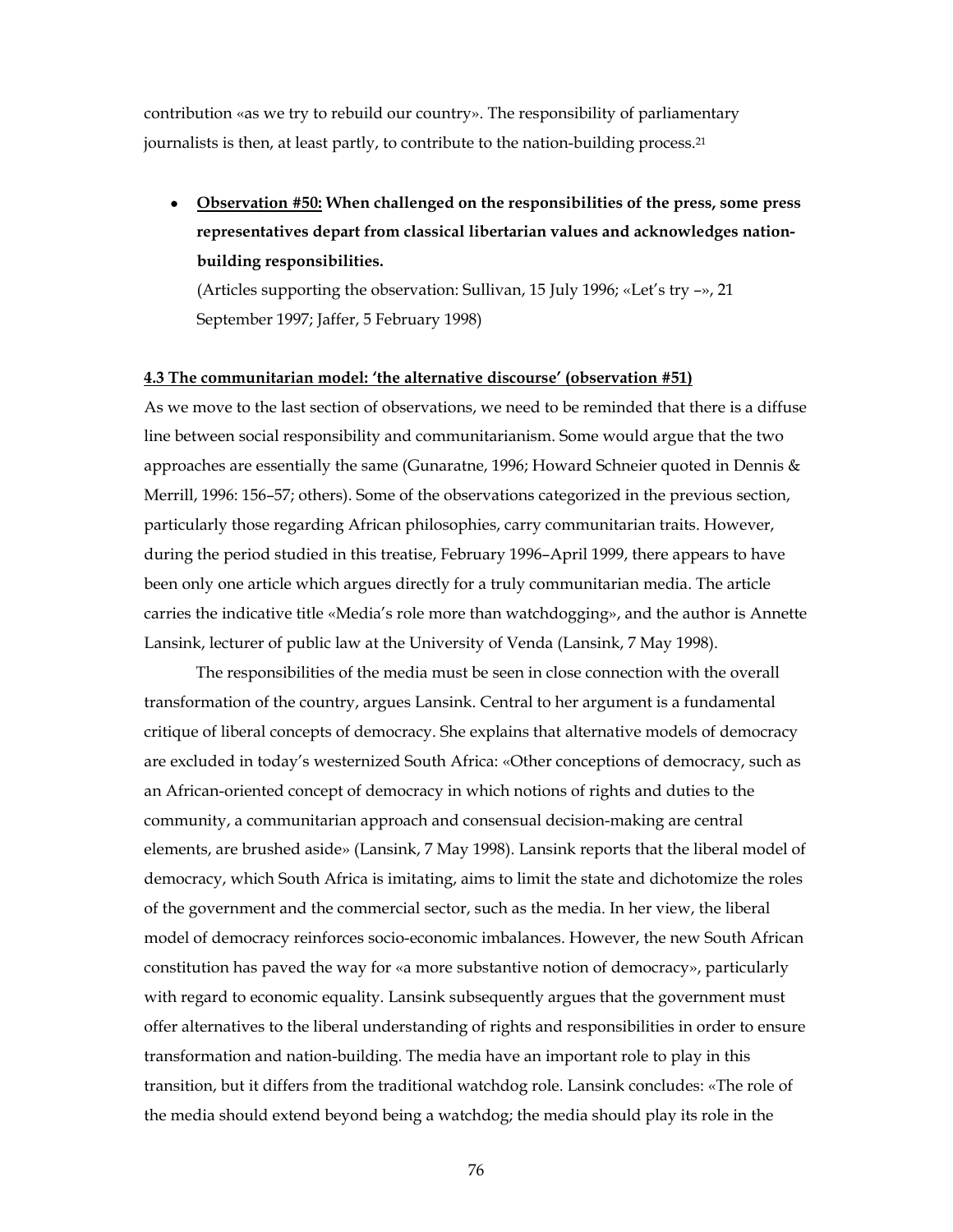effort to create a national consciousness of substantive democracy» (Lansink, 7 May 1998). Notably, the watchdog role is not abandoned, but it is only one among a wider range of responsibilities of the media.

The normative media theory outlined by Lansink comes close to familiar descriptions of communitarianism. The article is, as already mentioned, the only instance in which communitarian ideas are developed as a model for the South African commercial media.22

• **Observation #51: In only one instance have commentators applied communitarianism as a resource for thinking around the role of the press.** (Article supporting the observation: Lansink, 7 May 1998)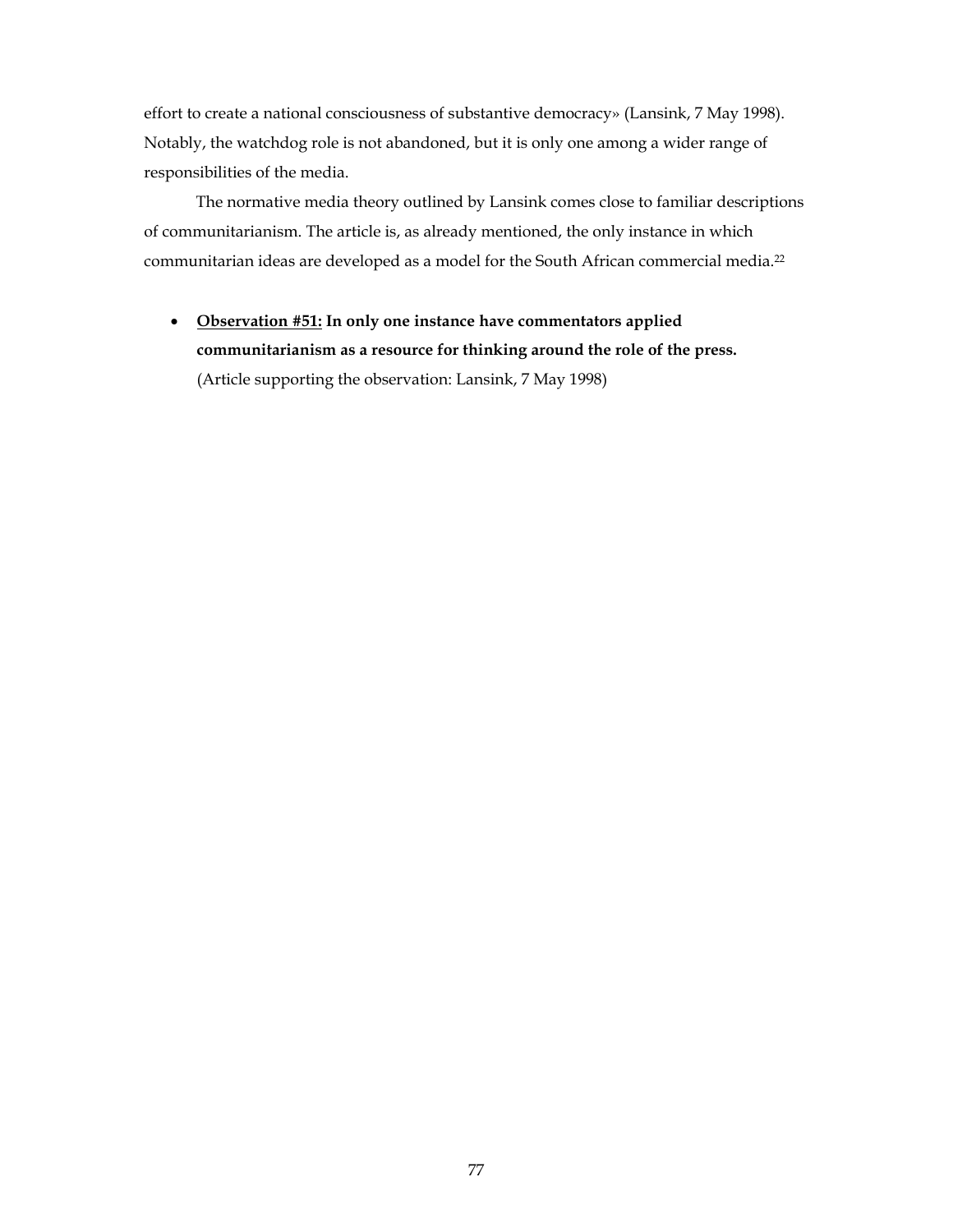# **Chapter 5: A new model of press ideologies in light of post-apartheid South Africa**

*Intention: This chapter proposes a new way to understand normative press models based on the research presented in the previous chapter. Although the model is inspired by post-apartheid South Africa, it brings insights that are applicable to other modern media societies as well. It represents a challenge to the classic division that Siebert et al. proposed in their «Four theories of the press» (1963).*

From the research just presented, one is left with the impression that the press debate in South Africa is dichotomized. One is either for a libertarian model or for a social responsibility model. The media industry argues for libertarianism, while politicians and the government argues for social responsibility. It is as if the two views are mutually exclusive. Even when government officials attempt to reconcile the watchdog function and the nationbuilding function, they imply that there are inherent tensions between the two; they cannot truly coexist.

The following model illustrates the dichotomy that seems to inform the South African media debate. However, rather than presenting the opposing views on a continuum with watchdogging as one extreme and nation-building as the other, the model suggests that the two positions operate on two dimensions. In other words, watchdogging and nationbuilding are not mutually exclusive. It is the argument of this model that the discourse which informs the media debate, falsely upholds an imagined dichotomy between the interests of the press and the interests of the government.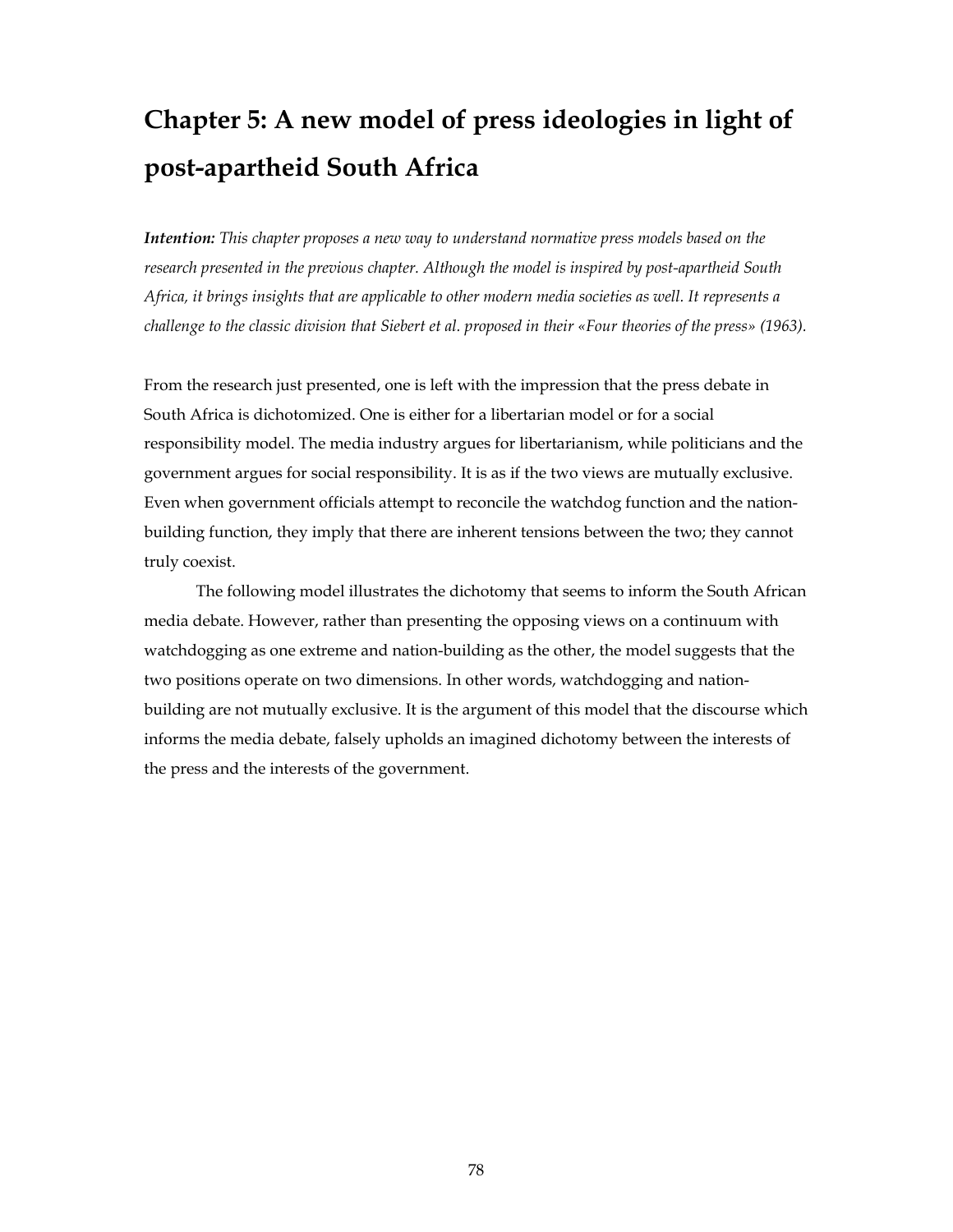### Figure 1:

A new model of press ideologies in light of post-apartheid South Africa



(Note: The arrows represent the tensions in the public debate.)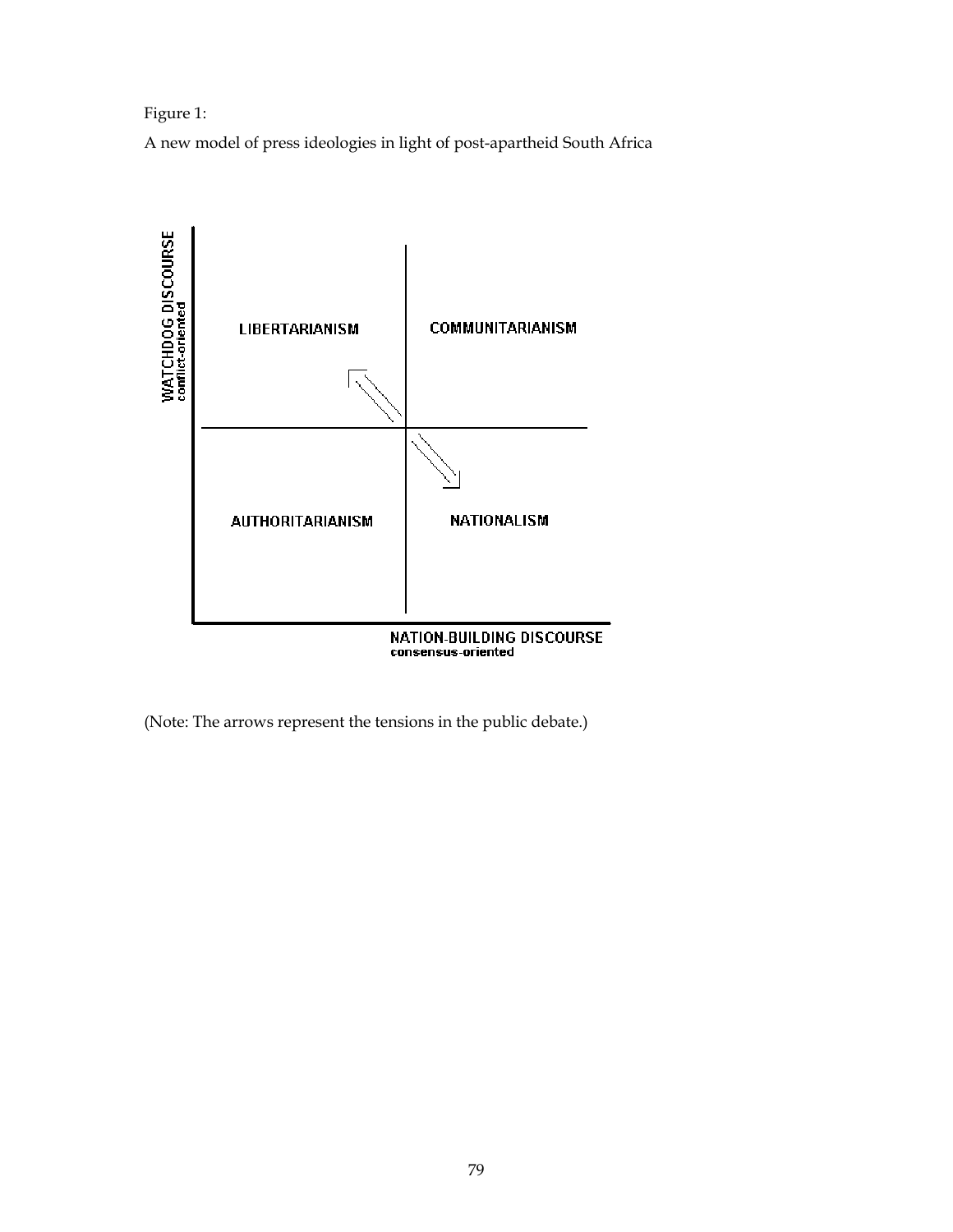**Libertarianism** is characterized by a high degree of conflict. That the libertarian discourse is conflict-oriented means that it sees tensions between the media and the government as healthy. The total independence of the press is a necessity. Any cooperation between the media and the government is seen as unfruitful and damaging, not only to the press, but to society at large. It follows that libertarianism cherishes the watchdog metaphor, which maintains that the foremost function of the media is to be critical towards the government. The libertarian discourse is by far the most favoured discourse among South African journalists, as we have observed.

**Authoritarianism** carries a low degree of both conflict and consensus. There is no room for the press to challenge or negotiate with the government. Though Siebert's (1963) authoritarian media theory was largely based on the experiences of past regimes, it is a possibility that the apartheid state displayed authoritarian attitudes towards the press. This reality – or at least the *fear* of such a reality – is perhaps an explanation as to why many commentators today favour either a strongly conflict- or consensus-oriented press.

**Nationalism** is not a press model per se, but the concept is timely in the current South African media debate. The diagram suggests that the social responsibility model is in reality exchanged for a nationalistic framework. The purpose of the press is to serve the nation, not just society as such. To this end, it is remarkable how often images of 'the nation' are used when ANC politicians addresses the role of the media. We saw for instance that Deputy President Thabo Mbeki focused on «one nation» when he spoke at the founding meeting of Sanef (Mbeki, 21 October 1996), and he encouraged the press to share «a common sense of patriotism» (Mbeki, 8 April 1996). The purpose of the press is, once more, to take part in the nation-building process. These efforts require a high degree of consensus between the press and the government. In the nationalistic discourse, open conflict is seen as a direct threat to the advancement of the country, thus we get the kind of reactions from government officials like Trade Minister Alec Erwin who said the South African press was «overwhelmed by cynicism» («Media overwhelmed –», 14 October 1998). The nationalistic media model which is attributed to the new South African leadership, is undoubtedly motivated by the desire to break with South Africa's past. The ANC uses the imagery of the split country to motivate every institution of society to work together towards 'one people' and 'one nation' (cf. ANC Commission for Religious Affairs, 17 October 1998). The press is not justified as an independent institution within this paradigm. Consensus, not conflict, is the keyword.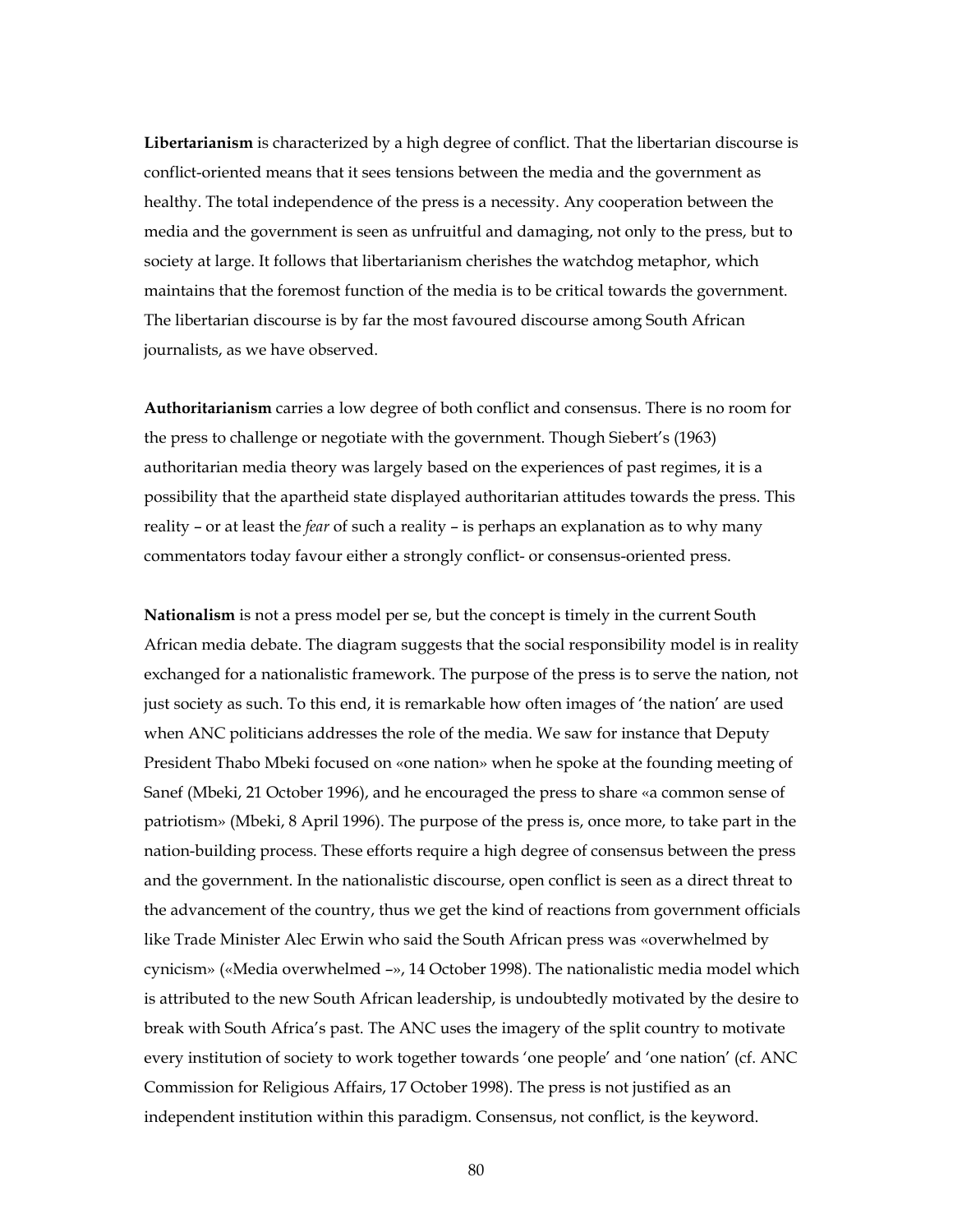Conflict is destructive and should therefore be avoided, is the underlying credo of a nationalistic normative press model.

**Communitarianism**, as it is located within the proposed model, challenges the view that the watchdog and the nation-building discourses are contradictory. It also challenges the view that the media must be either conflict-oriented or consensus-oriented. On the contrary, since watchdog/conflict and nation-building/consensus operate on two different dimensions, the two can coexist. The background for communitarian ethics is exactly the realization that the libertarian press serves neither the nation (nation-building has failed; Etzioni, 1998) nor democracy (Fallows, 1997). A new media model, based on community involvement, but not disregarding the critical perspective, is needed. Lansink (7 May 1998) did an attempt to outline how this model can operate in today's South Africa. She maintains that the communitarian understanding is based on both national consciousness and democratic values like social justice and fundamental rights. Unlike the politicized nation-building discourse, communitarianism denies the necessity to control the media through top-down regulations.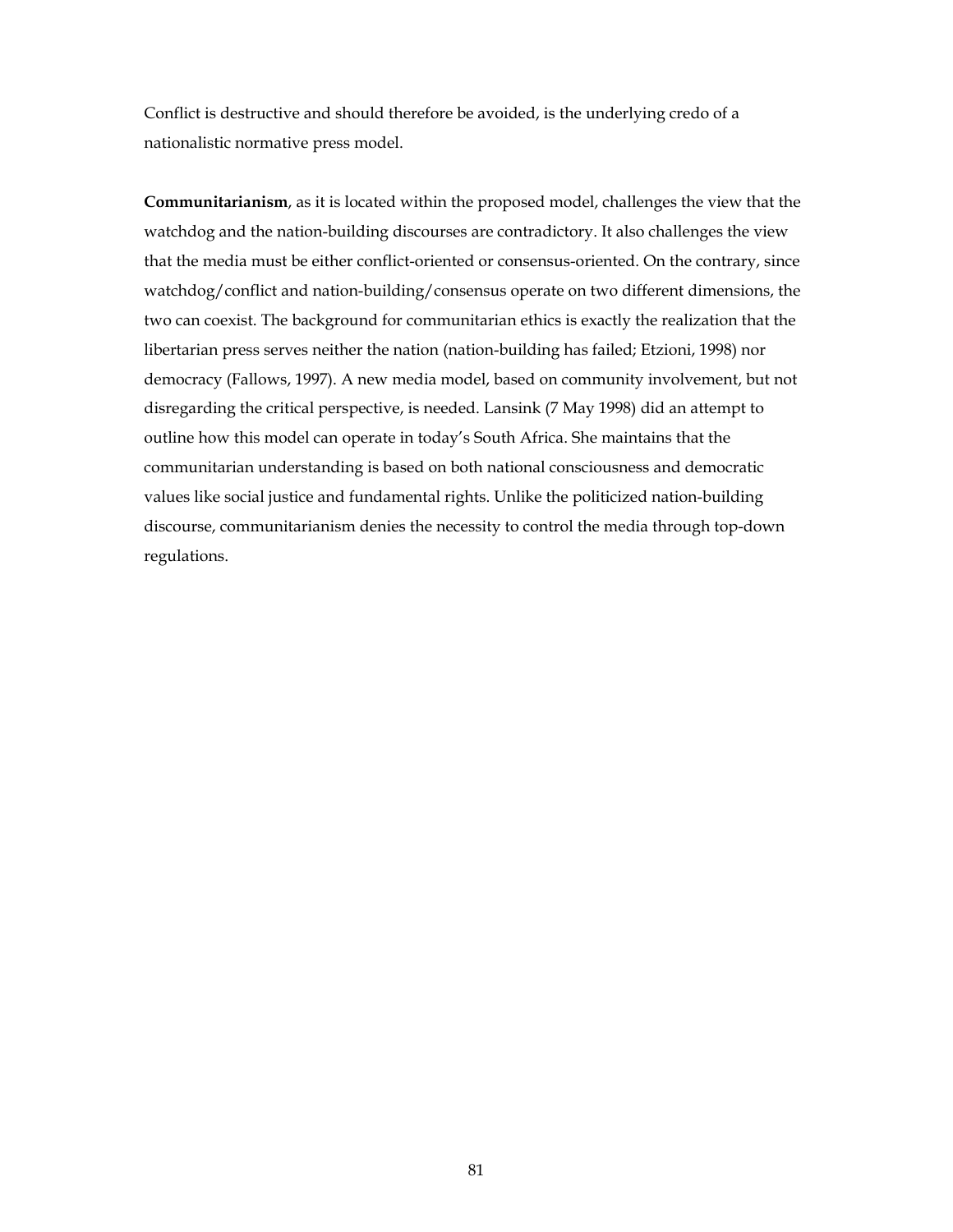## **Chapter 6: Conclusion**

#### **6.1 Main findings**

The analysis in this treatise shows that the South African press is highly informed by Western libertarian ideologies. Both journalists and politicians agree that a free press is a necessity for democracy. The particular function of the press is to watch over the government, which induces the watchdog discourse. The watchdog discourse establishes the press as a homogeneous industry with common interests and goals. Libertarian ideals within the press frequently intermingle with ideals of freedom of expression, but the ideals are rarely explored or questioned. The libertarian ideology and freedom of expression are assumed to be self-evident and unchangeable. Libertarian dilemmas such as ownership commitment, are discussed only to a very limited degree.

The government is more likely than the press to favour the social responsibility model, but the model is seldom referred to by that name. Rather, images of nation-building are used, thus social responsibility is exchanged for nationalism. The nationalistic model of the press must not be seen as a detrimental, us vs. them typology, but is rather a framework which grows out of the efforts to develop social structures in a country that for many years has been split by apartheid. Nonetheless, the nationalistic model that the government generates, tends to censure critical reporting. The analysis shows that the distinction between 'critical' and 'negative' is blurred.

The treatise has suggested an alternative press model to libertarianism and social responsibility, namely communitarianism. It is argued that this ideology encourages both critical reporting and nation-building. Its starting-point is a people-driven journalism differing from immediate professional or administrative (governmental) preferences. However, the treatise has not dealt with communitarianism as a journalistic discipline other than on the superficial, ideological level. The article analysis shows that communitarian ideals are absent within the current South African journalism debate, although some calls for social responsibility ethics resembles the essence of communitarianism.

#### **6.2 Further studies**

This treatise is mainly a descriptive study, and it lacks a closer theoretical analysis of the identified press models. In particular, the libertarian ideals need to be analysed further within the South African context. It is an open question why these ideals are guarded so tightly by the press and the NGOs in South Africa. Is it because of the country's past and its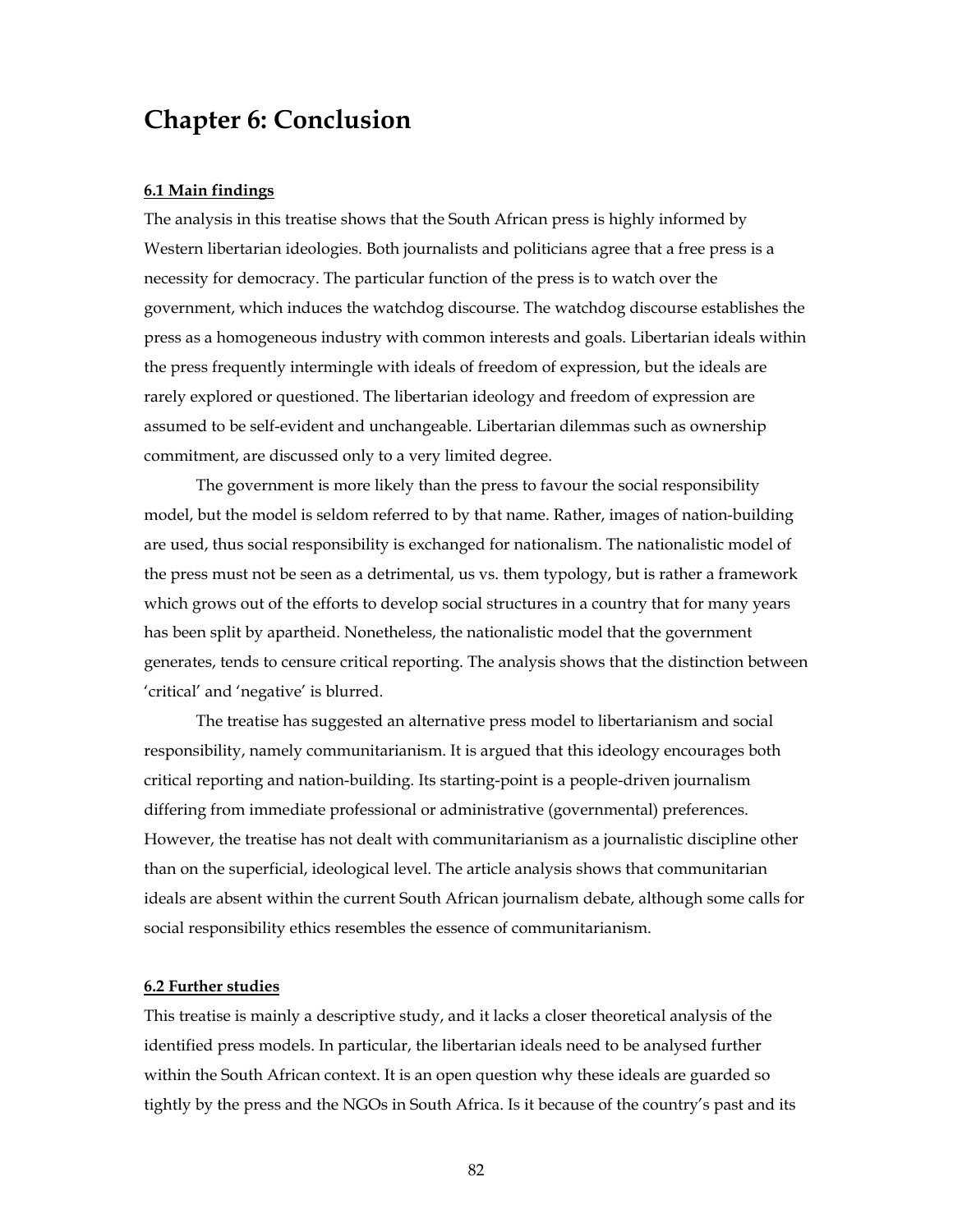experiences with heavy restrictions on press freedom? Also, the relationship between a robust media and freedom of expression needs to be problematized. It is all too often taken for granted that freedom of expression and other libertarian 'necessities' inevitably leads to a more open and healthy democracy (cf. chapter 4). A closer study would reveal that the complexities of a modern democracy go far beyond freedom of expression and similar libertarian virtues.

Finally, communitarianism and public journalism opens up for an array of studies within the South African context. This 'people-driven' media ideology originated under certain conditions in the USA, but it is not unlikely that it corresponds with African community philosophies as well. Foremost, communitarianism is an ideology of practice, and it cannot be studied in the academic institution alone.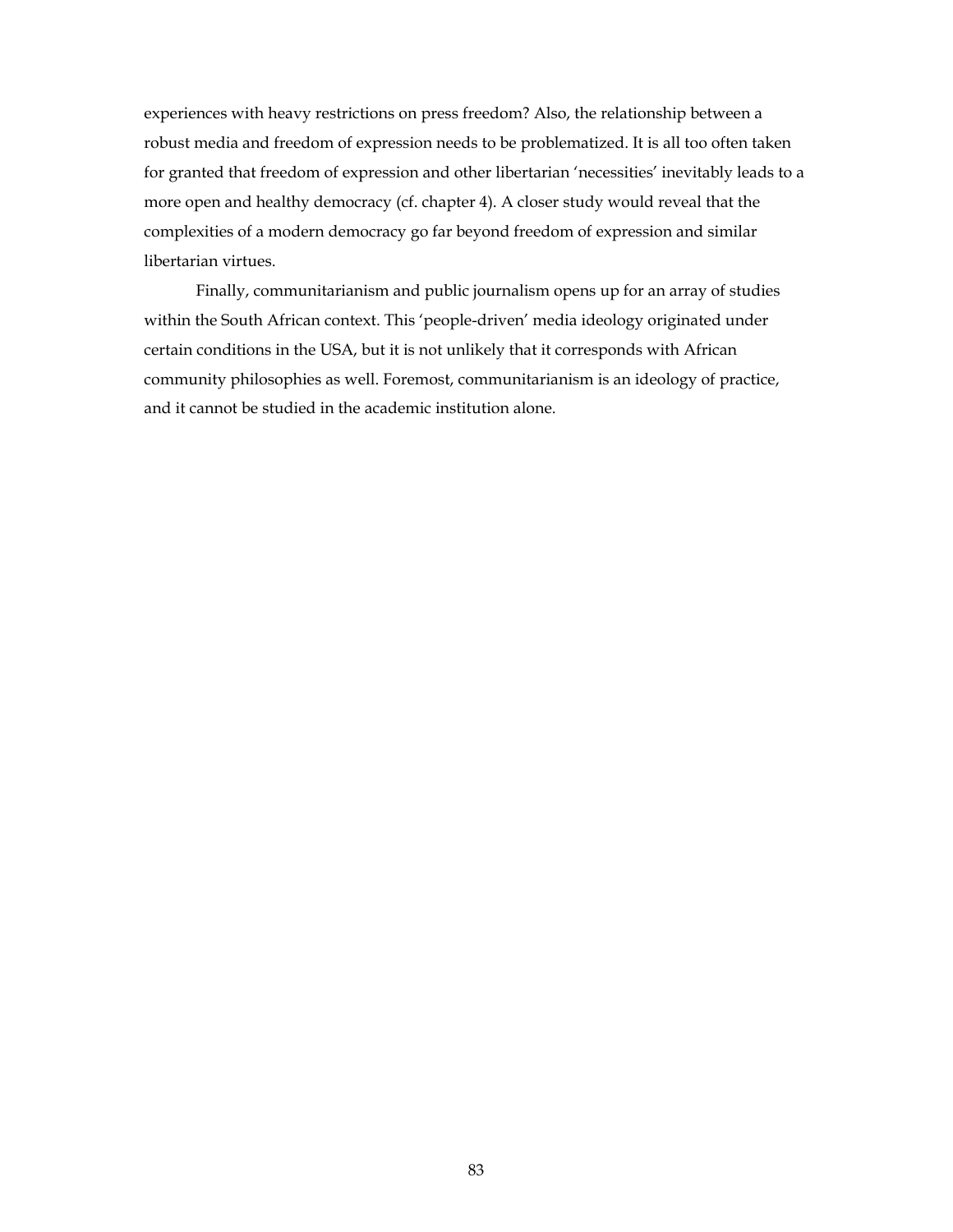## **Endnotes**

1. Whether the media industry and politicians disagree on particular issues is not the concern here. Rather, we want to point to differences in the understanding of the fundamental role of the media. A politician may disagree strongly with a newspaper on a particular political issue, but can still agree that the media ought to be critical and independent.

2. The clipping archive, which is the most extensive resource of the South African print media, is available on the World Wide Web from January 1997. It covers more than 120 publications. See http://inch.uovs.ac.za.

3. This is exactly the critique of Tomaselli (2000) towards the discourse analysis approach used by the South African Human Rights Commission when investigating racism in the media. Tomaselli claims that the research is insufficient partly because «no research was done inside the media industry» and because it assumed «a homogeneous readership/audience». The infamous discourse analysis by Teun A. Van Dijk (1984) on racism on the international news industry, on the other hand, included studies on newsroom practices.

4. This is why I will write the treatise mostly in the present tense (e.g. «the ANC government *favours* a free press»), unless referring to particular incidents which are of historical interest. The assumption is that the views expressed on behalf of the newspaper industry and the government 1996–99, persist unless reason to believe otherwise.

5. Torfing (1999) does, however, outline the disputes between Laclau/Mouffe and Foucault on theoretical issues of discourse, for instance in terms of the relation between discourse, power and authority. However, there appears to be no conflict between the scholars on the importance of how discourses operate meaningfully in relation to each other. Both a Gramscian approach (Laclau and Mouffe) and a post-structuralist approach (Foucault) would agree on the necessity to undertake studies of the relationships between discourses.

6. I would like to make a comment on the use of *theory* and *model*. Siebert et al. (1963) spoke of «four theories of the press». It has subsequently been common to speak of *press theories* and *press models* interchangeably, although I wish to argue that the latter is a more precise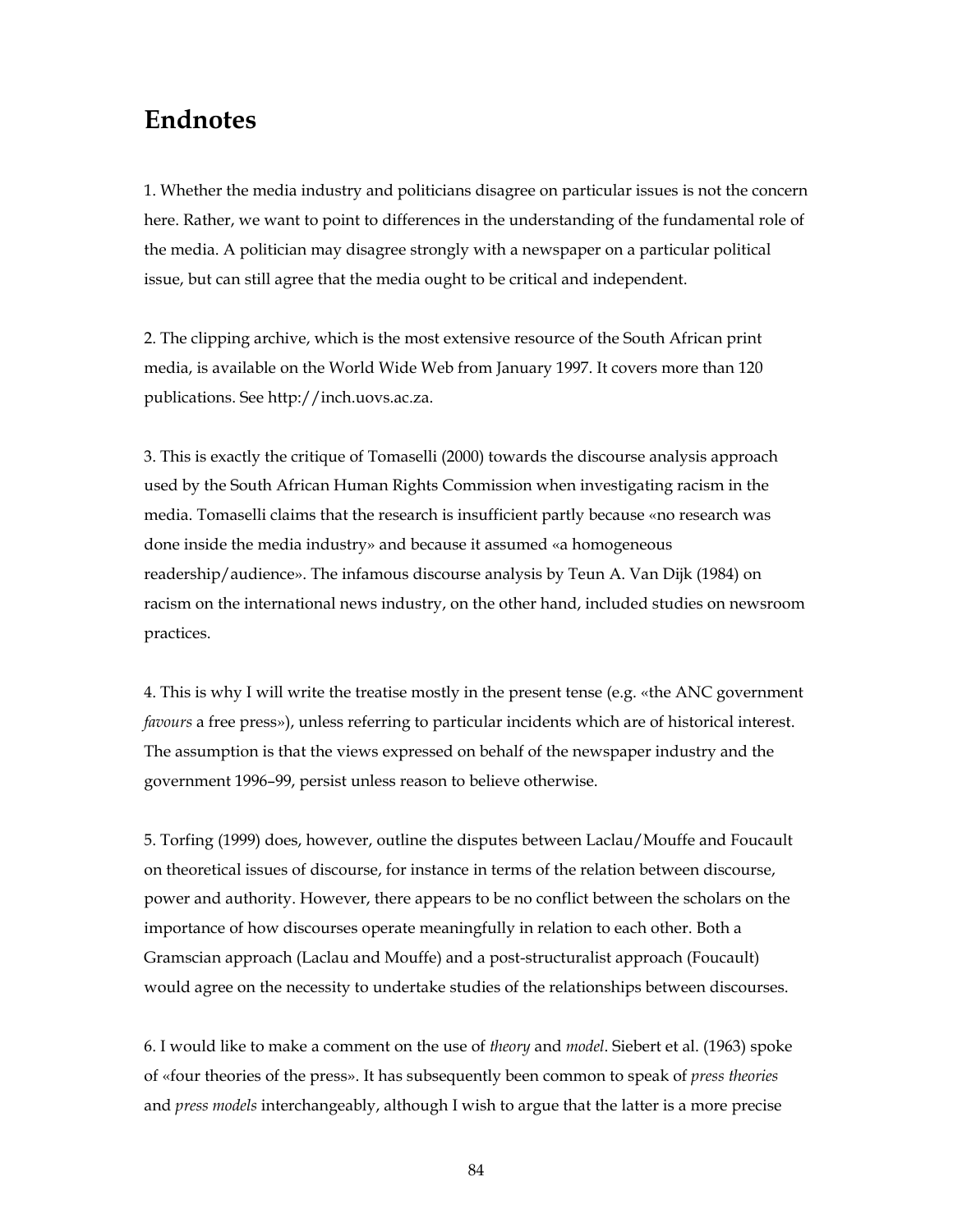term when referring to the normative aspects of the media. When using *model*, we point to a framework which does not necessarily exist in its 'perfect' sense; it is rather the archetype that the media are aiming at. When using *theory*, on the other hand, most people, both in academia and elsewhere, think of *a proposed explanation of a particular phenomenon*, thus a theory explains that which already exists (descriptively), not that which only exists as an ideal (normatively). I will therefore distinguish between *theory* and *model* in this treatise, and subsequently use *model* only in the normative sense, thus opposing Siebert et al.'s normative use of *theories of the press*.

7. For a critique of Siebert's four press theories, see for instance Curran (1991), Skogerbø (1991) and Skjerdal (1994).

8. I wish to distinguish between *liberal* and *libertarian* in this treatise. *Liberal* is a more inclusive term than *libertarian*, and denotes freedom for the individual. It is not necessarily associated with a certain political preference, as one can be liberal in one area (say, the right to exercise press freedom) and restrictive in another area (say, the right to exercise environmental freedom). A *libertarian*, on the other hand, is someone who subscribes to a certain ideological tradition, *libertarianism*, which is historically connected with the ideas of John Stuart Mill and Adam Smith in particular. Libertarianism advocates consequent freedom for the individual, to the extent that the state performs the role of a necessary evil. The difference between *liberal* and *libertarian* is obvious when we look at media ideologies: *Liberal* principles (the view that the media should be free to express their ideas without governmental intervention) are championed in both libertarian and social responsibility models of the media. It is sometimes assumed that favouring a liberal press means that one necessarily subscribes to libertarian press principles. That is not so. We need to distinguish between ideological preferences (libertarian vs. social responsibility) and ethical preferences (liberal vs. restrictive).

9. For a discussion on the differences and similarities between communitarianism and social responsibility, see Gunaratne (1996) and Skjerdal (1998).

10. It is difficult to distinguish between the ANC and the government on this issue, which is *inter alia* evident from the November 1996 dispute. President Mandela receives support from the ANC head quarters for his critical view on the media (Niehaus, 15 November 1996;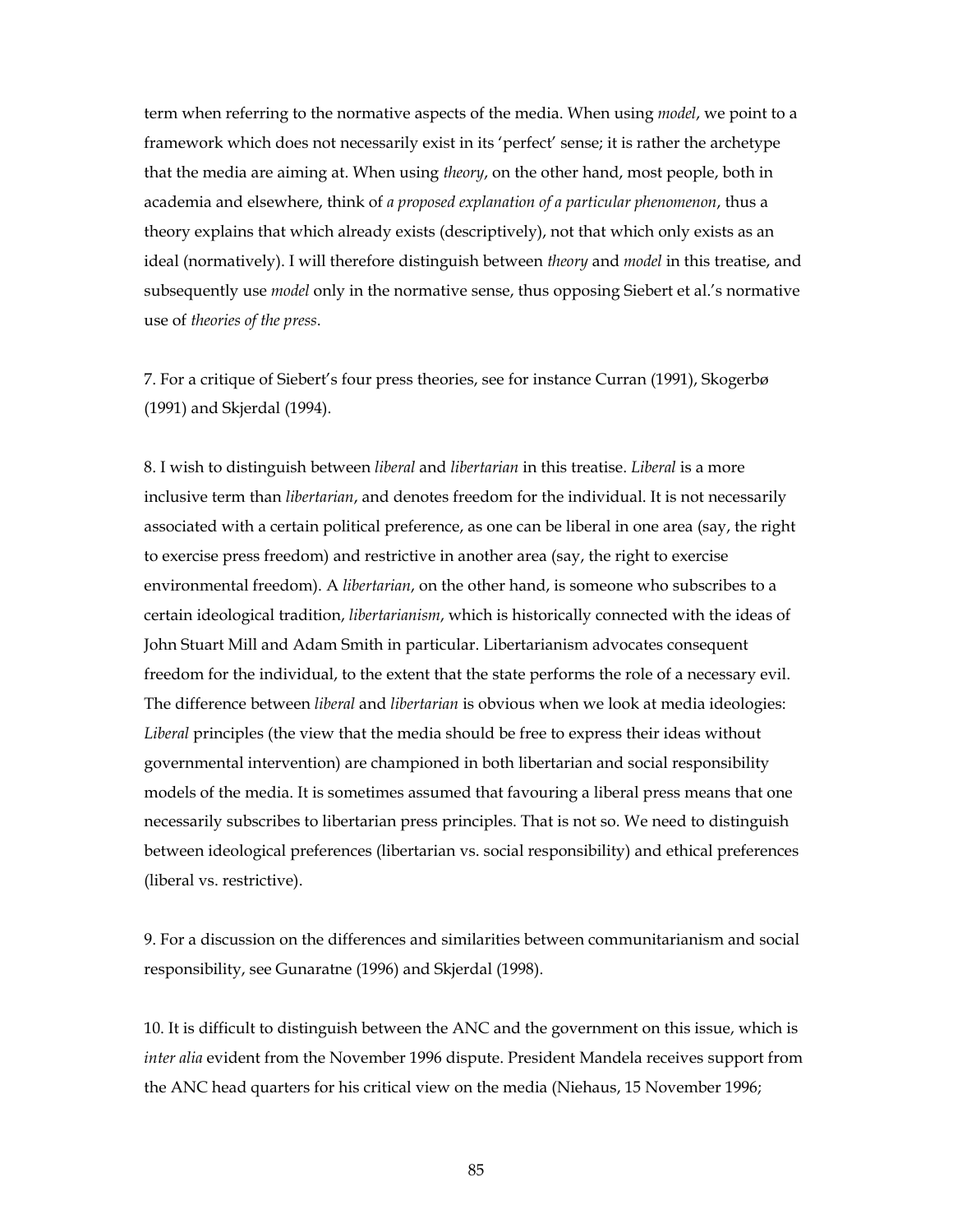Yengeni, 15 November 1996), and he does not distinguish between 'ANC mouthpiece' and 'government mouthpiece', for instance («Black pressmen –», 19 November 1996).

11. This concern led a majority of the black journalism profession to proclaim that they identified themselves with a professional journalist community rather than with a racial community. Journalists, both black and white, strongly rejected that they were controlled by forces which are against democracy and transformation. In response to Mandela, non-white journalists denied that they represented token appointments (e.g. *Sunday Times* editor Mike Robertson, *Cape Argus* editor Moegsien Williams, *Sowetan* editor Mike Siluma; «Black editors –», 19 December 1997).

12. Bruce's letter is rebutted by Steuart Pennington (23 October 1998). Pennington argues that it is a failure of the media to reject its nation-building role, and that the media should stop hiding itself behind the «commercial rationale».

13. To justify the government, it is of course in the opposition's interest to make the impression that the government is against press freedom. Nevertheless, indications are that the opposition is valid in its concerns since the ANC on several occasions has failed to prove that its handling of particular cases is faultless. A case in point is the mentioned McBride affair, which caused ANC Premier Ngoako Ramatlhodi (6 April 1998) to react with disgust on the attitude of the press. His reaction is not primarily a defence of ANC's treatment of the case, but a general criticism of the press which supposedly fails to report on the positive achievements of government. That the press allows too much negative reporting, is therefore not sufficiently proven.

14. The editorial charter caused much debate within the company. Journalists said the charter was compiled by the leadership without consulting the staff.

15. The DP later accepted ANC's proposal that freedom of expression should not extent to «advocacy based on race, ethnicity, gender or religion that constitutes incitement to cause harm». The reasoning was that the racial tensions of the past made it necessary to send a message through the constitution that certain kinds of speech would not be tolerated (Madlala, 24 March 1996).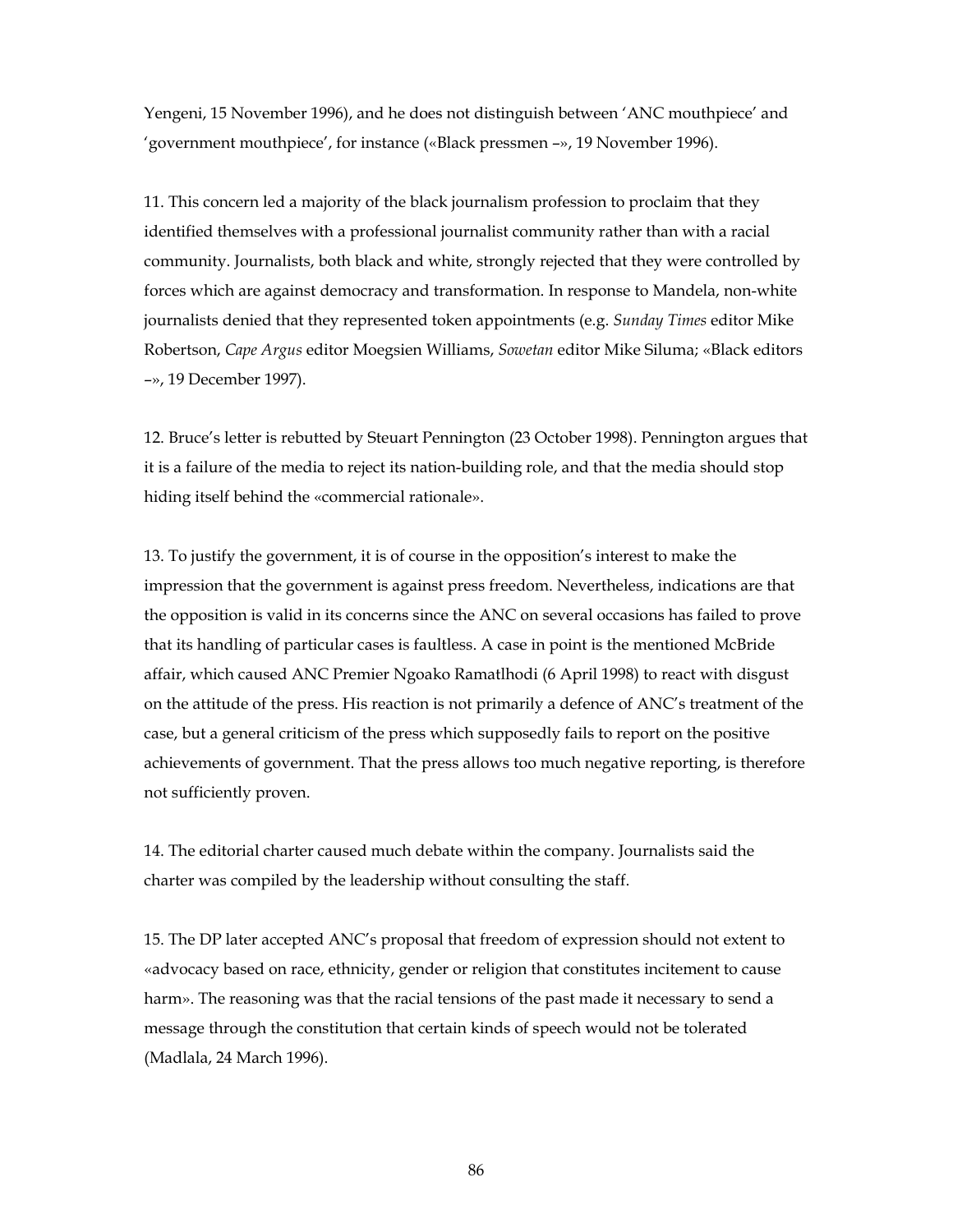16. I have not been able to find the exact *Ilanga* reference, but the editorial at hand was published in the middle of March 1999.

17. Another characteristic example of government representatives who have accused the press for inappropriate government coverage, includes Northern Province Premier Ngoako Ramatlhodi, who criticized the press for «the under-reporting of government initiatives or successes» (Ramatlhodi, 6 April 1998).

18. In an editorial reply to judge Chaskalson, *The Sunday Independent* expressed concerns that the judge in his speech «was more preoccupied with how to limit the definition of press freedom than with how to entrench and expand on it» («Freedom and responsibility –», 20 October 1996). However, the newspaper failed to look into any of the issues raised by the judge with regard to troubles with unlimited press freedom. Perhaps the failure to address concrete issues illustrates the general failure of the press to defend full freedom of the press when faced with actual situations.

19. Makgoba is supported by intellectuals from other African countries who have argued for a journalism practice that differ from the so-called Eurocentric journalism. One is Nigerian author and publisher Dr. Chinweizu, who claims there is «a need to develop an African renaissance media philosophy with clear goals, operational principles, criteria and professional ethics» (Molebeledi, 30 September 1998). Of particular importance to Chinweizu is to rectify Africa's false image of African civilization, an image which the mainstream media supposedly upholds.

20. These words, together with other extracts that are attributed to Winnie Madikizela-Mandela, are in reality derived word by word from William Makgoba's comment in *New Nation* 22 November 1996.

21. William Saunderson-Meyer (7 February 1998) is critical of the views of Zubeida Jaffer. In typical libertarian manner, he maintains that the only option for the media is to stay critical rather than 'constructive'.

22. Arguably, there are also other media critics who propose communitarian ideals. North-West Premier Popo Molefe claims that only a community-based media can ensure participatory democracy («Molefe says –», 13 March 1998). The type of 'black journalism'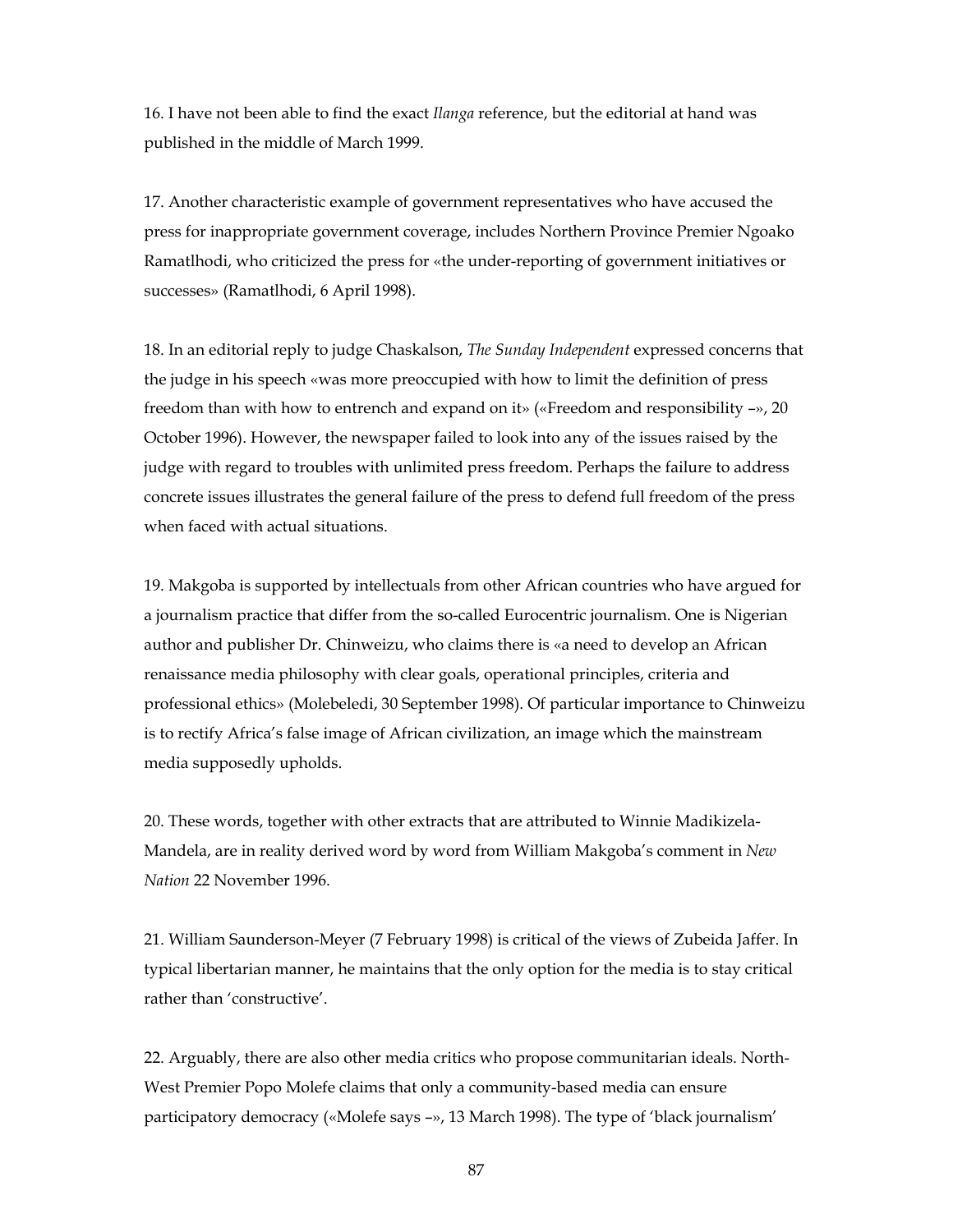that developed during apartheid, also resembles a people-driven communitarian approach to the media (Molefe, 23 February 1996). Such examples are still not developed instances of communitarian journalism as the term is understood in contemporary journalism.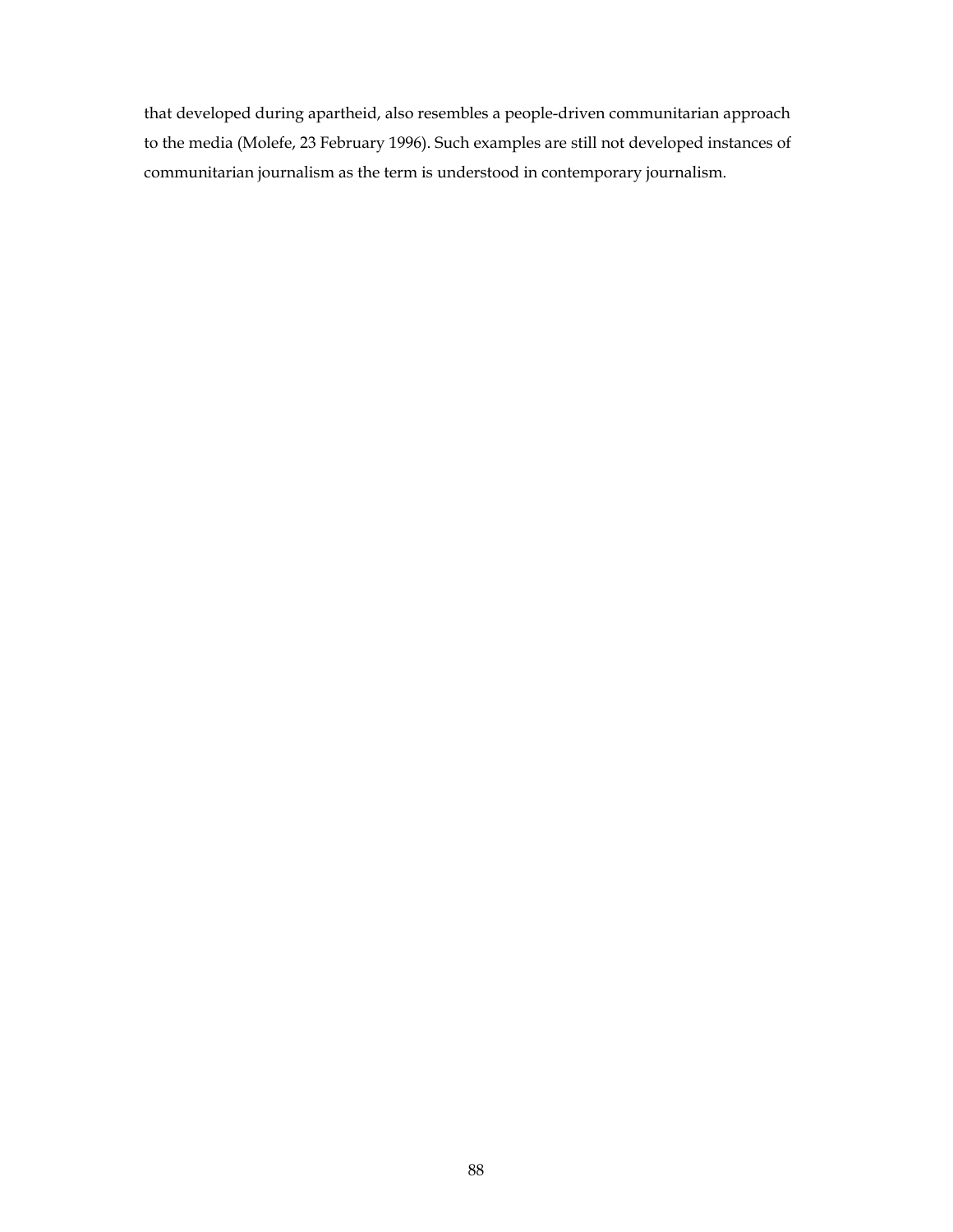### **References**

- Akhavan-Majid, R., & Wolf, G. (1991). American mass media and the myth of libertarianism: Toward an 'elite power group theory'. *Critical Studies in Mass Communication*, 8. 139– 151.
- Allan, S. (1998). News from NowHere: televisual news discourse and the construction of hegemony. In A. Bell & P. Garrett (eds.): *Approaches to media discourse* (pp. 64–104). Oxford: Blackwell.
- Altschull, J. H. (1984). *Agents of power: The role of news media in human affairs*. New York: Longman.
- ANC can't handle media/opponents' criticism: DP. (1997, December 19). *Sapa*.
- ANC Commission for Religious Affairs. (1998, October 17). *Ethical transformation. ANC statement on the moral renewal of the nation*. Marshalltown: The ANC Department of Information and Publicity.
- Baerveldt, C., & Verheggen, T. (1997). *Towards a psychological study of culture: epistemological considerations*. Paper presented at the International Society for Theoretical Psychology, 27 April–2 May 1997, Berlin.
- Ball, D. (1998, February 20). SA media in process of transformation. *ECN*, p. unknown.
- Banda, R. (1998, November 17). Mixed reaction to probe into media. *The Star*, p. unknown.
- Berelson, B. (1952). *Content analysis in communication research*. Glencoe, Illinois: The Free Press Publishers.
- Berger, G. (1996, March 7). Public has a stake in press row. *The Cape Times*, p. 8.
- Berger, P., & Luckman, T. (1967). *The social construction of reality*. New York: Doubleday.
- Black, J. [Ed.]. (1997). *The public/civic/communitarian journalism debate.* St. Petersburg: University of South Florida.

Black editors reject tokenism claims by Mandela. (1997, December 19). *Sapa*.

Black editors tokens, says Mandela. (1997, December 18). *Sapa*.

- Black journalists used by minority to undermine government: Mandela. (1996, November 13). *Sapa*.
- Brown, G., & Yule, G. (1993). *Discourse analysis*. Cambridge: Cambridge University Press.

Bruce, P. (1998, October 15). Govt's failure not media's fault. *Business Day*, p. unknown.

- Bruce, P. (1998, November 20). Editor's note. *Financial Mail*, p. unknown.
- Bullard, D. (1996, November 24). Wagging fingers old and new put press freedom in its place. *Sunday Times*, p. 2.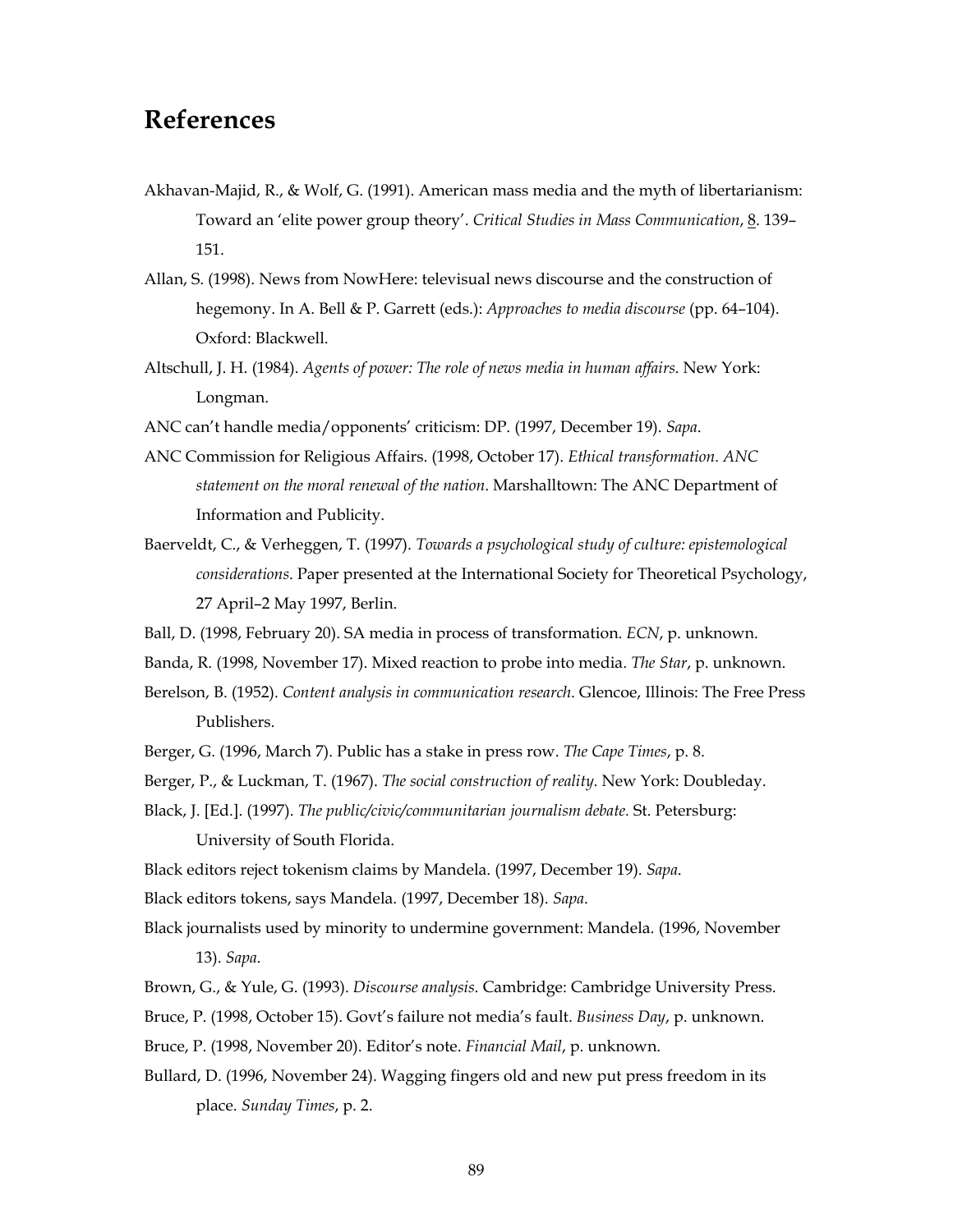Bunsee, B. (1996, September 11). Press freedom as vital as ever. *The Cape Times*, p. 10. Burbidge, M. (1996, November 19). Black pressmen, pres end row. *The Citizen*, p. 1, 2.

A celebration of newfound freedom (1996, March 16). *Saturday Argus* [editorial], p. 20.

- Chaskalson, A. (1996, October 17). Striking a balance on SA Press freedom. *Business Day*, p. 13.
- Christians, C., Ferré, J. P., & Fackler, P. M. (1993). *Good news. Social ethics and the press.* New York: Oxford University Press.

Comment. (1996, November 20). *Sowetan* [editorial], p. 12.

- Communications 2000 [known as the Comtask report]. (1996, October). A vision for government communications in South Africa. Final report of the Task Group on Government Communications to Deputy President Thabo Mbeki.
- Curran, J. (1991). Rethinking the media as a public sphere. In P. Dahlgren & C. Sparks (eds.), *Communication and citizenship: Journalism and the public sphere* (pp. 27–57). London: Routledge.
- Curran, J., & Seaton, J. (1991). *Power without responsibility. The press and broadcasting in Britain* [4th ed.]. London: Routledge.
- De Beer, A. S. (1989). The press in post-apartheid South Africa: A functional analysis. *Communicare* 8(2): 29–39.
- De Beer, A. S. (1990). In search of a media policy for South Africa: A preliminary answer to Keyan Tomaselli. *Communicare* 9(2): 63–69.
- De Beer, A. S., Tomaselli, K. G. (2000). South African journalism and mass communication scholarship: Negotiating ideological schisms. *Journalism Studies* 1(1), 9–33.
- Dennis, E. E., & Merrill, J. C. (1996). *Media debates. Issues in mass communication* [2nd ed.]. New York: Longman.
- Diederichs, P. (1998, January 11). Only accurate reporting and fair reflection will redeem the press. *The Sunday Independent*, p. 7.
- Don't blame the messenger. (1996, May 31). *Eastern Province Herald* [editorial], p. 6.
- DP slams Mandela's attack on the press. (1996, November 14). *Sapa*.
- Editors ask Mandela to axe Nat press law. (1998, April 29). *Cape Argus*, p. 6.
- Editors forum raises concerns. (1998, April 29). *The Daily News*, p. 2.
- Edmunds, M. (1997, July 25). Denel takes us to court. *The Mail & Guardian*, p. 2.
- Entrenching press freedom. (1998, May 4). *Cape Argus* [editorial], p. 7.
- Etzioni. A. (1998). *The essential communitarian reader*. Lanham, Maryland: Rowman & Littlefield.

Fabricius, P. (1996, July 25). SA press dogged by poor training, says Mbeki. *The Argus*, p. 3.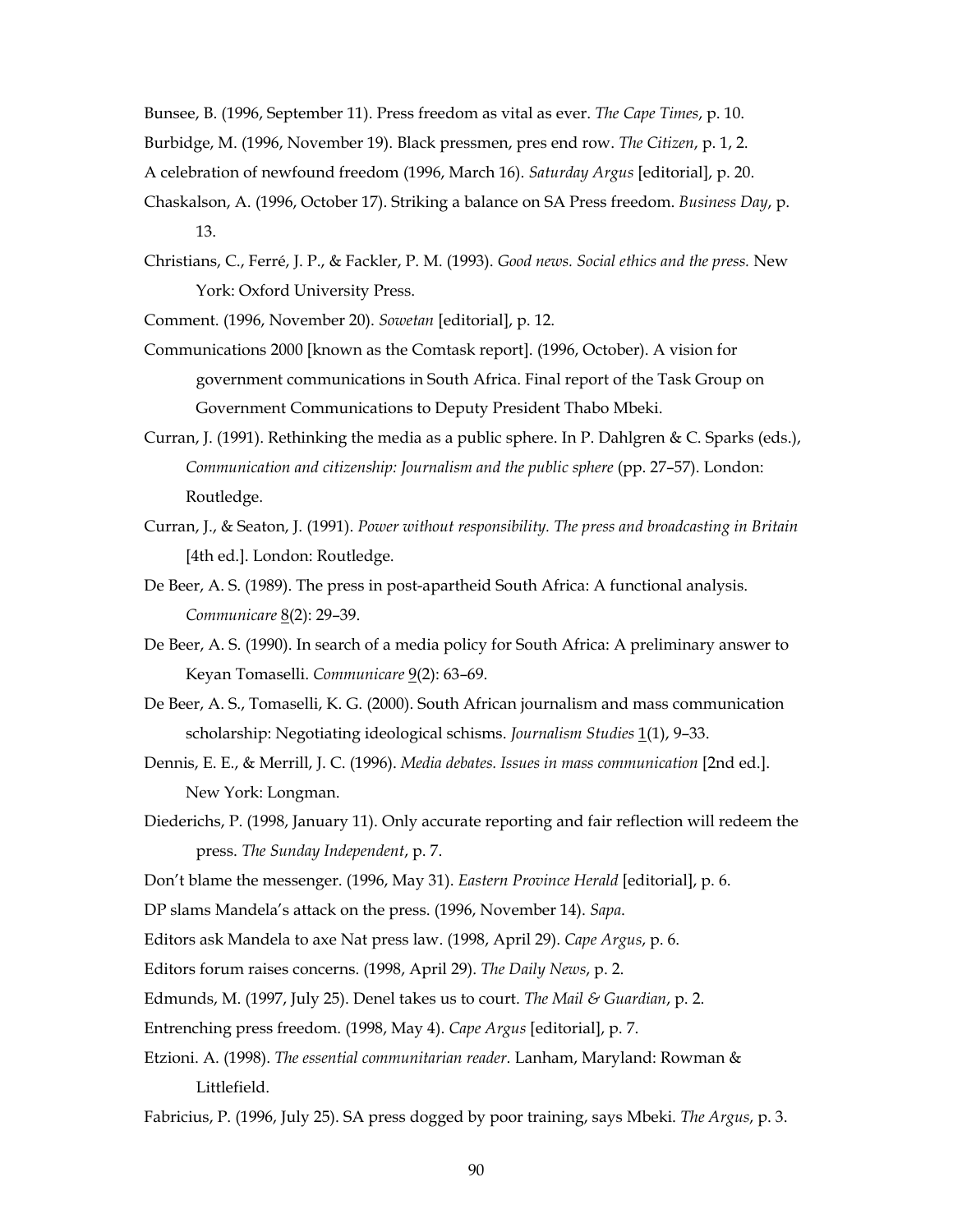Fairclough, N. (1989). *Language and power*. Essex: Longman.

- Fairclough, N. (1992). *Discourse and social change*. Cambridge: Polity Press.
- Fairclough, N. (1995a). *Critical discourse analysis. The critical study of language*. Essex: Longman.

Fairclough, N. (1995b). *Media discourse*. London: Arnold.

- Fairclough, N. (1998). Political discourse in the media: an analytical framework. In A. Bell & P. Garrett (eds.), *Approaches to media discourse* (pp. 142–162). Oxford: Blackwell.
- Fallon, I. (1996, April 21). The SA press may be free at last, but freedom is only the beginning. *The Sunday Independent*, p. 9.
- Fallows, J. (1997). *Breaking the news. How the media undermine American democracy*. New York: Vintage.
- Foucault, M. (1972). *The archaeology of knowledge*. London: Tavistock Publications.
- Feebly disguised assault on press. (1998, November 20). *The Mail & Guardian* [editorial], p. 24.
- Free press. (1996, November 19). *The Citizen* [editorial], p. 6.
- Free press essential: Leon. (1998, November 17). *Sapa*.
- A free press has to tell it how it is! (1996, March 17). *City Press* [editorial], p. 16.
- Freedom and responsibility in the media. (1996, October 20). *The Sunday Independent* [editorial], p. 10.
- Freedom redefined. (1996, February 16). *The Star* [editorial], p. 12.
- Garrett, P., & Bell, A. (1998). Media and discourse: a critical overview. In A. Bell & P. Garrett (eds.), *Approaches to media discourse* (pp. 1–20). Oxford: Blackwell.
- Goko, J. (1998, October 21). Well said, Netshitenzhe. *The Citizen*, p. 6.
- Goldman, A. I. (1999). *Knowledge in a social world*. Oxford: Oxford University Press.
- Government and media. (1996, November 30). *The Natal Witness* [comment], p. 6.
- Govt, media duty to inform public: Mac. (1996, May 28). *The Citizen*, p. 12.
- Greatbatch, D. (1998). Conversation analysis: neutralism in British news interviews. In A. Bell & P. Garrett (eds.), *Approaches to media discourse*, (pp. 163–185). Oxford: Blackwell.
- Grossberg, L., Wartella, E., & Whitney, D. C. (1998). *MediaMaking. Mass media in a popular culture.* London: SAGE.
- Gunaratne, S. (1996). Old wine in a new bottle: Public journalism movement in the United States and the erstwhile NWICO debate. Paper presented at the 20th general assembly & scientific conference of the International Association for Mass Communication Research in Sydney, Australia, 18–22 August 1996.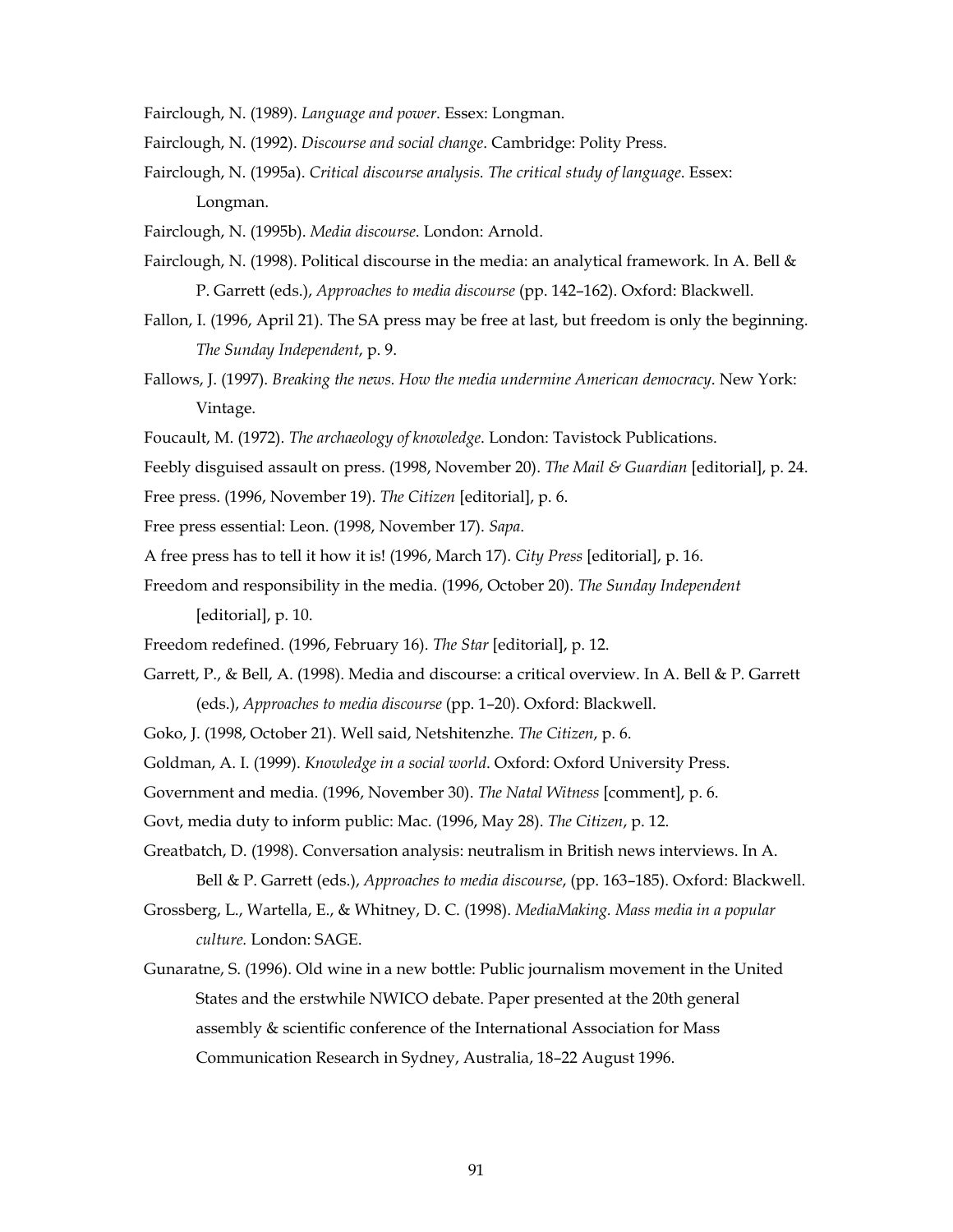- Hacker, K. L. (1996). Political linguistic discourse analysis. In M. E. Stuckey (ed.), *The theory and practice of political communication research* (pp. 28–55). Albany: State University of New York Press.
- Herman, E. (1995). Media in the US political economy. In J. Downing, A. Mohammadi, & A. Sreberny-Mohammadi (eds.), *Questioning the media. A critical introduction* [2nd ed.] (pp. 77–93). London: SAGE.

HRC to probe media racism. (1998, November 12). *Sapa*.

How the papers see it: Press comment on Mandela's speech. (1997, December 18). *Sapa*.

- Howarth, D. (1995). Discourse theory*.* In D. Marsh & G. Stoker (eds.), *Theory and methods in political science*. London: Macmillan Press.
- Hutchins Commission on the Freedom of the Press. (1947). A free and responsible press. Chicago: University of Chicago Press.

In the interests of freedom. (1999, February 22). *The Cape Times* [editorial], p. 19.

International Commission for the Study of Communication Problems ('MacBride Report'). (1980). *Many voices, one world*. Paris: UNESCO.

Is the media too hard on govt? (1996, September 30). *Mayibuye*, p. 8.

- Jaffer, Z. (1998, February 2). No magic blueprint for journalists. *The Daily News*, p. unknown.
- James, W. (1998, January 8). Frankly, the media should not be condemned. *The Cape Times*, p. 6.
- Javiya, E. (1998, January 26). Mandela's media attack to top editors' agenda. *The Star*, p. 3.
- Jones, N. (1999, April 5). Press freedom in the spotlight. *The Daily News*, p. 4.
- Kerlinger, F. N. (1986). *Foundations of behavioral research*. New York: Holt, Rinehart & Winston.
- Kinghorn, E. (1996, March 17). The transformation of newspapers is easier said than done. *The Sunday Independent*, p. 24.
- Laclau, E. (1988). Metaphor and social antagonisms. In Nelson and Grossberg (eds.): *Marxism and the interpretation of culture* (pp. 249–57). Basingstoke: Macmillan Education.
- Laclau, E., & Mouffe, C. (1985). *Hegemony and socialist strategy*. London: Verso.
- Lambeth, E. (1992). *Committed journalism: An ethic for the profession*. Bloomington: Indiana University Press.
- Landmark ruling. (1998, October 6). *The Natal Witness* [editorial], p. 8.

Lansink. A. (1998, May 7). Media's role more than watchdogging. *Sowetan*, p. 13.

- Leon, T. (1996, February 15). In defence of free speech in SA. *The Cape Times*, p. 8.
- Let's learn to speak our minds and build a new nation. (1997, September 21). *The Sunday Independent* [editorial], p. 10.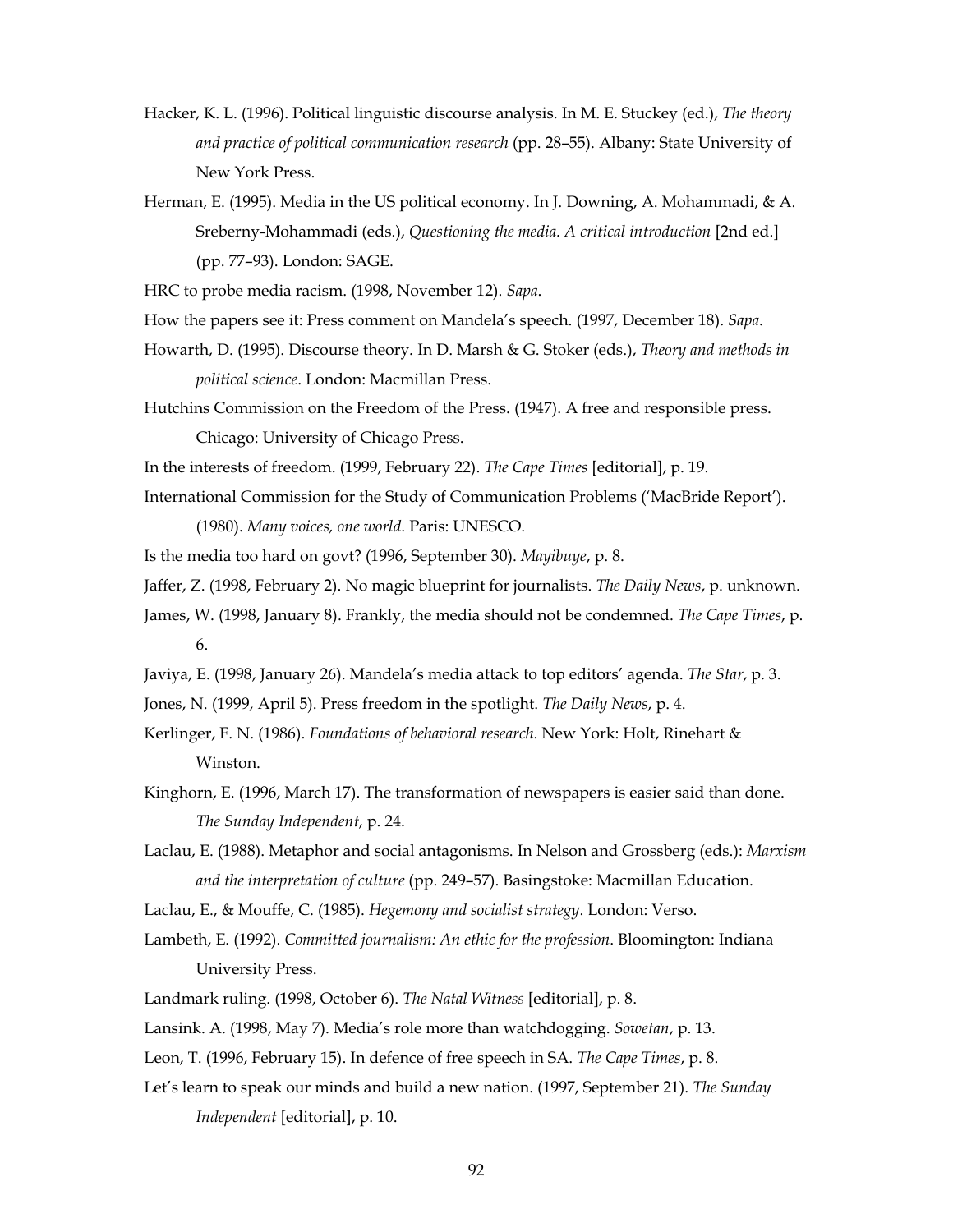Lidovho, N. (1998, April 22). Trying to muffle the watchdog. *The Star*, p. 16.

Louw, P. E. (1984). The libertarian theory of the press: How appropriate in the South African context? *Communicatio* 10(1), 31–37.

Louw, R. (1996, April 15). Intolerable dissent? *Democracy in Action*, p. 14.

- Louw, R. (1996, November 11). Mandela's bizarre attack on journalists reflects ANC insecurity. *Business* Day, p. 14.
- Louw, R. (1998, November 17). Probe will harm Mandela's efforts at reconciliation. *Business Day*, p. unknown.

Lund, T. (1998, August 14). Govt, editors decide to 'work together'. *The Star*, p. 9.

Madlala, C. (1996, March 24). DP accepts new hate-speech provision. *Sunday Times*, p. 2.

Makgoba, W. (1996, November 22). Free Press: perception and reality. *New Nation*, p. 11.

- Makgoba, W. (1997). *Mokoko. The Makgoba affair. A reflection on transformation*. Florida Hills: Vivlia Publishers.
- Makhaye, D. (1998, February 20). Press freedom is one of the freedoms ANC fought for. *Business Day*, p. 13.

Mandela accuses unnamed senior black journalists. (1996, November 12). *Sapa*.

Mandela editors agree to talk. (1996, November 2). *The Citizen*, p. 16.

- Mandela summons City Press editor. (1996, October 21). *The Cape Times*, p. 5.
- Mandela warns black supporters of shadowy white force. (1997, December 18). *Sapa-AFP*.
- Mazwai, T. (1998, May 29). Media needs intervention to foster diversification. *Business Day*, p. unknown.
- Mbeki, T. (1996, April 8). 'Do battle with racist thinking.' *The Cape Times*, p. 6.
- Mbeki, T. (1996, October 21). A milestone in building a nonracial media. *Cape Argus*, p. 10.
- McQuail, D. (1983). *Mass communication theory. An introduction*. London: Sage.
- McQuail, D. (1994). *Mass communication theory. An introduction* [3rd edition]. London: Sage.
- Media answerable to society: Min. (1996, October 22). *The Citizen*, p. 8.
- Media in destabilisation plan: Mandela. (1998, February 8). *Sapa*.
- Media overwhelmed by cynicism Erwin. (1998, October 14). *Sapa*.
- Media study results released. (1996, July 23). *Business Day*, p. 5.
- Merrett, C. (1994). *A culture of censorship. Secrecy and intellectual repression in South Africa*.

Cape Town: David Philip Publishers.

Merrill, (1975). Ethics and the press. New York: Hasting House Publishers.

Merritt, D. (1995). *Public journalism and public life. Why telling the truth is not enough*. Hillsdale,

N.J.: Lawrence Erlbaum Associates.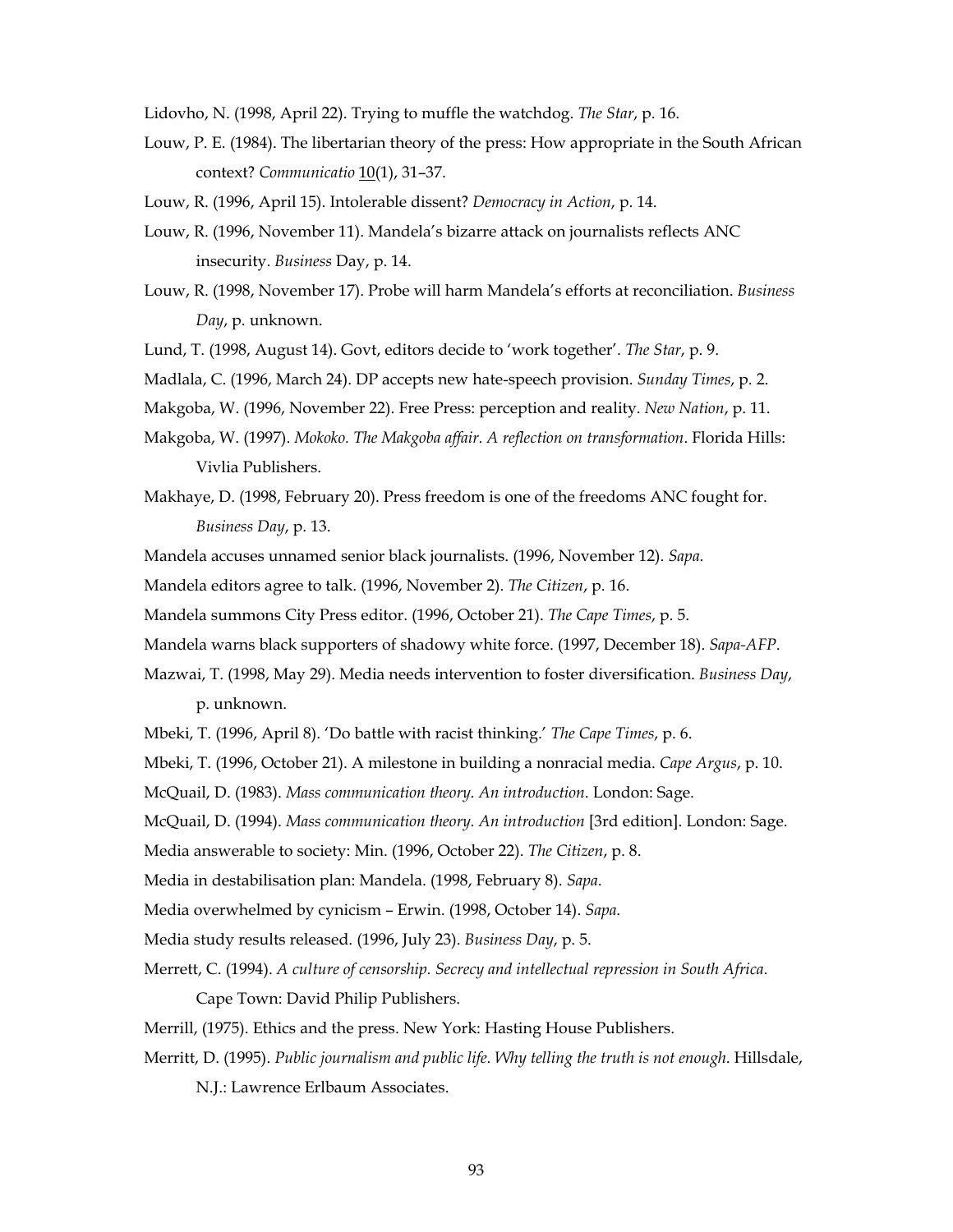- Mgxashe, A. (1996, October 26). Defining the transformation of the media will be a serious challenge. *Saturday Argus*, p. 27.
- Mgxashe, M. (1996, February 24). Media told: 'Be positive on parliament'. *Saturday Argus*, p. 24.
- Minnie, J. (1996, March 17). Freedom of speech becomes a mirage. *Sunday Times*, p. 22.
- Mkhondo, R. (1997, July 15). State and media developing smart relationship despite the fallouts. *The Daily News*, p, unknown.
- Moerdyk, C. (1996, October 12). The spanner in Comtask's works. *Saturday Star*, p. 12.
- Molebeledi, P. (1998, February 18). Lack of black languages impedes participatory democracy. *Business Day*, p. 2.
- Molebeledi, P. (1998, September 30). Media needs transformation, says publisher. *Business Day*, p. unknown.
- Molefe, T. (1996, February 23). 'Sowetan' survived hard times. *Sowetan*, p. 24.
- Molefe says media still represents old dispensation. (1998, March 13). *Sapa*.
- Mulholland, S. (1998, January 11). Attacks on the media a sign of democracy in SA. *Sunday Times*, p. 11.
- Mulholland, S. (1999, January 31). The beginning of the end for press freedom in SA? *Sunday Times*, p. 1.
- Nasa pushes for press freedom. (1998, March 10). *Integrated Communications*.
- Netshitenzhe, J. (1998, March 22). With the right spirit, the media can help to shape a new SA consensus. *The Sunday Independent*, p. 11.
- Niehaus, C. (1996, November 15). The Star accused of gutter journalism. *The Star*, p. 15.
- Ntenteni, T. (1997, September 28). Seleoane misrepresented Mbeki's view of the media. *The Sunday Independent*, p. 11.
- Nyatsumba, K. (1996, November 20). Free press in all our interests. *The Star*, p. 16.
- Nyatsumba, K. (1998, May). The looking-glass war. *Leadership Magazine*, p. unknown.
- O'Grady, K. (1996, November 19). Mandela, journalists resolve differences. *Business Day*, p. 2.
- Parker, I., Levett, A., Kottler, A., & Burman, E. (1997). On discourse, power, culture and change. In A. Levett, A. Kottler, E. Burman & I. Parker (eds.), *Culture, power and difference: Discourse analysis in South Africa* (pp. 198–204). Cape Town: University of Cape Town Press.
- Patten, J. (1998, May 4). A long walk to freedom for SA press. *Cape Argus*, p. 6.
- Pennington, S. (1998, October 23). Media should handle its influence responsibly. *Business Day*, p. unknown.
- Phosa says Press are all 'bastards'. (1996, May 30). *The Citizen*, p. 5.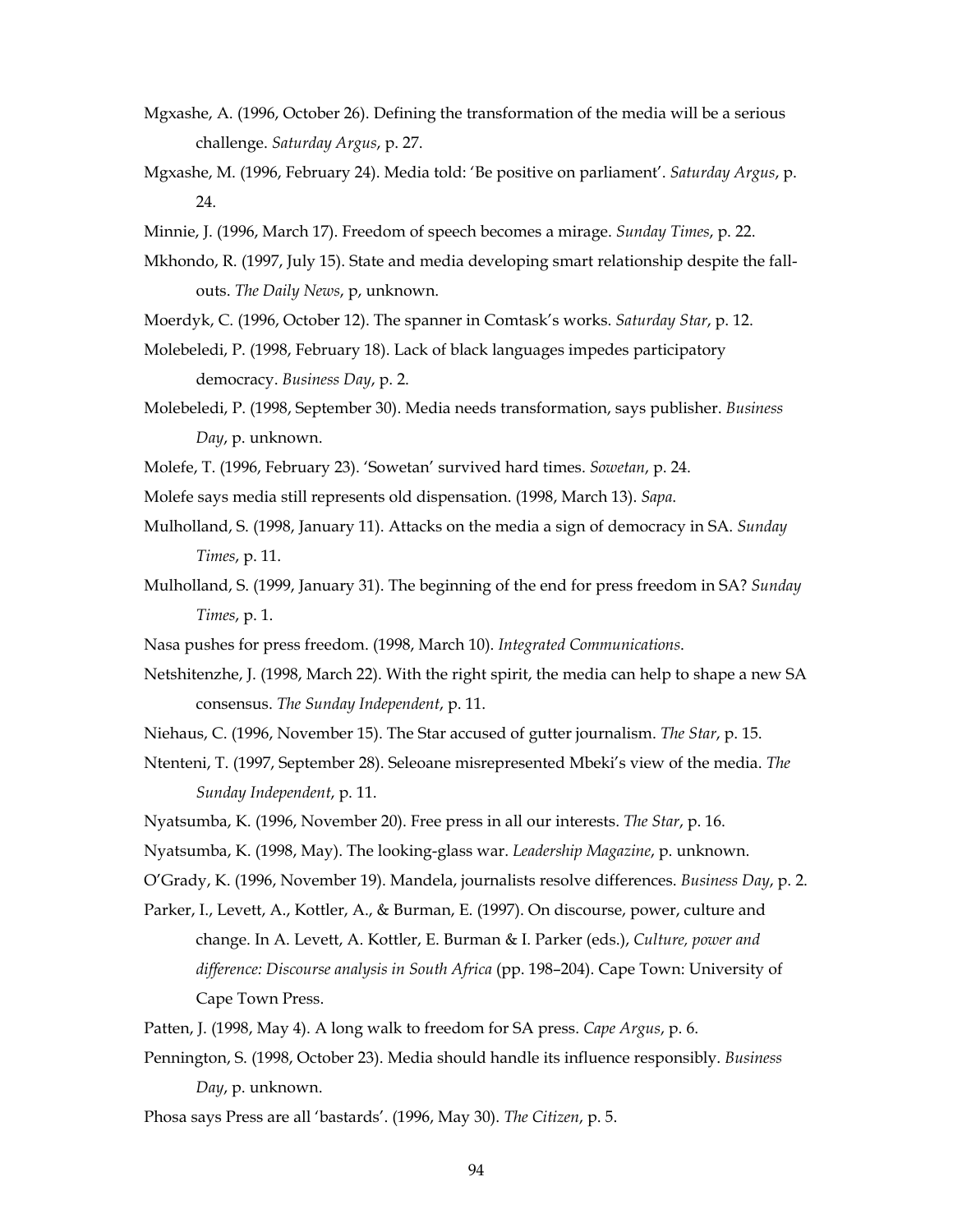Press freedom. (1998, January 27). *The Natal Witness* [editorial], p. 6.

- Qwelane, J. (1996, July 13). Mandela does his best, but mainstream press chides 'future' president. *Saturday Argus*, p. 16.
- Qwelane, J. (1996, July 13). Pen which maligns Mbeki was once poisoned with treachery. *Saturday Star*, p. 10.
- Rantao, J. (1999, February 17). Government looks at broader spread of media ownership. *The Star*, p. 6.
- Ramatlhodi, N. (1998, April 6). Fair shake from media is wanted. *The Star*, p. unknown.
- The responsive communitarian platform: Rights and responsibilities. (1994). Washington,

D.C.: Communitarian Network.

Richardson, K. (1998). Signs and wonders: interpreting the economy through television*.* In A. Bell & P. Garrett (eds.): *Approaches to media discourse*, pp. 220–250. Oxford: Blackwell.

Rickard, C. (1996, February 18). New era in fight for press freedom. *Sunday Times*, p. 26.

- Rivonia, S. P. (1998, October 23). Media should handle its influence responsibly. *Business Day*, p. unknown.
- Roberts, B. (1996, May 5). Role of Press in E Cape finds support. *Eastern Province Herald*, p. 4.
- Rosen, J. (1996). *Getting the connections right: Public journalism and the troubles in the press*. New York: Twentieth Century Fund Press.
- SAHRC. (1999, November). Investigation into racism in the media. Interim report. Johannesburg: South African Human Rights Commission.
- Saunderson-Meyer, W. (1998, February 7). Sunny skies journalism is not the answer. *The Saturday Paper*, p. unknown.
- Saussure, F. de. (1971/1915). *Cours de Linguistique Générale.* Paris: Payot.
- Sawyer, C. (1996, October 7). From the tower of Babel, a new message. *Cape Argus*, p. 8.
- Siebert, F. S., Peterson, T., & Schramm, W. (1963). *Four theories of the press*. Urbana: University of Illinois Press.
- Skjerdal, T. (1994). Siebert's four theories of the press: A critique. Northwestern College, St. Paul. Unpublished paper.
- Skjerdal, T. (1997). Mapping the gap. South African journalists in disagreements over the Truth and Reconciliation Commission media hearings 1997. Centre for Cultural and Media Studies, University of Natal. Unpublished paper.
- Skjerdal, T. (1998). Social responsibility and communitarian ethics in the media: Is there a difference? Centre for Cultural and Media Studies, University of Natal. Unpublished paper.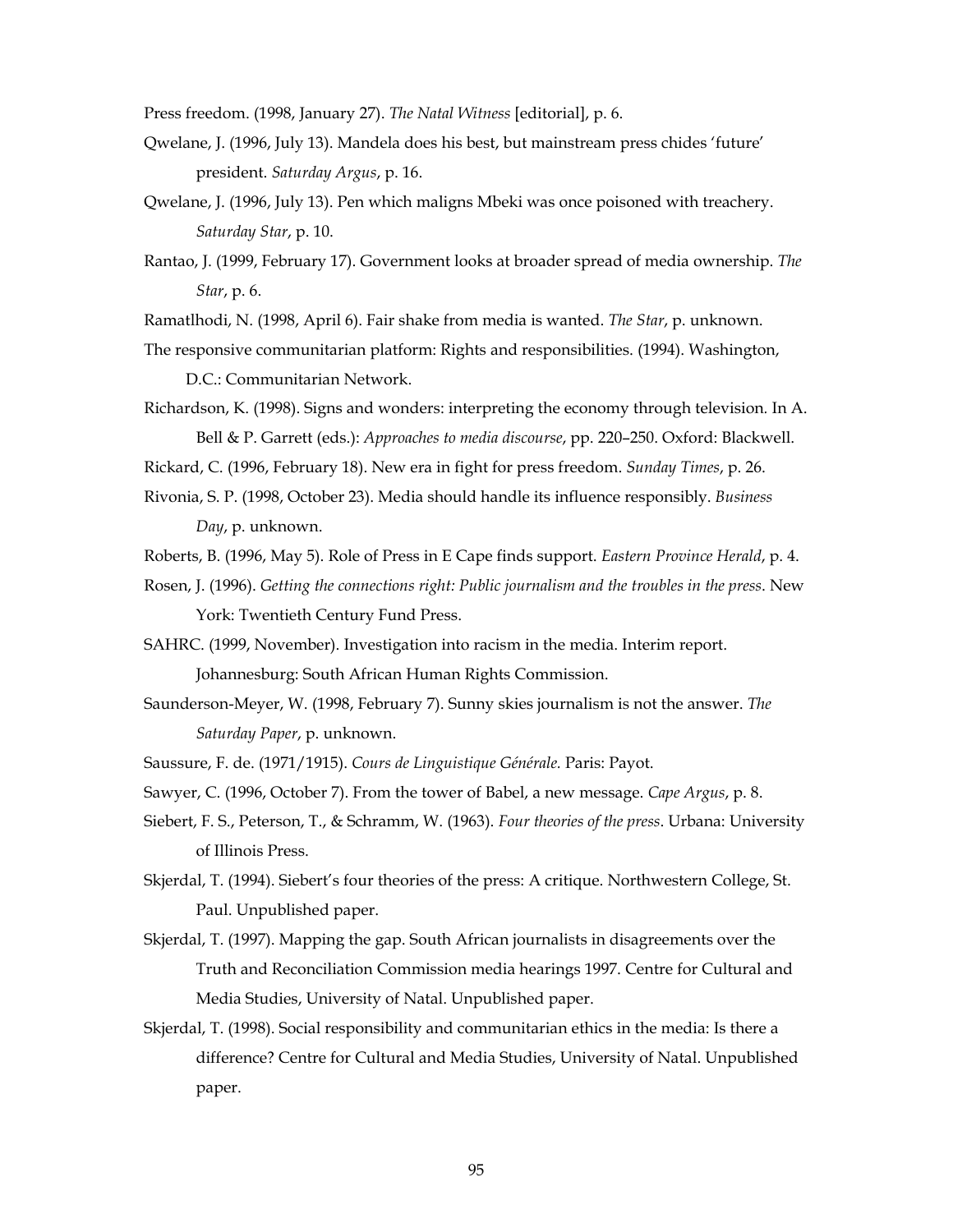- Skogerbø, E. (1991). Normative theories in media research: Four theories of the press revisited. In H. Rønning & K. Lundby (eds.), *Media and communication: Reading is methodology and culture* (pp. 25–42). Oslo: NUP.
- Smith, A. (1998/1776). *An inquiry into the nature and causes of the wealth of nations*. Oxford: Oxford University Press.
- Sole, S. (1998, January 25). ANC calculated in approach to media, says head of editors forum. *Sunday Tribune*, p. 7.
- Streek, B. (1996, October 10). Tutu champions free press. *The Cape Times*, p. 5.
- Streek, B. (1996, October 21). Govt and press 'at odds forever'. *The Cape Times*, p. 6.
- Sullivan, P. (1996, July 15). Let's try and find our high road. *The Star*, p. 12.
- Terre Blanche, M., & Durrheim, K. (1999). Social constructionist methods. In M. Terre Blanche & K. Durrheim (eds.), *Research in practice. Applied methods for the social sciences* (pp. 147–172). Cape Town: University of Cape Town Press.

Threatened by Mbeki and admonished by Chaskalson. (1996, June 14). *Financial Mail* [editorial], p. 23.

Times Media Ltd. editorial charter. (1996, July 11). *Business Day*, p. 11.

- Tomaselli, K. G. (2000). Cultural studies as 'psycho-babble'. Post-LitCrit, methodology and dynamic justice. Paper presented at the Third Crossroads Conference of Cultural Studies, University of Birmingham, June 2000.
- Tomaselli, K. G., & Louw, P. E. (1990). Vrye Weekblad and post-apartheid mania: What to do with the press. *Communicare* 9(1): 87-92.

Tomaselli, K. G., & Louw, P. E. (1991). *The alternative press in South Africa*. Bellville: Anthropos Publishers.

- Torfing, J. (1999). *New theories of discourse: Laclau, Mouffe, and Zizek.* Oxford: Blackwell 1999.
- Van der Walt, J. (1998, June 17). Hiding apartheid's abuse of power. *The Star*, p. unknown.
- Van Dijk, T. A. (1980). *Macrostructures*. Hillsdale, New Jersey: Lawrence Erlbaum Associates.
- Van Dijk, T. A. (1984). *Structures of international news. A case study of the world's press*. Report for Unesco. University of Amsterdam. Dept. of General Literary Studies. Section of Discourse Studies.
- Van Dijk, T. A. (1988a). *News analysis. Case studies of international and national news in the press*. Hillsdale, New Jersey: Lawrence Erlbaum Associates.
- Van Dijk, T. A. (1988b). *News as discourse*. Hillsdale, New Jersey: Lawrence Erlbaum Associates.
- Vanderhaeghen, Y. (1999, May 15). Freedom to criticize all. *The Natal Witness*, p. unknown. We're watchdogs, editors warn govt. (1998, January 26). *The Citizen*, p. 9.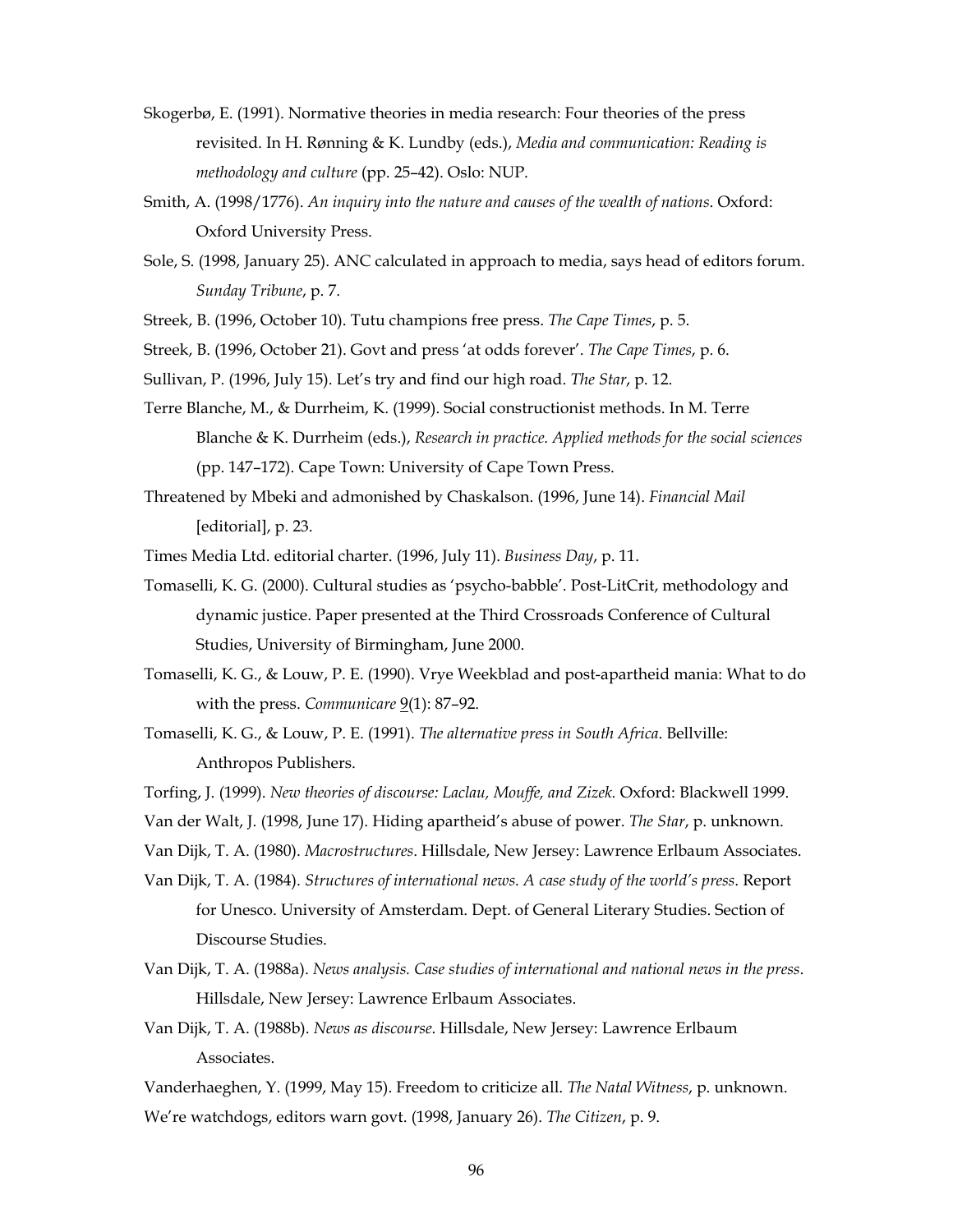- Widdowson, H. G. (1995). Discourse analysis: a critical view. *Language and Literature* (4), pp. 157–72.
- Yengeni, T. (1996, November 15). Journalists should carry out their duties to the letter, but responsibly. *The Star*, p. 15.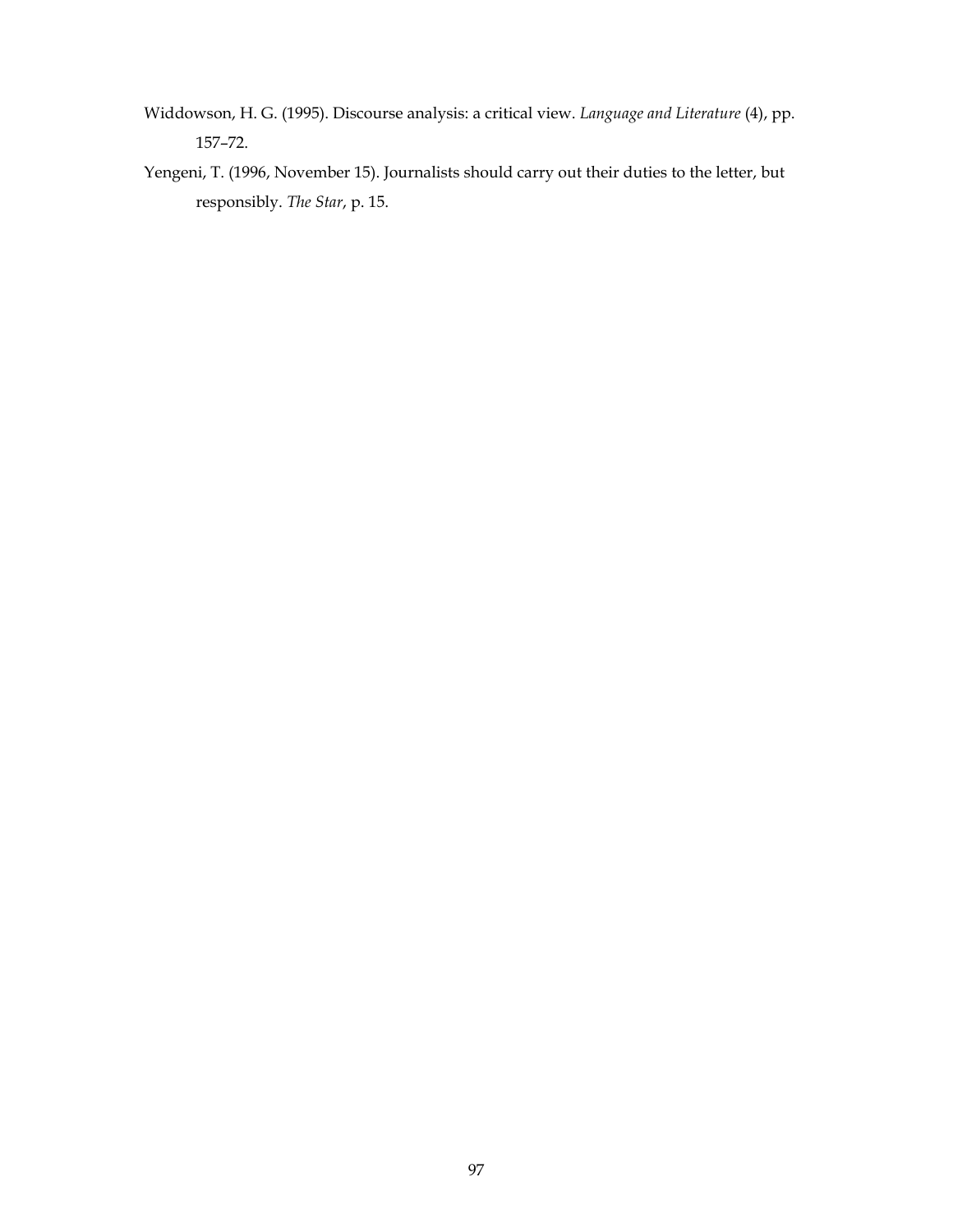# **Appendix A: Example of a detailed discourse analysis with notes**

*The following notes serve as an example of how each article was analysed by means of discourse analysis and textual analysis before they were put together in the general observation section in chapter 4.* 

Text: Attacks on the media a sign of democracy in SA Author: Stephen Mulholland Date: 11 January 1998 Medium: *Sunday Times* Type of article: Opinion

### **Structure of the article**

- 1. Introduction: Free press is a necessity of a healthy democracy.
- 2. Specifying topic: Recent attacks by leading ANC politicians on the South African press.
- 3. Reference to history: The malfunctioning press/government relationship under PW Botha.
- 4. Intermediate conclusion: Newspapers are private investments. Economic independence from the government is necessary.
- 5. Historical parallel: The Watergate affair (negative/positive example).
- 6. Contemporary parallel: Cuba and Zimbabwe (negative examples).
- 7. Returning to local topic: Mandela is mistaken; black editors want to protect their editorial independence.
- 8. Conclusion: Journalists will not give up their integrity and independence from the state.

**The layout:** This column by Stephen Mulholland appears every Sunday in the second section of *Sunday Times*. It is called «Another voice», as to denote that the author is not afraid to speak against mainstream opinion. Mulholland has worked as a journalist and editor for many years in liberal South African newspapers. The readership of *Sunday Times* is largely white middle-class.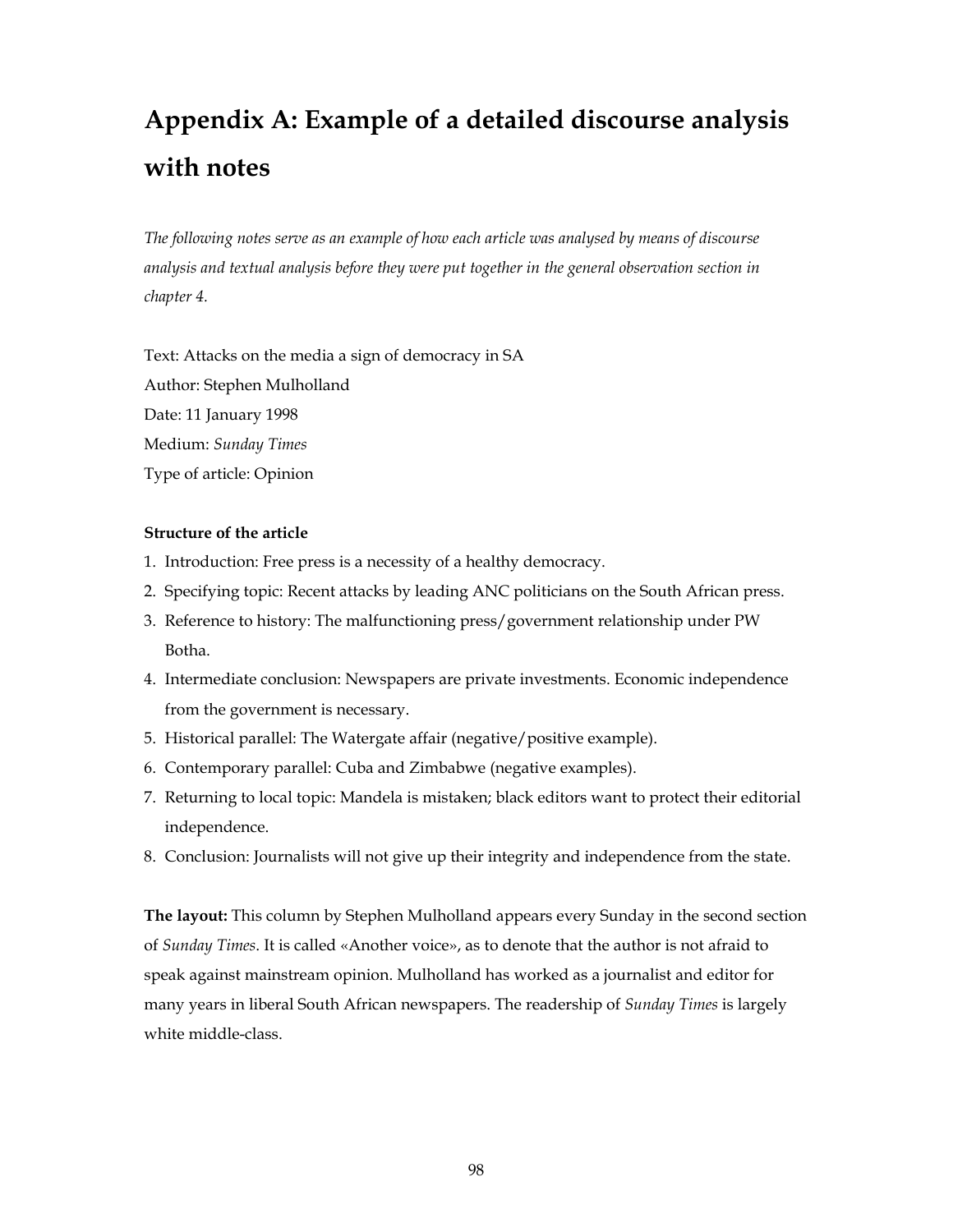**Key phrase:** «By and large the relationship between government and the media should preferably be an adversarial one.» (section 4)

**Positively loaded words:** healthy – democracy/democratic (5) – free and cantankerous press – survival of democracy – good corporate governance – adversarial – service to a public – fine investments – great public trust – favour – the interests of the people – stronger than ever – flourished mightily – good journalism equals good business – credibility – independence (2) – treasure and protect – editorial independence – sacrificing – proud tradition

**Negatively loaded words:** hysterical attacks – dangerous – cosy relationship – too friendly – 'patriotic' press – damage – megalomaniac – fiercely – lapdogs – out of touch – flatter – delusions – insulted – force – distort

**Overall observation:** By using contrasting words and images, Stephen Mulholland sets up a contestation between the press and the government. The press is connected with positive values, and the government is constantly representing a threat to those values. The key word is 'democracy' (see the title and the introduction). Interestingly, two words which are usually negative, 'cantankerous' and 'adversarial', are coined by the author to imply positive values. This underscores the libertarian discourse, which believes that growth comes through competition rather than cooperation. The author uses historical and geographical parallels to prove that the South African government is threatening democratic values.

**Detailed analysis:** The title – «Attacks on the media a sign of democracy in SA» – is actually an interpretation of recent South African history. It assumes that democracy is still not fully in place in the newly transformed country, yet there are 'signs' which indicate that the transformation process is maturing. The title also combines 'media' and 'democracy', which are the two main constituencies (beside 'government') that inform the article. It is almost assumed in the title that democracy cannot exist without the media and vice versa.

The preferred reading of 'democracy' continues in the introductory paragraph, where the author opens with a truth claim («tension between governments of the day and the media is a healthy characteristic of democratic society»). The author here exploits the liberal Western myth of democracy, which assumes a society built up by three different institutions (the state, the corporate society and the private society) with clearly differing duties. Rather than offering an alternative to this understanding of democracy, the author makes use of a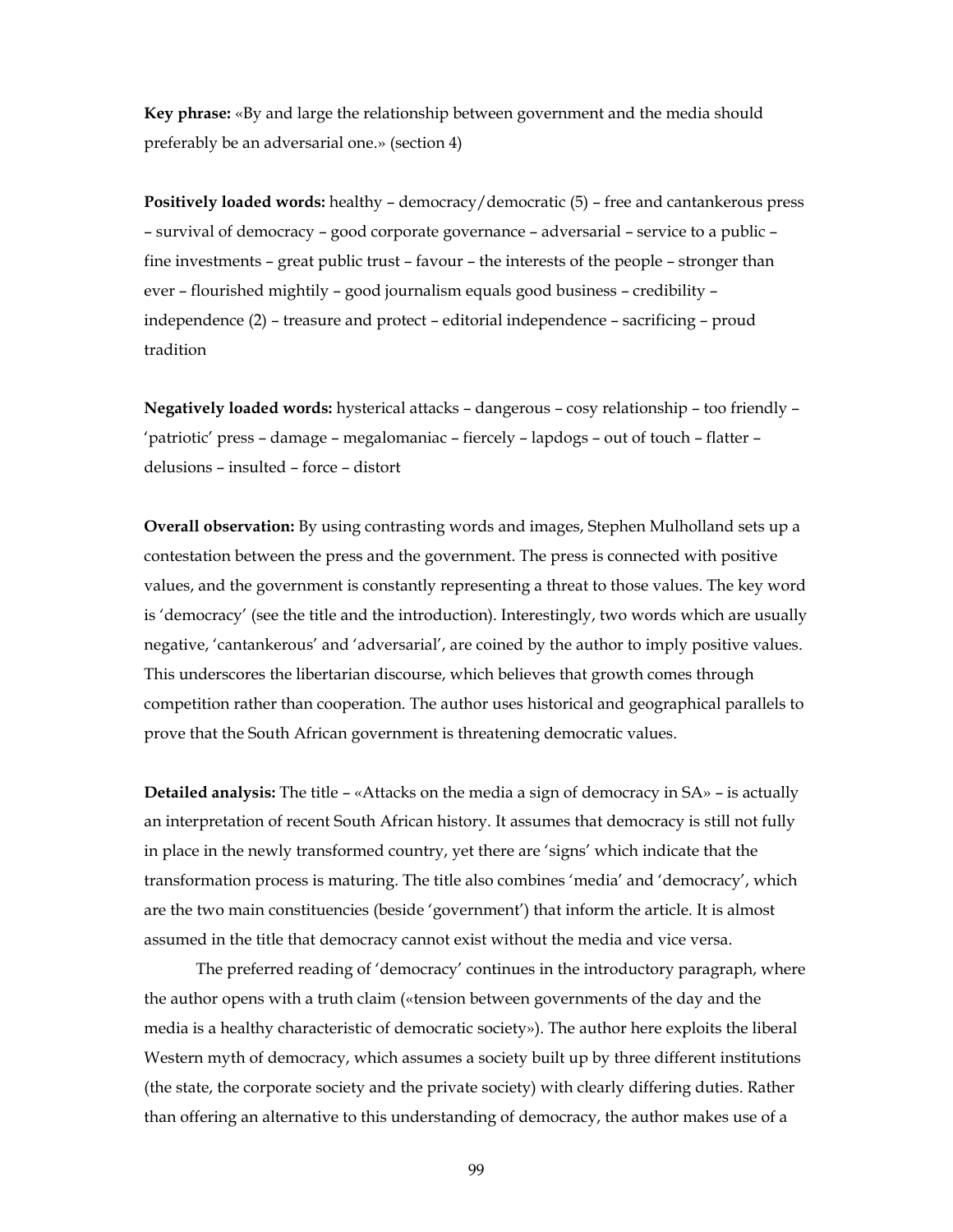truth claim («is») and affirms that the media constitute one institution and the government another. There is no option that there can be overlaps in the duties between the two. The next sentence qualifies the truth claim («it can be argued»), but the title and the introduction have already assumed the common-sense understanding of 'democracy', and the qualification serves more as a sign of trustworthiness on behalf of the author than a qualification per se. The introduction sets the agenda for the rest of the article. 'Democracy' or 'democratic' is used five times in the article, and is the most noteworthy symbol in the text.

The author goes on to name his enemies. Until this point, the author has appeared unbiased in his use of generally acceptable 'truth claims', but now, he suddenly deploys a highly loaded phrase, «hysterical attacks». The construction of the article legitimates and strengthens the phrase, as the author builds up confidence through his seemingly impartial and non-provocative statements in the opening paragraph. When he suddenly changes writing style from a denotative to a connotative type and condemns Mandela and Mbeki's treatment of the media as «hysterical attacks», the reader is led to be convinced that the accusations are justified. Mulholland particularly refers to the Mafikeng speech that Mandela held a few weeks before (December 1997), but he simultaneously conveys the impression that the political leadership is *constantly* attacking the media on false grounds. The article exploits the unfavourable image that the public has of President Mandela after his outburst a few weeks before, and turns this impression into a general claim. A public discourse is formed, but it is an overgeneralized one.

It is important for the author to draw parallels between the current South African government and authoritarian regimes. He first compares Mandela with former president PW Botha, who called for a 'patriotic press' in South Africa. The comparison is incomplete for a number of reasons, but the author manages to convince the reader that there are similarities between the current government and the former apartheid regime. This is a very effective argument, as people's connotations to the media policies during apartheid are exclusively negative. The author also refers to Cuba and Zimbabwe, both of which are poor examples of free press practices. Thus, he uses publicly agreed enemy discourses to argue against South Africa's own leaders. The irony, of course, is that the discourses he uses as examples, are more or less distant in space or time, and are therefore mediated discourses which are largely created by the media themselves.

Mulholland also uses the infamous Watergate scandal as an example. President Nixon, who had to resign after the affair, is implicitly compared with President Mandela. Since Nixon was against transparency, the implication is that also Mandela is against transparency. In a rhetorical twist, Mulholland goes on to use the Watergate scandal as a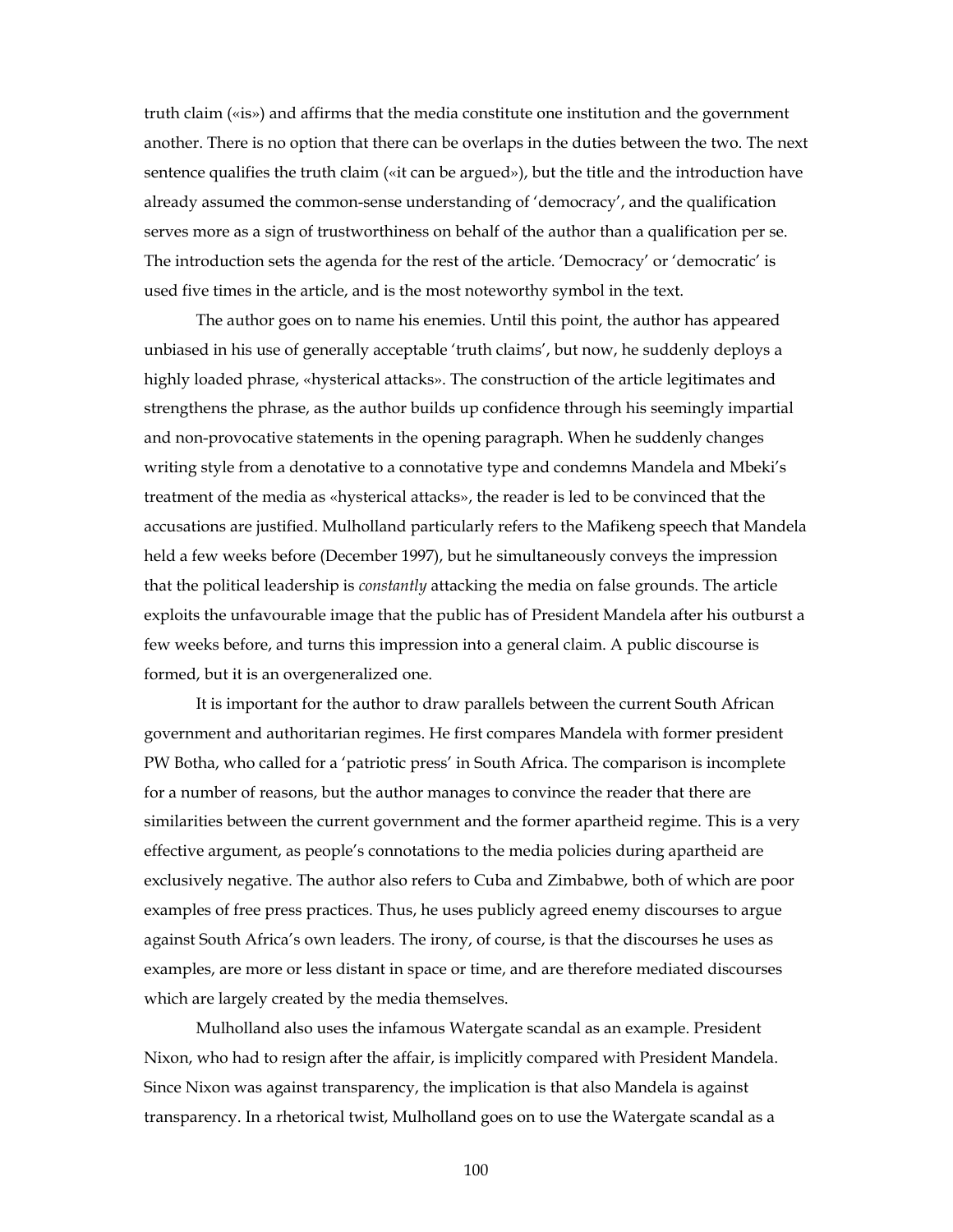proof that «good journalism equals good business». This is because «advertisers and readers want credibility and credibility comes from independence». What the author actually does here, is to use circular argumentation to argue for both structural and editorial independence. To him, independence equals independence from state intervention only, which is another trait of classic libertarianism. The problem of commercial constraints is not discussed.

Towards the end of the article, a discourse of race is introduced and perhaps reinforced. Mulholland argues that Mandela is wrong when he claims that black editors are token appointments. In line with the rest of the article, the author refers to «editorial independence» and «proud tradition» when arguing that black journalists are just as much part of the journalism community as white journalists are. It seems that race is not an issue in journalism; the journalistic mind is driven by «independence» rather than by racial interests. Mulholland thus succeeds in exchanging white vs. black barriers for press vs. government barriers. He leaves no option on behalf of black journalists; they must stop cooperating with the ANC if they want to protect the «proud tradition» they have inherited. It is questionable, however, if Mulholland would have to refer explicitly to this tradition if everyone took for granted that black journalists actually are part of the liberal press tradition. Arguably, the article therefore functions as a subtle confirmation of the supremacy of white journalists. It is all in the unspoken discourse in the article, which cannot be ascertained by a technical analysis alone.

 Overall, Mulholland confirms the liberal watchdog discourse through positive connotations, and smashes the «lapdog» discourse through negative connotations and biased historical parallels. The structure of the article gives the impression that these two discourses are competing on equal grounds, but the author is aware that the discursive community he writes for, is largely informed by Western liberal values. The article therefore appears to function as a negotiation of discourses on the surface, but is more likely a reinforcement of certain discursive practices which are motivated by the particular socio-political context which confines post-apartheid South Africa.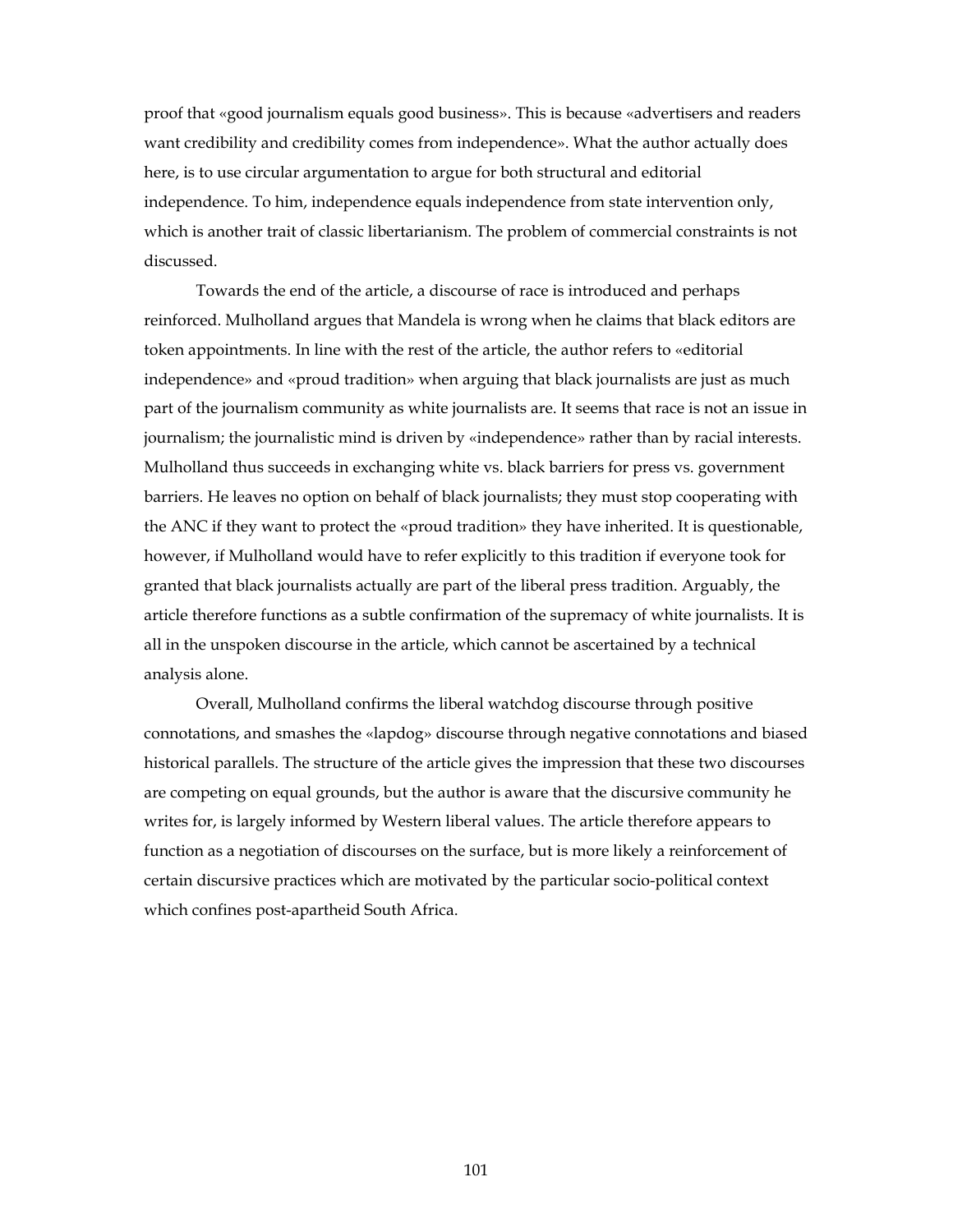## **Appendix B: Article overview**

| Date                      | Name of article                                                                                                                                                  | Source                                      | Type of<br>article | Author                 | <b>Informants</b>                                                                              |
|---------------------------|------------------------------------------------------------------------------------------------------------------------------------------------------------------|---------------------------------------------|--------------------|------------------------|------------------------------------------------------------------------------------------------|
| 15-02-96                  | In defence of free speech in SA                                                                                                                                  | The Cape Times                              | Speech extract     | Tony Leon              | Tony Leon                                                                                      |
| $16 - 02 - 96$            | Freedom redefined                                                                                                                                                | The Star                                    | Editorial          |                        | Editor                                                                                         |
| 18-02-96                  | New era in fight for press freedom                                                                                                                               | Sunday Times                                | Opinion            | Carmel Rickard         | Carmel Rickard                                                                                 |
| 23-02-96                  | Sowetan survived hard times                                                                                                                                      | Sowetan                                     | Background         | Themba Molefe          | Sowetan                                                                                        |
| 24-02-96                  | Media told: 'Be positive on parliament'                                                                                                                          | Weekend Argus                               | <b>News</b>        | Mxolisi Mgxashe        | ANC parliamentary<br>caucus                                                                    |
| 07-03-96                  | Public has a stake in press row                                                                                                                                  | The Cape Times                              | Opinion            | <b>Guy Berger</b>      | <b>Guy Berger</b>                                                                              |
| 16-03-96                  | A celebration of newfound wisdom                                                                                                                                 | Weekend Argus                               | Editorial          |                        | Editor                                                                                         |
| 17-03-96                  | Freedom of speech becomes a mirage                                                                                                                               | Sunday Times                                | Opinion            | Jeanette Minnie        | Jeanette Minnie                                                                                |
| 17-03-96                  | The transformation of newspapers is<br>easier said than done                                                                                                     | The Sunday<br>Independent                   | <b>News</b>        | Elizabeth Kinghorn     | Rhodes Journalism<br>Review: Guy Berger,<br>Thami Mazwai, John<br>Patten, Moegsien<br>Williams |
| 17-03-96                  | A free press has to tell it how it is!                                                                                                                           | <b>City Press</b>                           | Editorial          |                        | Editor                                                                                         |
| 24-03-96                  | DP accepts new hate-speech provision                                                                                                                             | <b>Sunday Times</b>                         | <b>News</b>        | Cyril Madlala          | ANC, DP                                                                                        |
| 08-04-96                  | 'Do battle with racist thinking'                                                                                                                                 | The Cape Times                              | Speech             | Thabo Mbeki            | Thabo Mbeki                                                                                    |
| 15-04-96                  | Intolerable dissent?                                                                                                                                             | Democracy in Action                         | Opinion            | Raymond Louw           | Raymond Louw                                                                                   |
| 21-04-96                  | The SA press may be free at last, but<br>freedom is only the beginning                                                                                           | The Sunday<br>Independent                   | Speech extract     | Ivan Fallon            | Ivan Fallon                                                                                    |
| 28-05-96                  | Govt, media duty to inform public: Mac                                                                                                                           | The Citizen/Sapa                            | <b>News</b>        |                        | Mac Maharaj                                                                                    |
| $30 - 05 - 96$            | Phosa says Press are all 'bastards'                                                                                                                              | The Citizen/Sapa                            | <b>News</b>        |                        | Mathews Phosa                                                                                  |
| 31-05-96                  | Role of Press in E Cape finds support                                                                                                                            | Eastern Province<br>Herald                  | <b>News</b>        | <b>Bronwen Roberts</b> | ANC, editors                                                                                   |
| 31-05-96                  | Don't blame the messenger                                                                                                                                        | Eastern Province<br>Herald                  | Editorial          |                        | Editor                                                                                         |
| 14-06-96                  | Threatened by Mbeki and admonished<br>by Chaskalson                                                                                                              | <b>Financial Mail</b>                       | Opinion            |                        | Editor                                                                                         |
| 11-07-96                  | Times Media Ltd. editorial charter                                                                                                                               | <b>Business Day</b>                         | Information        |                        | Editorial charter                                                                              |
| 13-07-96                  | Mandela does his best, but<br>mainstream press chides 'future'<br>president<br>Also published as:<br>Pen which maligns Mbeki was once<br>poisoned with treachery | Weekend Argus<br>Also in:<br>Saturyday Star | Opinion            | Jon Qwelane            | Jon Qwelane                                                                                    |
| 15-07-96                  | Let's try and find our high road                                                                                                                                 | The Star                                    | Opinion            | Peter Sullivan         | Peter Sullivan                                                                                 |
| 23-07-96                  | Media study results released                                                                                                                                     | <b>Business Day/Sapa</b>                    | <b>News</b>        |                        | <b>MMP</b>                                                                                     |
| 25-07-96                  | SA press dogged by poor training,<br>says Mbeki                                                                                                                  | The Argus<br>(Cape Argus)                   | <b>News</b>        | Peter Fabricius        | Thabo Mbeki                                                                                    |
| 11-09-96                  | Press freedom as vital as ever                                                                                                                                   | The Cape Times                              | Opinion            | Bennie Bunsee          | Bennie Bunsee (PAC)                                                                            |
| 30-09-96                  | Is the media too hard on govt?                                                                                                                                   | Mayibuye                                    | <b>News</b>        |                        | <b>MMP</b>                                                                                     |
| 07-10-96                  | From the tower of Babel, a new<br>message                                                                                                                        | Cape Argus                                  | <b>News</b>        | <b>Clive Sawyer</b>    | Comtask                                                                                        |
| 10-10-96                  | Tutu champions free press                                                                                                                                        | The Cape Times                              | <b>News</b>        | <b>Barry Streek</b>    | Desmond Tutu                                                                                   |
| $\overline{12} - 10 - 96$ | The spanner in Comtask's works                                                                                                                                   | Saturday Star                               | Opinion            | Chris Moerdyk          | Chris Moerdyk                                                                                  |
| 17-10-96                  | Striking a balance on SA Press<br>freedom                                                                                                                        | <b>Business Day</b>                         | Speech extract     | Arthur Chaskalson      | Arthur Chaskalson                                                                              |
| 20-10-96                  | Freedom and responsibility in the<br>media                                                                                                                       | The Sunday<br>Independent                   | Editorial          |                        | Editor                                                                                         |
| 21-10-96                  | A milestone in building a nonracial<br>media                                                                                                                     | Cape Argus                                  | Speech extract     | Thabo Mbeki            | Thabo Mbeki                                                                                    |
| $21 - 10 - 96$            | Govt and press 'at odds forever'                                                                                                                                 | The Cape Times                              | <b>News</b>        | <b>Barry Streek</b>    | Ben Bradlee                                                                                    |
| 21-10-96                  | Mandela summons City Press editor                                                                                                                                | The Cape Times                              | <b>News</b>        |                        | Nelson Mandela, Khulu<br>Sibiya                                                                |
| 22-10-96                  | Media answerable to society: Min                                                                                                                                 | The Citizen/Sapa                            | <b>News</b>        |                        | Jay Naidoo                                                                                     |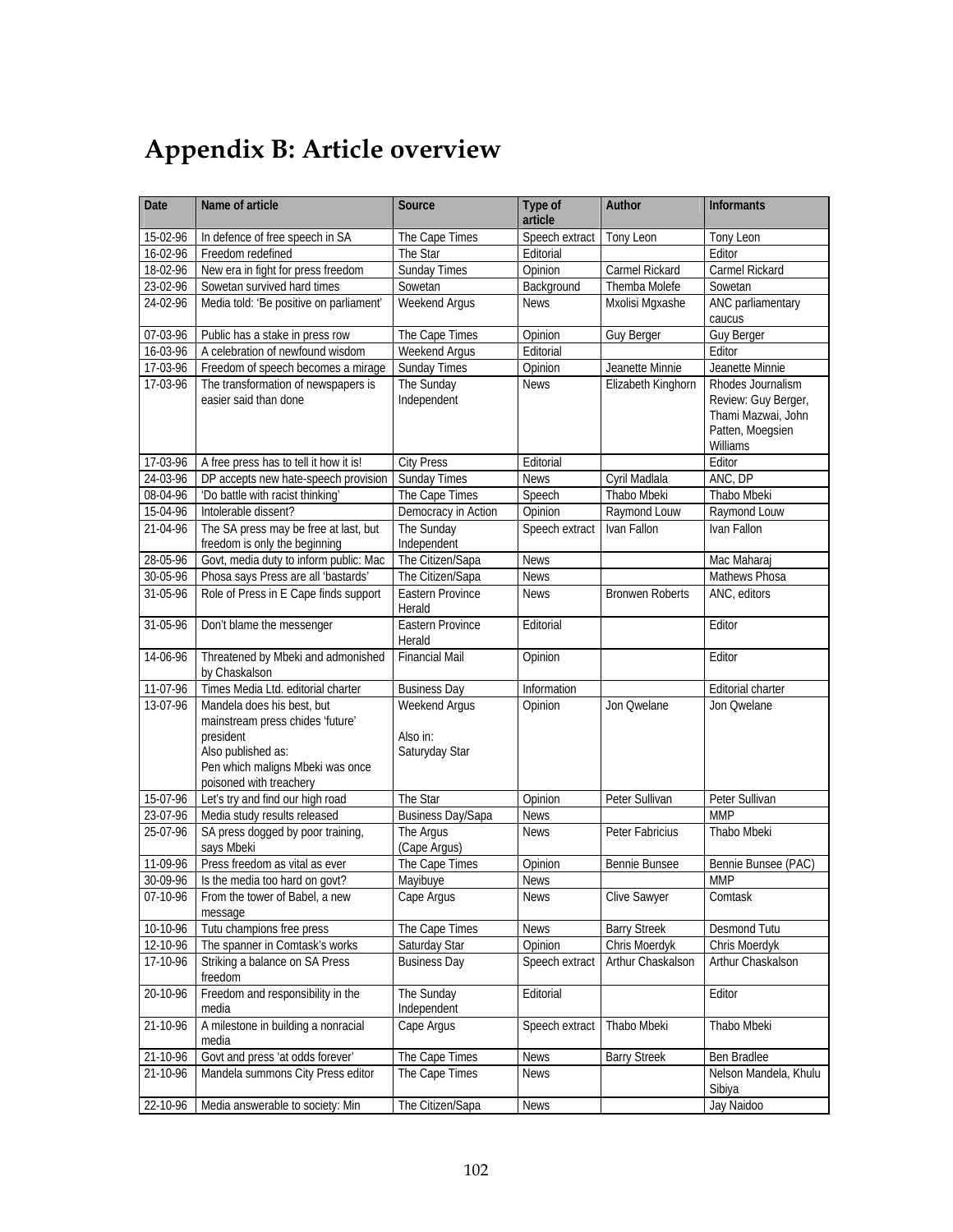| 26-10-96       | Defining the transformation will be a<br>serious challenge                  | Weekend Argus             | Opinion     | Ace Mgxashe                 | Ace Mgxashe                                                                                      |
|----------------|-----------------------------------------------------------------------------|---------------------------|-------------|-----------------------------|--------------------------------------------------------------------------------------------------|
| 02-11-96       | Mandela editors agree to talk                                               | The Citizen/Sapa          | <b>News</b> |                             | Nelson Mandela/Thami<br>Mazwai                                                                   |
| 12-11-96       | Mandela accuses unnamed senior<br>black journalists                         | Sapa                      | <b>News</b> |                             | Nelson Mandela                                                                                   |
| 13-11-96       | Black journalists used by minority to<br>undermine government: Mandela      | Sapa                      | <b>News</b> |                             | Nelson Mandela                                                                                   |
| 14-11-96       | DP slams Mandela's attack on the<br>press                                   | Sapa                      | <b>News</b> |                             | Dene Smuts                                                                                       |
| 15-11-96       | The Star accused of gutter journalism                                       | The Star                  | Opinion     | Carl Niehaus                | Carl Niehaus                                                                                     |
| 15-11-96       | Journalists should carry out their duties<br>to the letter, but responsibly | The Star                  | Opinion     | Tony Yengeni                | Tony Yengeni                                                                                     |
| 19-11-96       | Black pressmen, pres end row                                                | The Citizen/Sapa          | <b>News</b> | Matthew Burbidge            | Nelson Mandela                                                                                   |
| 19-11-96       | Mandela, journalists resolve<br>differences                                 | <b>Business Day</b>       | <b>News</b> | Kevin O'Grady               | Nelson Mandela, Thami<br>Mazwai                                                                  |
| 19-11-96       | Mandela's bizarre attack on journalists<br>reflects ANC insecurity          | <b>Business Day</b>       | Opinion     | Raymond Louw                | Raymond Louw                                                                                     |
| 19-11-96       | <b>Free Press</b>                                                           | The Citizen               | Editorial   |                             | Editor                                                                                           |
| 20-11-96       | Comment                                                                     | Sowetan                   | Editorial   |                             | Editor                                                                                           |
| 24-11-96       | Wagging fingers old and new put press<br>freedom in its place               | <b>Sunday Times</b>       | Opinion     | David Bullard               | David Bullard                                                                                    |
| $20 - 11 - 96$ | Free press in all our interests                                             | The Star                  | Opinion     | Kaizer Nyatsumba            | Kaizer Nyatsumba                                                                                 |
| 22-11-96       | Free Press: perception and reality                                          | The New Nation            | Opinion     | William Makgoba             | William Makgoba                                                                                  |
| 30-11-96       | Government and media                                                        | The Natal Witness         | Editorial   |                             | Editor                                                                                           |
| 15-07-97       | State and media developing smart<br>relationship despite the fall-outs      | The Daily News            | <b>News</b> | Rich Mkhondo                | Cyril Ramaphosa, Ivan<br>Fallon                                                                  |
| 21-09-97       | Let's learn to speak our minds and<br>build a new nation                    | The Sunday<br>Independent | Editorial   |                             | Editor                                                                                           |
| 28-09-97       | Seleoane misrepresented Mbeki's view<br>of the media                        | The Sunday<br>Independent | Opinion     | Thami Ntenteni              | Thami Ntenteni                                                                                   |
| 18-12-97       | Black editors tokens, says Mandela                                          | Sapa                      | <b>News</b> |                             | Nelson Mandela                                                                                   |
| 18-12-97       | How the papers see it: press comment<br>on Mandela's speech                 | Sapa                      | <b>News</b> |                             | Sowetan, Business<br>Day, The Citizen, The<br>Star, Cape Argus, The<br>Cape Times, Die<br>Burger |
| 19-12-97       | Black editors reject tokenism claims by<br>Mandela                          | Sapa                      | <b>News</b> |                             | Mike Robertson,<br>Moegsien Williams,<br>Mike Siluma                                             |
| 19-12-97       | ANC can't handle media/opponents'<br>criticism: DP                          | Sapa                      | <b>News</b> |                             | Tony Leon                                                                                        |
| 08-01-98       | Frankly, the media should not be<br>condemned                               | The Cape Times            | Opinion     | Wilmot James                | Wilmot James                                                                                     |
| 11-01-98       | Only accurate reporting and fair<br>reflection will redeem the press        | The Sunday<br>Independent | Opinion     | Pedro Diederichs            | Pedro Diederichs                                                                                 |
| 11-01-98       | Attacks on the media a sign of<br>democracy in SA                           | Sunday Times              | Opinion     | Stephen<br>Mulholland       | Stephen Mulholland                                                                               |
| 25-01-98       | ANC calculated in approach to media,<br>says head of editors forum          | <b>Sunday Tribune</b>     | <b>News</b> | Sam Sole                    | Moegsien Williams                                                                                |
| 26-01-98       | We're watchdogs, editors warn govt                                          | The Citizen/Sapa          | <b>News</b> |                             | Sanef                                                                                            |
| 26-01-98       | Mandela's media attack to top editors'<br>agenda                            | The Star                  | <b>News</b> | Eddie Javiya                | Mike Siluma<br>(Sanef/Sowetan)                                                                   |
| 27-01-98       | Press freedom                                                               | The Natal Witness         | Editorial   |                             | Editor                                                                                           |
| 05-02-98       | No magic blueprint for journalists                                          | The Daily News            | Opinion     | Zubeida Jaffer              | Zubeida Jaffer<br>(journalist)                                                                   |
| 07-02-98       | Sunny skies journalism is not the<br>answer                                 | The Saturday Paper        | Opinion     | William<br>Saunderson-Meyer | William Saunderson-<br>Meyer (journalist)                                                        |
| 08-02-98       | Media in destabilisation plan: Mandela                                      | Sapa                      | <b>News</b> |                             | Nelson Mandela (ANC)                                                                             |
| 18-02-98       | Lack of black language press impedes<br>participatory democracy             | <b>Business Day</b>       | <b>News</b> | Pule Molebeledi             | Winnie Madikizela-<br>Mandela (ANC)                                                              |
| 20-02-98       | SA media in process of transformation                                       | ECN                       | <b>News</b> | David Ball                  | John Battersby (The                                                                              |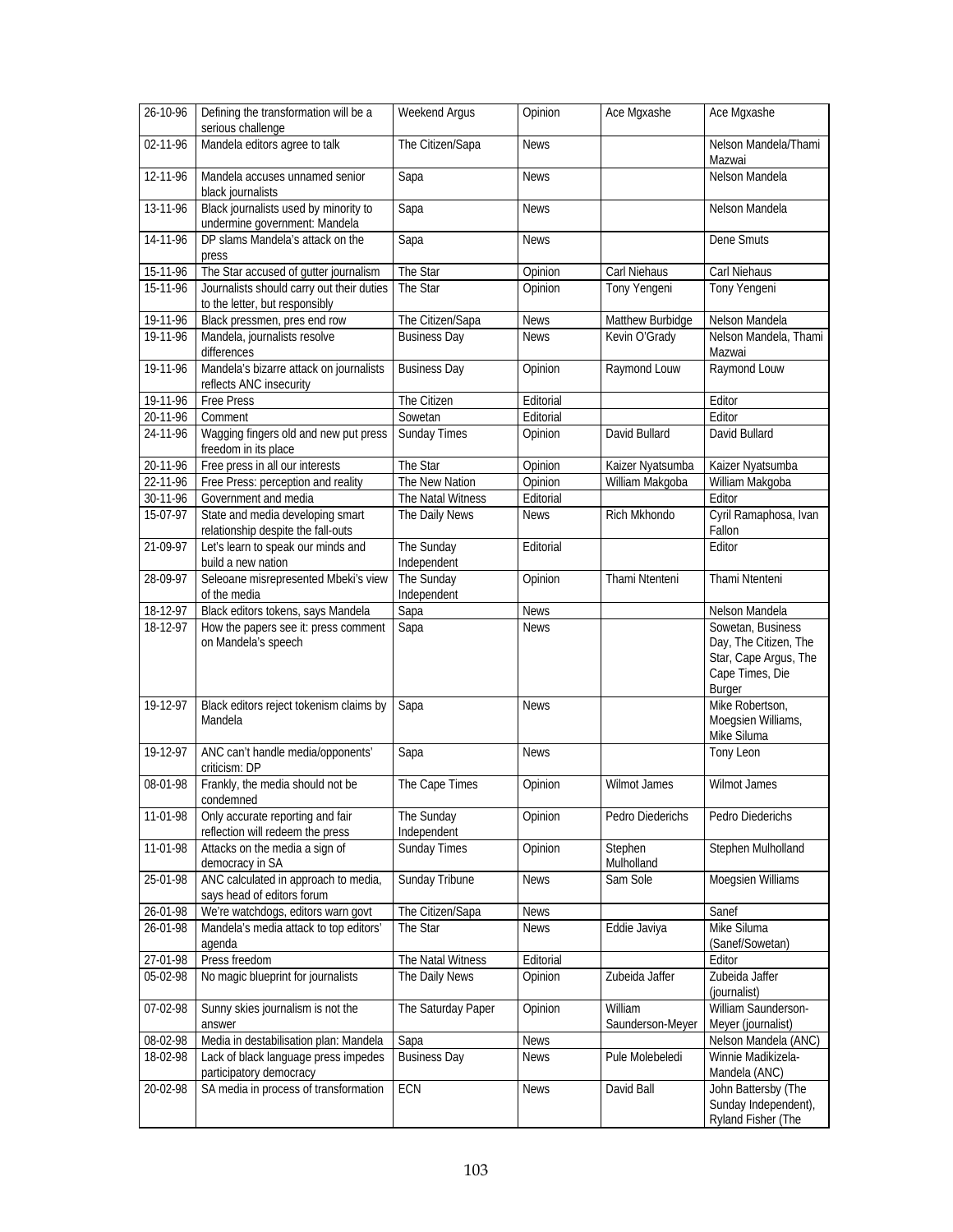|          |                                                                          |                              |             |                           | Cape Times)                                                                                             |
|----------|--------------------------------------------------------------------------|------------------------------|-------------|---------------------------|---------------------------------------------------------------------------------------------------------|
| 20-02-98 | Press freedom is one of the freedoms<br>ANC fought for                   | <b>Business Day</b>          | Opinion     | Dumisani Makhaye          | Dumisani Makhaye<br>(ANC)                                                                               |
| 10-03-98 | NASA pushes for press freedom                                            | Integrated<br>Communications | <b>News</b> |                           | Hennie van Deventer<br>(NASA)                                                                           |
| 13-03-98 | Molefe says media still represents old<br>dispensation                   | Sapa                         | <b>News</b> |                           | Popo Molefe (North-<br>West Premier)                                                                    |
| 22-03-98 | With the right spirit, the media can help<br>to shape a new SA consensus | The Sunday<br>Independent    | Opinion     | Joel Netshitenzhe         | Joel Netshitenzhe<br>(GCIS)                                                                             |
| 06-04-98 | Fair shake from media is wanted                                          | The Star                     | Opinion     | Ngoako<br>Ramatlhodi      | Ngoako Ramatlhodi<br>(Northern Province<br>Premier)                                                     |
| 22-04-98 | Trying to muffle the watchdog                                            | The Star                     | Opinion     | Nanga Lidovho             | Nanga Lidovho (PAC)                                                                                     |
| 29-04-98 | Editors ask Mandela to axe Nat press<br>law                              | Cape Argus                   | <b>News</b> |                           | Sanef                                                                                                   |
| 29-04-98 | Editors Forum raises concerns                                            | The Daily News               | <b>News</b> |                           | Sanef                                                                                                   |
| May 98   | The looking-glass war                                                    | The Leadership<br>Magazine   | Opinion     | Kaizer Nyatsumba          | Kaizer Nyatsumba                                                                                        |
| 04-05-98 | Entrenching press freedom                                                | Cape Argus                   | Editorial   |                           | Editor                                                                                                  |
| 04-05-98 | A long walk to freedom for SA press                                      | Cape Argus                   | Opinion     | John Patten               | John Patten (The Star<br>ombudsman)                                                                     |
| 07-05-98 | Media's role more than watchdogging                                      | Sowetan                      | Opinion     | Annette Lansink           | Annette Lansink (public<br>law lecturer, Univ. of<br>Venda)                                             |
| 29-05-98 | Media needs intervention to foster<br>diversification                    | <b>Business Day</b>          | Opinion     | Thami Mazwai              | Thami Mazwai                                                                                            |
| 17-06-98 | Hiding apartheid's abuse of power                                        | The Star                     | Opinion     | Johan van der Walt        | Johan van der Walt<br>(law professor)                                                                   |
| 14-08-98 | Govt, editors decide to 'work together'                                  | The Star                     | <b>News</b> | Troye Lund                | Sanef, gov. ministers                                                                                   |
| 30-09-98 | Media needs transformation, says<br>publisher                            | <b>Business Day</b>          | <b>News</b> | Pule Molebeledi           | Dr. Chinweizu (Nigerian<br>author)                                                                      |
| 06-10-98 | Landmark ruling                                                          | The Natal Witness            | Editorial   |                           | Editor                                                                                                  |
| 14-10-98 | Media overwhelmed by cynicism -<br>Erwin                                 | <b>Business Day</b>          | <b>News</b> |                           | Alec Erwin (Trade<br>Minister)                                                                          |
| 15-10-98 | Govt's failure not media's fault                                         | <b>Business Day</b>          | Opinion     | Peter Bruce               | Peter Bruce (Financial<br>Mail)                                                                         |
| 21-10-98 | Well said, Netshitenzhe                                                  | The Citizen                  | Opinion     | Jethro Goko               | Jethro Goko (Sapa)                                                                                      |
| 23-10-98 | Media should handle its influence<br>responsibly                         | <b>Business Day</b>          | Opinion     | <b>Steuart Pennington</b> | Steuart Pennington                                                                                      |
| 12-11-98 | HRC to probe media racism                                                | Sapa                         | <b>News</b> |                           | <b>HRC</b>                                                                                              |
| 17-11-98 | Free press essential: Leon                                               | Sapa                         | <b>News</b> |                           | Tony Leon (DP)                                                                                          |
| 17-11-98 | Mixed reaction to probe into media                                       | The Star                     | <b>News</b> | Raphael Banda             | Barney Pityana (HRC),<br>Jake Moloi (BLA), Joel<br>Netshitenzhe (GCIS),<br>Peter Sullivan (The<br>Star) |
| 17-11-98 | Probe will harm Mandela's efforts at<br>reconciliation                   | <b>Business Day</b>          | Opinion     | Raymond Louw              | Raymond Louw (FXI)                                                                                      |
| 20-11-98 | Feebly disguised assault on press                                        | The Mail & Guardian          | Editorial   |                           | Editor                                                                                                  |
| 20-11-98 | Editor's note                                                            | <b>Financial Mail</b>        | Editorial   | Peter Bruce               | Peter Bruce (editor)                                                                                    |
| 31-01-99 | The beginning of the end for press<br>freedom in SA?                     | Sunday Times                 | Opinion     | Stephen<br>Mulholland     | Stephen Mulholland<br>(journalist)                                                                      |
| 17-02-99 | Government looks at broader spread<br>of media ownership                 | The Star                     | <b>News</b> | Jovial Rantao             | GCIS                                                                                                    |
| 22-02-99 | In the interests of freedom                                              | The Cape Times               | Editorial   |                           | Editor                                                                                                  |
| 05-04-99 | Press freedom in the spotlight                                           | The Daily News               | Opinion     | Nicola Jones              | Nicola Jones<br>(communications<br>lecturer)                                                            |